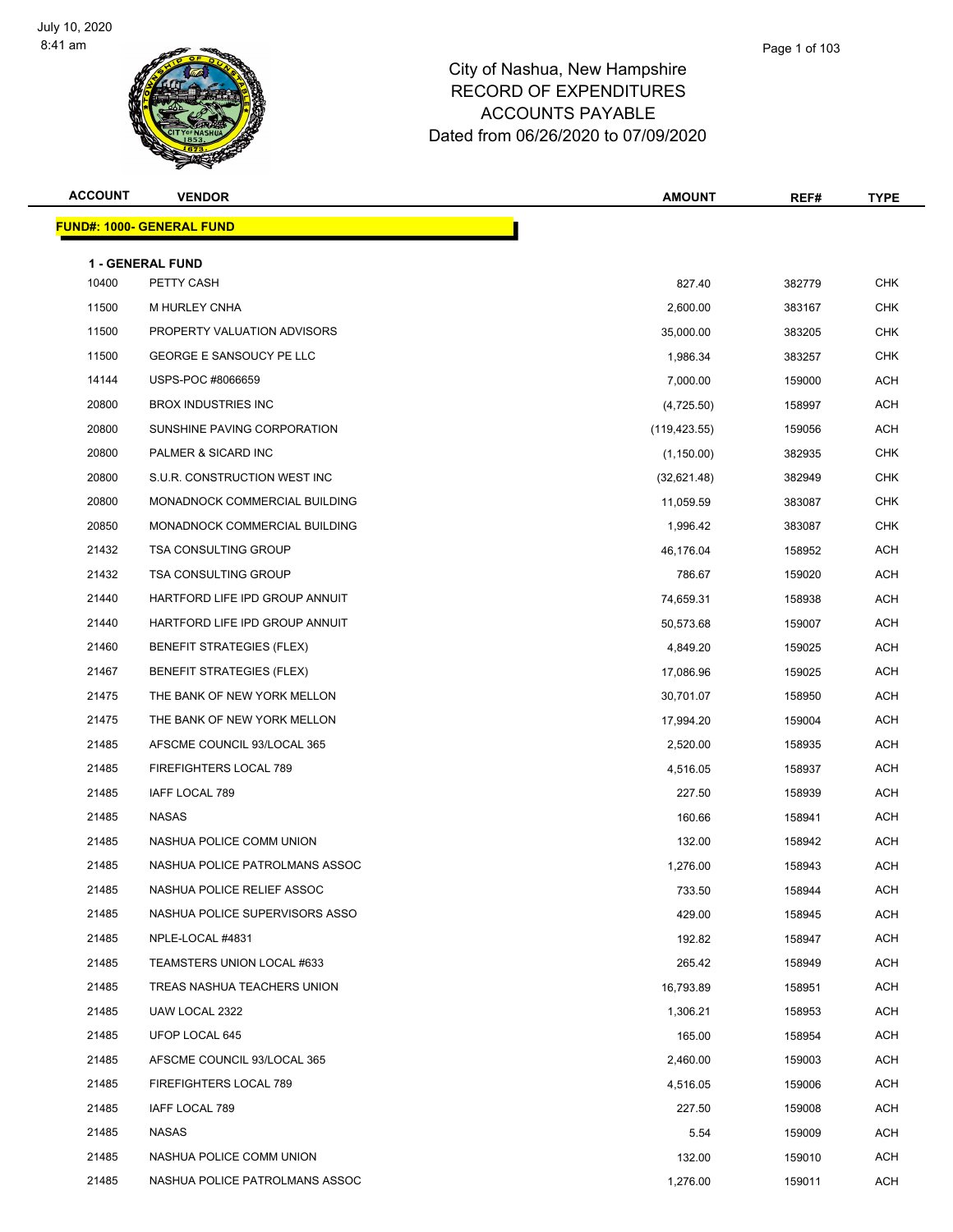

| <b>ACCOUNT</b> | <b>VENDOR</b>                                  | <b>AMOUNT</b> | REF#   | <b>TYPE</b> |
|----------------|------------------------------------------------|---------------|--------|-------------|
|                | <u> FUND#: 1000- GENERAL FUND</u>              |               |        |             |
|                |                                                |               |        |             |
| 21485          | 1 - GENERAL FUND<br>NASHUA POLICE RELIEF ASSOC | 733.50        | 159012 | <b>ACH</b>  |
| 21485          | NASHUA POLICE SUPERVISORS ASSO                 | 429.00        | 159013 | ACH         |
| 21485          | NPLE-LOCAL #4831                               | 192.82        | 159015 | ACH         |
| 21485          | TEAMSTERS UNION LOCAL #633                     | 265.42        | 159017 | ACH         |
| 21485          | TREAS NASHUA TEACHERS UNION                    | 851.41        | 159018 | <b>ACH</b>  |
| 21485          | UAW LOCAL 2322                                 | 1,290.96      | 159021 | ACH         |
| 21485          | UFOP LOCAL 645                                 | 165.00        | 159022 | ACH         |
| 21485          | AMERICAN FEDERATION OF TEACHER                 | 80.50         | 382108 | <b>CHK</b>  |
| 21490          | UNITED WAY OF GREATER NASHUA                   | 494.92        | 382118 | <b>CHK</b>  |
| 21490          | UNITED WAY OF GREATER NASHUA                   | 207.92        | 383071 | CHK         |
| 21495          | <b>WAGE ASSIGNMENT</b>                         | 300.00        | 158940 | ACH         |
| 21495          | <b>WAGE ASSIGNMENT</b>                         | 259.00        | 158948 | ACH         |
| 21495          | <b>WAGE ASSIGNMENT</b>                         | 259.00        | 159016 | <b>ACH</b>  |
| 21495          | <b>WAGE ASSIGNMENT</b>                         | 300.00        | 159019 | ACH         |
| 21495          | <b>WAGE ASSIGNMENT</b>                         | 1,111.50      | 382109 | <b>CHK</b>  |
| 21495          | <b>WAGE ASSIGNMENT</b>                         | 100.00        | 382110 | <b>CHK</b>  |
| 21495          | <b>WAGE ASSIGNMENT</b>                         | 149.76        | 382111 | CHK         |
| 21495          | <b>WAGE ASSIGNMENT</b>                         | 155.00        | 382112 | <b>CHK</b>  |
| 21495          | <b>WAGE ASSIGNMENT</b>                         | 104.00        | 382113 | <b>CHK</b>  |
| 21495          | <b>WAGE ASSIGNMENT</b>                         | 226.00        | 382114 | CHK         |
| 21495          | <b>WAGE ASSIGNMENT</b>                         | 1,130.24      | 382115 | <b>CHK</b>  |
| 21495          | <b>WAGE ASSIGNMENT</b>                         | 11.54         | 382116 | CHK         |
| 21495          | <b>WAGE ASSIGNMENT</b>                         | 311.88        | 382117 | <b>CHK</b>  |
| 21495          | <b>WAGE ASSIGNMENT</b>                         | 1,111.50      | 383072 | <b>CHK</b>  |
| 21495          | <b>WAGE ASSIGNMENT</b>                         | 100.00        | 383073 | CHK         |
| 21495          | WAGE ASSIGNMENT                                | 155.00        | 383074 | <b>CHK</b>  |
| 21495          | <b>WAGE ASSIGNMENT</b>                         | 104.00        | 383075 | <b>CHK</b>  |
| 21495          | <b>WAGE ASSIGNMENT</b>                         | 226.00        | 383076 | <b>CHK</b>  |
| 21495          | <b>WAGE ASSIGNMENT</b>                         | 1,130.24      | 383077 | <b>CHK</b>  |
| 21495          | <b>WAGE ASSIGNMENT</b>                         | 11.54         | 383078 | <b>CHK</b>  |
| 21495          | <b>WAGE ASSIGNMENT</b>                         | 311.88        | 383079 | <b>CHK</b>  |
| 21538          | NASHUA TEACHERS UNION                          | 1,813.54      | 158946 | ACH         |
| 21538          | NASHUA TEACHERS UNION                          | 59.01         | 159014 | <b>ACH</b>  |
| 21780          | BEECHER, JAMES M                               | 250.58        | 383055 | <b>CHK</b>  |
| 21780          | BILL, KAREN D                                  | 273.77        | 383056 | <b>CHK</b>  |
| 21780          | <b>BONNY HOUSE TRUST</b>                       | 699.07        | 383057 | <b>CHK</b>  |
| 21780          | CALLAGHAN, TIMOTHY R & CYNTHIA                 | 106.31        | 383058 | <b>CHK</b>  |
| 21780          | CAO, LEI                                       | 223.34        | 383059 | <b>CHK</b>  |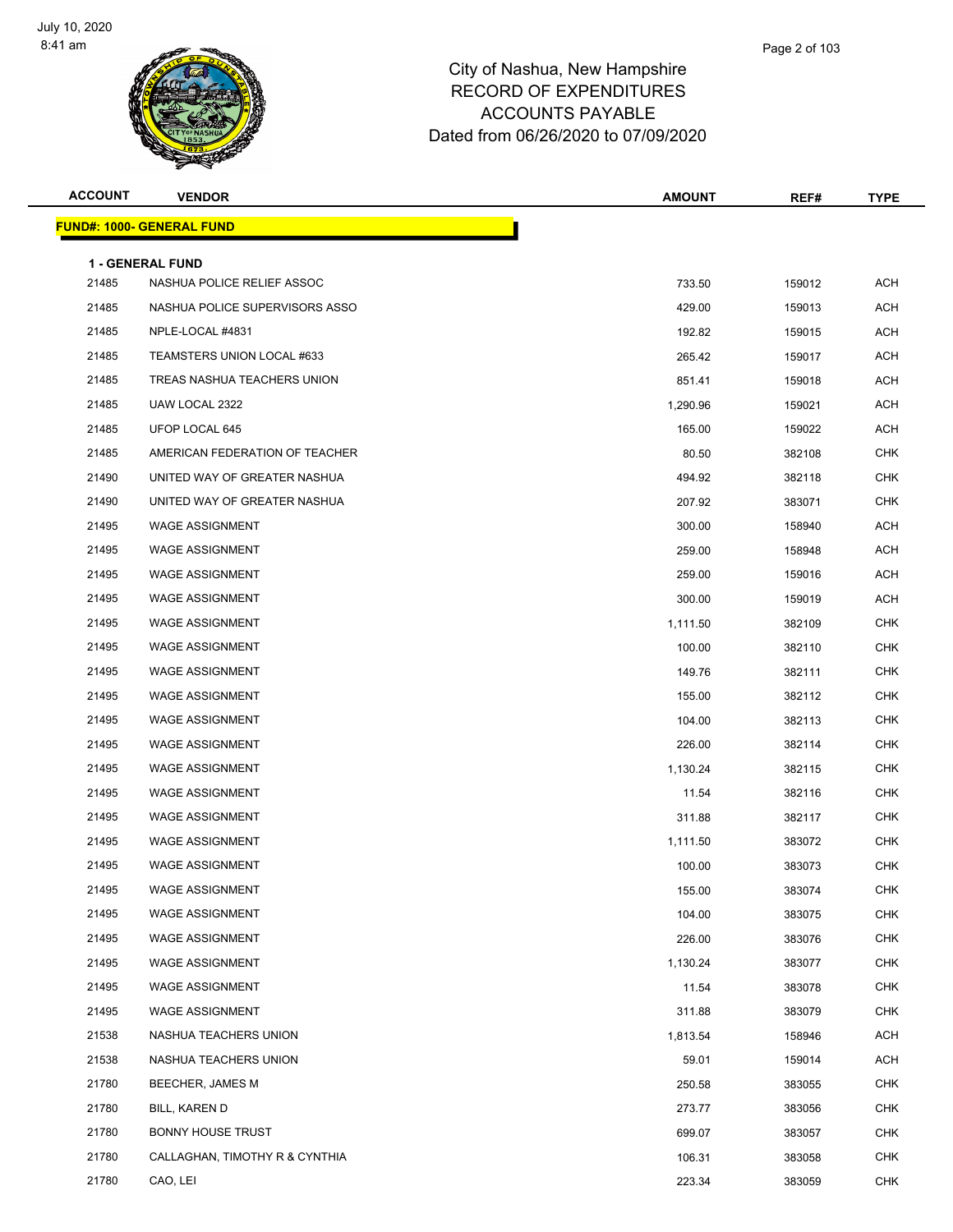

| <b>ACCOUNT</b> | <b>VENDOR</b>                    | <b>AMOUNT</b> | REF#   | <b>TYPE</b> |
|----------------|----------------------------------|---------------|--------|-------------|
|                | <b>FUND#: 1000- GENERAL FUND</b> |               |        |             |
|                | <b>1 - GENERAL FUND</b>          |               |        |             |
| 21780          | CHEN, JIANQUN                    | 269.04        | 383060 | <b>CHK</b>  |
| 21780          | CHEN, JIANQUN                    | 379.62        | 383061 | <b>CHK</b>  |
| 21780          | COLE, BRIAN                      | 821.67        | 383062 | <b>CHK</b>  |
| 21780          | E-Z MINI STORAGE LLC             | 23,125.96     | 383063 | <b>CHK</b>  |
| 21780          | <b>GAGNON, LORETTE H</b>         | 1,006.53      | 383064 | <b>CHK</b>  |
| 21780          | GIMBER, ELIZABETH S TRUST        | 2,006.53      | 383065 | <b>CHK</b>  |
| 21780          | HUDSON-RPM DISTRIBUTORS LLC      | 34,024.68     | 383066 | <b>CHK</b>  |
| 21780          | KULKARNI FAMILY REV LVNG TRUST   | 5,498.66      | 383067 | <b>CHK</b>  |
| 21780          | LEFAVOR FOLIO, LLC               | 2,317.44      | 383068 | <b>CHK</b>  |
| 21780          | MARTINEZ, MARIA L                | 805.27        | 383069 | <b>CHK</b>  |
| 21780          | MORAN, THOMAS D & PAULA          | 644.31        | 383070 | <b>CHK</b>  |
| 21780          | COMMONWEALTH USA SETTLEMENT      | 1,313.89      | 383248 | <b>CHK</b>  |
| 21921          | STATE OF NH-MV                   | 26,561.66     | 158930 | <b>ACH</b>  |
| 21921          | STATE OF NH-MV                   | 13,251.41     | 158931 | <b>ACH</b>  |
| 21921          | STATE OF NH-MV                   | 21,499.89     | 158934 | ACH         |
| 21921          | STATE OF NH -MV                  | 21,929.93     | 158961 | <b>ACH</b>  |
| 21921          | STATE OF NH-MV                   | 44,085.40     | 158998 | <b>ACH</b>  |
| 21921          | STATE OF NH-MV                   | 11,586.21     | 158999 | <b>ACH</b>  |
| 21921          | STATE OF NH-MV                   | 15,697.82     | 159002 | <b>ACH</b>  |
| 21921          | STATE OF NH-MV                   | 16,261.79     | 159023 | <b>ACH</b>  |
|                | <b>TOTAL 1 - GENERAL FUND</b>    | \$441,504.35  |        |             |
|                |                                  |               |        |             |

#### **101 - MAYOR**

| 68350              | <b>GREATER NASHUA CHAMBER OF</b> | 500.00   | 382794 | <b>CHK</b> |
|--------------------|----------------------------------|----------|--------|------------|
|                    | <b>TOTAL 101 - MAYOR</b>         | \$500.00 |        |            |
| <b>103 - LEGAL</b> |                                  |          |        |            |
| 61807              | MATTHEW BENDER & CO INC          | 578.61   | 382807 | <b>CHK</b> |
| 61807              | MATTHEW BENDER & CO INC          | 145.43   | 383182 | <b>CHK</b> |
|                    | <b>TOTAL 103 - LEGAL</b>         | \$724.04 |        |            |
|                    |                                  |          |        |            |

**107 - CITY CLERK** TREASURER STATE OF NH 1,247.00 382823 CHK TREASURER STATE OF NH 13,846.00 382823 CHK PETTY CASH 189.99 382778 CHK WB MASON CO INC 146.44 382983 CHK TREASURER STATE OF NH 75.00 382823 CHK GENERAL CODE 4,124.67 382881 CHK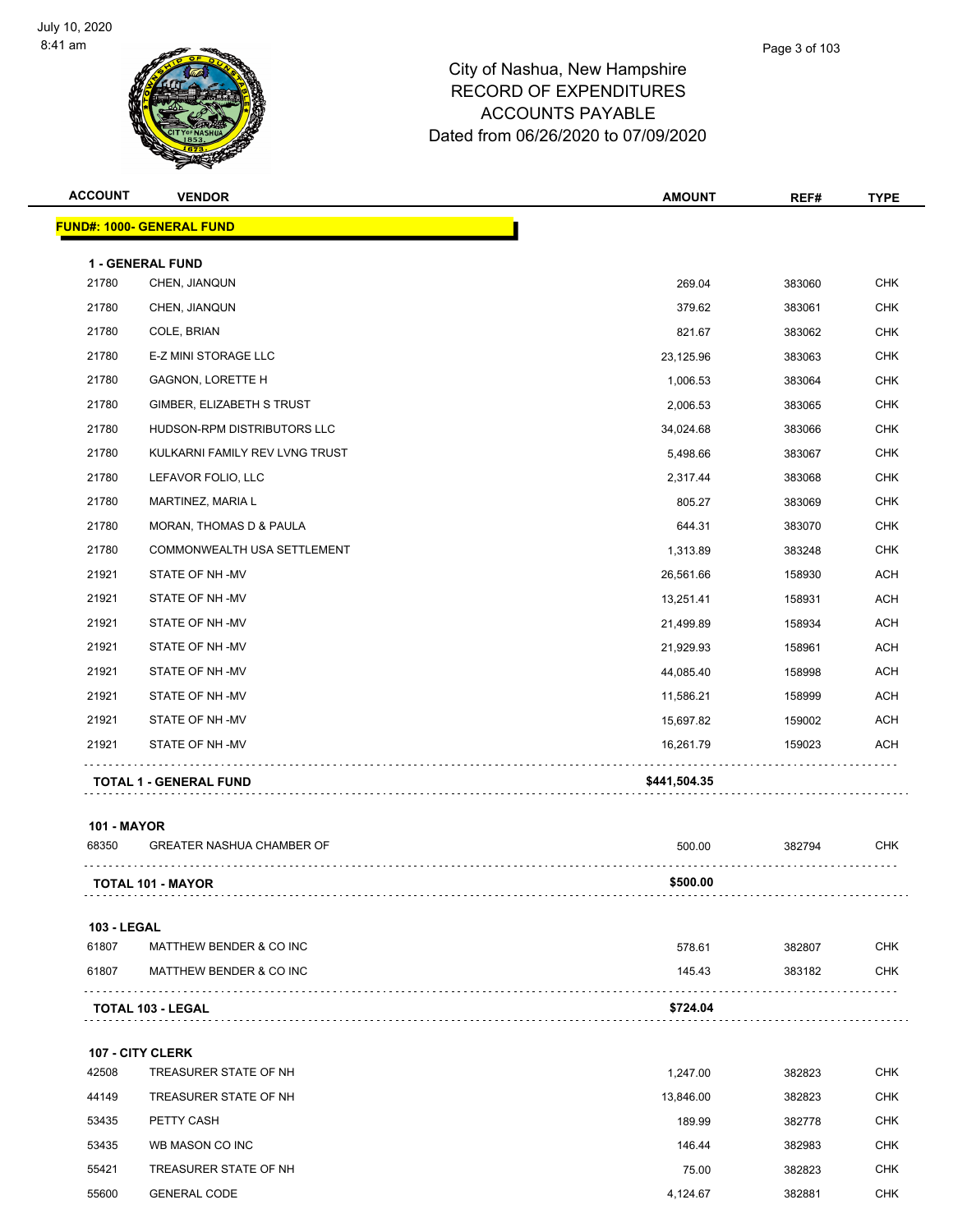

| <b>ACCOUNT</b> | <b>VENDOR</b>                                       | <b>AMOUNT</b> | REF#   | <b>TYPE</b> |
|----------------|-----------------------------------------------------|---------------|--------|-------------|
|                | <u> FUND#: 1000- GENERAL FUND</u>                   |               |        |             |
|                | 107 - CITY CLERK                                    |               |        |             |
| 55607          | UNITED PARCEL SERVICE                               | 3.94          | 382824 | <b>CHK</b>  |
| 55607          | ANCO SIGNS & STAMPS INC                             | 12.50         | 382838 | <b>CHK</b>  |
| 61100          | PETTY CASH                                          | 20.99         | 382778 | <b>CHK</b>  |
| 61100          | ANCO SIGNS & STAMPS INC                             | 97.00         | 382838 | <b>CHK</b>  |
| 61100          | WB MASON CO INC                                     | 534.37        | 382983 | <b>CHK</b>  |
| 61299          | PETTY CASH                                          | 78.57         | 382778 | <b>CHK</b>  |
| 61299          | <b>INTAB LLC</b>                                    | 137.53        | 382903 | <b>CHK</b>  |
| 61650          | WB MASON CO INC                                     | 174.18        | 383242 | CHK         |
|                | <b>TOTAL 107 - CITY CLERK</b>                       | \$20,688.18   |        |             |
|                | <b>109 - CIVIC &amp; COMMUNITY ACTIVITIES</b>       |               |        |             |
| 56200          | <b>CHERYL LINDNER</b>                               | 36.45         | 159046 | <b>ACH</b>  |
|                | <b>TOTAL 109 - CIVIC &amp; COMMUNITY ACTIVITIES</b> | \$36.45       |        |             |
|                | <b>111 - HUMAN RESOURCES</b>                        |               |        |             |
| 55425          | PEOPLEFACTS LLC                                     | 216.49        | 383102 | <b>CHK</b>  |
| 61100          | WB MASON CO INC                                     | 157.05        | 382983 | CHK         |
|                | <b>TOTAL 111 - HUMAN RESOURCES</b>                  | \$373.54      | .      |             |
|                | <b>120 - TELECOMMUNICATIONS</b>                     |               |        |             |
| 55109          | CONSOLIDATED COMMUNICATIONS                         | 2,198.44      | 382790 | <b>CHK</b>  |
| 55109          | <b>WINDSTREAM</b>                                   | 627.47        | 382832 | <b>CHK</b>  |
| 55109          | <b>WINDSTREAM</b>                                   | 2,568.05      | 382833 | <b>CHK</b>  |
| 55109          | PACIFIC TELEMANAGEMENT SERVICE                      | 75.00         | 382934 | <b>CHK</b>  |
| 55118          | AT & T MOBILITY                                     | 129.69        | 382787 | CHK         |
| 55118          | <b>COMCAST</b>                                      | 234.49        | 382789 | <b>CHK</b>  |
|                | <b>TOTAL 120 - TELECOMMUNICATIONS</b>               | \$5,833.14    |        |             |
|                | <b>122 - INFORMATION TECHNOLOGY</b>                 |               |        |             |
| 53142          | <b>ADMINS INC</b>                                   | 800.00        | 159029 | <b>ACH</b>  |
| 54407          | AVITAR ASSOC OF NEW ENGLAND IN                      | 19,440.00     | 383117 | <b>CHK</b>  |
| 54407          | NAMESCAPE CORPORATION                               | 377.00        | 383194 | <b>CHK</b>  |
| 54414          | AXIS BUSINESS SOLUTIONS LTD                         | 7,260.00      | 383118 | CHK         |
| 54414          | SHI INTERNATIONAL CORP                              | 8,508.67      | 383223 | <b>CHK</b>  |
| 55118          | VERIZON WIRELESS-985557535                          | 40.01         | 382825 | CHK         |
| 61299          | PETTY CASH                                          | 5.00          | 382778 | <b>CHK</b>  |
| 61607          | AMAZON CAPITAL SERV (CITY ACH)                      | 84.12         | 158962 | <b>ACH</b>  |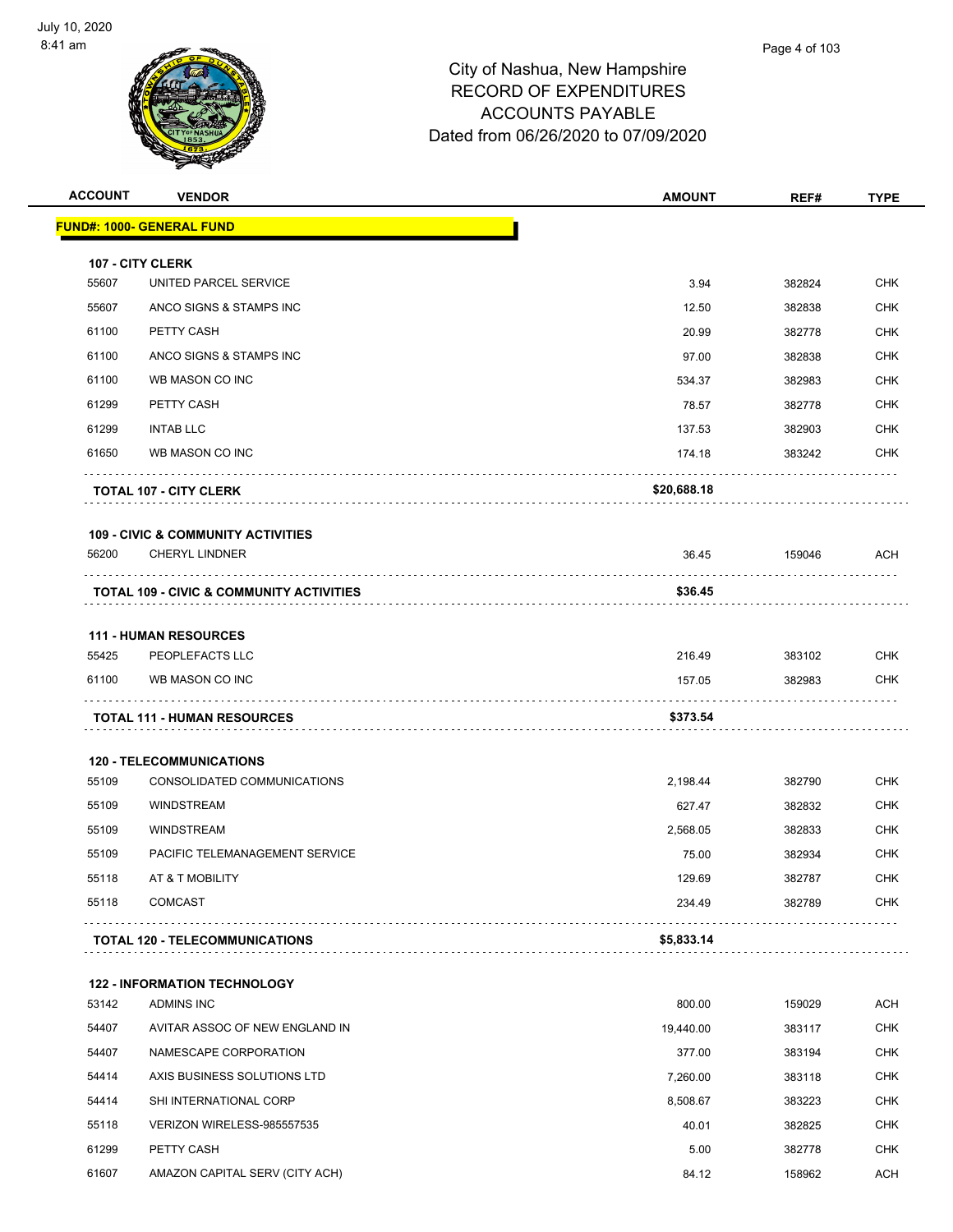

| <b>ACCOUNT</b> | <b>VENDOR</b>                                                         | <b>AMOUNT</b> | REF#   | <b>TYPE</b> |
|----------------|-----------------------------------------------------------------------|---------------|--------|-------------|
|                | <b>FUND#: 1000- GENERAL FUND</b>                                      |               |        |             |
|                |                                                                       |               |        |             |
| 61607          | <b>122 - INFORMATION TECHNOLOGY</b><br>AMAZON CAPITAL SERV (CITY ACH) | 191.88        | 159024 | <b>ACH</b>  |
| 71221          | AMAZON CAPITAL SERV (CITY ACH)                                        | 239.97        | 158962 | <b>ACH</b>  |
| 71221          | PETTY CASH                                                            | 48.30         | 382778 | <b>CHK</b>  |
| 71221          | AXIS BUSINESS SOLUTIONS LTD                                           | 6,129.00      | 383118 | <b>CHK</b>  |
|                |                                                                       |               |        |             |
|                | <b>TOTAL 122 - INFORMATION TECHNOLOGY</b>                             | \$43,123.95   |        |             |
|                | <b>126 - FINANCIAL SERVICES</b>                                       |               |        |             |
| 41307          | HILLSBOROUGH COUNTY REGISTRY                                          | 113.15        | 382890 | <b>CHK</b>  |
| 42200          | DEBRA BELHUMEUR                                                       | 9.00          | 382844 | <b>CHK</b>  |
| 42200          | <b>SALLY A BOUCHER</b>                                                | 86.00         | 382851 | <b>CHK</b>  |
| 42200          | <b>JASON CERNUDA</b>                                                  | 8.80          | 382856 | <b>CHK</b>  |
| 42200          | <b>KENNY CHEA</b>                                                     | 130.20        | 382857 | <b>CHK</b>  |
| 42200          | <b>TYLER M CUTLER</b>                                                 | 482.00        | 382865 | <b>CHK</b>  |
| 42200          | NICHOLAS KEATING                                                      | 38.80         | 382908 | <b>CHK</b>  |
| 42200          | PAUL MOSKAL                                                           | 26.80         | 382921 | CHK         |
| 42200          | DANIEL NYABENDA                                                       | 40.00         | 382931 | <b>CHK</b>  |
| 42200          | <b>MARYANN PETERS</b>                                                 | 277.20        | 382940 | <b>CHK</b>  |
| 42200          | <b>EDUARDO ROQUE</b>                                                  | 10.00         | 382948 | <b>CHK</b>  |
| 42200          | <b>RENELLE STONE</b>                                                  | 8.00          | 382963 | <b>CHK</b>  |
| 42200          | <b>AMY CAISSE</b>                                                     | 17.00         | 383127 | CHK         |
| 42200          | <b>IVAN CLAUDIO COLON</b>                                             | 10.60         | 383135 | <b>CHK</b>  |
| 42200          | <b>NICKIE DUBICK</b>                                                  | 182.40        | 383148 | <b>CHK</b>  |
| 42200          | <b>MAURICE R FOURNIER</b>                                             | 112.00        | 383157 | <b>CHK</b>  |
| 42200          | JNC TRANSPORTATION INC                                                | 79.00         | 383170 | <b>CHK</b>  |
| 42200          | <b>ALICIA KUPCHIK</b>                                                 | 128.20        | 383173 | <b>CHK</b>  |
| 42200          | <b>ANISH LEKHI</b>                                                    | 15.60         | 383176 | <b>CHK</b>  |
| 42200          | POLLYANN MARTINEAU                                                    | 86.20         | 383179 | <b>CHK</b>  |
| 42200          | MARLON MONTANO MARTINEZ                                               | 137.20        | 383180 | <b>CHK</b>  |
| 42200          | JORGE P MEDINA                                                        | 20.60         | 383189 | <b>CHK</b>  |
| 42200          | MICHIGAN AUTO TITLE SERVICE                                           | 204.20        | 383190 | CHK         |
| 42200          | DAVID PENNEY                                                          | 176.00        | 383201 | <b>CHK</b>  |
| 42200          | <b>SHARON ANNE RENZI</b>                                              | 252.00        | 383208 | <b>CHK</b>  |
| 42200          | <b>CARLOS REYES</b>                                                   | 40.20         | 383209 | <b>CHK</b>  |
| 42200          | RNMC DAYTONA LLC                                                      | 94.00         | 383210 | <b>CHK</b>  |
| 42200          | <b>MARIE RUIZ</b>                                                     | 10.80         | 383213 | CHK         |
| 42200          | <b>COREY E SHAW</b>                                                   | 62.45         | 383222 | <b>CHK</b>  |
| 42200          | <b>MARIA E TATA</b>                                                   | 116.00        | 383229 | <b>CHK</b>  |
| 42200          | RACHEL TEBBETTS                                                       | 8.00          | 383230 | <b>CHK</b>  |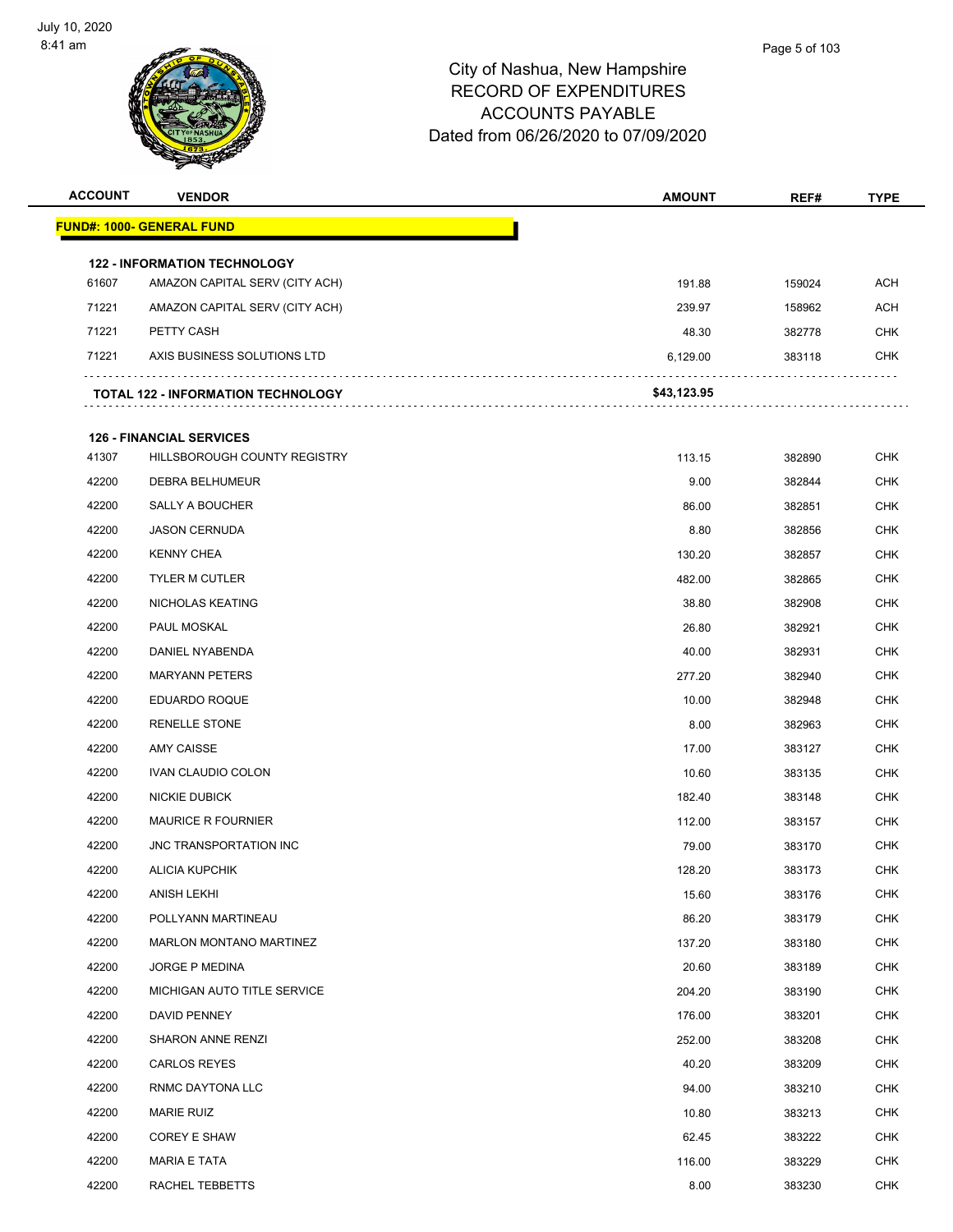

| <b>ACCOUNT</b> | <b>VENDOR</b>                         | <b>AMOUNT</b> | REF#   | TYPE       |
|----------------|---------------------------------------|---------------|--------|------------|
|                | <b>FUND#: 1000- GENERAL FUND</b>      |               |        |            |
|                | <b>126 - FINANCIAL SERVICES</b>       |               |        |            |
| 42200          | <b>WILLIAM A THOMPSON</b>             | 30.00         | 383232 | <b>CHK</b> |
| 42200          | <b>JENNIFER BAILEY WARNER</b>         | 316.00        | 383241 | <b>CHK</b> |
| 45913          | PETTY CASH                            | 20.00         | 382778 | <b>CHK</b> |
| 55607          | <b>MAILINGS UNLIMITED</b>             | 2,120.00      | 159001 | ACH        |
| 55607          | PETTY CASH                            | 33.00         | 382778 | <b>CHK</b> |
| 61100          | AMAZON CAPITAL SERV (CITY ACH)        | 170.95        | 159024 | ACH        |
| 61100          | PETTY CASH                            | 39.95         | 382778 | CHK        |
| 61100          | WB MASON CO INC                       | 250.24        | 382983 | <b>CHK</b> |
| 61100          | WB MASON CO INC                       | 157.18        | 383242 | CHK        |
|                | <b>TOTAL 126 - FINANCIAL SERVICES</b> | \$6,119.72    |        |            |
|                | <b>129 - CITY BUILDINGS</b>           |               |        |            |
| 54100          | EVERSOUCE-POWER SUPPLY                | 6,187.05      | 382792 | <b>CHK</b> |
| 54100          | <b>EVERSOURCE</b>                     | 391.89        | 383096 | <b>CHK</b> |
| 54114          | DIRECT ENERGY BUSINESS                | 116.27        | 158970 | ACH        |
| 54141          | PENNICHUCK WATER WORKS INC            | 700.60        | 383101 | <b>CHK</b> |
| 54243          | J LAWRENCE HALL COMPANY INC           | 1,480.47      | 158981 | ACH        |
| 54243          | F W WEBB COMPANY                      | 10.00         | 383154 | <b>CHK</b> |
| 54243          | TOTAL AIR SUPPLY INC                  | 40.80         | 383233 | <b>CHK</b> |
| 54280          | M & M ELECTRICAL SUPPLY CO INC        | 86.19         | 158984 | ACH        |
| 54280          | <b>B &amp; S LOCKSMITHS INC</b>       | 7.50          | 382840 | <b>CHK</b> |
| 54280          | <b>CLASSIC SIGNS INC</b>              | 598.00        | 382860 | CHK        |
| 54280          | <b>HAJOCA CORPORATION</b>             | 44.50         | 382886 | <b>CHK</b> |
| 54280          | HOME DEPOT CREDIT SERVICE 3065        | 300.10        | 382893 | <b>CHK</b> |
| 54280          | PROTECTION ONE ALARM MONTORING        | 119.41        | 382944 | <b>CHK</b> |
| 54280          | DMS PLUMBING & HEATING LLC            | 1,000.00      | 383145 | <b>CHK</b> |
| 54280          | HOME DEPOT CREDIT SERVICE 3065        | 37.75         | 383165 | <b>CHK</b> |
| 54600          | PETTY CASH                            | 35.00         | 382778 | <b>CHK</b> |
|                | <b>TOTAL 129 - CITY BUILDINGS</b>     | \$11,155.53   |        |            |
|                | <b>130 - PURCHASING</b>               |               |        |            |
| 55200          | SAM'S CLUB DIRECT-0860                | 285.00        | 383214 | <b>CHK</b> |
| 55500          | YOURMEMBERSHIP.COM INC                | 199.00        | 383247 | <b>CHK</b> |
| 61100          | WB MASON CO INC                       | 299.00        | 382983 | <b>CHK</b> |
|                |                                       |               |        |            |

**TOTAL 130 - PURCHASING \$783.00**

#### **132 - ASSESSING**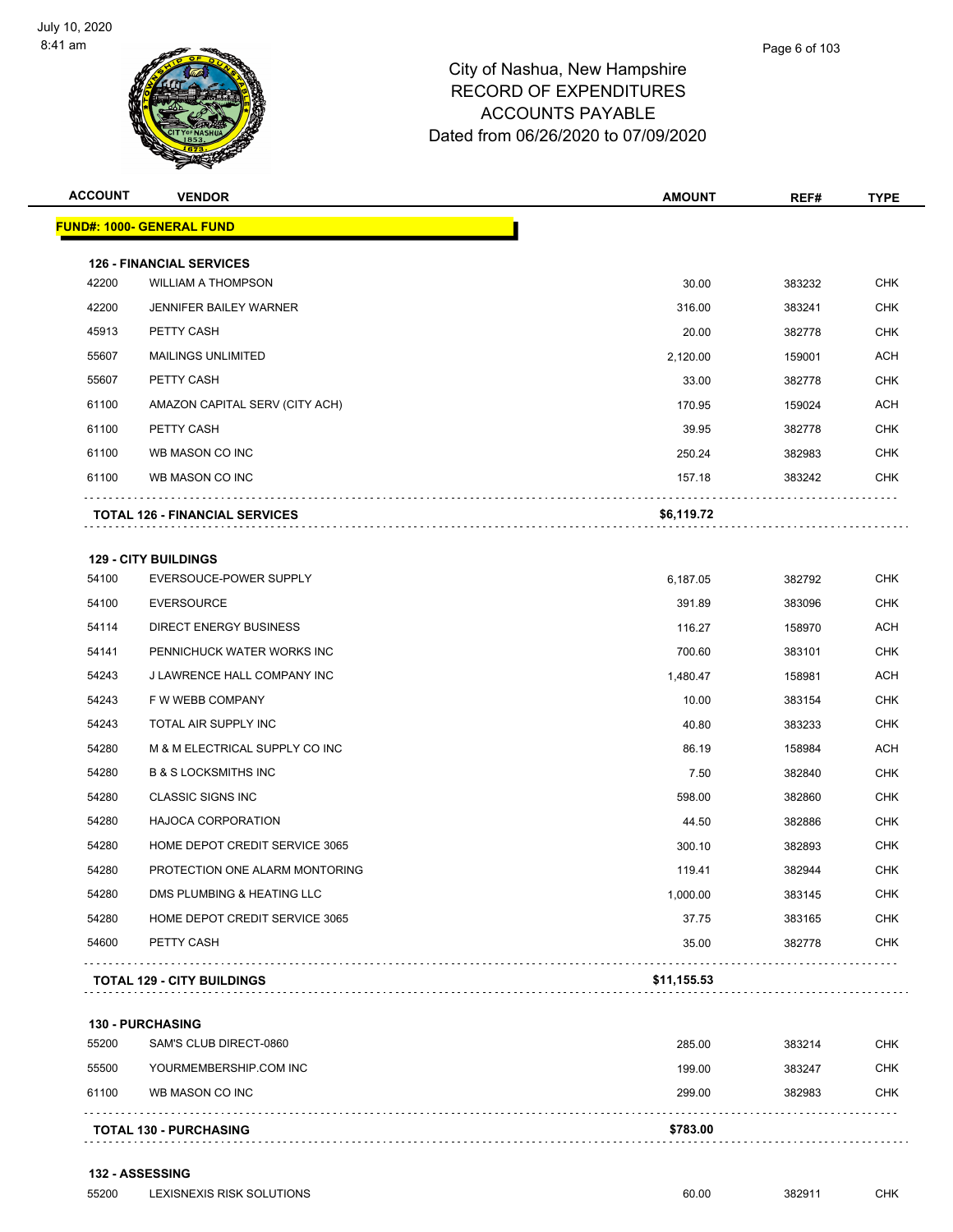| <b>ACCOUNT</b> | <b>VENDOR</b>                                   | <b>AMOUNT</b> | REF#   | <b>TYPE</b> |
|----------------|-------------------------------------------------|---------------|--------|-------------|
|                | <b>FUND#: 1000- GENERAL FUND</b>                |               |        |             |
|                | <b>132 - ASSESSING</b>                          |               |        |             |
| 61100          | WB MASON CO INC                                 | 58.06         | 383242 | <b>CHK</b>  |
| 61299          | LEXISNEXIS RISK SOLUTIONS                       | 1,500.00      | 382911 | <b>CHK</b>  |
|                | <b>TOTAL 132 - ASSESSING</b>                    | \$1,618.06    |        |             |
|                | <b>140 - PINEWOOD CEMETERY</b>                  |               |        |             |
| 71025          | HOME DEPOT CREDIT SERVICE 3065                  | 185.51        | 383165 | CHK         |
|                | <b>TOTAL 140 - PINEWOOD CEMETERY</b>            | \$185.51      |        |             |
|                | <b>142 - WOODLAWN CEMETERY</b>                  |               |        |             |
| 54114          | <b>DIRECT ENERGY BUSINESS</b>                   | 29.09         | 159026 | <b>ACH</b>  |
| 54114          | <b>LIBERTY UTILITIES - NH</b>                   | 76.75         | 383099 | CHK         |
| 54280          | HOME DEPOT CREDIT SERVICE 3065                  | 101.45        | 383165 | <b>CHK</b>  |
| 54399          | <b>CINTAS</b>                                   | 99.00         | 383132 | CHK         |
| 54399          | HUFF & GAUTHIER INC                             | 470.36        | 383166 | <b>CHK</b>  |
| 54399          | MASI PLUMBING & HEATING INC                     | 524.75        | 383181 | CHK         |
| 54487          | NITCO LLC                                       | 1,488.60      | 158991 | <b>ACH</b>  |
| 54600          | <b>BEST FORD</b>                                | 51.51         | 382847 | <b>CHK</b>  |
| 61142          | <b>CINTAS</b>                                   | 236.81        | 383132 | CHK         |
| 61299          | SITEONE LANDSCAPE SUPPLY LLC                    | 2.24          | 383224 | CHK         |
|                | <b>TOTAL 142 - WOODLAWN CEMETERY</b>            | \$3,080.56    |        |             |
|                | <b>144 - EDGEWOOD &amp; SUBURBAN CEMETERIES</b> |               |        |             |
| 54107          | SHATTUCK MALONE OIL CO                          | 290.74        | 383221 | <b>CHK</b>  |
| 54141          | PENNICHUCK WATER WORKS INC                      | 256.90        | 383101 | CHK         |
| 54280          | PETTY CASH                                      | 8.00          | 382778 | <b>CHK</b>  |
| 54280          | LOWE'S - 3502                                   | 151.62        | 382913 | <b>CHK</b>  |
| 54280          | NASHUA WALLPAPER CO INC                         | 299.57        | 383197 | <b>CHK</b>  |
| 54600          | CARPARTS DISTRIBUTION CENTER,                   | 181.52        | 383128 | CHK         |
| 61307          | SHATTUCK MALONE OIL CO                          | 96.36         | 383221 | CHK         |
| 61521          | <b>CRISP CONTRACTING LLC</b>                    | 540.00        | 383139 | <b>CHK</b>  |
| 61705          | MAYNARD & LESIEUR, INC.                         | 334.00        | 383187 | CHK         |
|                | TOTAL 144 - EDGEWOOD & SUBURBAN CEMETERIES      | \$2,158.71    |        |             |

| 53135 | DISA GLOBAL SOLUTIONS INC | 60.00  | 158971 | АСН |
|-------|---------------------------|--------|--------|-----|
| 53135 | ELIZABETH D PANAGOULIS    | 125.00 | 382936 | СНК |
| 54100 | EVERSOURCE                | 522.32 | 383096 | СНК |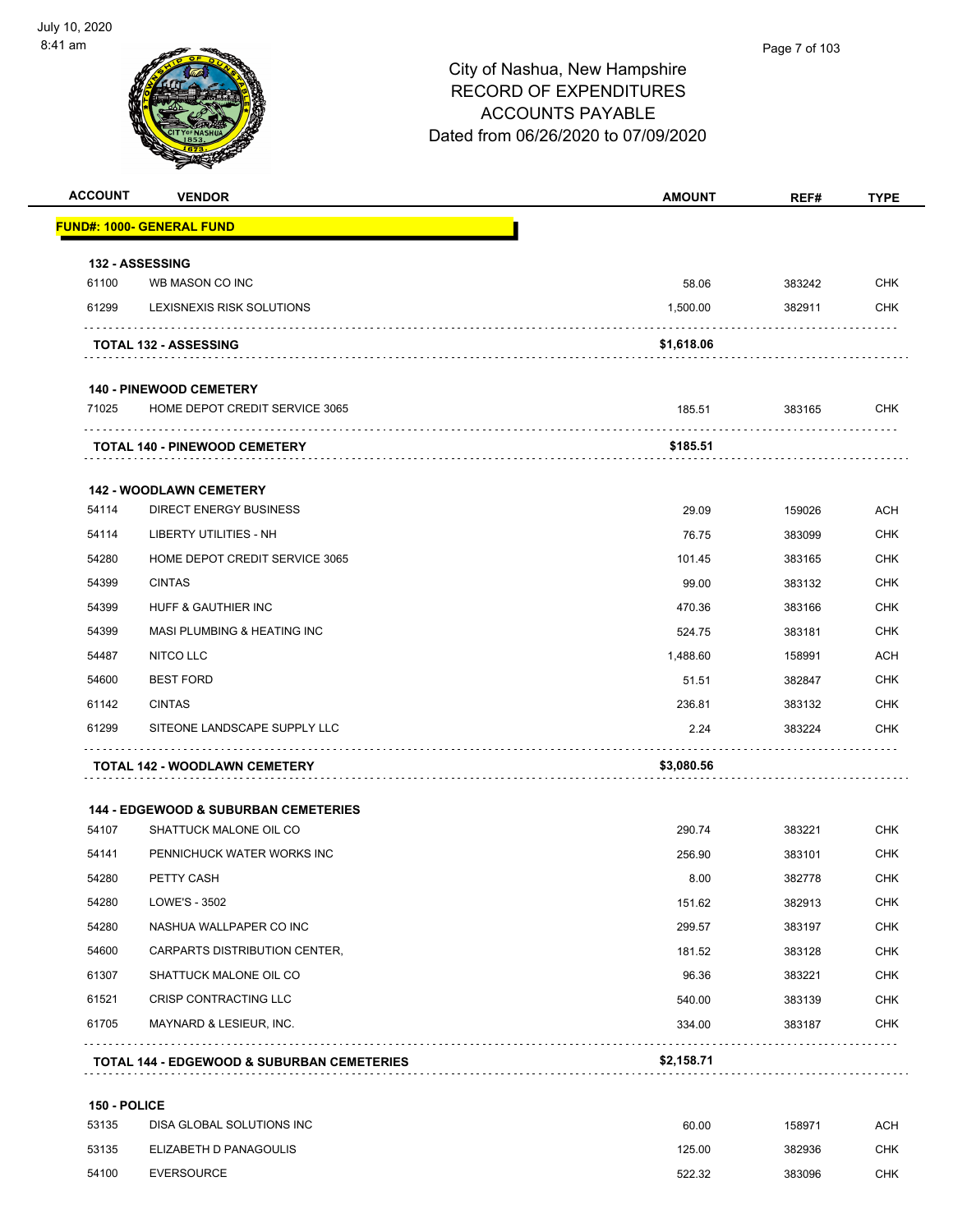

| <b>ACCOUNT</b> | <b>VENDOR</b>                     | <b>AMOUNT</b>       | REF#            | <b>TYPE</b> |
|----------------|-----------------------------------|---------------------|-----------------|-------------|
|                | <u> FUND#: 1000- GENERAL FUND</u> |                     |                 |             |
| 150 - POLICE   |                                   |                     |                 |             |
| 54114          | <b>DIRECT ENERGY BUSINESS</b>     | 1,798.50            | 158970          | ACH         |
| 54114          | <b>LIBERTY UTILITIES - NH</b>     | 1,298.40            | 382797          | <b>CHK</b>  |
| 54114          | LIBERTY UTILITIES - NH            |                     | 19.62<br>382798 | <b>CHK</b>  |
| 54114          | LIBERTY UTILITIES - NH            |                     | 61.30<br>383097 | <b>CHK</b>  |
| 54141          | PENNICHUCK WATER WORKS INC        | 1,073.82            | 382813          | <b>CHK</b>  |
| 54243          | J LAWRENCE HALL COMPANY INC       | 2,270.40            | 159043          | <b>ACH</b>  |
| 54280          | <b>BILL'S LAWN SERVICE</b>        | 1,700.00            | 382848          | <b>CHK</b>  |
| 54280          | SITEONE LANDSCAPE SUPPLY LLC      | 167.36              | 382955          | <b>CHK</b>  |
| 54280          | AFFILIATED HVAC SERVICES LLC      | 385.00              | 383112          | <b>CHK</b>  |
| 54600          | SULLIVAN TIRE COMPANY             |                     | 42.00<br>382964 | <b>CHK</b>  |
| 54600          | SULLIVAN TIRE COMPANY             |                     | 42.00<br>383227 | <b>CHK</b>  |
| 54842          | PITNEY BOWES INC                  | 153.00              | 382814          | <b>CHK</b>  |
| 54849          | <b>COMCAST</b>                    | 474.70              | 382789          | <b>CHK</b>  |
| 54849          | CONSOLIDATED COMMUNICATIONS       | 107.29              | 382790          | <b>CHK</b>  |
| 54899          | US POSTAL SERVICE                 | 366.00              | 383080          | <b>CHK</b>  |
| 55109          | WINDSTREAM                        | 213.18              | 382832          | <b>CHK</b>  |
| 55200          | TREASURER STATE OF NH             |                     | 75.00<br>382823 | <b>CHK</b>  |
| 55200          | PRAETORIAN DIGITAL                | 864.00              | 383092          | <b>CHK</b>  |
| 55200          | TREASURER STATE OF NH             |                     | 75.00<br>383103 | <b>CHK</b>  |
| 55400          | <b>GSPCC LLC</b>                  | 990.00              | 382885          | <b>CHK</b>  |
| 55600          | ALPHAGRAPHICS #219                | 385.25              | 383115          | <b>CHK</b>  |
| 55607          | USPS-CMRS-PB #14658595            | 1,000.00            | 159028          | ACH         |
| 55607          | UNITED PARCEL SERVICE             |                     | 23.92<br>382824 | <b>CHK</b>  |
| 55699          | ABSOLUTE DATA DESTRUCTION         | 143.10              | 382834          | <b>CHK</b>  |
| 55699          | <b>TRAUMA SERVICES</b>            | 238.40              | 382970          | <b>CHK</b>  |
| 61100          | WB MASON CO INC                   | 539.67              | 382983          | <b>CHK</b>  |
| 61100          | WB MASON CO INC                   | 481.87              | 383242          | <b>CHK</b>  |
| 61107          | ALECS SHOE STORE INC              | 5,050.10            | 382836          | <b>CHK</b>  |
| 61107          | <b>BEN'S UNIFORMS</b>             | 4,507.56            | 382845          | <b>CHK</b>  |
| 61107          | <b>BEN'S UNIFORMS</b>             | 260.00              | 383121          | <b>CHK</b>  |
| 61110          | ANIMAL CARE EQUIPMENT & SERVIC    | 100.20              | 158964          | <b>ACH</b>  |
| 61121          | <b>BATTERIES PLUS</b>             | 179.70              | 383120          | <b>CHK</b>  |
| 61299          | <b>BEN'S UNIFORMS</b>             | 390.00              | 382845          | <b>CHK</b>  |
| 61299          | HOME DEPOT CREDIT SERVICE 3073    | 108.99              | 382894          | <b>CHK</b>  |
| 61299          | SUSTEEN INC                       | 350.00              | 382965          | <b>CHK</b>  |
| 61299          | THE DURKIN CO INC                 | COVID19<br>1,122.87 | 382868          | <b>CHK</b>  |
| 61299          | HOME DEPOT CREDIT SERVICE 3073    | COVID19             | 80.22<br>382894 | <b>CHK</b>  |
| 61428          | REXEL USA INC                     |                     | 16.66<br>158996 | ACH         |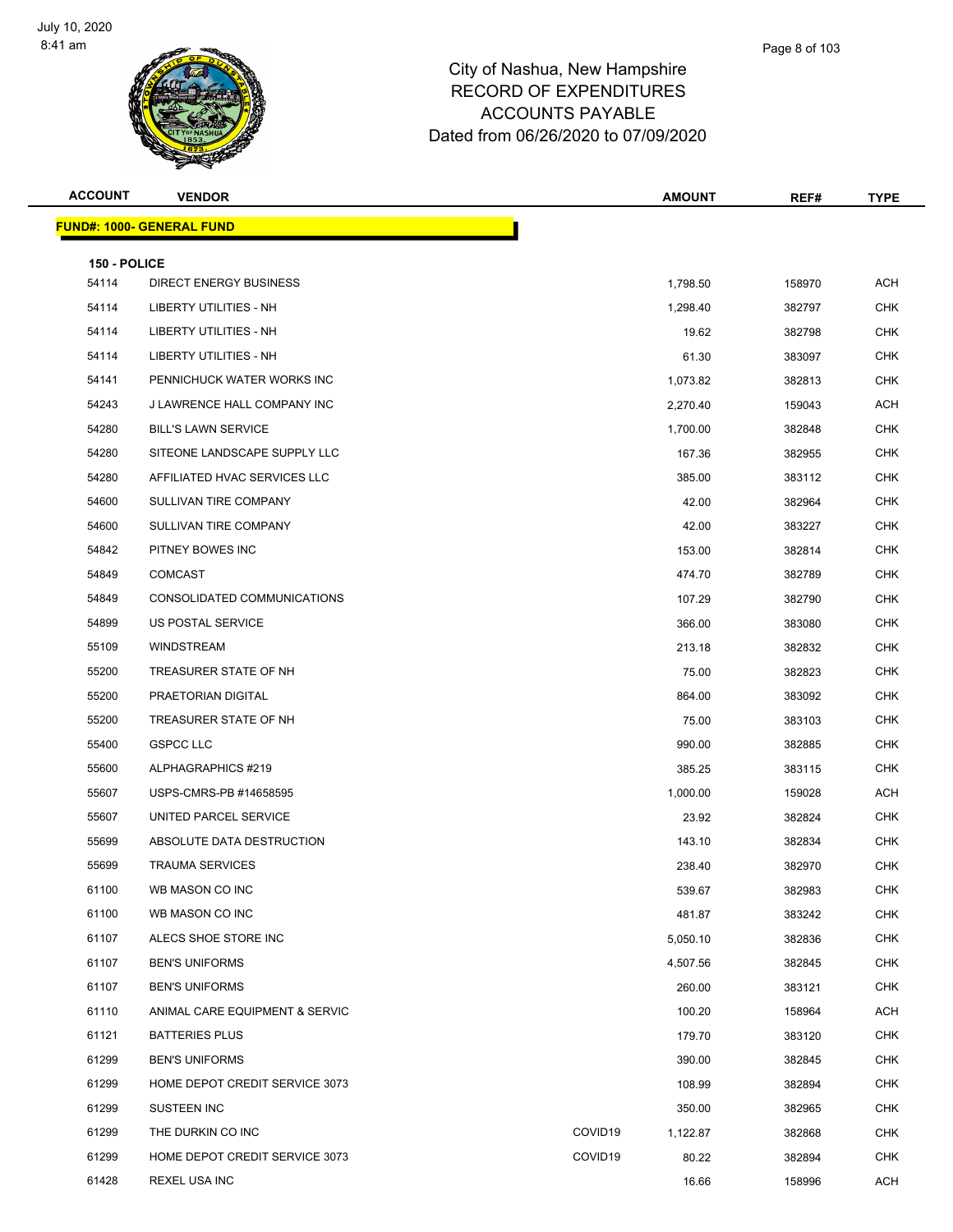

| <b>ACCOUNT</b>    | <b>VENDOR</b>                    | <b>AMOUNT</b> | REF#   | <b>TYPE</b> |
|-------------------|----------------------------------|---------------|--------|-------------|
|                   | <b>FUND#: 1000- GENERAL FUND</b> |               |        |             |
| 150 - POLICE      |                                  |               |        |             |
| 61428             | THE DURKIN CO INC                | 447.65        | 382868 | <b>CHK</b>  |
| 61428             | HOME DEPOT CREDIT SERVICE 3073   | 46.94         | 382894 | CHK         |
| 61428             | <b>IMPERIAL DADE</b>             | 235.20        | 382902 | <b>CHK</b>  |
| 61428             | UNITED AG & TURF NE              | 40.74         | 382976 | CHK         |
| 61607             | <b>GOVCONNECTION INC</b>         | 127.00        | 158973 | <b>ACH</b>  |
| 61650             | WB MASON CO INC                  | 504.80        | 382983 | CHK         |
| 61799             | <b>BEST FORD</b>                 | (87.53)       | 382847 | CHK         |
| 61799             | CARPARTS DISTRIBUTION CENTER,    | 15.72         | 382854 | <b>CHK</b>  |
| 61799             | FISHER AUTO PARTS INC            | 45.82         | 382875 | CHK         |
| 61799             | LOWE'S - 3502                    | 96.47         | 382913 | <b>CHK</b>  |
| 61799             | MACMULKIN CHEVROLET INC          | 21.88         | 382914 | CHK         |
| 61799             | O'REILLY AUTO PARTS              | 6.49          | 382932 | CHK         |
| 61799             | SNAP-ON CREDIT LLC               | 124.91        | 382957 | <b>CHK</b>  |
| 61799             | <b>BEST FORD</b>                 | 79.61         | 383123 | CHK         |
| 61799             | CARPARTS DISTRIBUTION CENTER,    | 115.49        | 383128 | <b>CHK</b>  |
| 61799             | O'REILLY AUTO PARTS              | 0.83          | 383200 | CHK         |
| 71400             | AMERICAN DIVING SUPPLY LLC       | 453.64        | 158963 | ACH         |
| 71414             | W B HUNT CO INC                  | 1,996.95      | 382982 | <b>CHK</b>  |
|                   | <b>TOTAL 150 - POLICE</b>        | \$32,135.01   |        |             |
| <b>152 - FIRE</b> |                                  |               |        |             |
| 54100             | <b>WORTHEN SOLAR LLC</b>         | 1,387.32      | 382987 | CHK         |
| 54100             | <b>EVERSOURCE</b>                | 30.46         | 383096 | CHK         |
| 54100             | LIBERTY UTILITIES - NH           | 97.00         | 383100 | <b>CHK</b>  |
| 54114             | <b>DIRECT ENERGY BUSINESS</b>    | 664.18        | 158970 | ACH         |
| 54114             | LIBERTY UTILITIES - NH           | 174.11        | 382796 | <b>CHK</b>  |
| 54114             | <b>LIBERTY UTILITIES - NH</b>    | 344.11        | 382800 | <b>CHK</b>  |
| 54114             | LIBERTY UTILITIES - NH           | 95.02         | 382802 | <b>CHK</b>  |
| 54141             | PENNICHUCK WATER WORKS INC       | 314.52        | 382813 | <b>CHK</b>  |
| 54141             | PENNICHUCK WATER WORKS INC       | 872.76        | 383101 | CHK         |
| 54228             | JP PEST SERVICES LLC             | 247.00        | 159044 | ACH         |
| 54243             | AE MECHANICAL INC                | 3,680.93      | 383111 | CHK         |
| 54280             | MICHAEL CURRAN                   | 74.96         | 382771 | <b>CHK</b>  |
| 54280             | FIMBEL GARAGE DOORS              | 570.00        | 382873 | <b>CHK</b>  |
| 54280             | HOME DEPOT CREDIT SERVICE 3065   | 238.35        | 382893 | CHK         |
| 54280             | HOME DEPOT CREDIT SERVICE 3065   | 74.17         | 383165 | <b>CHK</b>  |

 THE MELANSON COMPANY 354.76 383231 CHK 54600 FACTORY MOTOR PARTS **118.05** 118.05 159035 ACH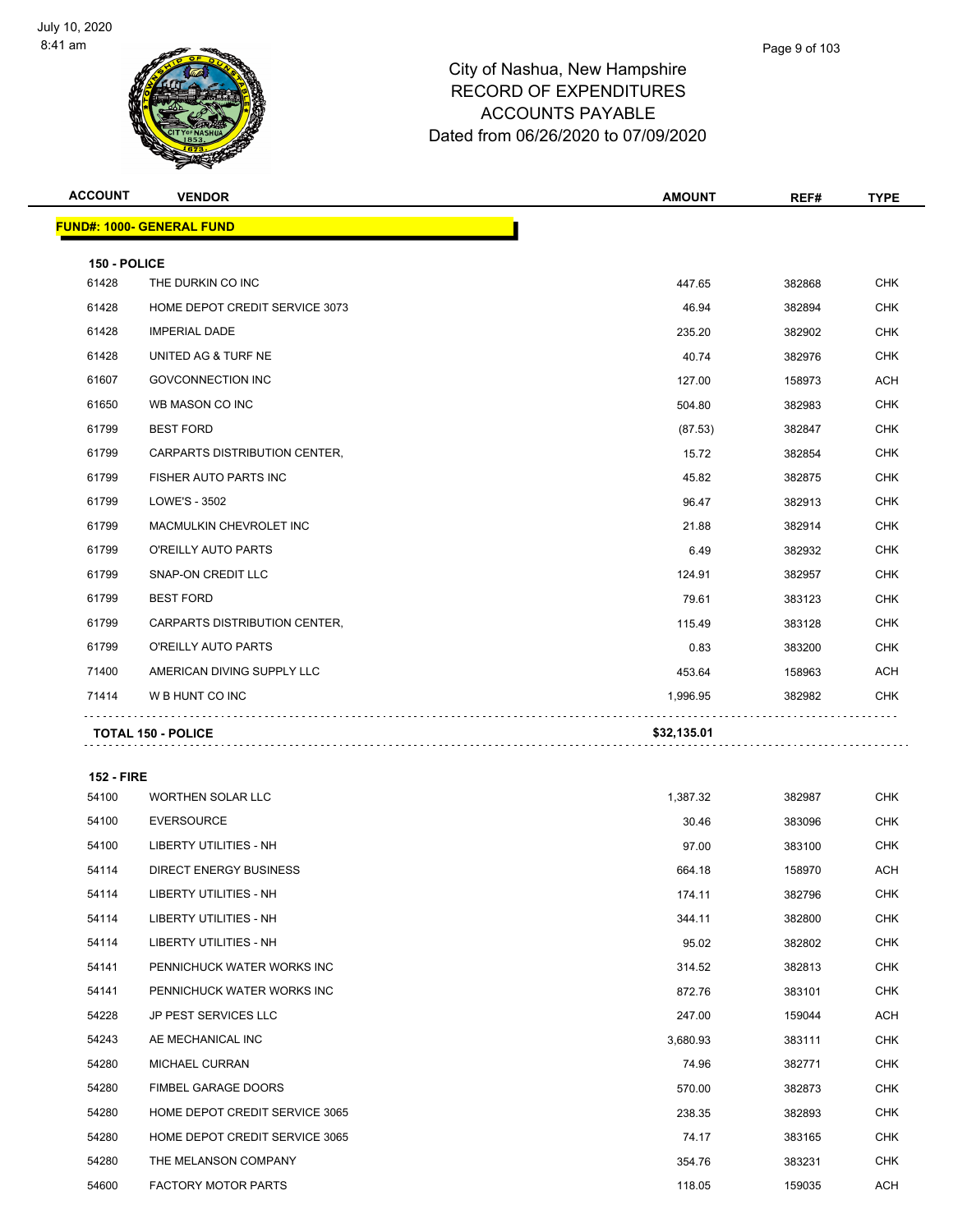

Page 10 of 103

| <b>ACCOUNT</b>             | <b>VENDOR</b>                    | <b>AMOUNT</b> | REF#   | <b>TYPE</b> |
|----------------------------|----------------------------------|---------------|--------|-------------|
|                            | <b>FUND#: 1000- GENERAL FUND</b> |               |        |             |
|                            |                                  |               |        |             |
| <b>152 - FIRE</b><br>54600 | CHELMSFORD AUTO ELECTRIC         | 259.00        | 382858 | <b>CHK</b>  |
| 54600                      | MINUTEMAN TRUCKS INC             | 670.29        | 382919 | <b>CHK</b>  |
| 54600                      | LIBERTY INTNL TRUCKS OF NH LLC   | 593.97        | 383177 | <b>CHK</b>  |
| 54600                      | MINUTEMAN TRUCKS INC             | 238.62        | 383191 | <b>CHK</b>  |
| 54600                      | SANEL NAPA                       | 425.46        | 383219 | <b>CHK</b>  |
| 55200                      | NH ASSOCIATION OF FIRE CHIEFS    | 85.00         | 382811 | <b>CHK</b>  |
| 55200                      | AUTOMATIC FIRE ALARM ASSOC       | 75.00         | 383116 | <b>CHK</b>  |
| 55699                      | TRUE BLUE CLEANERS               | 173.75        | 382972 | <b>CHK</b>  |
| 55699                      | TRUE BLUE CLEANERS               | 97.25         | 383235 | <b>CHK</b>  |
| 61100                      | AMAZON CAPITAL SERV (CITY ACH)   | 10.42         | 158962 | ACH         |
| 61100                      | WB MASON CO INC                  | 92.32         | 383242 | <b>CHK</b>  |
| 61107                      | <b>HUNTRESS UNIFORMS</b>         | 68.50         | 382899 | <b>CHK</b>  |
| 61110                      | BERGERON PROTECTIVE CLOTHING     | 926.48        | 382846 | <b>CHK</b>  |
| 61307                      | NEW ENGLAND KENWORTH             | 54.00         | 382923 | <b>CHK</b>  |
| 61428                      | NEW ENGLAND PAPER & SUPPLY       | 661.51        | 382925 | <b>CHK</b>  |
| 61428                      | WB MASON CO INC                  | 53.97         | 382983 | <b>CHK</b>  |
| 61428                      | NEW ENGLAND PAPER & SUPPLY       | 359.33        | 383199 | <b>CHK</b>  |
| 61499                      | HOME DEPOT CREDIT SERVICE 3065   | 98.92         | 382893 | <b>CHK</b>  |
| 61650                      | WB MASON CO INC                  | 29.03         | 383242 | <b>CHK</b>  |
| 61699                      | AMAZON CAPITAL SERV (CITY ACH)   | 98.98         | 158962 | ACH         |
| 61699                      | <b>BATTERIES PLUS</b>            | 4.45          | 382843 | <b>CHK</b>  |
| 61699                      | HOME DEPOT CREDIT SERVICE 3065   | 13.72         | 383165 | <b>CHK</b>  |
| 61699                      | POWER & TELEPHONE SUPPLY CO      | 127.01        | 383204 | CHK         |
| 61699                      | R B ALLEN CO INC                 | 742.34        | 383206 | <b>CHK</b>  |
| 61705                      | MAYNARD & LESIEUR INC            | 9,463.00      | 383184 | CHK         |
| 61709                      | NEW ENGLAND KENWORTH             | 493.80        | 383198 | CHK         |
| 61709                      | SANEL NAPA                       | 599.20        | 383219 | <b>CHK</b>  |
| 61799                      | <b>CUES INC</b>                  | 459.35        | 382864 | <b>CHK</b>  |
| 61799                      | MINUTEMAN TRUCKS INC             | 1,541.52      | 382919 | <b>CHK</b>  |
| 61799                      | NEW ENGLAND KENWORTH             | 59.06         | 382923 | <b>CHK</b>  |
| 61799                      | R WHITE EQUIPMENT CENTER INC     | 32.49         | 382946 | <b>CHK</b>  |
| 61799                      | CHELMSFORD AUTO ELECTRIC         | 3,125.00      | 383130 | <b>CHK</b>  |
| 61799                      | <b>CUMMINS NORTHEAST LLC</b>     | 88.14         | 383141 | CHK         |
| 61799                      | NEW ENGLAND KENWORTH             | 3,015.75      | 383198 | <b>CHK</b>  |
| 61799                      | SANEL NAPA                       | 1,126.53      | 383219 | CHK         |
| 61799                      | TST HYDRAULICS INC               | 18.56         | 383236 | <b>CHK</b>  |
| 71400                      | FIRE TECH & SAFETY OF NEW ENGL   | 467.00        | 159036 | ACH         |
| 71432                      | FIREMATIC SUPPLY CO INC          | 742.45        | 382874 | <b>CHK</b>  |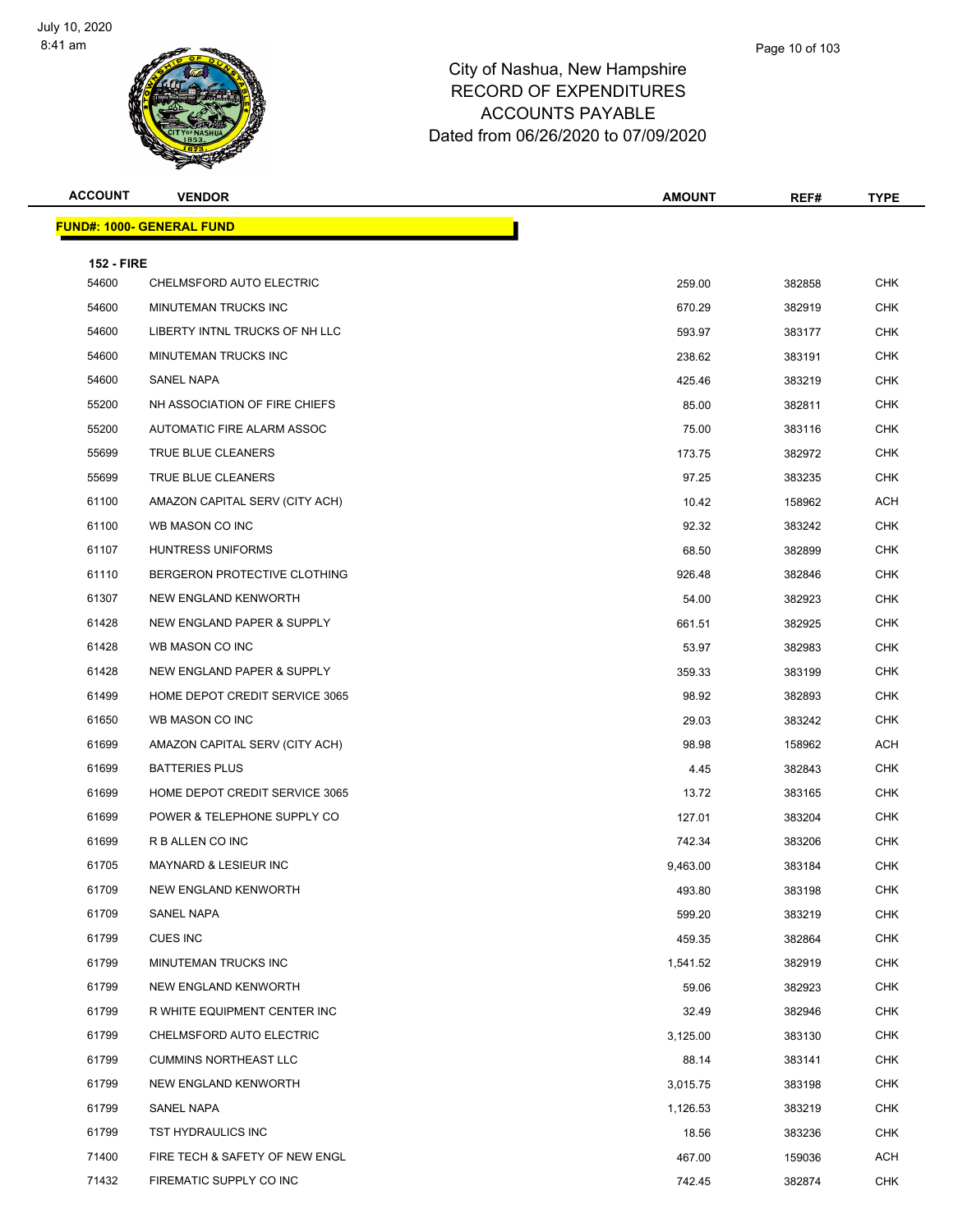

|                   | <b>VENDOR</b>                                                           | <b>AMOUNT</b> | REF#   | <b>TYPE</b> |
|-------------------|-------------------------------------------------------------------------|---------------|--------|-------------|
|                   | <b>FUND#: 1000- GENERAL FUND</b>                                        |               |        |             |
| <b>152 - FIRE</b> |                                                                         |               |        |             |
| 71800             | HOME DEPOT CREDIT SERVICE 3065                                          | 449.00        | 383165 | <b>CHK</b>  |
| 71999             | <b>FIREHOUSE INNOVATIONS CORP</b>                                       | 7,400.00      | 383156 | <b>CHK</b>  |
|                   | <b>TOTAL 152 - FIRE</b>                                                 | \$44,377.87   |        |             |
|                   | <b>153 - BUILDING INSPECTION</b>                                        |               |        |             |
| 55100             | VERIZON WIRELESS-642044677                                              | 160.04        | 382827 | <b>CHK</b>  |
| 55200             | NH HOME BUILDERS ASSOCIATION                                            | 525.00        | 382812 | <b>CHK</b>  |
| 55307             | <b>MARK COLLINS</b>                                                     | 81.65         | 382777 | <b>CHK</b>  |
| 55307             | <b>JEFFREY RICHARD</b>                                                  | 300.15        | 383083 | CHK         |
| 55307             | DAWN MICHAUD                                                            | 215.05        | 383086 | <b>CHK</b>  |
| 55421             | <b>MARK COLLINS</b>                                                     | 100.00        | 382777 | <b>CHK</b>  |
|                   | <b>TOTAL 153 - BUILDING INSPECTION</b>                                  | \$1,381.89    |        |             |
|                   | <b>155 - CODE ENFORCEMENT</b>                                           |               |        |             |
| 55100             | VERIZON WIRELESS 542313821-001                                          | 120.03        | 383107 | <b>CHK</b>  |
| 55307             | <b>KYLE METCALF</b>                                                     | 585.36        | 158989 | <b>ACH</b>  |
| 55307             | ROBERT SOUSA                                                            | 357.08        | 382782 | CHK         |
|                   |                                                                         |               |        |             |
|                   | <b>TOTAL 155 - CODE ENFORCEMENT</b>                                     | \$1,062.47    |        |             |
|                   |                                                                         |               |        |             |
| 55118             | <b>156 - EMERGENCY MANAGEMENT</b><br><b>JUSTIN KATES</b>                | 240.00        | 159045 | <b>ACH</b>  |
| 68325             | <b>JUSTIN KATES</b>                                                     | 565.81        | 159045 | ACH         |
|                   | <b>TOTAL 156 - EMERGENCY MANAGEMENT</b>                                 | \$805.81      |        |             |
|                   |                                                                         |               |        |             |
| 54100             | <b>157 - CITYWIDE COMMUNICATIONS</b><br><b>EVERSOURCE</b>               | 553.62        | 382793 | CHK         |
| 54100             | <b>EVERSOURCE</b>                                                       | 367.18        | 383096 | <b>CHK</b>  |
| 54435             | MOTOROLA SOLUTIONS INC                                                  | 560.00        | 382808 | CHK         |
| 61299             | ST LAURENT COLLISION CENTER                                             | 500.00        | 382961 | <b>CHK</b>  |
|                   | <b>TOTAL 157 - CITYWIDE COMMUNICATIONS</b>                              | \$1,980.80    |        |             |
|                   |                                                                         |               |        |             |
| 54835             | <b>159 - HYDRANT FEES-FIRE PROTECTION</b><br>PENNICHUCK WATER WORKS INC | 266,001.81    | 382813 | CHK         |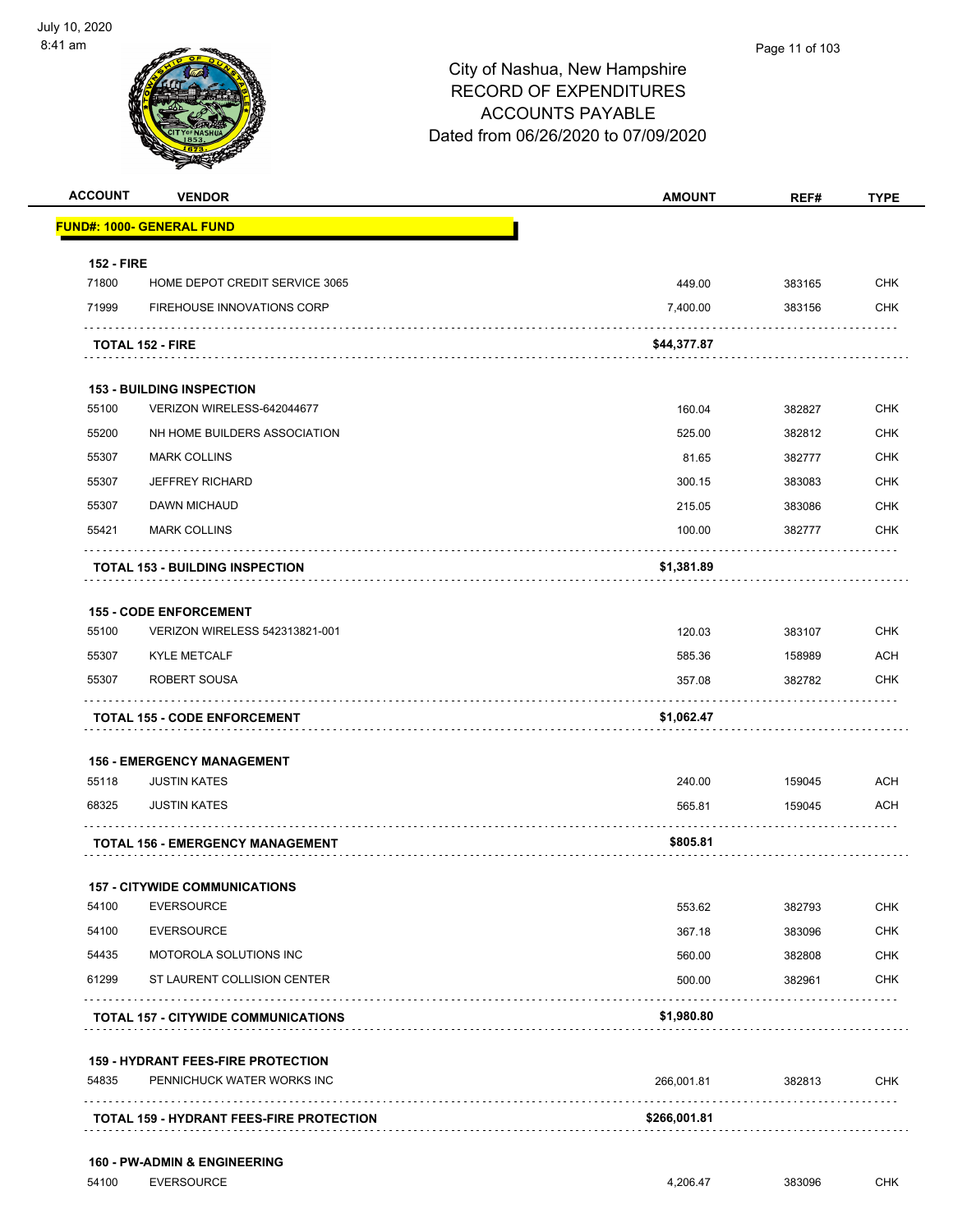

| <b>VENDOR</b>                    | <b>AMOUNT</b>                                                                                                                                       | REF#                                   | <b>TYPE</b>                |
|----------------------------------|-----------------------------------------------------------------------------------------------------------------------------------------------------|----------------------------------------|----------------------------|
| <b>FUND#: 1000- GENERAL FUND</b> |                                                                                                                                                     |                                        |                            |
|                                  |                                                                                                                                                     |                                        |                            |
|                                  |                                                                                                                                                     |                                        | <b>ACH</b>                 |
|                                  |                                                                                                                                                     |                                        | <b>CHK</b>                 |
| PENNICHUCK WATER WORKS INC       |                                                                                                                                                     |                                        | <b>CHK</b>                 |
| VERIZON WIRELESS-542274983       | 780.12                                                                                                                                              | 382831                                 | <b>CHK</b>                 |
| VERIZON WIRELESS-542274983       | 1,073.56                                                                                                                                            | 383106                                 | <b>CHK</b>                 |
| <b>APWA</b>                      | 520.00                                                                                                                                              | 382786                                 | <b>CHK</b>                 |
| <b>WILLIAM TOOMEY</b>            | 386.40                                                                                                                                              | 382783                                 | CHK                        |
| WB MASON CO INC                  | 123.04                                                                                                                                              | 382983                                 | <b>CHK</b>                 |
| PETTY CASH                       | 72.45                                                                                                                                               | 383089                                 | <b>CHK</b>                 |
| REFLECTIVE APPAREL FACTORY INC   | 401.00                                                                                                                                              | 383207                                 | <b>CHK</b>                 |
| AMAZON CAPITAL SERV (CITY ACH)   | 109.08                                                                                                                                              | 158962                                 | ACH                        |
| ALTERNATIVE VEHICLE SERVICE GR   | 103.49                                                                                                                                              | 158966                                 | ACH                        |
|                                  |                                                                                                                                                     |                                        |                            |
|                                  |                                                                                                                                                     |                                        |                            |
| 161 - STREETS                    |                                                                                                                                                     |                                        |                            |
| <b>EVERSOURCE</b>                | 109.15                                                                                                                                              | 382793                                 | <b>CHK</b>                 |
| <b>EVERSOURCE</b>                | 4,154.03                                                                                                                                            | 383096                                 | <b>CHK</b>                 |
| <b>DIRECT ENERGY BUSINESS</b>    | 1,789.61                                                                                                                                            | 158970                                 | ACH                        |
| LIBERTY UTILITIES - NH           | 1,307.60                                                                                                                                            | 382801                                 | <b>CHK</b>                 |
| PENNICHUCK WATER WORKS INC       | 768.21                                                                                                                                              | 382813                                 | <b>CHK</b>                 |
| <b>FACTORY MOTOR PARTS</b>       | 13.56                                                                                                                                               | 158972                                 | <b>ACH</b>                 |
| <b>HOWARD P FAIRFIELD LLC</b>    | 921.44                                                                                                                                              | 158978                                 | ACH                        |
| MCDEVITT TRUCKS INC              | 148.13                                                                                                                                              | 158987                                 | ACH                        |
| <b>FACTORY MOTOR PARTS</b>       | 359.38                                                                                                                                              | 159035                                 | ACH                        |
| <b>BEST FORD</b>                 | 562.44                                                                                                                                              | 382847                                 | CHK                        |
| CARPARTS DISTRIBUTION CENTER,    | 169.26                                                                                                                                              | 382854                                 | <b>CHK</b>                 |
| D & R TOWING INC                 | 165.00                                                                                                                                              | 382866                                 | <b>CHK</b>                 |
| INTERSTATE ALL BATTERY CENTER    | 1,259.40                                                                                                                                            | 382904                                 | <b>CHK</b>                 |
| JORDAN EQUIPMENT CO              | 1,567.28                                                                                                                                            | 382907                                 | <b>CHK</b>                 |
| NEW ENGLAND KENWORTH             | 92.38                                                                                                                                               | 382924                                 | <b>CHK</b>                 |
| O'REILLY AUTO PARTS              | 49.31                                                                                                                                               | 382932                                 | <b>CHK</b>                 |
| <b>BEST FORD</b>                 | 64.00                                                                                                                                               | 383123                                 | <b>CHK</b>                 |
| CARPARTS DISTRIBUTION CENTER,    | 49.42                                                                                                                                               | 383128                                 | <b>CHK</b>                 |
| DONOVAN EQUIPMENT CO INC         | 120.00                                                                                                                                              | 383146                                 | <b>CHK</b>                 |
| <b>FASTENAL CO</b>               | 18.25                                                                                                                                               | 383155                                 | CHK                        |
| LIBERTY INTNL TRUCKS OF NH LLC   | 1,472.48                                                                                                                                            | 383177                                 | <b>CHK</b>                 |
| SANEL NAPA                       | 98.03                                                                                                                                               | 383218                                 | <b>CHK</b>                 |
| TOWNLINE EQUIPMENT SALES         | 355.54                                                                                                                                              | 383234                                 | <b>CHK</b>                 |
|                                  | <b>160 - PW-ADMIN &amp; ENGINEERING</b><br><b>DIRECT ENERGY BUSINESS</b><br>LIBERTY UTILITIES - NH<br><b>TOTAL 160 - PW-ADMIN &amp; ENGINEERING</b> | 63.63<br>41.56<br>247.72<br>\$8,128.52 | 158970<br>382798<br>382813 |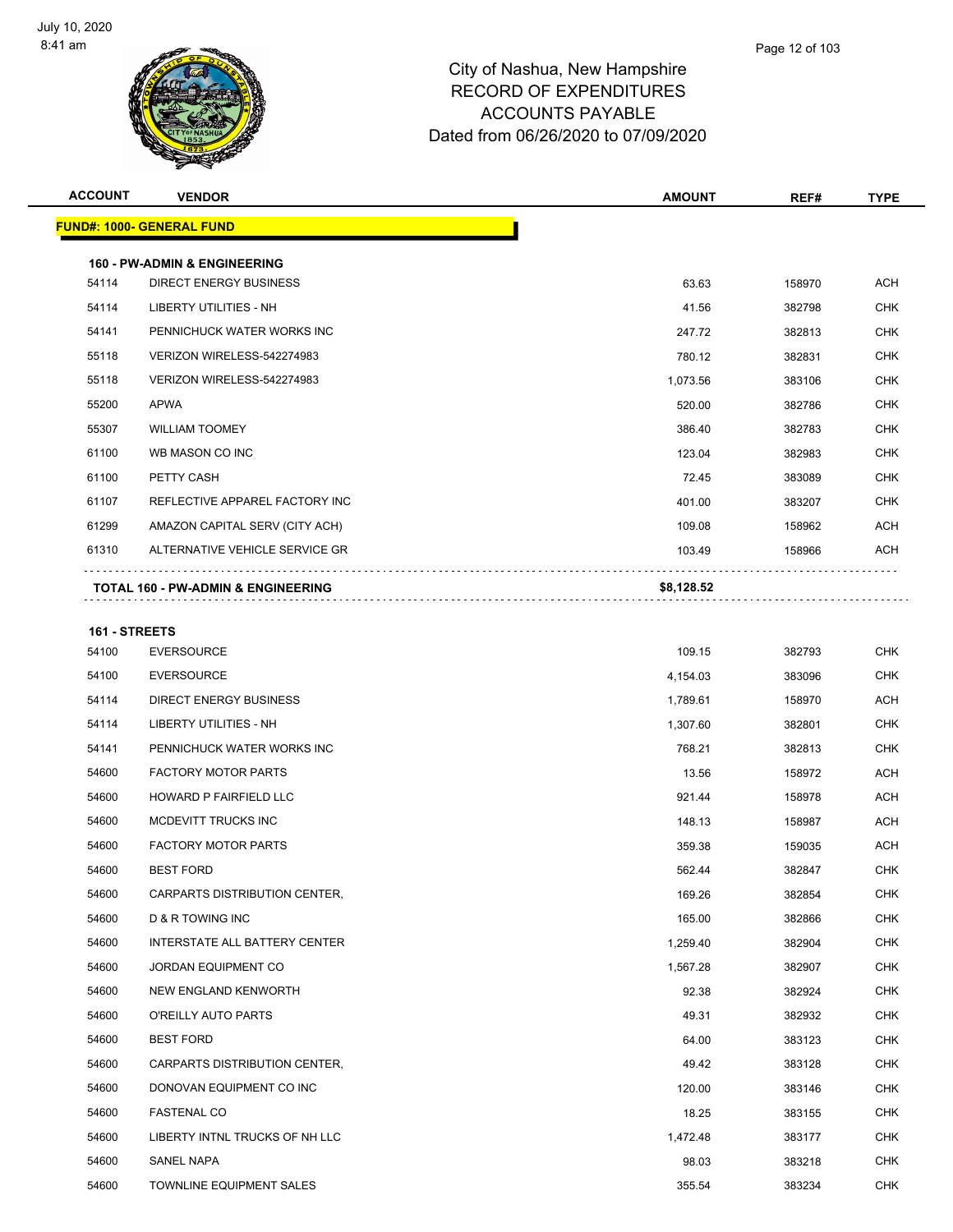

| <b>ACCOUNT</b> | <b>VENDOR</b>                    | <b>AMOUNT</b> | REF#   | <b>TYPE</b> |
|----------------|----------------------------------|---------------|--------|-------------|
|                | <b>FUND#: 1000- GENERAL FUND</b> |               |        |             |
| 161 - STREETS  |                                  |               |        |             |
| 55118          | VERIZON WIRELESS-542088278       | 480.12        | 382828 | <b>CHK</b>  |
| 55118          | VERIZON WIRELESS 242253167       | 160.04        | 382829 | <b>CHK</b>  |
| 61107          | UNIFIRST CORPORATION             | 1,521.39      | 382975 | <b>CHK</b>  |
| 61107          | UNIFIRST CORPORATION             | 378.78        | 383238 | <b>CHK</b>  |
| 61166          | <b>BOT L GAS INC</b>             | 30.00         | 382850 | <b>CHK</b>  |
| 61299          | HOME DEPOT CREDIT SERVICE 3065   | 346.38        | 382893 | <b>CHK</b>  |
| 61299          | <b>CRYSTAL ROCK</b>              | 29.74         | 383095 | <b>CHK</b>  |
| 61299          | <b>FASTENAL CO</b>               | 2,598.00      | 383155 | <b>CHK</b>  |
| 61299          | FUTURE SUPPLY CO                 | 385.84        | 383159 | <b>CHK</b>  |
| 61300          | DENNIS K BURKE INC               | 12,567.91     | 383143 | <b>CHK</b>  |
| 61307          | SHATTUCK MALONE OIL CO           | 2,131.10      | 382815 | <b>CHK</b>  |
| 61310          | ALTERNATIVE VEHICLE SERVICE GR   | 1,989.43      | 158966 | <b>ACH</b>  |
| 61507          | <b>BROX INDUSTRIES INC</b>       | 684.52        | 158968 | ACH         |
| 61507          | CONTINENTAL PAVING INC           | 7,714.12      | 382862 | <b>CHK</b>  |
| 61507          | CONTINENTAL PAVING INC           | 3,736.25      | 383136 | <b>CHK</b>  |
| 61507          | FUTURE SUPPLY CO                 | 3,238.20      | 383159 | <b>CHK</b>  |
| 61542          | PERMA LINE CORP OF NEW ENGLAND   | 517.60        | 382938 | <b>CHK</b>  |
| 61542          | PERMA LINE CORP OF NEW ENGLAND   | 378.27        | 383202 | <b>CHK</b>  |
| 61560          | <b>FASTENAL CO</b>               | 57.15         | 382872 | <b>CHK</b>  |
| 61560          | HOME DEPOT CREDIT SERVICE 3065   | 221.61        | 382893 | <b>CHK</b>  |
| 61560          | HOME DEPOT CREDIT SERVICE 3065   | 16.88         | 383165 | <b>CHK</b>  |
| 61562          | FRANKLIN PAINT CO INC            | 2,073.00      | 382878 | <b>CHK</b>  |
| 61705          | MAYNARD & LESIEUR INC            | 177.90        | 383186 | <b>CHK</b>  |
| 61799          | <b>GRAINGER</b>                  | 12.40         | 382883 | <b>CHK</b>  |
| 61799          | <b>GRAINGER</b>                  | 22.65         | 383163 | <b>CHK</b>  |
| 71025          | CARPARTS DISTRIBUTION CENTER,    | 40.29         | 382854 | <b>CHK</b>  |
| 71025          | SSV TOOLS LLC (SNAP-ON TOOLS)    | 26.25         | 382960 | <b>CHK</b>  |
|                | <b>TOTAL 161 - STREETS</b>       | \$57,149.72   |        |             |
|                |                                  |               |        |             |

#### **162 - STREET LIGHTING**

| 54100 | EVERSOURCE                         | 19.11      | 382793 | <b>CHK</b> |
|-------|------------------------------------|------------|--------|------------|
| 54100 | EVERSOURCE                         | 1.027.02   | 383096 | СНК        |
|       | <b>TOTAL 162 - STREET LIGHTING</b> | \$1,046.13 |        |            |

#### **166 - PARKING OPERATIONS**

| 54100 | EVERSOURCE                 | .380.31 | 383096 | CHK        |
|-------|----------------------------|---------|--------|------------|
| 54141 | PENNICHUCK WATER WORKS INC | 103.54  | 383101 | <b>CHK</b> |
| 54280 | THE DOTY GROUP INC         | 450.00  | 383147 | СНК        |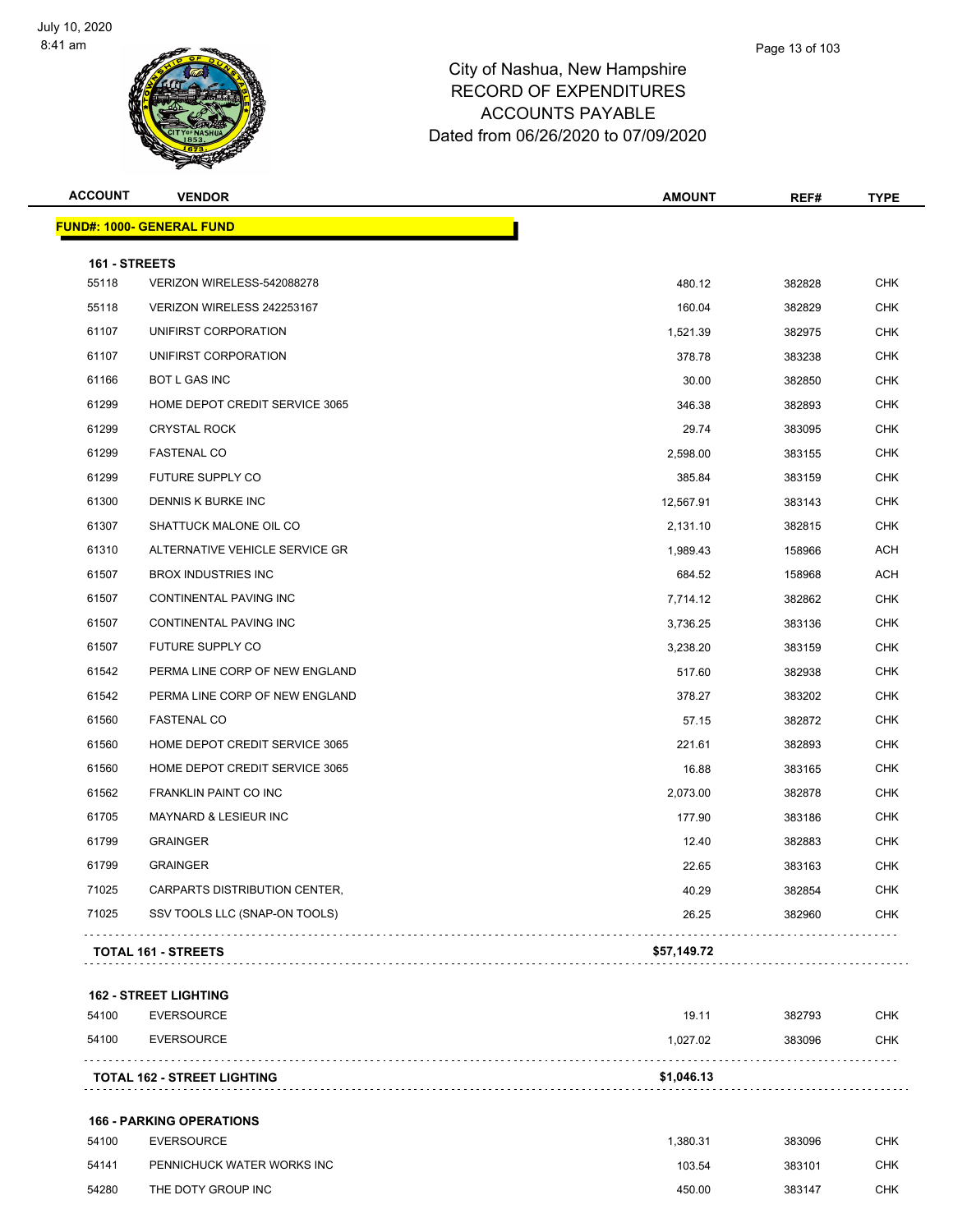

| <b>ACCOUNT</b> | <b>VENDOR</b>                                              | <b>AMOUNT</b>       | REF#             | <b>TYPE</b>              |
|----------------|------------------------------------------------------------|---------------------|------------------|--------------------------|
|                | <u> FUND#: 1000- GENERAL FUND</u>                          |                     |                  |                          |
|                | <b>166 - PARKING OPERATIONS</b>                            |                     |                  |                          |
| 54280          | PERMA LINE CORP OF NEW ENGLAND                             | 622.50              | 383202           | <b>CHK</b>               |
| 54600          | PETTY CASH                                                 | 8.00                | 382778           | <b>CHK</b>               |
| 54600          | CARPARTS DISTRIBUTION CENTER,                              | 269.25              | 383128           | <b>CHK</b>               |
| 55699          | POM INC                                                    | 100.00              | 382943           | <b>CHK</b>               |
| 61107          | <b>WORK N GEAR LLC</b>                                     | 226.72              | 383246           | <b>CHK</b>               |
| 61299          | NICHOLAS BOUDLE                                            | 21.75               | 382770           | <b>CHK</b>               |
| 61299          | <b>JILL STANSFIELD</b>                                     | 12.99               | 382774           | <b>CHK</b>               |
| 61299          | HOME DEPOT CREDIT SERVICE 3065                             | 52.91               | 382893           | CHK                      |
| 61428          | PETTY CASH                                                 | 24.99               | 382778           | <b>CHK</b>               |
| 71025          | HOME DEPOT CREDIT SERVICE 3065                             | 68.90               | 382893           | <b>CHK</b>               |
| 71600          | HOME DEPOT CREDIT SERVICE 3065                             | 767.00              | 382893           | CHK                      |
|                | <b>TOTAL 166 - PARKING OPERATIONS</b>                      | \$4,108.86          |                  |                          |
|                |                                                            |                     |                  |                          |
| 54100          | <b>170 - HYDROELECTRIC OPERATIONS</b><br><b>EVERSOURCE</b> | 26.77               | 383096           | <b>CHK</b>               |
| 54221          | WM CORPORATE SERVICES INC                                  | 90.84               | 383108           | <b>CHK</b>               |
| 54290          | <b>ESSEX POWER SERVICES INC</b>                            | 37,650.17           | 382871           | <b>CHK</b>               |
| 54290          | <b>ESSEX POWER SERVICES INC</b>                            |                     |                  | <b>CHK</b>               |
| 54821          | TRIANGLE PORTABLE SERVICES INC                             | 58,621.24<br>176.00 | 383151           |                          |
| 55109          | <b>COMCAST</b>                                             | 128.39              | 382971<br>383093 | <b>CHK</b><br><b>CHK</b> |
| 55109          | CONSOLIDATED COMMUNICATIONS                                |                     |                  | CHK                      |
|                |                                                            | 186.73              | 383094           |                          |
|                | <b>TOTAL 170 - HYDROELECTRIC OPERATIONS</b>                | \$96,880.14         |                  |                          |
|                | <b>171 - COMMUNITY SERVICES</b>                            |                     |                  |                          |
| 54100          | <b>EVERSOURCE</b>                                          | 1.176.21            | 383096           | <b>CHK</b>               |
| 54141          | PENNICHUCK WATER WORKS INC                                 | 214.47              | 383101           | <b>CHK</b>               |
| 55600          | <b>GRANITE DIAMOND LLC</b>                                 | 1,050.00            | 382884           | <b>CHK</b>               |
|                | <b>TOTAL 171 - COMMUNITY SERVICES</b>                      | \$2,440.68          |                  |                          |
|                | <b>172 - COMMUNITY HEALTH</b>                              |                     |                  |                          |
| 55200          | SIGMA THETA TAU INTERNATIONAL                              | 123.00              | 382816           | <b>CHK</b>               |
| 55200          | <b>SKILLPATH SEMINARS</b>                                  | 56.90               | 382956           | <b>CHK</b>               |
| 55699          | OUTFRONT MEDIA LLC                                         | 1,500.00            | 159054           | <b>ACH</b>               |
| 61142          | AMAZON CAPITAL SERV (CITY ACH)                             | 34.54               | 158962           | <b>ACH</b>               |
| 61142          | SANOFI PASTEUR INC                                         | 158.28              | 383220           | <b>CHK</b>               |
| 61144          | <b>GLAXOSMITHKLINE PHARMACEUTICAL</b>                      | 2,643.42            | 383161           | <b>CHK</b>               |
|                | <b>TOTAL 172 - COMMUNITY HEALTH</b>                        | \$4,516.14          |                  |                          |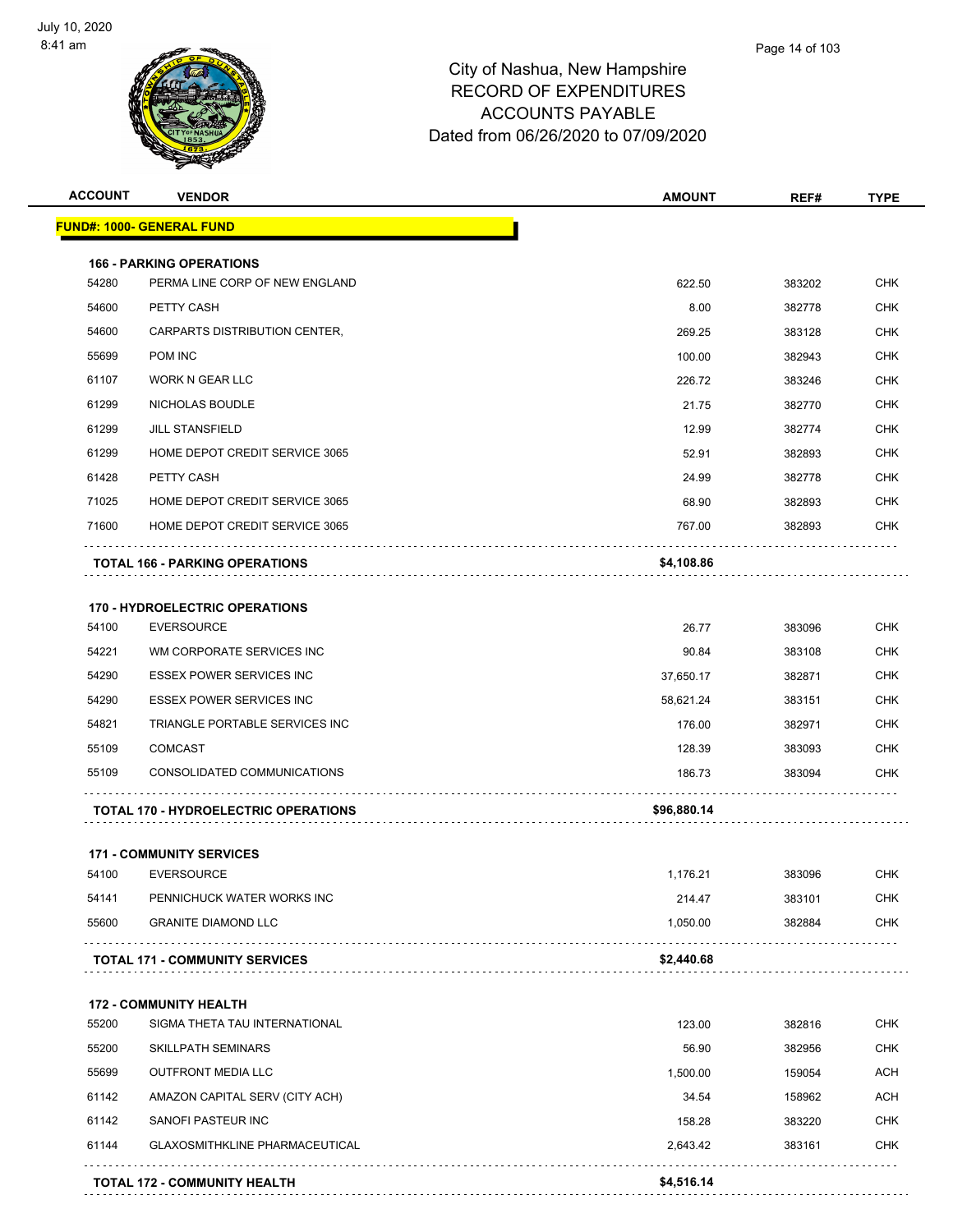

| <b>ACCOUNT</b> | <b>VENDOR</b>                           | <b>AMOUNT</b> | REF#   | <b>TYPE</b> |
|----------------|-----------------------------------------|---------------|--------|-------------|
|                | <u> FUND#: 1000- GENERAL FUND</u>       |               |        |             |
|                | <b>173 - ENVIRONMENTAL HEALTH</b>       |               |        |             |
| 55100          | VERIZON WIRELESS-642274605              | 120.03        | 382830 | <b>CHK</b>  |
| 55421          | <b>APRIL TORHAN</b>                     | 130.00        | 382969 | <b>CHK</b>  |
| 71300          | HOME DEPOT CREDIT SERVICE 3065          | 119.66        | 382893 | <b>CHK</b>  |
|                | <b>TOTAL 173 - ENVIRONMENTAL HEALTH</b> | \$369.69      |        |             |
|                | <b>175 - WELFARE ASSISTANCE</b>         |               |        |             |
| 55810          | 28-34 RAILROAD SQUARE LLC               | 675.00        | 383019 | <b>CHK</b>  |
| 55810          | <b>DOUGLAS DICHARD</b>                  | 950.00        | 383020 | <b>CHK</b>  |
| 55810          | <b>LAMERAND ENTERPRISES</b>             | 1,335.00      | 383021 | <b>CHK</b>  |
| 55810          | NASHUA HOUSING AND                      | 254.00        | 383022 | <b>CHK</b>  |
| 55810          | 188 CONCORD ST LLC                      | 730.28        | 383249 | <b>CHK</b>  |
| 55810          | <b>AYOTTE PROPERTIES</b>                | 1,139.00      | 383250 | <b>CHK</b>  |
| 55810          | RND LLC                                 | 700.00        | 383251 | <b>CHK</b>  |
| 55810          | WORTH REAL ESTATE LLC                   | 400.00        | 383252 | <b>CHK</b>  |
| 55822          | PETTY CASH                              | 13.25         | 382780 | <b>CHK</b>  |
|                | <b>TOTAL 175 - WELFARE ASSISTANCE</b>   | \$6,196.53    |        |             |
|                |                                         |               |        |             |
|                | <b>177 - PARKS &amp; RECREATION</b>     |               |        |             |
| 44549          | AMANDA COSTA                            | 60.00         | 382991 | <b>CHK</b>  |
| 44549          | <b>ERICA DEMELIA</b>                    | 20.00         | 382993 | <b>CHK</b>  |
| 44549          | RAENA GOTHAM                            | 40.00         | 382996 | <b>CHK</b>  |
| 44549          | <b>ALICIA HENDERSON</b>                 | 40.00         | 382997 | <b>CHK</b>  |
| 44549          | <b>JESSICA JEAN</b>                     | 40.00         | 382998 | <b>CHK</b>  |
| 44549          | JOANNE JOHNSON                          | 40.00         | 383000 | <b>CHK</b>  |
| 44549          | <b>STACY KHADAROO</b>                   | 40.00         | 383001 | <b>CHK</b>  |
| 44549          | AMY LAURO                               | 40.00         | 383002 | <b>CHK</b>  |
| 44549          | <b>SARAH MERRIGAN</b>                   | 40.00         | 383003 | <b>CHK</b>  |
| 44549          | <b>TERESA MORGAN</b>                    | 40.00         | 383004 | <b>CHK</b>  |
| 44549          | SAMANTHA PAOLUCCI                       | 20.00         | 383005 | <b>CHK</b>  |
| 44549          | JAMI RHODES                             | 40.00         | 383006 | <b>CHK</b>  |
| 44549          | SHANDY RUIZ                             | 40.00         | 383007 | <b>CHK</b>  |
| 44549          | <b>ERIKA TARDIFF</b>                    | 40.00         | 383009 | <b>CHK</b>  |
| 53999          | PARKER GARDEN DESIGN                    | 500.00        | 382937 | <b>CHK</b>  |
| 53999          | SOLITUDE LAKE MANAGEMENT LLC            | 350.00        | 382958 | <b>CHK</b>  |
| 54100          | <b>EVERSOURCE</b>                       | 52.35         | 382793 | <b>CHK</b>  |
| 54100          | <b>EVERSOURCE</b>                       | 33.80         | 383096 | <b>CHK</b>  |
| 54114          | <b>DIRECT ENERGY BUSINESS</b>           | 39.81         | 158970 | <b>ACH</b>  |
| 54114          | LIBERTY UTILITIES - NH                  | 83.92         | 382806 | CHK         |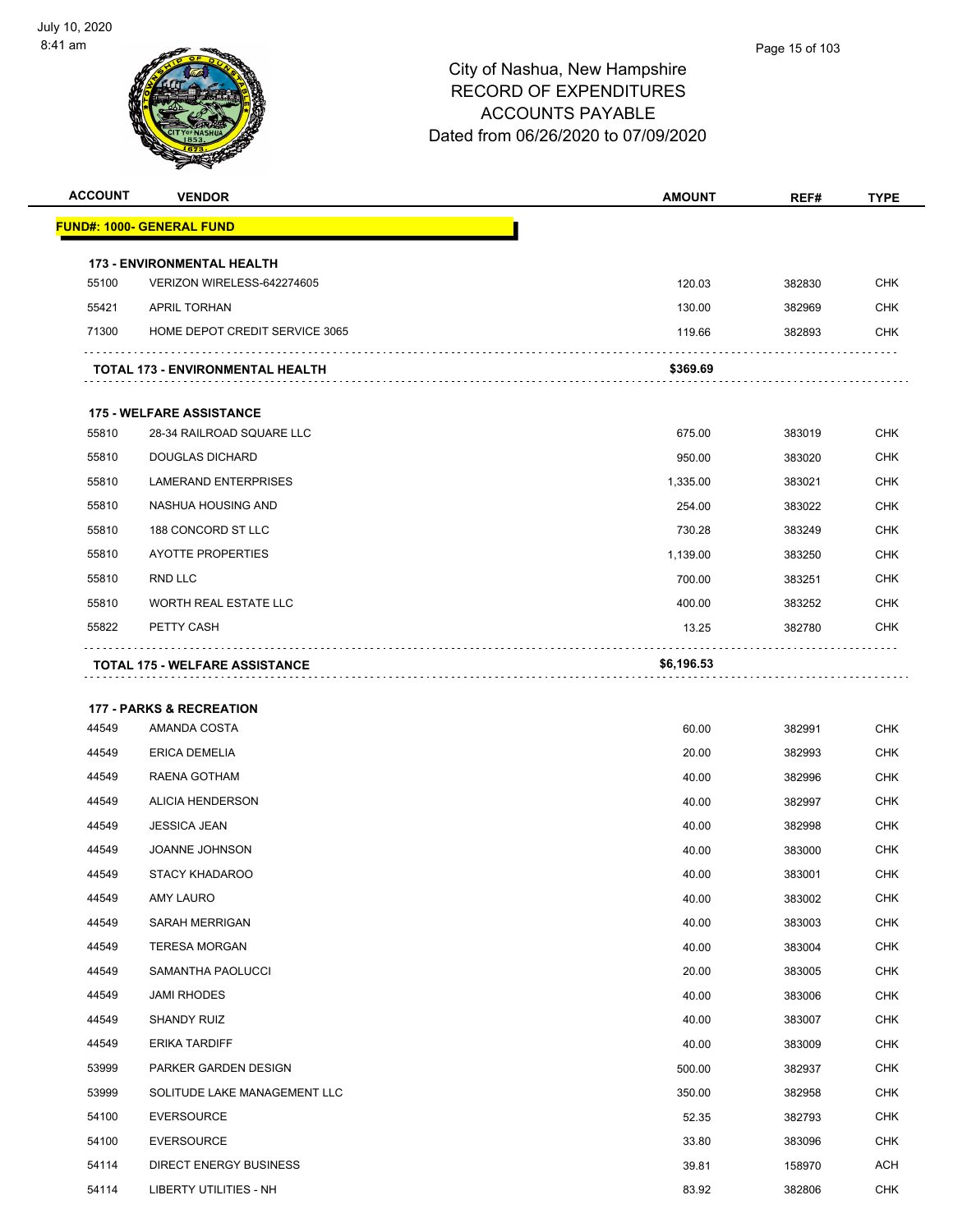

| <b>ACCOUNT</b> | <b>VENDOR</b>                                                     | <b>AMOUNT</b> | REF#   | <b>TYPE</b> |
|----------------|-------------------------------------------------------------------|---------------|--------|-------------|
|                | <u> FUND#: 1000- GENERAL FUND</u>                                 |               |        |             |
|                |                                                                   |               |        |             |
| 54141          | <b>177 - PARKS &amp; RECREATION</b><br>PENNICHUCK WATER WORKS INC | 6,025.43      | 382813 | <b>CHK</b>  |
| 54141          | PENNICHUCK WATER WORKS INC                                        | 4,725.80      | 383101 | <b>CHK</b>  |
| 54280          | <b>JP PEST SERVICES LLC</b>                                       | 68.60         | 158982 | ACH         |
| 54280          | M & M ELECTRICAL SUPPLY CO INC                                    | 1,401.91      | 158984 | <b>ACH</b>  |
| 54280          | <b>JP PEST SERVICES LLC</b>                                       | 192.60        | 159044 | <b>ACH</b>  |
| 54280          | AIRGAS USA LLC                                                    | 80.00         | 382835 | <b>CHK</b>  |
| 54280          | <b>FASTENAL CO</b>                                                | 84.63         | 382872 | <b>CHK</b>  |
| 54280          | GATE CITY FENCE CO INC                                            | 35.00         | 382880 | <b>CHK</b>  |
| 54280          | HOME DEPOT CREDIT SERVICE 3065                                    | 3,765.31      | 382893 | <b>CHK</b>  |
| 54280          | PIONEER MANUFACTURING COMPANY                                     | 377.00        | 382941 | CHK         |
| 54280          | SITEONE LANDSCAPE SUPPLY LLC                                      | 291.25        | 382955 | CHK         |
| 54280          | UNITED SITE SERVICES NORTHEAST                                    | 35.00         | 382977 | <b>CHK</b>  |
| 54280          | AIRGAS USA LLC                                                    | 227.24        | 383113 | CHK         |
| 54280          | F W WEBB COMPANY                                                  | 784.02        | 383154 | <b>CHK</b>  |
| 54280          | <b>GLENN KOHL</b>                                                 | 3,000.00      | 383162 | <b>CHK</b>  |
| 54280          | HOME DEPOT CREDIT SERVICE 3065                                    | 72.88         | 383165 | <b>CHK</b>  |
| 54280          | JOHNSONS ELECTRIC SUPPLY INC                                      | 896.21        | 383171 | <b>CHK</b>  |
| 54280          | NASHUA WALLPAPER CO INC                                           | 68.99         | 383197 | <b>CHK</b>  |
| 54280          | SITEONE LANDSCAPE SUPPLY LLC                                      | 2,535.55      | 383224 | <b>CHK</b>  |
| 54280          | <b>STATELINE IRRIGATION</b>                                       | 999.79        | 383226 | CHK         |
| 54487          | HK POWERSPORTS-HOOKSETT                                           | 42.28         | 382891 | <b>CHK</b>  |
| 54487          | MTE INC                                                           | 1,198.45      | 383193 | <b>CHK</b>  |
| 54487          | <b>TURF PRODUCTS</b>                                              | 251.74        | 383237 | CHK         |
| 54600          | <b>ATS EQUIPMENT</b>                                              | 186.95        | 382839 | <b>CHK</b>  |
| 54600          | <b>BEST FORD</b>                                                  | 881.43        | 382847 | CHK         |
| 54600          | CARPARTS DISTRIBUTION CENTER,                                     | 203.82        | 382854 | <b>CHK</b>  |
| 54600          | O'REILLY AUTO PARTS                                               | 518.52        | 382932 | <b>CHK</b>  |
| 54600          | TURF DEPOT                                                        | 73.78         | 382973 | <b>CHK</b>  |
| 54600          | DEPENDABLE LOCK SERVICE INC                                       | 30.00         | 383144 | <b>CHK</b>  |
| 54600          | <b>GRAINGER</b>                                                   | 22.00         | 383163 | <b>CHK</b>  |
| 54600          | LIBERTY INTNL TRUCKS OF NH LLC                                    | (643.10)      | 383177 | <b>CHK</b>  |
| 54821          | P & L LANDSCAPING LLC                                             | 1,800.00      | 382933 | <b>CHK</b>  |
| 54821          | UNITED SITE SERVICES NORTHEAST                                    | 54.97         | 382977 | <b>CHK</b>  |
| 55200          | NAT'L RECREATION & PARK ASSOC                                     | 110.00        | 382809 | <b>CHK</b>  |
| 55200          | PETTY CASH                                                        | 15.00         | 383088 | <b>CHK</b>  |
| 61114          | SEASONAL SPECIALTY STORES                                         | 49.98         | 382952 | <b>CHK</b>  |
| 61128          | AMAZON CAPITAL SERV (CITY ACH)                                    | 747.47        | 159024 | <b>ACH</b>  |
| 61310          | ALTERNATIVE VEHICLE SERVICE GR                                    | 748.65        | 158966 | <b>ACH</b>  |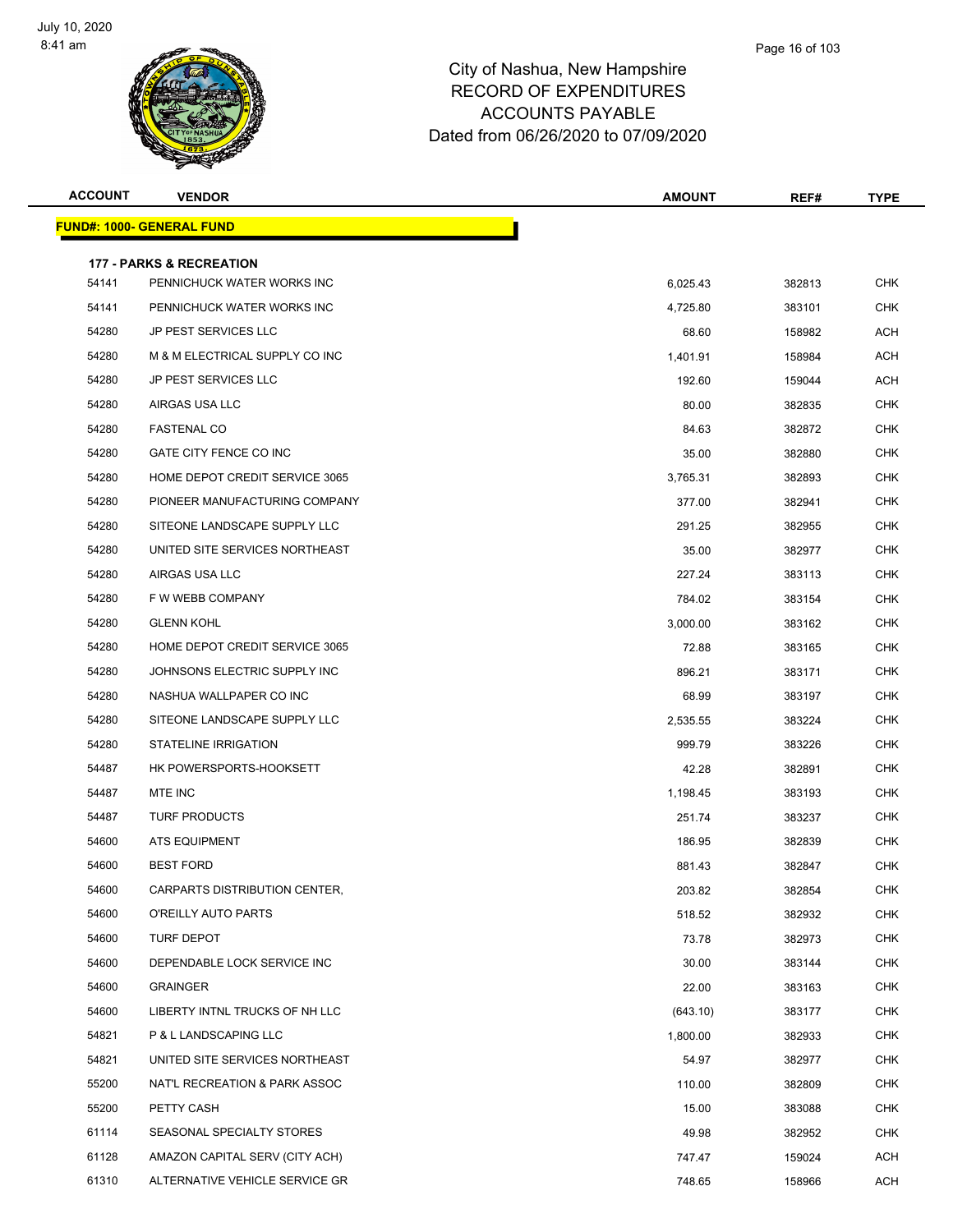

| <b>ACCOUNT</b>         | <b>VENDOR</b>                             | <b>AMOUNT</b> | REF#   | <b>TYPE</b> |
|------------------------|-------------------------------------------|---------------|--------|-------------|
|                        | <b>FUND#: 1000- GENERAL FUND</b>          |               |        |             |
|                        | <b>177 - PARKS &amp; RECREATION</b>       |               |        |             |
| 61542                  | MARSHALL SIGNS INC                        | 65.00         | 382915 | <b>CHK</b>  |
| 61705                  | <b>MAYNARD &amp; LESIEUR INC</b>          | 540.14        | 383185 | <b>CHK</b>  |
| 61705                  | MAYNARD & LESIEUR INC                     | 105.00        | 383188 | <b>CHK</b>  |
| 61799                  | SOUTHWORTH-MILTON INC                     | 238.71        | 382817 | <b>CHK</b>  |
| 61799                  | CARPARTS DISTRIBUTION CENTER,             | 415.85        | 382854 | <b>CHK</b>  |
| 61799                  | D & R TOWING INC                          | 167.50        | 382866 | <b>CHK</b>  |
| 61799                  | CARPARTS DISTRIBUTION CENTER,             | (143.06)      | 383128 | <b>CHK</b>  |
| 61799                  | <b>SANEL NAPA</b>                         | 56.49         | 383215 | <b>CHK</b>  |
| 61799                  | <b>SANEL NAPA</b>                         | 141.73        | 383218 | <b>CHK</b>  |
| 71999                  | <b>TURF PRODUCTS</b>                      | 113.46        | 383237 | <b>CHK</b>  |
|                        | <b>TOTAL 177 - PARKS &amp; RECREATION</b> | \$35,259.85   |        |             |
|                        |                                           |               |        |             |
| 179 - LIBRARY<br>54114 | <b>DIRECT ENERGY BUSINESS</b>             | 532.33        | 158970 | <b>ACH</b>  |
| 54280                  | <b>JP PEST SERVICES LLC</b>               | 114.00        | 158982 | <b>ACH</b>  |
| 54280                  | HARRY W WELLS & SON INC                   | 301.22        | 382888 | <b>CHK</b>  |
| 54414                  | <b>SIRSIDYNIX</b>                         | 14,860.00     | 382954 | <b>CHK</b>  |
| 54428                  | <b>COMCAST</b>                            | 243.35        | 382789 | <b>CHK</b>  |
| 54428                  | PACIFIC TELEMANAGEMENT SERVICE            | 53.00         | 382934 | <b>CHK</b>  |
| 61100                  | <b>JENNIFER HOSKING</b>                   | 534.60        | 159041 | <b>ACH</b>  |
| 61299                  | AMAZON CAPITAL SERV (CITY ACH)            | 1,588.55      | 159024 | <b>ACH</b>  |
| 61428                  | WB MASON CO INC                           | 28.79         | 382983 | <b>CHK</b>  |
| 61428                  | PETTY CASH                                | 23.28         | 383090 | <b>CHK</b>  |
| 61807                  | <b>INGRAM LIBRARY SERVICES LLC</b>        | 128.05        | 158979 | <b>ACH</b>  |
| 61807                  | <b>INGRAM LIBRARY SERVICES LLC</b>        | 76.26         | 159042 | <b>ACH</b>  |
| 61807                  | D K AGENCIES P LTD                        | 454.00        | 382791 | <b>CHK</b>  |
| 61807                  | <b>BAKER &amp; TAYLOR</b>                 | 88.48         | 382841 | <b>CHK</b>  |
| 61807                  | THOMPSON-REUTERS                          | 72.00         | 382968 | <b>CHK</b>  |

 61807 ACTRACE 1,000.00 383110 CHK 61807 BAKER & TAYLOR 355.55 383119 CHK er 180.46 1NGRAM LIBRARY SERVICES LLC 180.46 158979 158979 ACH er and the MIDWEST TAPE LLC that the state of the state of the state of the state of the state of the state of the state of the state of the state of the state of the state of the state of the state of the state of the sta er by the state of the state of the state of the state of the state of the state of the state of the state of the state of the state of the state of the state of the state of the state of the state of the state of the stat 68322 PETTY CASH 100.47 383090 CHK

**TOTAL 179 - LIBRARY \$21,180.50**

. . . . . . . . . . .

. . . . . . . . . . .

. . . . . . . . . . . . . . . . . . .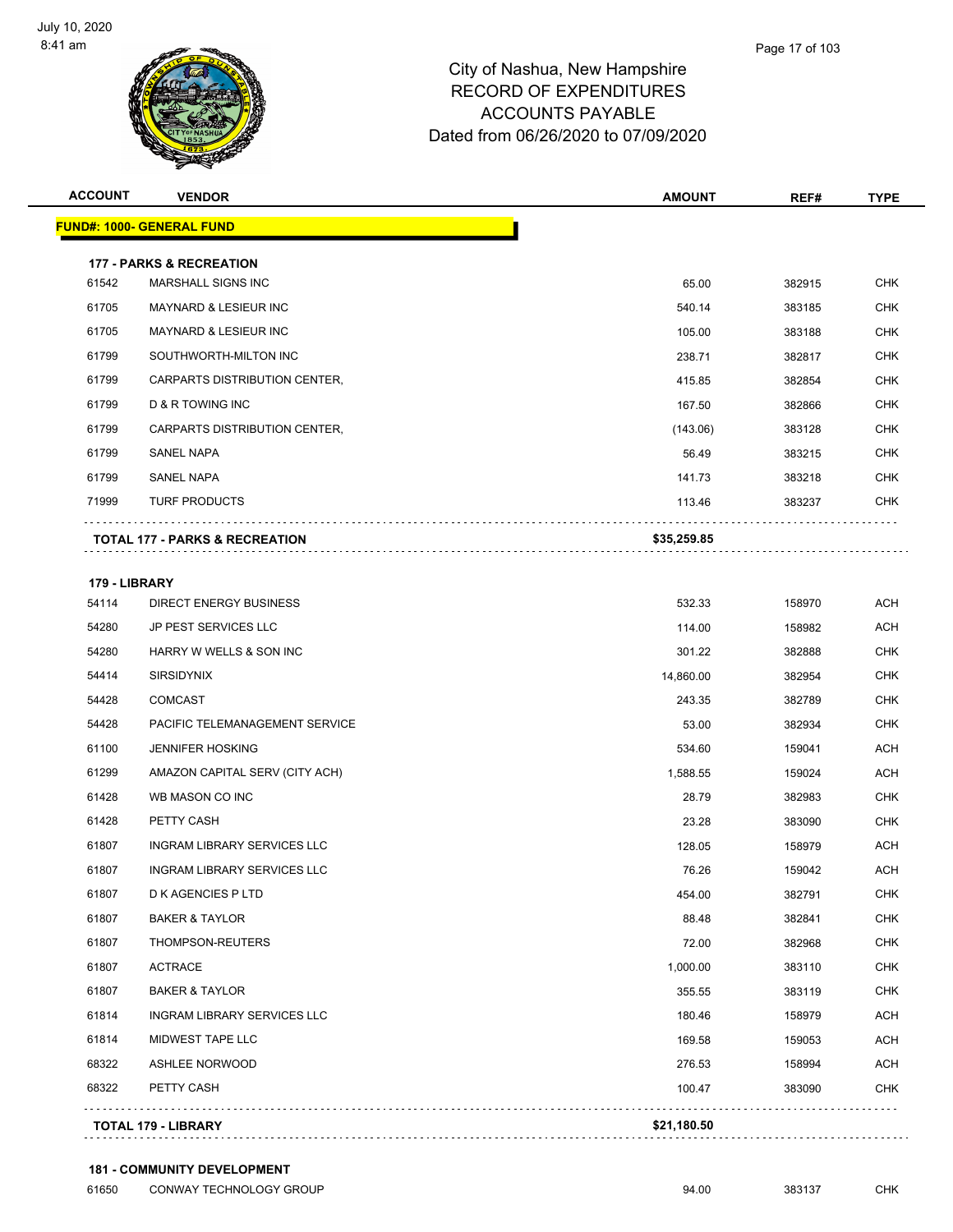

| <b>ACCOUNT</b>      | <b>VENDOR</b>                            | <b>AMOUNT</b> | REF#   | <b>TYPE</b> |
|---------------------|------------------------------------------|---------------|--------|-------------|
|                     | <u> FUND#: 1000- GENERAL FUND</u>        |               |        |             |
|                     | <b>TOTAL 181 - COMMUNITY DEVELOPMENT</b> | \$94.00       |        |             |
|                     | <b>182 - PLANNING AND ZONING</b>         |               |        |             |
| 55200               | AMERICAN PLANNING ASSOC                  | 899.00        | 382785 | <b>CHK</b>  |
|                     | <b>TOTAL 182 - PLANNING AND ZONING</b>   | \$899.00      |        |             |
|                     |                                          |               |        |             |
|                     | <b>183 - ECONOMIC DEVELOPMENT</b>        |               |        |             |
| 55200               | NASHUA MILLYARD ASSOC INC                | 746.26        | 383196 | <b>CHK</b>  |
|                     | <b>TOTAL 183 - ECONOMIC DEVELOPMENT</b>  | \$746.26      |        |             |
| <b>191 - SCHOOL</b> |                                          |               |        |             |
| 44587               | KAREEM ABDELAZIZ                         | 50.00         | 382143 | <b>CHK</b>  |
| 44587               | <b>PEYTON ADAMS</b>                      | 50.00         | 382146 | <b>CHK</b>  |
| 44587               | <b>EMMA ALVARADO</b>                     | 50.00         | 382151 | <b>CHK</b>  |
| 44587               | <b>GINA ANASTASI</b>                     | 50.00         | 382154 | <b>CHK</b>  |
| 44587               | <b>NOAH APT</b>                          | 50.00         | 382156 | <b>CHK</b>  |
| 44587               | <b>TANISHA ASARPOTA</b>                  | 50.00         | 382158 | <b>CHK</b>  |
| 44587               | <b>BRIAN ASCANI</b>                      | 50.00         | 382159 | <b>CHK</b>  |
| 44587               | <b>JOSHUA BAILEY</b>                     | 50.00         | 382162 | <b>CHK</b>  |
| 44587               | <b>BROOKE BAKHIT</b>                     | 50.00         | 382163 | <b>CHK</b>  |
| 44587               | OLIVIA BALDASSARO                        | 50.00         | 382165 | <b>CHK</b>  |
| 44587               | <b>ANDREW BARRY</b>                      | 50.00         | 382167 | <b>CHK</b>  |
| 44587               | <b>AIDEN BASHOR</b>                      | 50.00         | 382168 | <b>CHK</b>  |
| 44587               | <b>ADRIANA BASTOS</b>                    | 50.00         | 382169 | <b>CHK</b>  |
| 44587               | PETER BAUER                              | 50.00         | 382170 | <b>CHK</b>  |
| 44587               | <b>MATTHEW BEAUDETTE</b>                 | 50.00         | 382172 | <b>CHK</b>  |
| 44587               | KAILEE BEAUDRY                           | 50.00         | 382173 | <b>CHK</b>  |
| 44587               | AIDAN BELANGER                           | 50.00         | 382174 | <b>CHK</b>  |
| 44587               | MAKENZIE BELZIL                          | 50.00         | 382176 | <b>CHK</b>  |
| 44587               | ABIGAIL BENDER                           | 50.00         | 382177 | <b>CHK</b>  |
| 44587               | ANGELINA BENINATI                        | 50.00         | 382178 | <b>CHK</b>  |
| 44587               | <b>CORTNEY BENNETT</b>                   | 50.00         | 382179 | <b>CHK</b>  |
| 44587               | HANNAH BENNETT                           | 50.00         | 382180 | <b>CHK</b>  |
| 44587               | MACKENZIE BERTHIAUME                     | 50.00         | 382181 | <b>CHK</b>  |
| 44587               | ZACKARY BERTHIAUME                       | 50.00         | 382182 | <b>CHK</b>  |
| 44587               | ARIANNA BIKOMBE                          | 50.00         | 382184 | <b>CHK</b>  |
| 44587               | <b>EMILY BLONDIN</b>                     | 50.00         | 382186 | <b>CHK</b>  |
| 44587               | JOSHUA BLOOD                             | 50.00         | 382187 | <b>CHK</b>  |
| 44587               | JOSEPH BODI                              | 50.00         | 382188 | <b>CHK</b>  |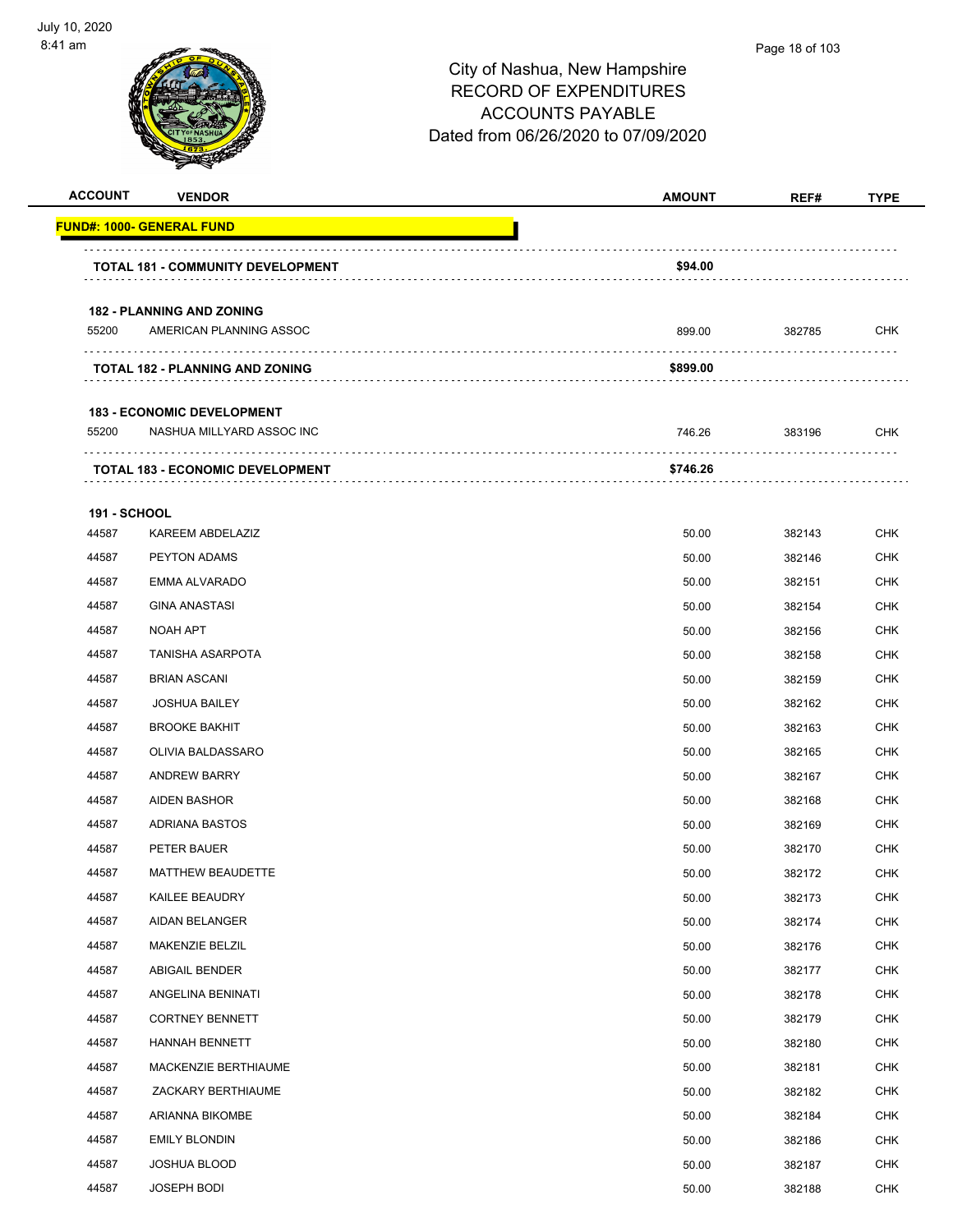

| <b>ACCOUNT</b>      | <b>VENDOR</b>                    | <b>AMOUNT</b> | REF#   | <b>TYPE</b> |
|---------------------|----------------------------------|---------------|--------|-------------|
|                     | <b>FUND#: 1000- GENERAL FUND</b> |               |        |             |
| <b>191 - SCHOOL</b> |                                  |               |        |             |
| 44587               | <b>HAILEY BOISVERT</b>           | 50.00         | 382190 | <b>CHK</b>  |
| 44587               | <b>JOSEPH BORELLI</b>            | 50.00         | 382193 | <b>CHK</b>  |
| 44587               | PAIGE BORROMEO                   | 50.00         | 382194 | <b>CHK</b>  |
| 44587               | <b>MANAV BOTADRA</b>             | 50.00         | 382195 | <b>CHK</b>  |
| 44587               | NICHOLAS BOURLIER                | 50.00         | 382196 | <b>CHK</b>  |
| 44587               | <b>AUSTIN BOURQUE</b>            | 50.00         | 382197 | <b>CHK</b>  |
| 44587               | <b>LIAM BOURQUE</b>              | 50.00         | 382198 | <b>CHK</b>  |
| 44587               | <b>JULIA BOWMAN</b>              | 50.00         | 382199 | <b>CHK</b>  |
| 44587               | NATALIE BOYLE                    | 50.00         | 382200 | <b>CHK</b>  |
| 44587               | RILEY BRADY                      | 50.00         | 382202 | <b>CHK</b>  |
| 44587               | <b>ANNALISE BRICK</b>            | 50.00         | 382204 | <b>CHK</b>  |
| 44587               | PAIGE BROOKS                     | 50.00         | 382205 | <b>CHK</b>  |
| 44587               | <b>ISABELLE BRUNET</b>           | 50.00         | 382206 | <b>CHK</b>  |
| 44587               | <b>MATTHEW BULL</b>              | 50.00         | 382209 | <b>CHK</b>  |
| 44587               | <b>RILEIGH BUNTON</b>            | 50.00         | 382210 | <b>CHK</b>  |
| 44587               | <b>MELODY BURROWS</b>            | 50.00         | 382211 | <b>CHK</b>  |
| 44587               | <b>JOSEPH BUTURLA</b>            | 50.00         | 382212 | <b>CHK</b>  |
| 44587               | <b>GABRIEL BUXTON</b>            | 50.00         | 382213 | <b>CHK</b>  |
| 44587               | <b>JOSEPH CALOMO</b>             | 50.00         | 382214 | <b>CHK</b>  |
| 44587               | SAMANTHA CANTO                   | 50.00         | 382215 | <b>CHK</b>  |
| 44587               | <b>KATANA CARDIN</b>             | 50.00         | 382217 | <b>CHK</b>  |
| 44587               | ERIC CARLO                       | 50.00         | 382218 | <b>CHK</b>  |
| 44587               | <b>WILLIAM CARR III</b>          | 50.00         | 382221 | <b>CHK</b>  |
| 44587               | <b>JOSHUA CARRIERE</b>           | 50.00         | 382222 | <b>CHK</b>  |
| 44587               | AIDEN P CARROLL                  | 50.00         | 382223 | <b>CHK</b>  |
| 44587               | ALEXANDRIA CARTER                | 50.00         | 382224 | <b>CHK</b>  |
| 44587               | <b>MARK CASE</b>                 | 50.00         | 382226 | <b>CHK</b>  |
| 44587               | <b>SEAN CASSIDY</b>              | 50.00         | 382227 | CHK         |
| 44587               | JARED CASTILLO                   | 50.00         | 382229 | <b>CHK</b>  |
| 44587               | NANYELY CASTILLO                 | 50.00         | 382230 | <b>CHK</b>  |
| 44587               | MICHAEL CAWTHRON                 | 50.00         | 382231 | <b>CHK</b>  |
| 44587               | <b>JENNA CHIAVELLI</b>           | 50.00         | 382235 | <b>CHK</b>  |
| 44587               | <b>BRIAN CHISHOLM</b>            | 50.00         | 382236 | <b>CHK</b>  |
| 44587               | <b>CLARA CHUNG</b>               | 50.00         | 382237 | <b>CHK</b>  |
| 44587               | <b>BAILEY CIARDELLI</b>          | 50.00         | 382238 | <b>CHK</b>  |
| 44587               | <b>BENJAMIN CLARK</b>            | 50.00         | 382240 | <b>CHK</b>  |
| 44587               | TROY CLAYMAN                     | 50.00         | 382241 | <b>CHK</b>  |
| 44587               | <b>EMILY COLBURN</b>             | 50.00         | 382243 | <b>CHK</b>  |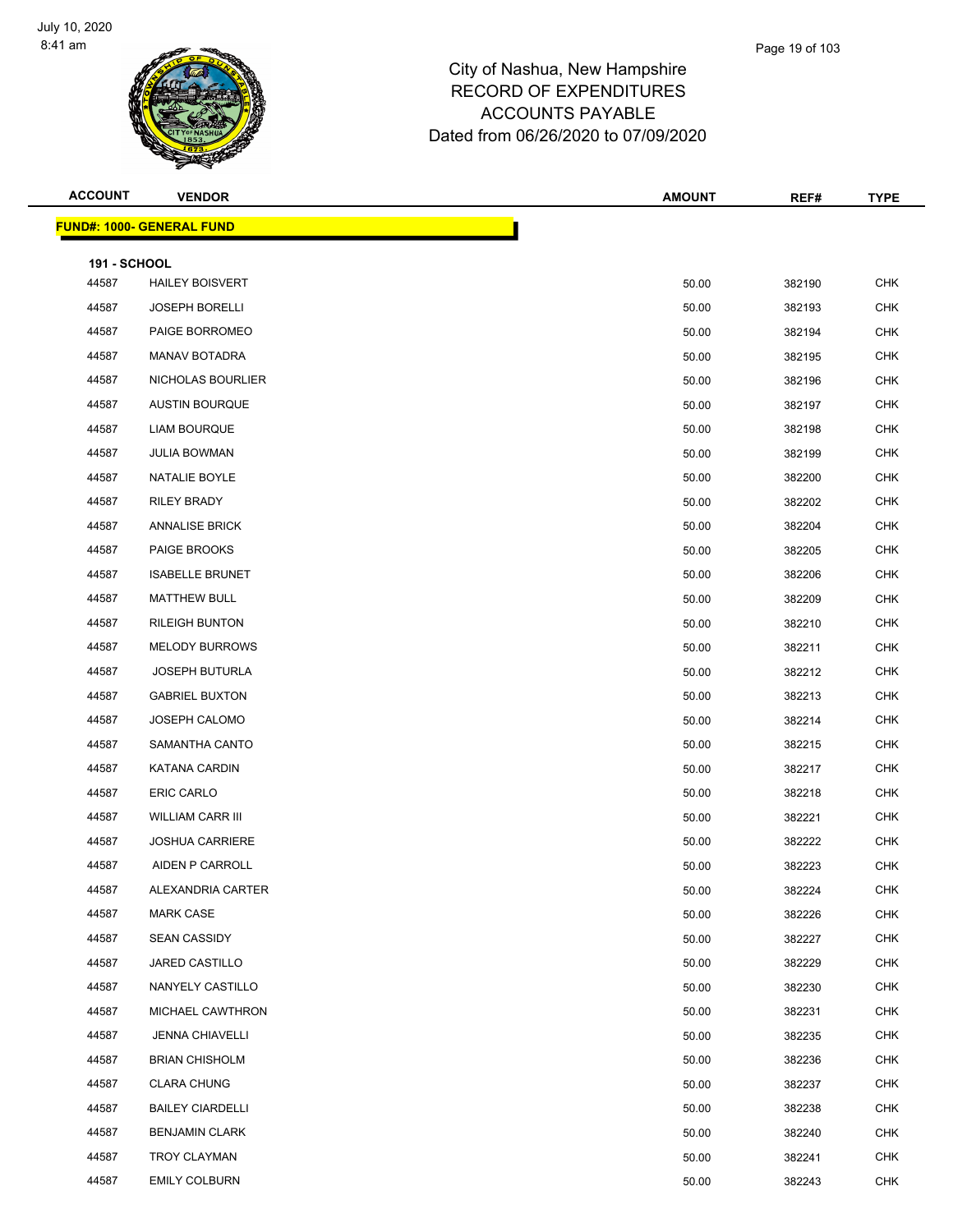

| <b>ACCOUNT</b>               | <b>VENDOR</b>                    | <b>AMOUNT</b> | REF#   | <b>TYPE</b> |
|------------------------------|----------------------------------|---------------|--------|-------------|
|                              | <b>FUND#: 1000- GENERAL FUND</b> |               |        |             |
|                              |                                  |               |        |             |
| <b>191 - SCHOOL</b><br>44587 | <b>CAMDEN COLE</b>               | 50.00         | 382244 | <b>CHK</b>  |
| 44587                        | KATHRYN CONLEY                   | 50.00         | 382245 | <b>CHK</b>  |
| 44587                        | JAIMEE CONMY                     | 50.00         | 382246 | <b>CHK</b>  |
| 44587                        | <b>JOSHUA CONSTANT</b>           | 50.00         | 382247 | <b>CHK</b>  |
| 44587                        | <b>MEGHAN CONWAY</b>             | 50.00         | 382249 | <b>CHK</b>  |
| 44587                        | <b>CASEY CORLETO</b>             | 50.00         | 382251 | <b>CHK</b>  |
| 44587                        | <b>BAILEY COSGROVE</b>           | 50.00         | 382252 | <b>CHK</b>  |
| 44587                        | LUCY COULOMBE                    | 50.00         | 382253 | <b>CHK</b>  |
| 44587                        | CATHERINE COVERT                 | 50.00         | 382254 | <b>CHK</b>  |
| 44587                        | <b>CHLOE CRAIG</b>               | 50.00         | 382256 | <b>CHK</b>  |
| 44587                        | PETER D'ORTONA                   | 50.00         | 382259 | <b>CHK</b>  |
| 44587                        | HANNAH DAIGNEAULT                | 50.00         | 382260 | <b>CHK</b>  |
| 44587                        | SAHANA DARBHAMULLA               | 50.00         | 382261 | <b>CHK</b>  |
| 44587                        | AAROHI DARISI                    | 50.00         | 382262 | <b>CHK</b>  |
| 44587                        | ALEXANDER DAVIDOVICH             | 50.00         | 382263 | <b>CHK</b>  |
| 44587                        | <b>CHRISTINA DAVIS</b>           | 50.00         | 382264 | <b>CHK</b>  |
| 44587                        | FERNANDA DE LA LIMA DAVILA       | 50.00         | 382265 | <b>CHK</b>  |
| 44587                        | ELIZABETH DECK                   | 50.00         | 382266 | <b>CHK</b>  |
| 44587                        | <b>JAMES DEICHMANN</b>           | 50.00         | 382267 | <b>CHK</b>  |
| 44587                        | VANESSA DELUDE                   | 50.00         | 382268 | <b>CHK</b>  |
| 44587                        | <b>JACOB DEMERS</b>              | 50.00         | 382269 | <b>CHK</b>  |
| 44587                        | NAEMAAH DEMERS                   | 50.00         | 382270 | <b>CHK</b>  |
| 44587                        | <b>CAITLIN DEMMONS</b>           | 50.00         | 382271 | <b>CHK</b>  |
| 44587                        | <b>IRENE DENYOU</b>              | 50.00         | 382272 | <b>CHK</b>  |
| 44587                        | KIERNAN DESAUTELLE               | 50.00         | 382273 | <b>CHK</b>  |
| 44587                        | ADITYA DHAVALA                   | 50.00         | 382274 | <b>CHK</b>  |
| 44587                        | ELLENA DIMITROVA                 | 50.00         | 382275 | <b>CHK</b>  |
| 44587                        | <b>HAILEY DION</b>               | 50.00         | 382276 | <b>CHK</b>  |
| 44587                        | SARAH DOBENS                     | 50.00         | 382277 | <b>CHK</b>  |
| 44587                        | DANIELLE DOLAN                   | 50.00         | 382279 | <b>CHK</b>  |
| 44587                        | KRISTOFFER FRANCOIS ROYCE DOLO   | 50.00         | 382280 | <b>CHK</b>  |
| 44587                        | RYAN DONALDSON                   | 50.00         | 382281 | <b>CHK</b>  |
| 44587                        | NATALIE DOVALE                   | 50.00         | 382282 | <b>CHK</b>  |
| 44587                        | <b>CONNOR DOWLING</b>            | 50.00         | 382283 | <b>CHK</b>  |
| 44587                        | <b>RYAN DOWNING</b>              | 50.00         | 382284 | <b>CHK</b>  |
| 44587                        | MERCEDES DOYLE                   | 50.00         | 382285 | <b>CHK</b>  |
| 44587                        | <b>NICKOLAS DREW</b>             | 50.00         | 382286 | <b>CHK</b>  |
| 44587                        | <b>JACOB DUKESHIRE</b>           | 50.00         | 382288 | <b>CHK</b>  |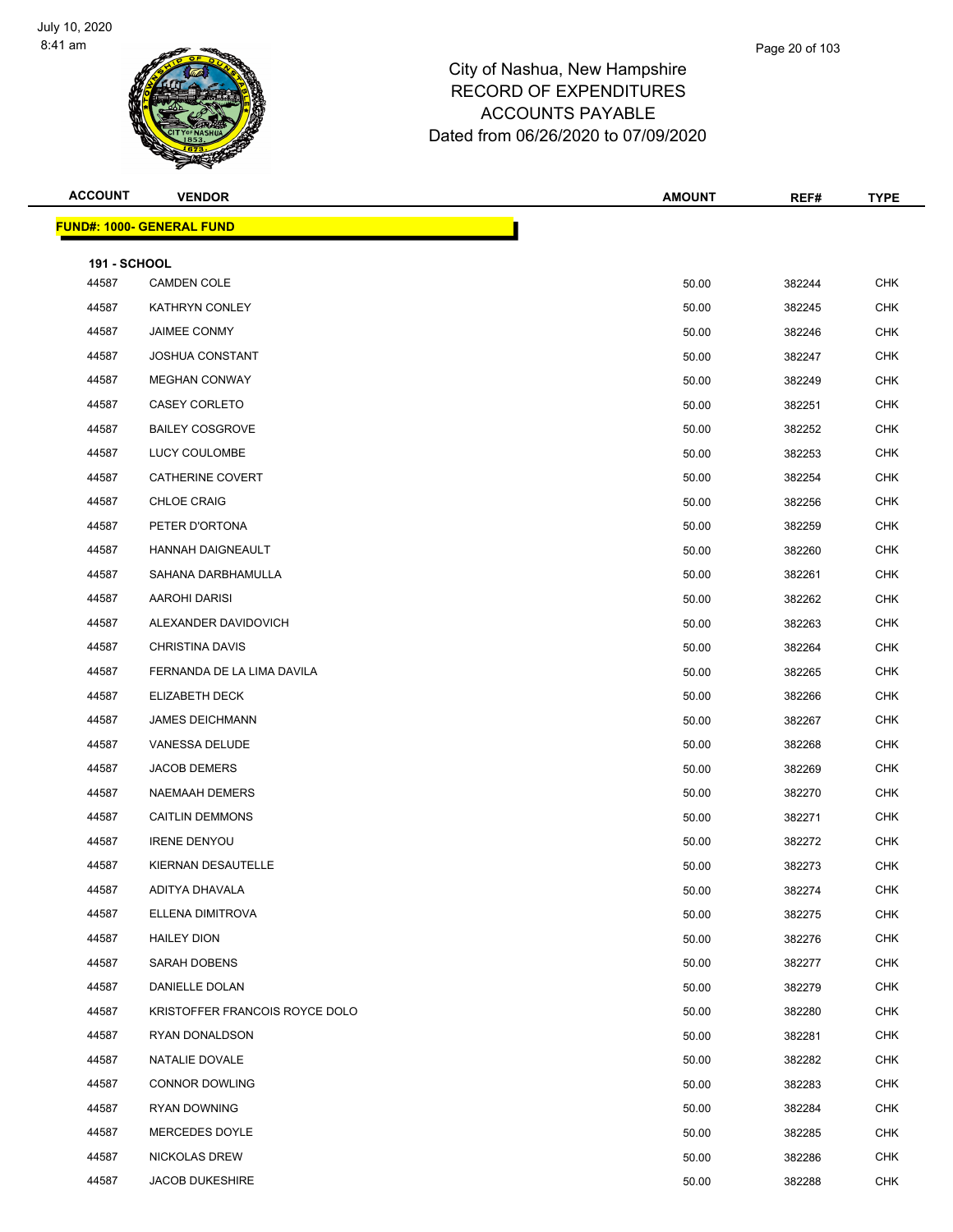

| <b>ACCOUNT</b>      | <b>VENDOR</b>                     | <b>AMOUNT</b> | REF#   | <b>TYPE</b> |
|---------------------|-----------------------------------|---------------|--------|-------------|
|                     | <u> FUND#: 1000- GENERAL FUND</u> |               |        |             |
| <b>191 - SCHOOL</b> |                                   |               |        |             |
| 44587               | <b>JEAN DUMAIS</b>                | 50.00         | 382289 | <b>CHK</b>  |
| 44587               | JAMES DUNNE                       | 50.00         | 382290 | <b>CHK</b>  |
| 44587               | <b>CONNOR DUNNING</b>             | 50.00         | 382291 | <b>CHK</b>  |
| 44587               | LOUIS DVORAK                      | 50.00         | 382292 | <b>CHK</b>  |
| 44587               | <b>HANA DZEBIC</b>                | 50.00         | 382293 | <b>CHK</b>  |
| 44587               | <b>GEORGE EID</b>                 | 50.00         | 382297 | <b>CHK</b>  |
| 44587               | YASMIN EL-FARAMAWI                | 50.00         | 382298 | <b>CHK</b>  |
| 44587               | ALEXANDRIA ELLIOTT                | 50.00         | 382299 | <b>CHK</b>  |
| 44587               | <b>THERESA ELLISON</b>            | 50.00         | 382300 | <b>CHK</b>  |
| 44587               | <b>CODY EVANS</b>                 | 50.00         | 382301 | <b>CHK</b>  |
| 44587               | <b>ALEXIS FARRELL</b>             | 50.00         | 382304 | <b>CHK</b>  |
| 44587               | <b>SILAS FIER</b>                 | 50.00         | 382308 | <b>CHK</b>  |
| 44587               | <b>ELANA FINKELSTEIN</b>          | 50.00         | 382311 | <b>CHK</b>  |
| 44587               | <b>CHANTAL FINLAY</b>             | 50.00         | 382312 | <b>CHK</b>  |
| 44587               | KAITLIN FITZGIBBONS               | 50.00         | 382315 | <b>CHK</b>  |
| 44587               | <b>JAMES FITZPATRICK</b>          | 50.00         | 382316 | <b>CHK</b>  |
| 44587               | <b>KEVIN FLAHERTY</b>             | 50.00         | 382317 | <b>CHK</b>  |
| 44587               | <b>SAM FLETCHER</b>               | 50.00         | 382318 | <b>CHK</b>  |
| 44587               | STONE FOLEY                       | 50.00         | 382321 | <b>CHK</b>  |
| 44587               | <b>COLE FORCIER</b>               | 50.00         | 382325 | <b>CHK</b>  |
| 44587               | <b>NOLAN FOSS</b>                 | 50.00         | 382326 | <b>CHK</b>  |
| 44587               | <b>COREY FOSTER</b>               | 50.00         | 382327 | <b>CHK</b>  |
| 44587               | <b>CONNOR FOTI</b>                | 50.00         | 382328 | <b>CHK</b>  |
| 44587               | <b>LINSEY FRECHETTE</b>           | 50.00         | 382329 | <b>CHK</b>  |
| 44587               | <b>CRAIG FRENI</b>                | 50.00         | 382330 | <b>CHK</b>  |
| 44587               | <b>LUCA FRIONI</b>                | 50.00         | 382331 | <b>CHK</b>  |
| 44587               | ERICA FROTHINGHAM                 | 50.00         | 382332 | <b>CHK</b>  |
| 44587               | <b>ANAVI GADARI</b>               | 50.00         | 382333 | <b>CHK</b>  |
| 44587               | SAMANTHA GADBOIS                  | 50.00         | 382334 | <b>CHK</b>  |
| 44587               | <b>SATWIK GADDAM</b>              | 50.00         | 382335 | <b>CHK</b>  |
| 44587               | ETHAN GAFFNEY                     | 50.00         | 382336 | <b>CHK</b>  |
| 44587               | <b>ALICIA GAGNON</b>              | 50.00         | 382337 | <b>CHK</b>  |
| 44587               | ANNA GALLAHER                     | 50.00         | 382338 | <b>CHK</b>  |
| 44587               | <b>MACKENZIE GARBOS</b>           | 50.00         | 382339 | <b>CHK</b>  |
| 44587               | VALERIA GARCIA-MEJIA              | 50.00         | 382340 | <b>CHK</b>  |
| 44587               | PAIGE GARLAND                     | 50.00         | 382341 | <b>CHK</b>  |
| 44587               | SAMANTHA GATES                    | 50.00         | 382342 | <b>CHK</b>  |
| 44587               | <b>KYLE GAUTHIER</b>              | 50.00         | 382344 | <b>CHK</b>  |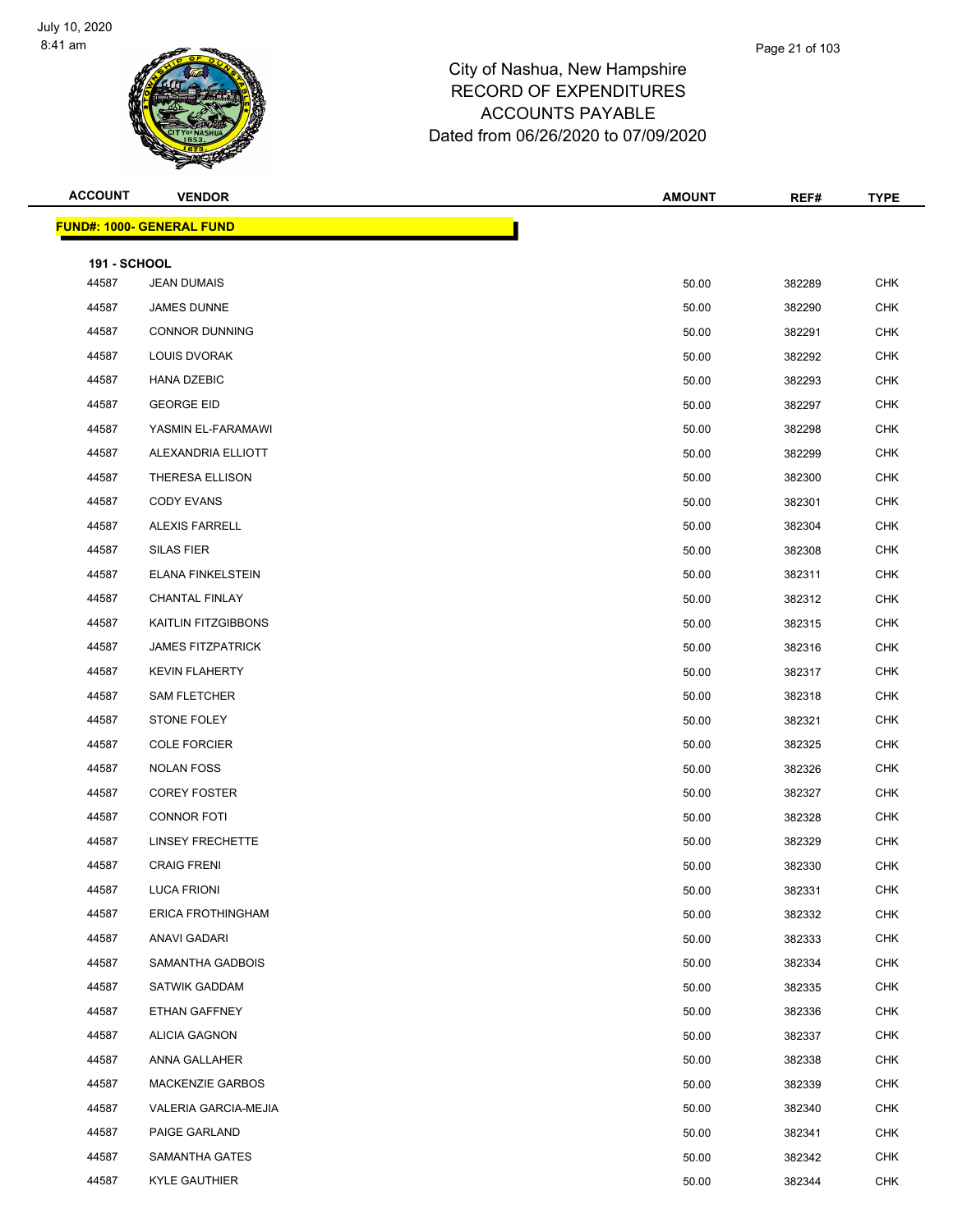

| <b>ACCOUNT</b>      | <b>VENDOR</b>                     | <b>AMOUNT</b> | REF#   | <b>TYPE</b> |
|---------------------|-----------------------------------|---------------|--------|-------------|
|                     | <u> FUND#: 1000- GENERAL FUND</u> |               |        |             |
| <b>191 - SCHOOL</b> |                                   |               |        |             |
| 44587               | ZACHARY GAUTHIER                  | 50.00         | 382345 | <b>CHK</b>  |
| 44587               | PRIYA KRUTHI GAVINI               | 50.00         | 382346 | <b>CHK</b>  |
| 44587               | SARAH GELINAS                     | 50.00         | 382347 | <b>CHK</b>  |
| 44587               | <b>DOMINICK GENTRY</b>            | 50.00         | 382348 | <b>CHK</b>  |
| 44587               | <b>BIANCA GERSHGORIN</b>          | 50.00         | 382349 | <b>CHK</b>  |
| 44587               | <b>IDA GNANOU</b>                 | 50.00         | 382351 | <b>CHK</b>  |
| 44587               | <b>ISABELLE GOLDSACK</b>          | 50.00         | 382352 | <b>CHK</b>  |
| 44587               | ZOE GOODMAN                       | 50.00         | 382353 | <b>CHK</b>  |
| 44587               | CASSANDRA GOWETT                  | 50.00         | 382357 | <b>CHK</b>  |
| 44587               | AMANDA GOYETTE                    | 50.00         | 382358 | <b>CHK</b>  |
| 44587               | <b>EMMA GOYETTE</b>               | 50.00         | 382359 | <b>CHK</b>  |
| 44587               | <b>NATHAN GRANT</b>               | 50.00         | 382361 | <b>CHK</b>  |
| 44587               | <b>QUINN GREENLEAF</b>            | 50.00         | 382362 | <b>CHK</b>  |
| 44587               | <b>TYLER GRIFFIN</b>              | 50.00         | 382363 | <b>CHK</b>  |
| 44587               | ANDREW GRIGAS                     | 50.00         | 382364 | <b>CHK</b>  |
| 44587               | <b>LAUREN GRONDIN</b>             | 50.00         | 382365 | <b>CHK</b>  |
| 44587               | AMELIA GUARINO                    | 50.00         | 382367 | <b>CHK</b>  |
| 44587               | <b>JOSHUA GUILLEMETTE</b>         | 50.00         | 382368 | <b>CHK</b>  |
| 44587               | <b>COURTNEY GUNTER</b>            | 50.00         | 382369 | <b>CHK</b>  |
| 44587               | ANDREW GUO                        | 50.00         | 382370 | <b>CHK</b>  |
| 44587               | <b>ISABELLA GUYOTTE</b>           | 50.00         | 382371 | <b>CHK</b>  |
| 44587               | LAURA-LEE HAGERMAN                | 50.00         | 382372 | <b>CHK</b>  |
| 44587               | ALEXANDREA HALL                   | 50.00         | 382374 | <b>CHK</b>  |
| 44587               | <b>JENNA HAMELIN</b>              | 50.00         | 382375 | <b>CHK</b>  |
| 44587               | CAITLYN HARRINGTON                | 50.00         | 382377 | <b>CHK</b>  |
| 44587               | <b>ASHLEIGH HARRISON</b>          | 50.00         | 382378 | <b>CHK</b>  |
| 44587               | KATHARINE HASELTON                | 50.00         | 382380 | <b>CHK</b>  |
| 44587               | <b>JONATHAN HAWKINS</b>           | 50.00         | 382381 | <b>CHK</b>  |
| 44587               | <b>KEVIN HAYES</b>                | 50.00         | 382382 | <b>CHK</b>  |
| 44587               | <b>CADEN HEDQUIST</b>             | 50.00         | 382384 | <b>CHK</b>  |
| 44587               | MARIAJOSE HENAO                   | 50.00         | 382385 | <b>CHK</b>  |
| 44587               | KIMBERLY HENDRICK                 | 50.00         | 382386 | <b>CHK</b>  |
| 44587               | <b>CATINA HICKS</b>               | 50.00         | 382388 | <b>CHK</b>  |
| 44587               | ZACHARY HILDEBRAND                | 50.00         | 382389 | <b>CHK</b>  |
| 44587               | <b>QUINN HILGER</b>               | 50.00         | 382390 | <b>CHK</b>  |
| 44587               | NARISSA HILL                      | 50.00         | 382391 | <b>CHK</b>  |
| 44587               | SARAH HINDS                       | 50.00         | 382393 | <b>CHK</b>  |
| 44587               | RACHEL HISCOCK                    | 50.00         | 382394 | <b>CHK</b>  |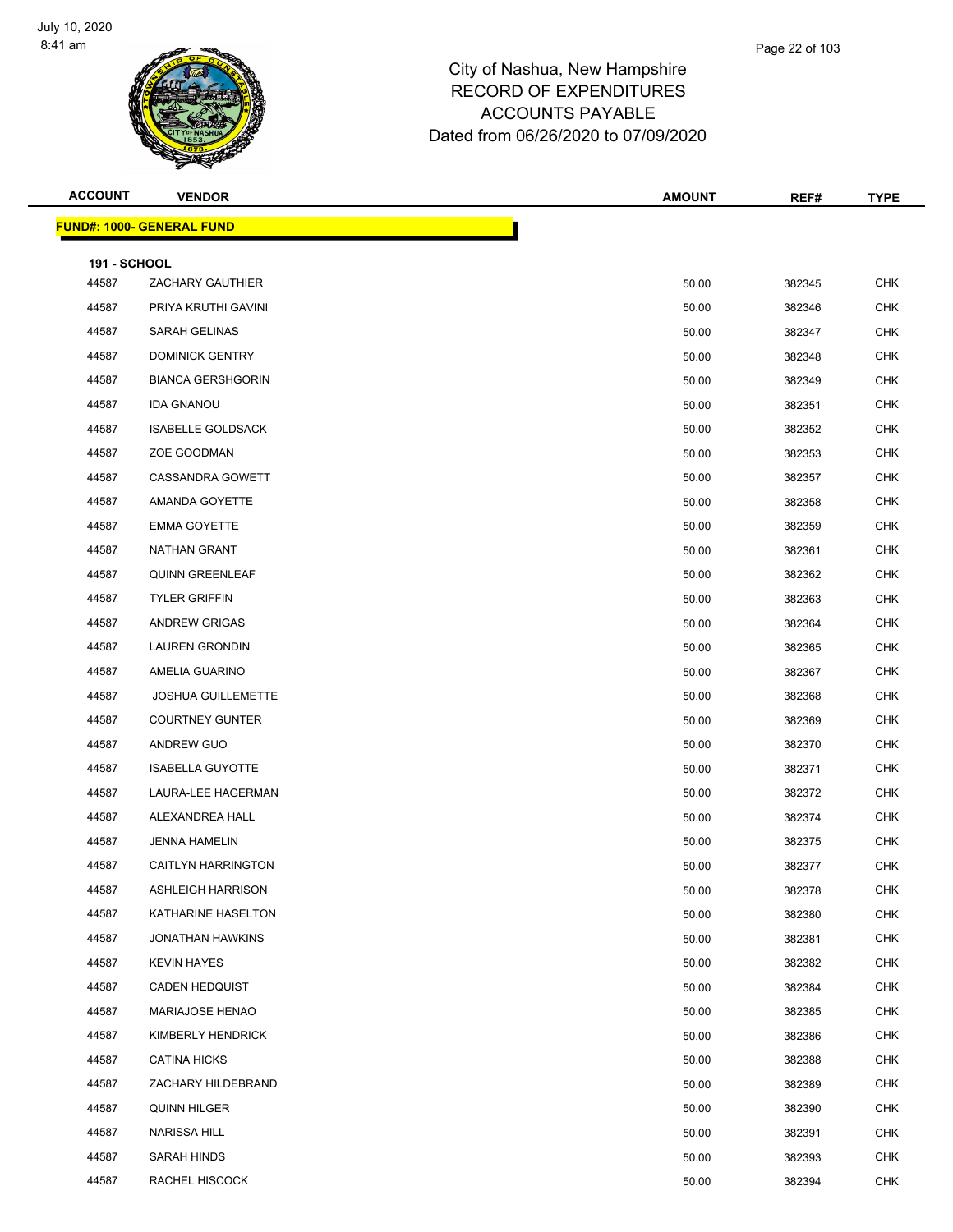

| <b>ACCOUNT</b>      | <b>VENDOR</b>                    | <b>AMOUNT</b> | REF#   | <b>TYPE</b> |
|---------------------|----------------------------------|---------------|--------|-------------|
|                     | <b>FUND#: 1000- GENERAL FUND</b> |               |        |             |
| <b>191 - SCHOOL</b> |                                  |               |        |             |
| 44587               | <b>KYLIE HOLZMANN</b>            | 50.00         | 382395 | CHK         |
| 44587               | <b>OWEN HOSKINS</b>              | 50.00         | 382397 | <b>CHK</b>  |
| 44587               | <b>STEVEN HUANG</b>              | 50.00         | 382399 | <b>CHK</b>  |
| 44587               | <b>CALEB HUMBER</b>              | 50.00         | 382400 | <b>CHK</b>  |
| 44587               | RYAN HUNT                        | 50.00         | 382401 | <b>CHK</b>  |
| 44587               | <b>PATRICK HYDE</b>              | 50.00         | 382402 | <b>CHK</b>  |
| 44587               | <b>JONATHAN INNES</b>            | 50.00         | 382405 | <b>CHK</b>  |
| 44587               | <b>EMILY JENKINS</b>             | 50.00         | 382411 | <b>CHK</b>  |
| 44587               | LILLYANN JIN                     | 50.00         | 382412 | <b>CHK</b>  |
| 44587               | ALYSSA-ANN JOHNSON               | 50.00         | 382413 | <b>CHK</b>  |
| 44587               | ABBIE JORDAN                     | 50.00         | 382414 | <b>CHK</b>  |
| 44587               | <b>VLADOMIR JUNGKMAN</b>         | 50.00         | 382416 | <b>CHK</b>  |
| 44587               | <b>KATERINA JURIS</b>            | 50.00         | 382418 | <b>CHK</b>  |
| 44587               | NEIL KACHAPPILLY                 | 50.00         | 382419 | <b>CHK</b>  |
| 44587               | <b>JOHN KALIL</b>                | 50.00         | 382420 | <b>CHK</b>  |
| 44587               | ANISH KAMMILA                    | 50.00         | 382421 | <b>CHK</b>  |
| 44587               | ETHAN KATSIAFICAS                | 50.00         | 382422 | <b>CHK</b>  |
| 44587               | CHLOE' KELBLE-GOFORTH            | 50.00         | 382423 | <b>CHK</b>  |
| 44587               | SARAH KELLEY,                    | 50.00         | 382424 | <b>CHK</b>  |
| 44587               | KARA KELLIHER                    | 50.00         | 382425 | <b>CHK</b>  |
| 44587               | THOMAS KELLY,                    | 50.00         | 382426 | <b>CHK</b>  |
| 44587               | <b>VICTORIA KENNEDY</b>          | 50.00         | 382427 | CHK         |
| 44587               | AMANDA KIME                      | 50.00         | 382428 | <b>CHK</b>  |
| 44587               | <b>OLIVIA KINGSTON</b>           | 50.00         | 382429 | <b>CHK</b>  |
| 44587               | KAIA KIRKLAND                    | 50.00         | 382430 | <b>CHK</b>  |
| 44587               | <b>JESSE KLAFF</b>               | 50.00         | 382431 | <b>CHK</b>  |
| 44587               | ELIZABETH KLAYTON                | 50.00         | 382432 | CHK         |
| 44587               | HANNAH KLEPPINGER                | 50.00         | 382433 | CHK         |
| 44587               | CHRISTOPHER KOHLENBERGER         | 50.00         | 382434 | <b>CHK</b>  |
| 44587               | ELIZABETH KOPICKO                | 50.00         | 382435 | <b>CHK</b>  |
| 44587               | LEO KOPICKO                      | 50.00         | 382436 | <b>CHK</b>  |
| 44587               | <b>JAKE KOSKELA</b>              | 50.00         | 382437 | <b>CHK</b>  |
| 44587               | OLIVIA KRISAK                    | 50.00         | 382438 | <b>CHK</b>  |
| 44587               | <b>KYLE KRULIKOWSKI</b>          | 50.00         | 382439 | <b>CHK</b>  |
| 44587               | <b>GARRETT LABONTE</b>           | 50.00         | 382440 | <b>CHK</b>  |
| 44587               | SPENCER LABRECQUE                | 50.00         | 382441 | <b>CHK</b>  |
| 44587               | <b>JULIA LAFLAMME</b>            | 50.00         | 382442 | <b>CHK</b>  |
| 44587               | <b>ALLISON LAFOREST</b>          | 50.00         | 382443 | <b>CHK</b>  |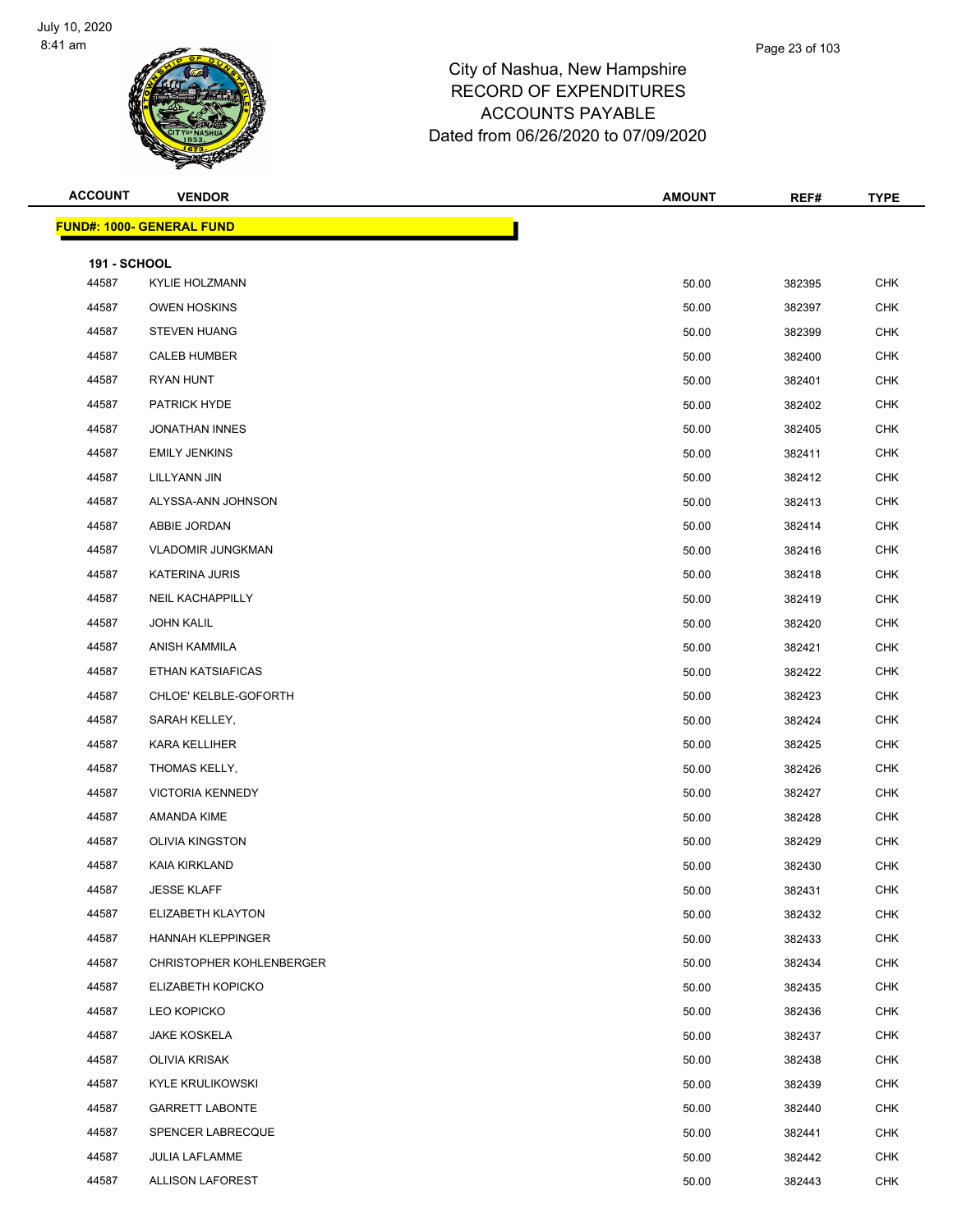

| <b>ACCOUNT</b>      | <b>VENDOR</b>                    | <b>AMOUNT</b> | REF#   | <b>TYPE</b> |
|---------------------|----------------------------------|---------------|--------|-------------|
|                     | <b>FUND#: 1000- GENERAL FUND</b> |               |        |             |
| <b>191 - SCHOOL</b> |                                  |               |        |             |
| 44587               | JEFFREY LAM                      | 50.00         | 382444 | <b>CHK</b>  |
| 44587               | <b>ABBEY LANIER</b>              | 50.00         | 382447 | <b>CHK</b>  |
| 44587               | ALYSSA LAPIERRE,                 | 50.00         | 382448 | <b>CHK</b>  |
| 44587               | JESSIMEL LAUREANO-CORA           | 50.00         | 382449 | <b>CHK</b>  |
| 44587               | LEAH LAVOIE                      | 50.00         | 382450 | <b>CHK</b>  |
| 44587               | PAUL LEBRUN                      | 50.00         | 382454 | <b>CHK</b>  |
| 44587               | <b>CARA LECKLIDER</b>            | 50.00         | 382455 | <b>CHK</b>  |
| 44587               | <b>TIMOTHY LEE</b>               | 50.00         | 382456 | <b>CHK</b>  |
| 44587               | <b>SETH LEFEBVRE</b>             | 50.00         | 382457 | <b>CHK</b>  |
| 44587               | MICHAEL LEHMAN                   | 50.00         | 382458 | <b>CHK</b>  |
| 44587               | <b>GRACE LEHTO</b>               | 50.00         | 382459 | <b>CHK</b>  |
| 44587               | <b>KELSIE LEITH</b>              | 50.00         | 382460 | <b>CHK</b>  |
| 44587               | KATHERINE LEMBREE                | 50.00         | 382461 | <b>CHK</b>  |
| 44587               | RYAN LENTINE                     | 50.00         | 382462 | <b>CHK</b>  |
| 44587               | <b>JOSHUA LENTZ</b>              | 50.00         | 382463 | <b>CHK</b>  |
| 44587               | <b>CAMERON LEPAGE</b>            | 50.00         | 382464 | <b>CHK</b>  |
| 44587               | <b>CHRISTOPHER LEROUX</b>        | 50.00         | 382465 | <b>CHK</b>  |
| 44587               | ZACHARY LEROUX                   | 50.00         | 382466 | <b>CHK</b>  |
| 44587               | ZACHARY LESHANE                  | 50.00         | 382467 | <b>CHK</b>  |
| 44587               | <b>ERIC LEVINE</b>               | 50.00         | 382469 | <b>CHK</b>  |
| 44587               | STYLIANI LIAKAKOS                | 50.00         | 382470 | <b>CHK</b>  |
| 44587               | ABIGAIL LITTLE,                  | 50.00         | 382473 | <b>CHK</b>  |
| 44587               | <b>GRACE LIVINGSTON</b>          | 50.00         | 382474 | <b>CHK</b>  |
| 44587               | <b>STEPHEN LORANGER</b>          | 50.00         | 382477 | <b>CHK</b>  |
| 44587               | <b>JEFFREY LUGO</b>              | 50.00         | 382478 | <b>CHK</b>  |
| 44587               | JACOB MAGNI                      | 50.00         | 382479 | CHK         |
| 44587               | <b>CAMERON MALONEY</b>           | 50.00         | 382480 | <b>CHK</b>  |
| 44587               | AMIEL JACOB MANGAHAS             | 50.00         | 382481 | <b>CHK</b>  |
| 44587               | ZACHARY MARCELLA                 | 50.00         | 382482 | <b>CHK</b>  |
| 44587               | AMY MARISON                      | 50.00         | 382483 | <b>CHK</b>  |
| 44587               | <b>COLBY MARTEL</b>              | 50.00         | 382485 | <b>CHK</b>  |
| 44587               | <b>HANNAH MARTIN</b>             | 50.00         | 382487 | <b>CHK</b>  |
| 44587               | <b>JULIANNA MARTIN</b>           | 50.00         | 382488 | <b>CHK</b>  |
| 44587               | <b>TYLER MARTIN</b>              | 50.00         | 382489 | <b>CHK</b>  |
| 44587               | MASON, ELLIOT                    | 50.00         | 382490 | <b>CHK</b>  |
| 44587               | <b>THOMAS MASON</b>              | 50.00         | 382491 | <b>CHK</b>  |
| 44587               | <b>GRIFFIN MASSEUR</b>           | 50.00         | 382492 | <b>CHK</b>  |
| 44587               | ANNA MATHEW                      | 50.00         | 382493 | <b>CHK</b>  |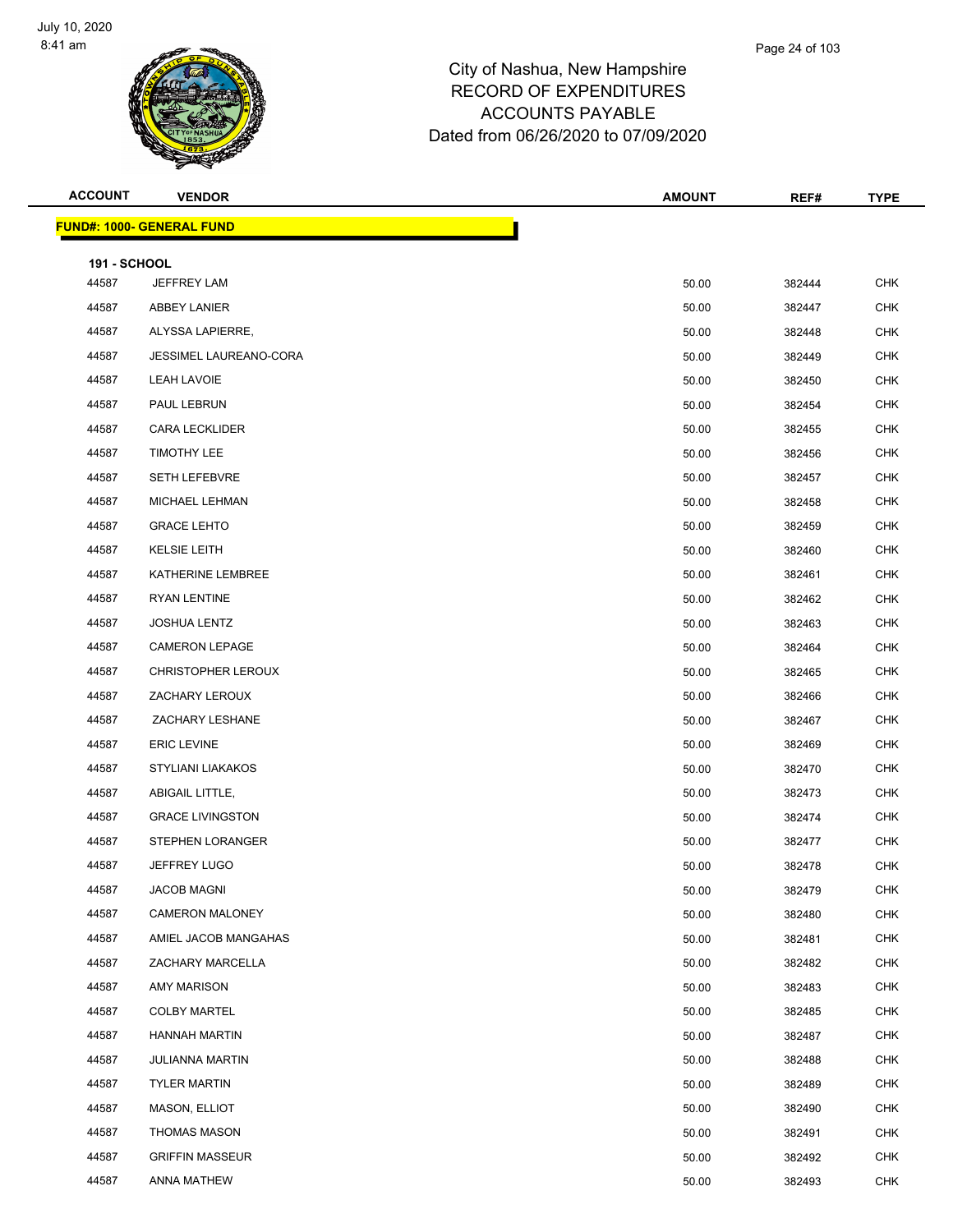

| <b>ACCOUNT</b>      | <b>VENDOR</b>                     | <b>AMOUNT</b> | REF#   | <b>TYPE</b> |
|---------------------|-----------------------------------|---------------|--------|-------------|
|                     | <u> FUND#: 1000- GENERAL FUND</u> |               |        |             |
| <b>191 - SCHOOL</b> |                                   |               |        |             |
| 44587               | ZACHARY MAY                       | 50.00         | 382494 | CHK         |
| 44587               | AINSLEY MAZEROLLE                 | 50.00         | 382496 | <b>CHK</b>  |
| 44587               | <b>OLIVIA MAZEROLLE</b>           | 50.00         | 382497 | <b>CHK</b>  |
| 44587               | <b>COLIN MCCARTHY</b>             | 50.00         | 382499 | <b>CHK</b>  |
| 44587               | <b>ROSE MCCARTHY</b>              | 50.00         | 382500 | <b>CHK</b>  |
| 44587               | MAILLE MCDERMOTT                  | 50.00         | 382501 | <b>CHK</b>  |
| 44587               | <b>JAKE MCDEVITT</b>              | 50.00         | 382502 | <b>CHK</b>  |
| 44587               | AIDAN MCGRATH                     | 50.00         | 382503 | <b>CHK</b>  |
| 44587               | ALYJAH MCHUGH                     | 50.00         | 382504 | <b>CHK</b>  |
| 44587               | <b>JOSHUA MCINERNEY</b>           | 50.00         | 382505 | <b>CHK</b>  |
| 44587               | <b>MOLLY MCINNIS</b>              | 50.00         | 382506 | <b>CHK</b>  |
| 44587               | <b>KIRSTEN MCINTIRE</b>           | 50.00         | 382508 | <b>CHK</b>  |
| 44587               | <b>CHARLES MCKELVEY</b>           | 50.00         | 382509 | <b>CHK</b>  |
| 44587               | <b>MEGHAN MCLAUGHLIN</b>          | 50.00         | 382510 | <b>CHK</b>  |
| 44587               | <b>TREVOR MCLUIN</b>              | 50.00         | 382511 | <b>CHK</b>  |
| 44587               | <b>BRENDAN MCMAHON</b>            | 50.00         | 382512 | <b>CHK</b>  |
| 44587               | <b>COLIN MCMAHON</b>              | 50.00         | 382513 | <b>CHK</b>  |
| 44587               | <b>MEGAN MCMENIMAN</b>            | 50.00         | 382514 | <b>CHK</b>  |
| 44587               | RACHEL MEDEIROS                   | 50.00         | 382515 | <b>CHK</b>  |
| 44587               | <b>MARIANNE MEDEROS</b>           | 50.00         | 382516 | CHK         |
| 44587               | <b>RHETT MEDLING</b>              | 50.00         | 382517 | <b>CHK</b>  |
| 44587               | ALEXANDER MEESIG                  | 50.00         | 382518 | <b>CHK</b>  |
| 44587               | <b>HALEE MELE</b>                 | 50.00         | 382519 | <b>CHK</b>  |
| 44587               | JEREMY MELENDEZ                   | 50.00         | 382520 | <b>CHK</b>  |
| 44587               | ARSEN MELKUMYAN                   | 50.00         | 382521 | CHK         |
| 44587               | MANGUERA MENDOZA                  | 50.00         | 382523 | <b>CHK</b>  |
| 44587               | <b>CHRISTINA MENKE</b>            | 50.00         | 382524 | <b>CHK</b>  |
| 44587               | <b>EMILY MERCADO</b>              | 50.00         | 382525 | <b>CHK</b>  |
| 44587               | <b>BRIAN MERICANTANTE</b>         | 50.00         | 382526 | <b>CHK</b>  |
| 44587               | CAMERON MIELE,                    | 50.00         | 382527 | <b>CHK</b>  |
| 44587               | <b>ELISE MIKAILOV</b>             | 50.00         | 382528 | <b>CHK</b>  |
| 44587               | <b>ANTHONY MILANI</b>             | 50.00         | 382530 | <b>CHK</b>  |
| 44587               | RYLEE MILLER                      | 50.00         | 382531 | <b>CHK</b>  |
| 44587               | ALEXIS MIRANDA                    | 50.00         | 382533 | <b>CHK</b>  |
| 44587               | LIZBETH MOLINA                    | 50.00         | 382534 | <b>CHK</b>  |
| 44587               | JACOB MOORE                       | 50.00         | 382536 | <b>CHK</b>  |
| 44587               | PAYSON MOOSO                      | 50.00         | 382537 | <b>CHK</b>  |
| 44587               | <b>BAILEY MORIN</b>               | 50.00         | 382538 | <b>CHK</b>  |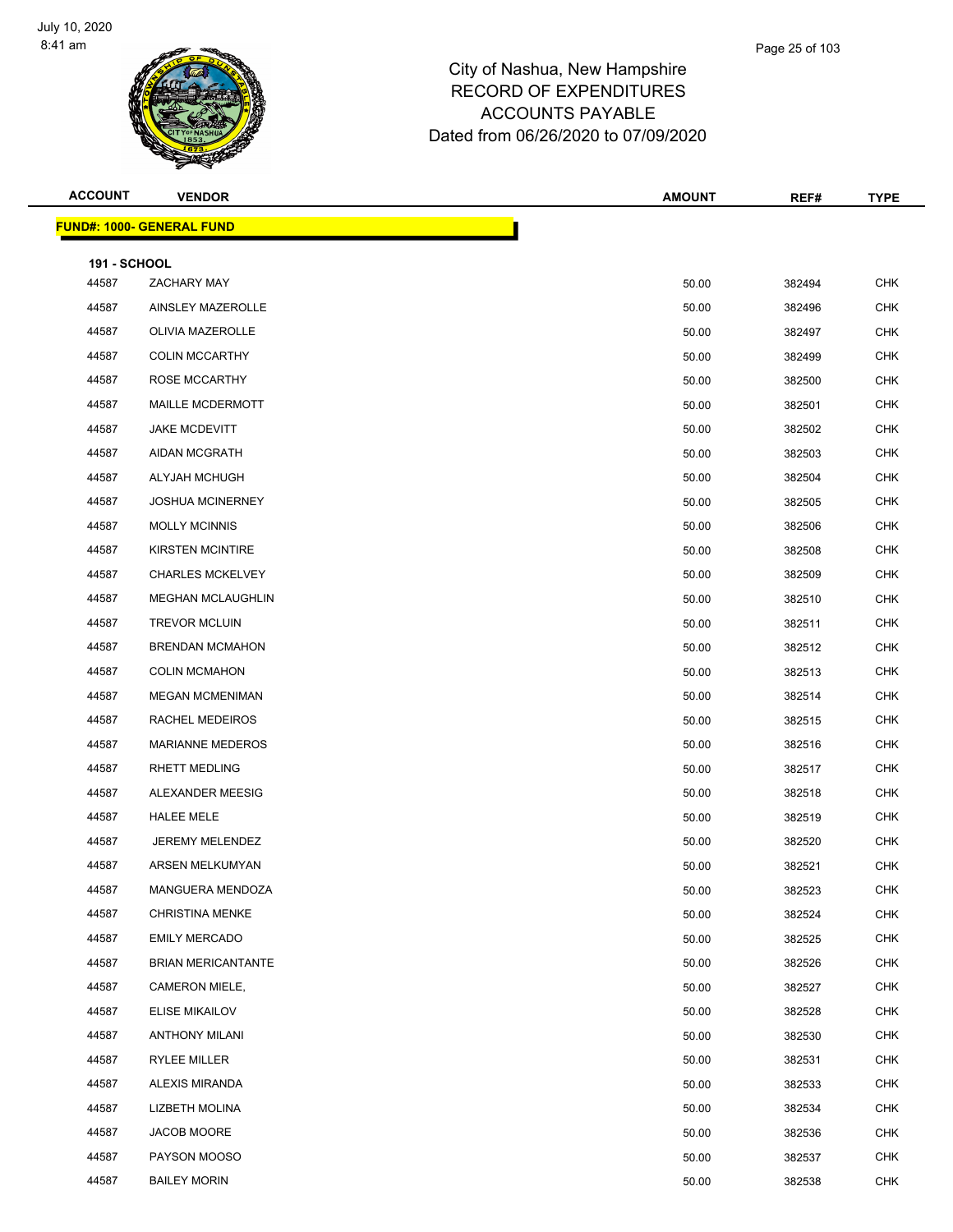

| <b>ACCOUNT</b>      | <b>VENDOR</b>                    | <b>AMOUNT</b> | REF#   | <b>TYPE</b> |
|---------------------|----------------------------------|---------------|--------|-------------|
|                     | <b>FUND#: 1000- GENERAL FUND</b> |               |        |             |
| <b>191 - SCHOOL</b> |                                  |               |        |             |
| 44587               | <b>OLIVIA MORRIS</b>             | 50.00         | 382539 | CHK         |
| 44587               | <b>RACHEL MORRIS</b>             | 50.00         | 382540 | <b>CHK</b>  |
| 44587               | SOPHIA MOSLEY                    | 50.00         | 382541 | <b>CHK</b>  |
| 44587               | <b>ANTHONY MOTA</b>              | 50.00         | 382542 | <b>CHK</b>  |
| 44587               | VALENTINA MUNOZ-ROA              | 50.00         | 382546 | <b>CHK</b>  |
| 44587               | ARYANNA MURRAY                   | 50.00         | 382547 | <b>CHK</b>  |
| 44587               | PRANEET NADELLA                  | 50.00         | 382550 | <b>CHK</b>  |
| 44587               | DEVIKA NAIR                      | 50.00         | 382551 | <b>CHK</b>  |
| 44587               | ANDREA NAVARRETE                 | 50.00         | 382556 | <b>CHK</b>  |
| 44587               | NICHOLAS NG                      | 50.00         | 382558 | <b>CHK</b>  |
| 44587               | <b>JENNY NGUYEN</b>              | 50.00         | 382559 | <b>CHK</b>  |
| 44587               | <b>KELLY NGUYEN</b>              | 50.00         | 382560 | <b>CHK</b>  |
| 44587               | <b>CHASE NICKERSON</b>           | 50.00         | 382561 | <b>CHK</b>  |
| 44587               | <b>MACKENZIE NORMAND</b>         | 50.00         | 382563 | <b>CHK</b>  |
| 44587               | <b>STEPHEN NORRIS</b>            | 50.00         | 382564 | <b>CHK</b>  |
| 44587               | <b>CALLIE NOTINGER</b>           | 50.00         | 382565 | <b>CHK</b>  |
| 44587               | LIAM NOVAK                       | 50.00         | 382566 | <b>CHK</b>  |
| 44587               | MOLLY O'CONNELL                  | 50.00         | 382567 | <b>CHK</b>  |
| 44587               | <b>KYLE O'CONNOR</b>             | 50.00         | 382568 | <b>CHK</b>  |
| 44587               | COREY O'DAY                      | 50.00         | 382569 | <b>CHK</b>  |
| 44587               | DEREK O'MAHONY                   | 50.00         | 382570 | <b>CHK</b>  |
| 44587               | PARKER OBENHOFER                 | 50.00         | 382571 | <b>CHK</b>  |
| 44587               | <b>IRUKA OBINELO</b>             | 50.00         | 382572 | <b>CHK</b>  |
| 44587               | NINA OCASIO                      | 50.00         | 382573 | <b>CHK</b>  |
| 44587               | <b>MICHELIN ODEI</b>             | 50.00         | 382574 | <b>CHK</b>  |
| 44587               | RILEY OLSEN                      | 50.00         | 382575 | <b>CHK</b>  |
| 44587               | ANDRE OSTAUDELAFONT              | 50.00         | 382576 | <b>CHK</b>  |
| 44587               | <b>ELY OSTLER</b>                | 50.00         | 382577 | CHK         |
| 44587               | <b>EMILY OSTROWSKI</b>           | 50.00         | 382578 | <b>CHK</b>  |
| 44587               | <b>BRANDON OUELLETTE</b>         | 50.00         | 382579 | <b>CHK</b>  |
| 44587               | <b>MORGAN OUELLETTE</b>          | 50.00         | 382580 | CHK         |
| 44587               | KATHRYN PAGE                     | 50.00         | 382583 | <b>CHK</b>  |
| 44587               | RYAN PALMER                      | 50.00         | 382584 | <b>CHK</b>  |
| 44587               | <b>SAMUEL PARADIS</b>            | 50.00         | 382586 | <b>CHK</b>  |
| 44587               | <b>JAMIE PARKER</b>              | 50.00         | 382587 | <b>CHK</b>  |
| 44587               | SAMANTHA PARKS                   | 50.00         | 382588 | <b>CHK</b>  |
| 44587               | <b>HALEY PATEL</b>               | 50.00         | 382589 | <b>CHK</b>  |
| 44587               | <b>RISHI PATEL</b>               | 50.00         | 382590 | <b>CHK</b>  |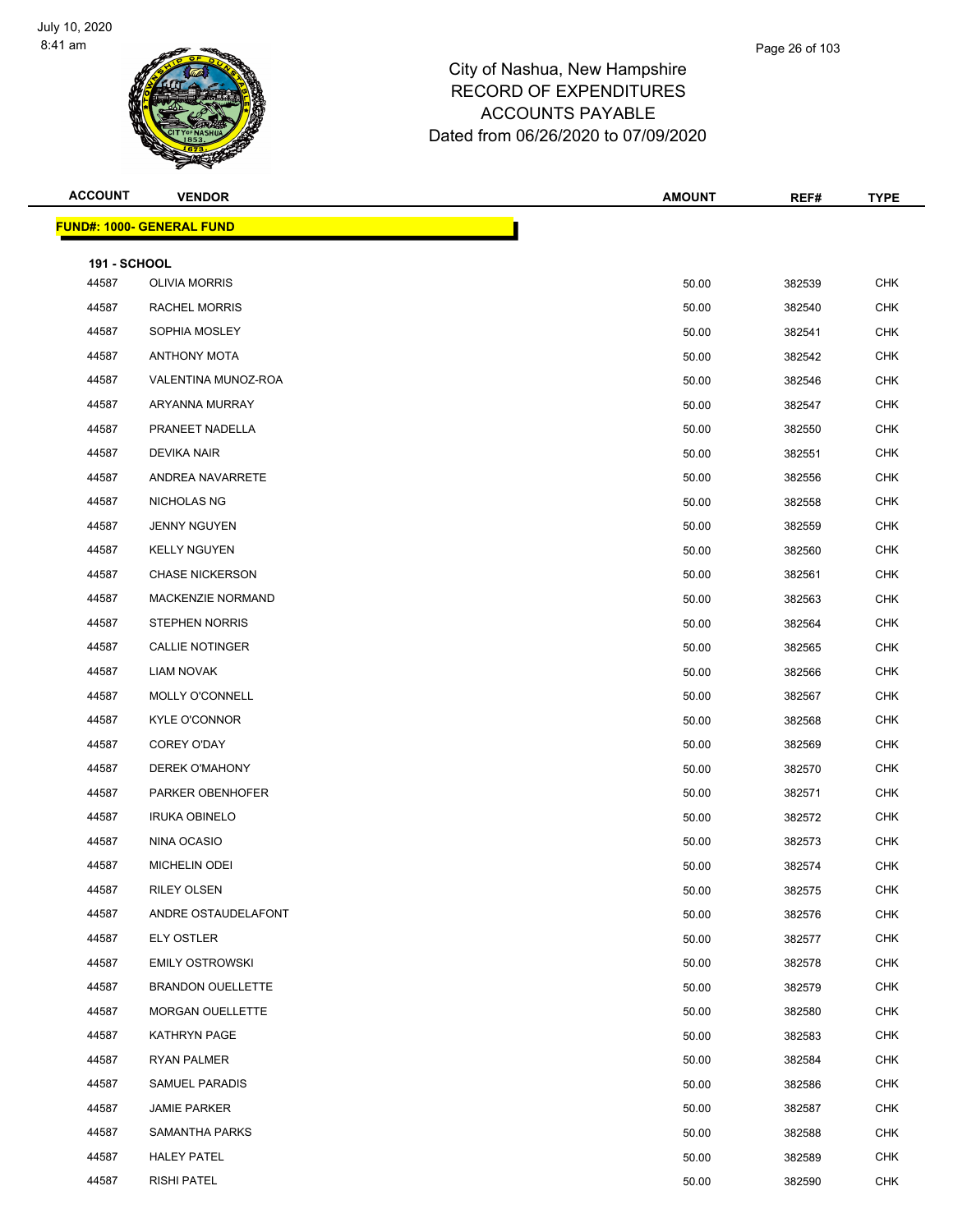

| <b>ACCOUNT</b>      | <b>VENDOR</b>                     | <b>AMOUNT</b> | REF#   | <b>TYPE</b> |
|---------------------|-----------------------------------|---------------|--------|-------------|
|                     | <u> FUND#: 1000- GENERAL FUND</u> |               |        |             |
| <b>191 - SCHOOL</b> |                                   |               |        |             |
| 44587               | ELIBETH PAYERO                    | 50.00         | 382591 | <b>CHK</b>  |
| 44587               | <b>AIDAN PEARL</b>                | 50.00         | 382592 | <b>CHK</b>  |
| 44587               | ALYSSA PELLEGRINO                 | 50.00         | 382593 | <b>CHK</b>  |
| 44587               | <b>BRYANNA PELLETIER</b>          | 50.00         | 382594 | <b>CHK</b>  |
| 44587               | <b>EMMA PELLETIER</b>             | 50.00         | 382595 | <b>CHK</b>  |
| 44587               | NICOLE PERAULT                    | 50.00         | 382596 | <b>CHK</b>  |
| 44587               | <b>NASIR PERRY</b>                | 50.00         | 382597 | <b>CHK</b>  |
| 44587               | <b>MATTHEW PETERS</b>             | 50.00         | 382598 | <b>CHK</b>  |
| 44587               | <b>MADLYN PHILLIPS</b>            | 50.00         | 382599 | <b>CHK</b>  |
| 44587               | SARAH PICARD                      | 50.00         | 382600 | <b>CHK</b>  |
| 44587               | ALEXANDRA PICKETT                 | 50.00         | 382601 | <b>CHK</b>  |
| 44587               | <b>JANELLE PIPER</b>              | 50.00         | 382602 | <b>CHK</b>  |
| 44587               | CALEB PLOURDE                     | 50.00         | 382604 | <b>CHK</b>  |
| 44587               | MARY POLANECZKY                   | 50.00         | 382607 | <b>CHK</b>  |
| 44587               | SWETHA PRABHALA                   | 50.00         | 382608 | <b>CHK</b>  |
| 44587               | <b>GLEN PRESTON</b>               | 50.00         | 382609 | <b>CHK</b>  |
| 44587               | <b>ISABELLA PRIMEAU</b>           | 50.00         | 382610 | <b>CHK</b>  |
| 44587               | <b>ANDRE PRINCE</b>               | 50.00         | 382611 | <b>CHK</b>  |
| 44587               | <b>SEAN QUINLAN</b>               | 50.00         | 382612 | <b>CHK</b>  |
| 44587               | DANIELA QUINONEZ-GARCIA           | 50.00         | 382613 | <b>CHK</b>  |
| 44587               | NANDHINI RAJESH BABU              | 50.00         | 382615 | <b>CHK</b>  |
| 44587               | <b>ROSELYN RAMOS</b>              | 50.00         | 382616 | <b>CHK</b>  |
| 44587               | ANANTH RANGAN                     | 50.00         | 382617 | <b>CHK</b>  |
| 44587               | <b>SRINATH RANGAN</b>             | 50.00         | 382618 | <b>CHK</b>  |
| 44587               | KAYLAH RAVAGNO                    | 50.00         | 382619 | <b>CHK</b>  |
| 44587               | SIBI RAVI                         | 50.00         | 382620 | <b>CHK</b>  |
| 44587               | <b>HAILEE RE</b>                  | 50.00         | 382621 | <b>CHK</b>  |
| 44587               | <b>JACKSON REED</b>               | 50.00         | 382622 | <b>CHK</b>  |
| 44587               | <b>JACOB REED</b>                 | 50.00         | 382623 | <b>CHK</b>  |
| 44587               | <b>CAMERON REEDER</b>             | 50.00         | 382624 | <b>CHK</b>  |
| 44587               | <b>JAMES REEL</b>                 | 50.00         | 382625 | <b>CHK</b>  |
| 44587               | <b>EMILY REVEAL</b>               | 50.00         | 382628 | <b>CHK</b>  |
| 44587               | <b>TODD RICHARDSON</b>            | 50.00         | 382629 | <b>CHK</b>  |
| 44587               | MAYA RIOUX                        | 50.00         | 382630 | <b>CHK</b>  |
| 44587               | <b>ANDREW RISTEEN</b>             | 50.00         | 382631 | <b>CHK</b>  |
| 44587               | ALEXIS ROBERGE                    | 50.00         | 382633 | <b>CHK</b>  |
| 44587               | <b>MATTHEW ROBERT</b>             | 50.00         | 382634 | <b>CHK</b>  |
| 44587               | AUDRA ROBINSON                    | 50.00         | 382635 | <b>CHK</b>  |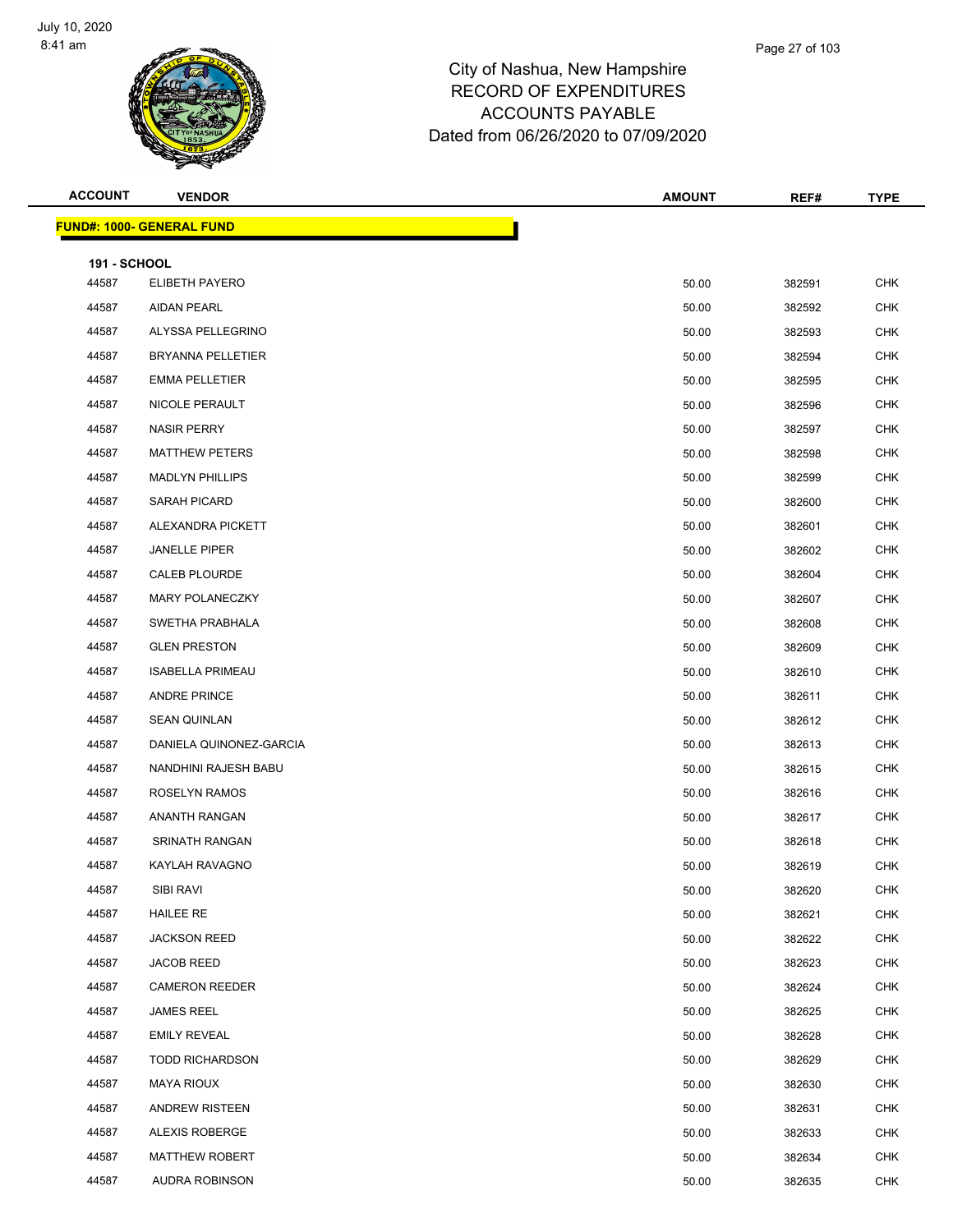

| <b>ACCOUNT</b>      | <b>VENDOR</b>                     | <b>AMOUNT</b> | REF#   | <b>TYPE</b> |
|---------------------|-----------------------------------|---------------|--------|-------------|
|                     | <u> FUND#: 1000- GENERAL FUND</u> |               |        |             |
| <b>191 - SCHOOL</b> |                                   |               |        |             |
| 44587               | <b>MARCIO ROCHA</b>               | 50.00         | 382636 | <b>CHK</b>  |
| 44587               | CODY ROCHELEAU                    | 50.00         | 382637 | <b>CHK</b>  |
| 44587               | <b>GARRETT ROE</b>                | 50.00         | 382638 | <b>CHK</b>  |
| 44587               | <b>TIANA ROGERS</b>               | 50.00         | 382639 | <b>CHK</b>  |
| 44587               | <b>CASEY ROMANO</b>               | 50.00         | 382640 | <b>CHK</b>  |
| 44587               | <b>MADISON ROWE</b>               | 50.00         | 382641 | CHK         |
| 44587               | <b>KATELYN ROWSELL</b>            | 50.00         | 382642 | <b>CHK</b>  |
| 44587               | <b>MATTHEW ROY</b>                | 50.00         | 382643 | <b>CHK</b>  |
| 44587               | <b>MEGHAN RUSSELL</b>             | 50.00         | 382644 | <b>CHK</b>  |
| 44587               | <b>JULIANA RUSSO</b>              | 50.00         | 382645 | <b>CHK</b>  |
| 44587               | <b>NOLAN RYAN</b>                 | 50.00         | 382646 | CHK         |
| 44587               | MICHAEL RZASA                     | 50.00         | 382647 | <b>CHK</b>  |
| 44587               | SHREYA SAGI                       | 50.00         | 382648 | <b>CHK</b>  |
| 44587               | <b>JULIA SALADINO</b>             | 50.00         | 382649 | <b>CHK</b>  |
| 44587               | <b>KYLE SALEMI</b>                | 50.00         | 382650 | <b>CHK</b>  |
| 44587               | <b>ILYSA SANCHEZ-PEREZ</b>        | 50.00         | 382651 | CHK         |
| 44587               | JONAH SAVAGE                      | 50.00         | 382654 | <b>CHK</b>  |
| 44587               | <b>MEGAN SCALERA</b>              | 50.00         | 382655 | <b>CHK</b>  |
| 44587               | LORENA SCHROEDER-SANTAMARIA       | 50.00         | 382661 | <b>CHK</b>  |
| 44587               | <b>SUMMER SCRIBNER</b>            | 50.00         | 382662 | <b>CHK</b>  |
| 44587               | SOPHIA SEARLES                    | 50.00         | 382664 | CHK         |
| 44587               | PARKER SENECAL                    | 50.00         | 382665 | <b>CHK</b>  |
| 44587               | <b>AUSTIN SEVIGNY</b>             | 50.00         | 382666 | <b>CHK</b>  |
| 44587               | <b>MADISON SEWADE</b>             | 50.00         | 382667 | <b>CHK</b>  |
| 44587               | <b>ADYANT SHANKAR</b>             | 50.00         | 382668 | <b>CHK</b>  |
| 44587               | AVA SHARPE                        | 50.00         | 382669 | <b>CHK</b>  |
| 44587               | <b>EMMALEE SHEEHAN</b>            | 50.00         | 382670 | <b>CHK</b>  |
| 44587               | ALEXANDER SHERAN                  | 50.00         | 382672 | CHK         |
| 44587               | <b>MADISON SHERER</b>             | 50.00         | 382673 | <b>CHK</b>  |
| 44587               | ANNE SHERMAN                      | 50.00         | 382674 | <b>CHK</b>  |
| 44587               | SARAH SHUTT                       | 50.00         | 382675 | <b>CHK</b>  |
| 44587               | PRUDHVI SIDDABATHULA              | 50.00         | 382676 | <b>CHK</b>  |
| 44587               | ANNA SIEBERT                      | 50.00         | 382677 | <b>CHK</b>  |
| 44587               | SARAH SIGNORELLO                  | 50.00         | 382679 | <b>CHK</b>  |
| 44587               | SERENA SILVA                      | 50.00         | 382680 | <b>CHK</b>  |
| 44587               | <b>JULIA SIMON</b>                | 50.00         | 382681 | <b>CHK</b>  |
| 44587               | <b>DAMINI SINGH</b>               | 50.00         | 382682 | <b>CHK</b>  |
| 44587               | PROMIT SINHA                      | 50.00         | 382683 | CHK         |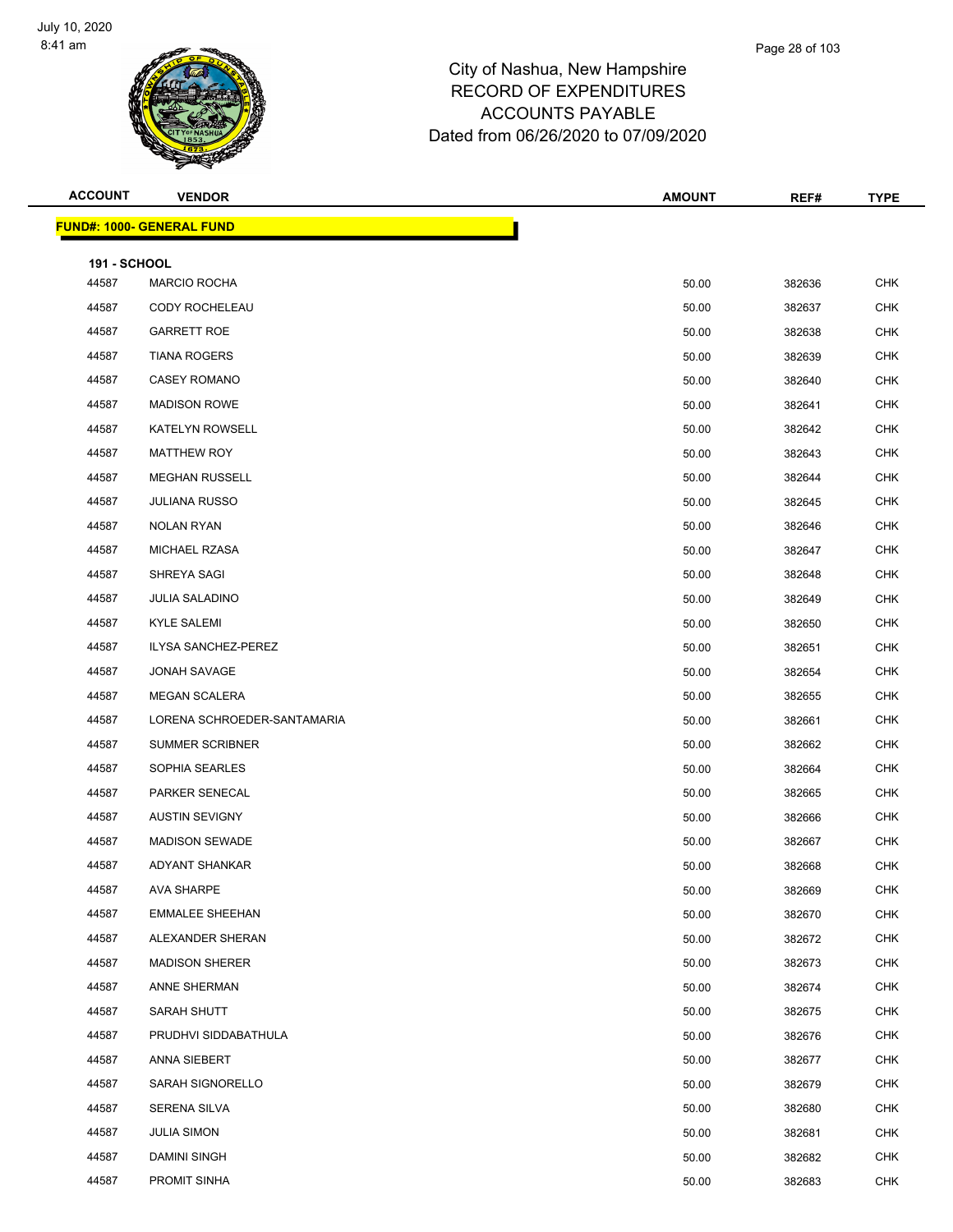

| <b>ACCOUNT</b>      | <b>VENDOR</b>                     | <b>AMOUNT</b> | REF#   | <b>TYPE</b> |
|---------------------|-----------------------------------|---------------|--------|-------------|
|                     | <u> FUND#: 1000- GENERAL FUND</u> |               |        |             |
| <b>191 - SCHOOL</b> |                                   |               |        |             |
| 44587               | <b>JAZMYN SIRACO</b>              | 50.00         | 382684 | <b>CHK</b>  |
| 44587               | XAVIYAH SITHOLE                   | 50.00         | 382686 | <b>CHK</b>  |
| 44587               | <b>COHEN SMITH</b>                | 50.00         | 382687 | <b>CHK</b>  |
| 44587               | <b>HALEY SMITH</b>                | 50.00         | 382688 | <b>CHK</b>  |
| 44587               | <b>LIAM SNOGLES</b>               | 50.00         | 382689 | <b>CHK</b>  |
| 44587               | <b>VINCENTE SOLIS</b>             | 50.00         | 382690 | <b>CHK</b>  |
| 44587               | <b>BRANDON SOUCY</b>              | 50.00         | 382691 | <b>CHK</b>  |
| 44587               | <b>LAUREN SOUCY</b>               | 50.00         | 382692 | <b>CHK</b>  |
| 44587               | <b>BENJAMIN SOULE</b>             | 50.00         | 382693 | <b>CHK</b>  |
| 44587               | <b>GABRIEL SOUSA</b>              | 50.00         | 382694 | <b>CHK</b>  |
| 44587               | AYDEN SPENCER                     | 50.00         | 382695 | <b>CHK</b>  |
| 44587               | <b>COLBY SPENCER</b>              | 50.00         | 382696 | <b>CHK</b>  |
| 44587               | ELIZABETH SPIRA-SAVETT            | 50.00         | 382697 | <b>CHK</b>  |
| 44587               | JOCELYN ST. GERMAIN               | 50.00         | 382699 | <b>CHK</b>  |
| 44587               | ALEXIS ST. LAURENT                | 50.00         | 382700 | <b>CHK</b>  |
| 44587               | KATELYN STAVRO                    | 50.00         | 382701 | <b>CHK</b>  |
| 44587               | <b>MADELINE STEVENS</b>           | 50.00         | 382702 | <b>CHK</b>  |
| 44587               | <b>TREVOR STEWART</b>             | 50.00         | 382703 | <b>CHK</b>  |
| 44587               | <b>AUSTIN STOKES</b>              | 50.00         | 382704 | <b>CHK</b>  |
| 44587               | <b>JOSEPH STONE</b>               | 50.00         | 382705 | <b>CHK</b>  |
| 44587               | <b>STEPHEN STRONG</b>             | 50.00         | 382706 | <b>CHK</b>  |
| 44587               | <b>BRIGID SULLIVAN</b>            | 50.00         | 382707 | <b>CHK</b>  |
| 44587               | <b>HALEIGH SWABOWICZ</b>          | 50.00         | 382708 | <b>CHK</b>  |
| 44587               | <b>CAROLINE SWEET</b>             | 50.00         | 382709 | <b>CHK</b>  |
| 44587               | <b>ALEX SWISHER</b>               | 50.00         | 382710 | <b>CHK</b>  |
| 44587               | ROMAN SZYDLIK                     | 50.00         | 382711 | <b>CHK</b>  |
| 44587               | <b>ANDREW TALL</b>                | 50.00         | 382712 | <b>CHK</b>  |
| 44587               | <b>JOSHUA TAYLOR</b>              | 50.00         | 382713 | <b>CHK</b>  |
| 44587               | MIA TAYLOR                        | 50.00         | 382714 | <b>CHK</b>  |
| 44587               | NICOLAS TEJEDA                    | 50.00         | 382716 | <b>CHK</b>  |
| 44587               | <b>ALANYA TELERSKI</b>            | 50.00         | 382718 | <b>CHK</b>  |
| 44587               | <b>COURTNEY TELLO</b>             | 50.00         | 382719 | <b>CHK</b>  |
| 44587               | ELIZABETH THIBEAULT               | 50.00         | 382721 | <b>CHK</b>  |
| 44587               | <b>ASHER THOMAS</b>               | 50.00         | 382722 | <b>CHK</b>  |
| 44587               | <b>MIA THOMAS</b>                 | 50.00         | 382723 | <b>CHK</b>  |
| 44587               | NATHAN THOMPSON                   | 50.00         | 382724 | <b>CHK</b>  |
| 44587               | JARED TODISCO                     | 50.00         | 382725 | <b>CHK</b>  |
| 44587               | <b>MEKENNA TROIANI</b>            | 50.00         | 382728 | <b>CHK</b>  |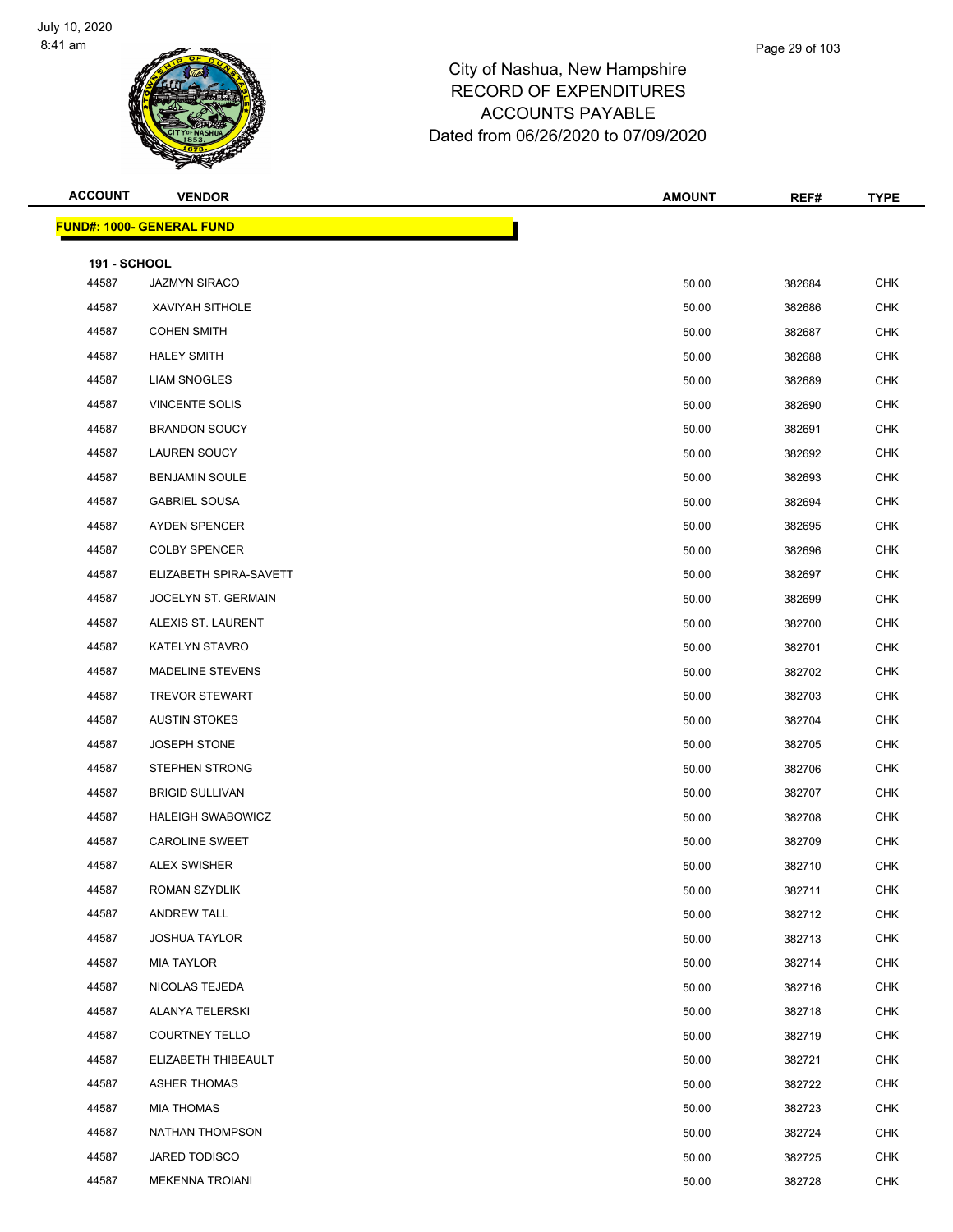

| <b>ACCOUNT</b>      | <b>VENDOR</b>                           | <b>AMOUNT</b> | REF#   | <b>TYPE</b> |
|---------------------|-----------------------------------------|---------------|--------|-------------|
|                     | <u> FUND#: 1000- GENERAL FUND</u>       |               |        |             |
| <b>191 - SCHOOL</b> |                                         |               |        |             |
| 44587               | ALEXIS TRUDEL                           | 50.00         | 382729 | <b>CHK</b>  |
| 44587               | NICHOLE VALENCIA                        | 50.00         | 382732 | <b>CHK</b>  |
| 44587               | SARA VASQUEZ ROA                        | 50.00         | 382734 | <b>CHK</b>  |
| 44587               | <b>KYLIE VERMETTE</b>                   | 50.00         | 382735 | <b>CHK</b>  |
| 44587               | <b>GABRIEL VICTAL</b>                   | 50.00         | 382738 | <b>CHK</b>  |
| 44587               | <b>GABRIELLE VIGNOLA</b>                | 50.00         | 382739 | <b>CHK</b>  |
| 44587               | <b>MADISON VIGUE</b>                    | 50.00         | 382740 | <b>CHK</b>  |
| 44587               | LILY VOGEL                              | 50.00         | 382743 | <b>CHK</b>  |
| 44587               | ROSE WAKELIN,                           | 50.00         | 382745 | <b>CHK</b>  |
| 44587               | <b>JORDYNNE WALKER</b>                  | 50.00         | 382746 | <b>CHK</b>  |
| 44587               | AIDAN WALSH                             | 50.00         | 382747 | <b>CHK</b>  |
| 44587               | <b>BELINDA WAMUSHIYI</b>                | 50.00         | 382748 | <b>CHK</b>  |
| 44587               | <b>NATALIE WARD</b>                     | 50.00         | 382749 | <b>CHK</b>  |
| 44587               | <b>JACK WASHAM</b>                      | 50.00         | 382750 | <b>CHK</b>  |
| 44587               | PARKER WATSON                           | 50.00         | 382751 | <b>CHK</b>  |
| 44587               | <b>NOAH WEISS</b>                       | 50.00         | 382753 | <b>CHK</b>  |
| 44587               | SUE MAI WHITE                           | 50.00         | 382755 | <b>CHK</b>  |
| 44587               | LIA WHITESEL                            | 50.00         | 382756 | <b>CHK</b>  |
| 44587               | <b>BENJAMIN WIEHL</b>                   | 50.00         | 382758 | <b>CHK</b>  |
| 44587               | <b>BRANDON YAN</b>                      | 50.00         | 382762 | <b>CHK</b>  |
| 44587               | <b>JAEGEN YOUNG</b>                     | 50.00         | 382763 | <b>CHK</b>  |
| 44587               | NATHAN ZALZAL                           | 50.00         | 382764 | <b>CHK</b>  |
| 44587               | <b>JULISSA ZAPATA</b>                   | 50.00         | 382765 | <b>CHK</b>  |
| 44587               | <b>MAHYAR ZAREI</b>                     | 50.00         | 382766 | <b>CHK</b>  |
| 44587               | <b>NEELAN ZAVERI</b>                    | 50.00         | 382767 | <b>CHK</b>  |
| 44587               | REBECCA ZHU                             | 50.00         | 382768 | <b>CHK</b>  |
| 52300               | SUN LIFE ASSURANCE CO OF CANAD          | 5,357.14      | 158959 | <b>ACH</b>  |
| 53114               | PLODZIK & SANDERSON PA                  | 14,500.00     | 382603 | CHK         |
| 53128               | DRUMMOND WOODSUM                        | 288.00        | 382287 | <b>CHK</b>  |
| 53128               | <b>WADLEIGH STARR &amp; PETERS PLLC</b> | 410.00        | 382744 | <b>CHK</b>  |
| 53600               | LEARNWELL                               | 800.00        | 382453 | <b>CHK</b>  |
| 53614               | AMY MCCARTNEY                           | 7,480.00      | 382153 | <b>CHK</b>  |
| 53614               | <b>CLARK ASSOC</b>                      | 21,574.60     | 382239 | <b>CHK</b>  |
| 53628               | STATE OF NH CRIMINAL RECORDS            | 193.00        | 382139 | <b>CHK</b>  |
| 53628               | AMERICAN SPORTS FLOORS INC              | 8,213.00      | 382152 | <b>CHK</b>  |
| 53628               | ASAP FIRE & SAFETY CORP                 | 750.00        | 382157 | CHK         |
| 54100               | <b>EVERSOURCE</b>                       | 12,204.75     | 382122 | <b>CHK</b>  |
| 54114               | <b>DIRECT ENERGY BUSINESS</b>           | 1,779.34      | 158956 | <b>ACH</b>  |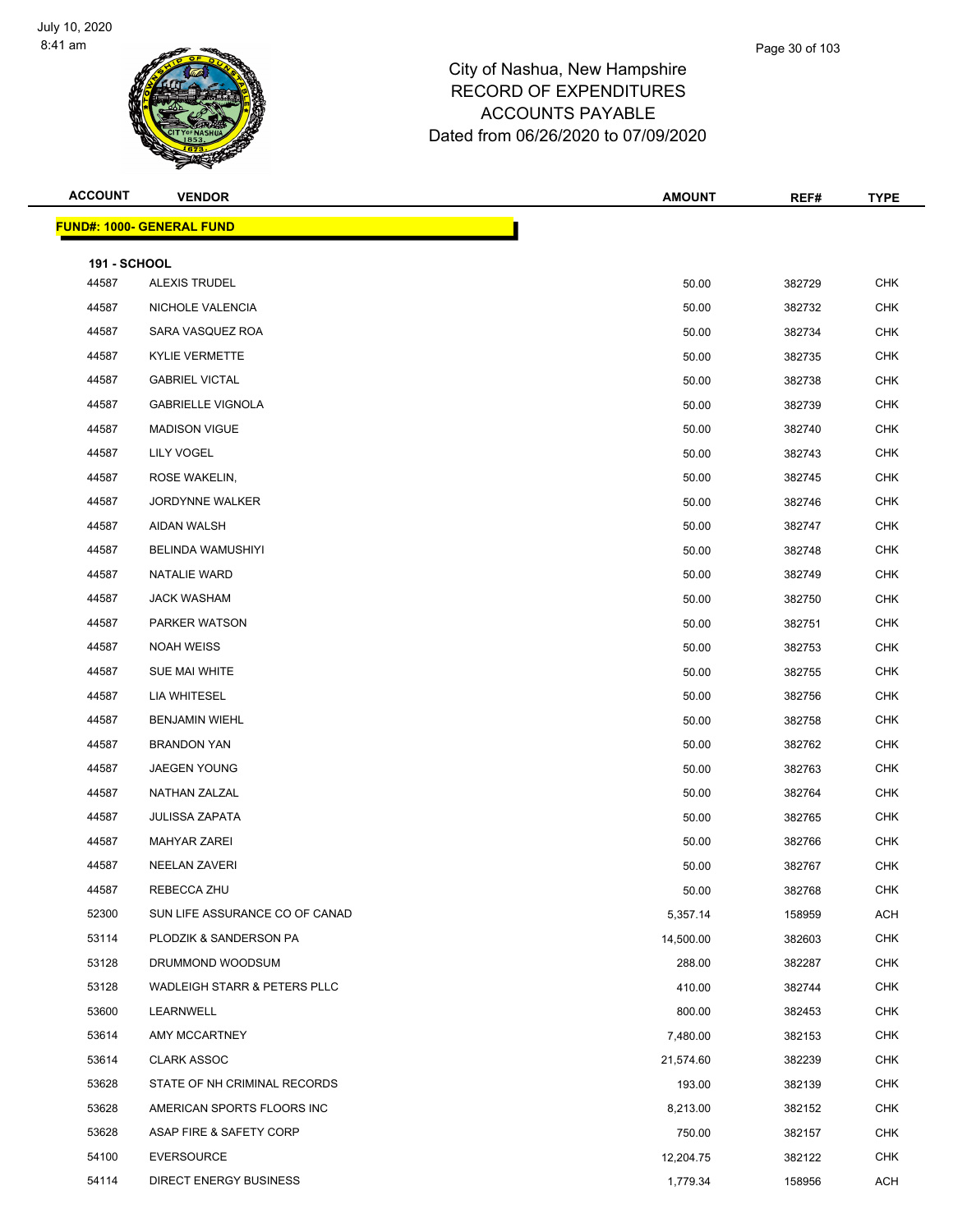

| <b>ACCOUNT</b>      | <b>VENDOR</b>                     | <b>AMOUNT</b> | REF#   | <b>TYPE</b> |
|---------------------|-----------------------------------|---------------|--------|-------------|
|                     | <u> FUND#: 1000- GENERAL FUND</u> |               |        |             |
| <b>191 - SCHOOL</b> |                                   |               |        |             |
| 54114               | <b>LIBERTY UTILITIES - NH</b>     | 390.08        | 382124 | <b>CHK</b>  |
| 54114               | LIBERTY UTILITIES - NH            | 88.93         | 382125 | <b>CHK</b>  |
| 54114               | LIBERTY UTILITIES - NH            | 408.43        | 382126 | <b>CHK</b>  |
| 54114               | LIBERTY UTILITIES - NH            | 267.81        | 382127 | <b>CHK</b>  |
| 54114               | LIBERTY UTILITIES - NH            | 348.45        | 382128 | CHK         |
| 54114               | LIBERTY UTILITIES - NH            | 215.86        | 382129 | <b>CHK</b>  |
| 54114               | LIBERTY UTILITIES - NH            | 385.17        | 382130 | <b>CHK</b>  |
| 54114               | LIBERTY UTILITIES - NH            | 347.41        | 382131 | <b>CHK</b>  |
| 54114               | LIBERTY UTILITIES - NH            | 174.73        | 382132 | <b>CHK</b>  |
| 54114               | <b>LIBERTY UTILITIES - NH</b>     | 277.69        | 382133 | <b>CHK</b>  |
| 54114               | LIBERTY UTILITIES - NH            | 298.29        | 382134 | <b>CHK</b>  |
| 54141               | PENNICHUCK WATER WORKS INC        | 5,079.77      | 382136 | <b>CHK</b>  |
| 54280               | ALLIED UNIVERSAL TECHNOLOGY       | 13,438.98     | 382149 | <b>CHK</b>  |
| 54280               | <b>BELLETETES INC</b>             | 1,231.53      | 382175 | <b>CHK</b>  |
| 54280               | HARVEY BUILDING PRODUCTS          | 159.84        | 382379 | CHK         |
| 54280               | INTERSTATE ELECTRICAL SERVICES    | 8,141.33      | 382406 | <b>CHK</b>  |
| 54280               | SEALMASTER OF NH                  | 255.92        | 382663 | <b>CHK</b>  |
| 54280               | WB MASON CO INC                   | 8.16          | 382752 | <b>CHK</b>  |
| 54487               | CLEAN-O-RAMA                      | 1,805.00      | 382242 | <b>CHK</b>  |
| 54487               | F W WEBB COMPANY                  | 8,234.22      | 382303 | <b>CHK</b>  |
| 54487               | <b>MB TRACTOR &amp; EQUIPMENT</b> | 492.47        | 382498 | <b>CHK</b>  |
| 54487               | REHABILITATION EQUIPMENT ASSOC    | 331.00        | 382627 | <b>CHK</b>  |
| 54600               | <b>BEST FORD</b>                  | 241.52        | 382183 | <b>CHK</b>  |
| 54600               | CARPARTS DISTRIBUTION CENTER,     | 572.36        | 382219 | <b>CHK</b>  |
| 54600               | <b>CARPARTS OF NASHUA</b>         | 1,109.62      | 382220 | <b>CHK</b>  |
| 54600               | MAYNARD & LESIEUR INC             | 675.84        | 382495 | <b>CHK</b>  |
| 54600               | SANEL NAPA                        | 386.37        | 382653 | <b>CHK</b>  |
| 55109               | <b>COMCAST</b>                    | 461.39        | 382120 | <b>CHK</b>  |
| 55109               | CONSOLIDATED COMMUNICATIONS       | 1,726.53      | 382121 | CHK         |
| 55109               | <b>FIRSTLIGHT FIBER</b>           | 2,248.44      | 382123 | <b>CHK</b>  |
| 55109               | VERIZON WIRELESS 742005979        | 413.47        | 382140 | <b>CHK</b>  |
| 55109               | WINDSTREAM                        | 271.13        | 382141 | <b>CHK</b>  |
| 55109               | NATIONAL EMERGENCY NUMBER ASSN    | 255.00        | 382555 | <b>CHK</b>  |
| 55200               | CPI INC                           | 150.00        | 382255 | CHK         |
| 55307               | LISA GINGRAS                      | 100.70        | 382350 | <b>CHK</b>  |
| 55307               | PAULA PAPANICOLAOU                | 45.85         | 382585 | <b>CHK</b>  |
| 55400               | EILEEN AHERN                      | 169.00        | 382148 | <b>CHK</b>  |
| 55400               | <b>BAHOPKINS</b>                  | 500.00        | 382161 | <b>CHK</b>  |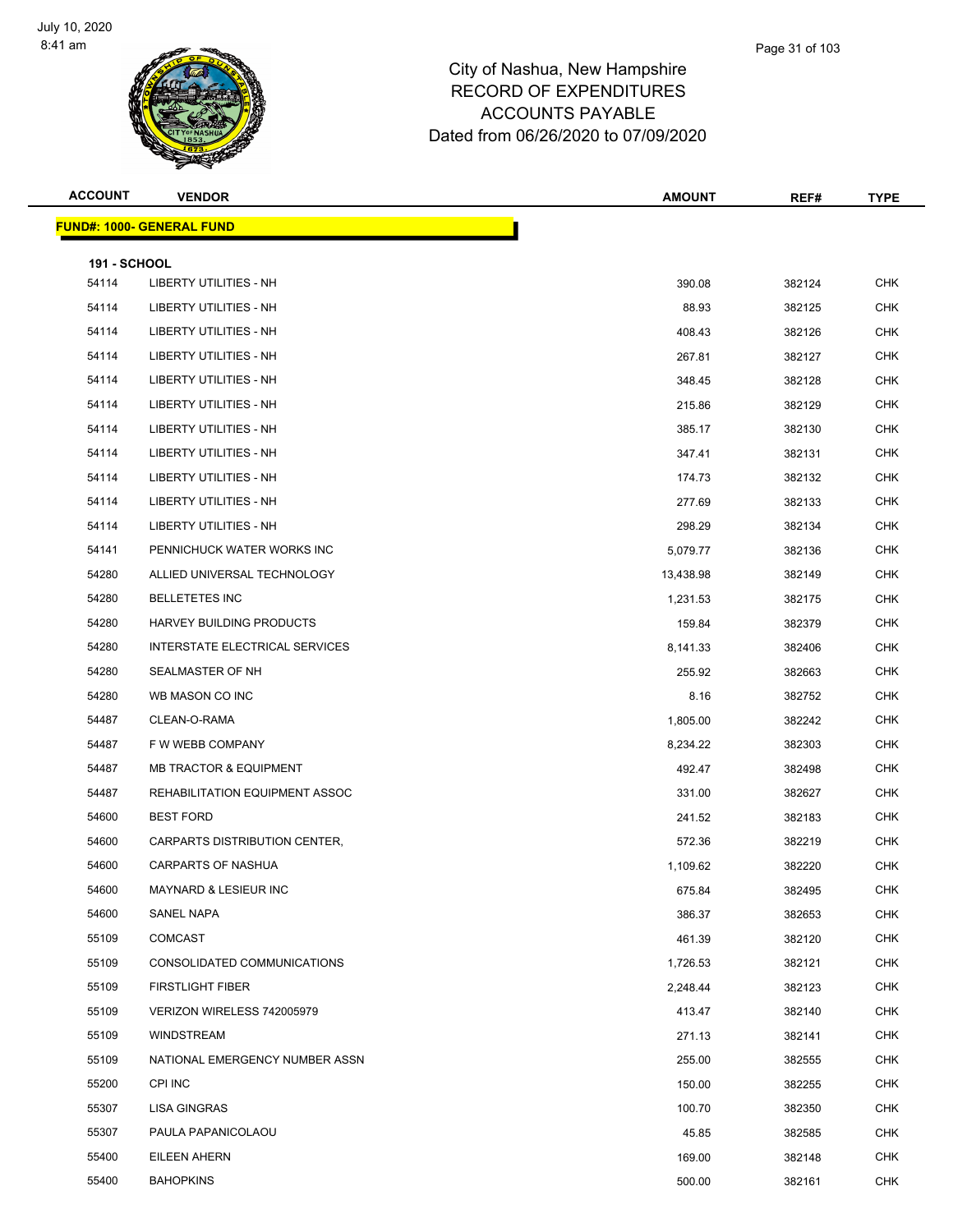

| <b>ACCOUNT</b>               | <b>VENDOR</b>                     | <b>AMOUNT</b>          | REF#             | <b>TYPE</b> |
|------------------------------|-----------------------------------|------------------------|------------------|-------------|
|                              | <u> FUND#: 1000- GENERAL FUND</u> |                        |                  |             |
|                              |                                   |                        |                  |             |
| <b>191 - SCHOOL</b><br>55400 | LESLEY UNIV CTR FOR READING       | 3,570.00               | 382468           | <b>CHK</b>  |
| 55400                        | <b>FILIZ WRIGHT</b>               | 90.00                  | 382761           | <b>CHK</b>  |
| 55500                        | <b>EDUCATION WEEK</b>             | 395.00                 | 382296           | <b>CHK</b>  |
| 55600                        | THE COPY SHOP                     | 711.50                 | 382250           | <b>CHK</b>  |
| 55600                        | <b>JOSTENS INC</b>                | 130.10                 | 382415           | CHK         |
| 55607                        | PITNEY BOWES INC                  | 101.98                 | 382138           | <b>CHK</b>  |
| 55607                        | SCHOOL OUTFITTERS, LLC            | 35.50                  | 382658           | <b>CHK</b>  |
| 55628                        | RIVERSIDE CLEANERS LLC            | 1,516.00               | 382632           | <b>CHK</b>  |
| 55690                        | FIRST STUDENT INC                 | 2,188.07               | 382314           | <b>CHK</b>  |
| 55694                        | <b>BIRCH BEHAVIORAL THERAPY</b>   | 8,041.25               | 382185           | CHK         |
| 55694                        | <b>CEDARCREST INC</b>             | 15,364.34              | 382233           | <b>CHK</b>  |
| 55694                        | <b>CREST</b>                      | 23,220.00              | 382257           | <b>CHK</b>  |
| 55694                        | CROTCHED MOUNTAIN REHAB CTR       | 347.08                 | 382258           | <b>CHK</b>  |
| 55694                        | DOCTOR FRANKLIN PERKINS SCH       | 13,150.08              | 382278           | <b>CHK</b>  |
| 55694                        | EASTER SEALS OF NEW HAMPSHIRE     |                        |                  | CHK         |
| 55694                        | EVERGREEN CENTER INC              | 14,975.00<br>22,252.11 | 382294<br>382302 | <b>CHK</b>  |
| 55694                        | GATEWAYS COMMUNITY SERVICES       |                        |                  | <b>CHK</b>  |
|                              |                                   | 2,790.00               | 382343           | <b>CHK</b>  |
| 55694                        | GOVERNOR WENTWORTH REGIONAL       | 39,225.36              | 382356           |             |
| 55694                        | HILLCREST EDUCATIONAL CENTERS     | 9,808.75               | 382392           | <b>CHK</b>  |
| 55694                        | LANDMARK SCHOOL OUTREACH PROG     | 3,633.82               | 382445           | CHK         |
| 55694                        | LEARNING PREP SCHOOL              | 3,715.08               | 382452           | <b>CHK</b>  |
| 55694                        | LIGHTHOUSE SCHOOL INC             | 50,841.42              | 382471           | CHK         |
| 55694                        | LONDONDERRY SCHOOL DISTRICT       | 8,804.00               | 382475           | <b>CHK</b>  |
| 55694                        | <b>MELMARK NEW ENGLAND</b>        | 64,470.00              | 382522           | <b>CHK</b>  |
| 55694                        | MOUNT PROSPECT ACADEMY INC        | 61,063.24              | 382543           | <b>CHK</b>  |
| 55694                        | NASHOBA LEARNING GROUP            | 19,570.00              | 382553           | <b>CHK</b>  |
| 55694                        | NASHUA CHILDRENS HOME             | 26,332.80              | 382554           | <b>CHK</b>  |
| 55694                        | REGIONAL SERVICES & EDUCATION     | 12,729.60              | 382626           | <b>CHK</b>  |
| 55694                        | ST ANNS HOME INC                  | 17,597.46              | 382698           | <b>CHK</b>  |
| 55694                        | VALLEY COLLABORATIVE              | 39,010.80              | 382733           | CHK         |
| 55694                        | <b>VETERANS COUNT CLUB</b>        | 23,140.00              | 382736           | <b>CHK</b>  |
| 61100                        | <b>SCHOOL SPECIALTY</b>           | 99.80                  | 382659           | CHK         |
| 61100                        | WB MASON CO INC                   | 365.08                 | 382752           | <b>CHK</b>  |
| 61107                        | WB MASON CO INC                   | 142.74                 | 382752           | <b>CHK</b>  |
| 61135                        | MAKERBOT INDUSTRIES LLC           | 704.92                 | 158958           | ACH         |
| 61135                        | OTC BRANDS INC                    | 29.35                  | 382135           | <b>CHK</b>  |
| 61135                        | ALTERNATIVE SALES CORP            | 2,736.66               | 382150           | <b>CHK</b>  |
| 61135                        | <b>BARNES &amp; NOBLE INC</b>     | 84.89                  | 382166           | <b>CHK</b>  |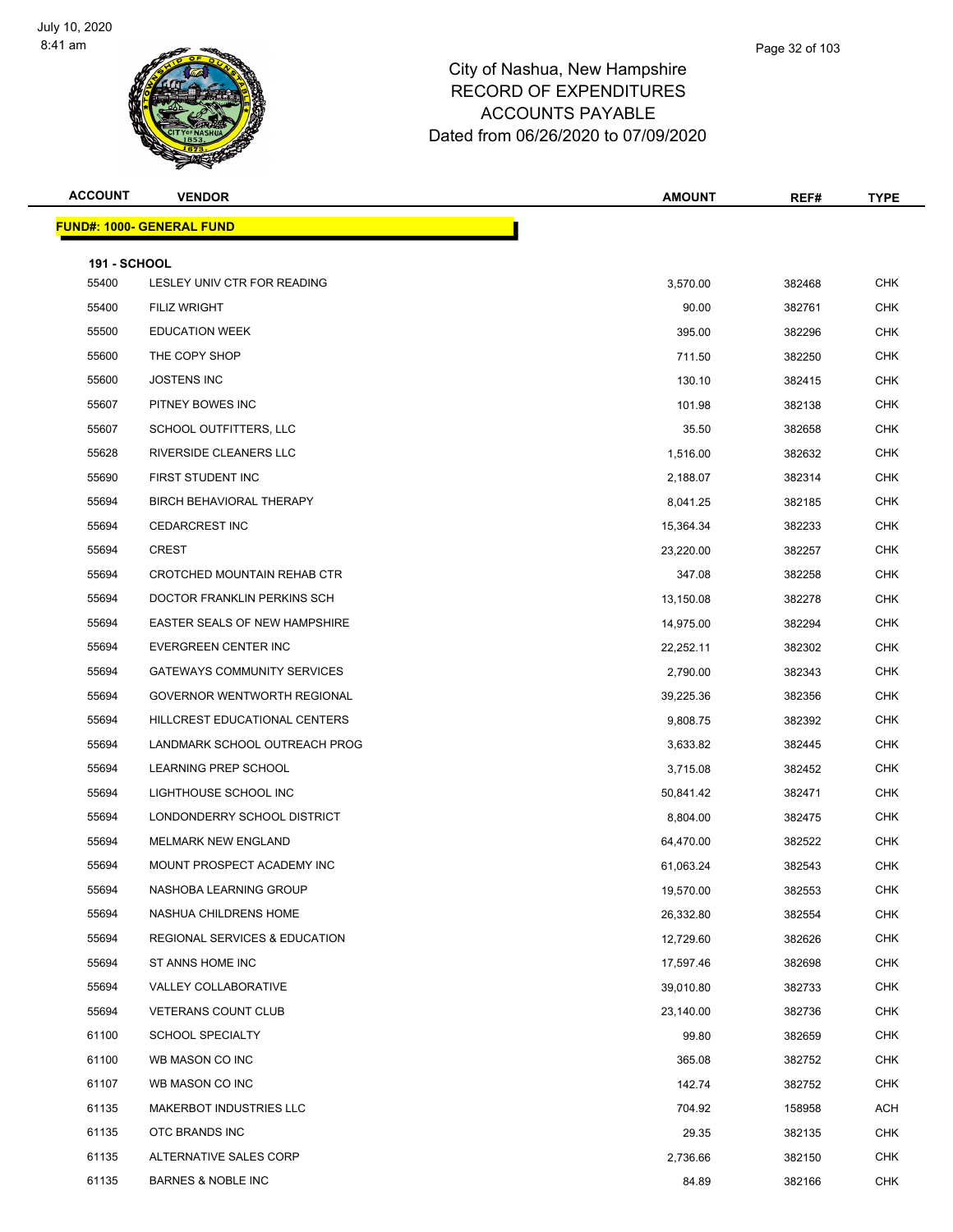

| <b>ACCOUNT</b>      | <b>VENDOR</b>                     | <b>AMOUNT</b> | REF#   | <b>TYPE</b> |
|---------------------|-----------------------------------|---------------|--------|-------------|
|                     | <u> FUND#: 1000- GENERAL FUND</u> |               |        |             |
| <b>191 - SCHOOL</b> |                                   |               |        |             |
| 61135               | CARTRIDGE WORLD MANCHESTER        | 484.94        | 382225 | <b>CHK</b>  |
| 61135               | <b>CCS PRESENTATION SYSTEMS</b>   | 624.00        | 382232 | <b>CHK</b>  |
| 61135               | THE COPY SHOP                     | 972.00        | 382250 | <b>CHK</b>  |
| 61135               | FLINN SCIENTIFIC INC              | 1,117.35      | 382319 | <b>CHK</b>  |
| 61135               | <b>FLUENCY MATTERS</b>            | 301.00        | 382320 | <b>CHK</b>  |
| 61135               | FOLLETT SCHOOL SOLUTIONS INC      | 163.69        | 382324 | <b>CHK</b>  |
| 61135               | <b>GOPHER</b>                     | 1,100.00      | 382354 | <b>CHK</b>  |
| 61135               | HOME DEPOT CREDIT SERVICES        | 267.93        | 382396 | <b>CHK</b>  |
| 61135               | J W PEPPER & SONS INC             | 3,089.54      | 382409 | <b>CHK</b>  |
| 61135               | <b>SCOTT JAQUITH</b>              | 377.00        | 382410 | <b>CHK</b>  |
| 61135               | <b>LEARNING A-Z</b>               | 272.95        | 382451 | <b>CHK</b>  |
| 61135               | MARKERTEK VIDEO SUPPLY            | 1,397.34      | 382484 | <b>CHK</b>  |
| 61135               | MCINTIRE BUSINESS PRODUCTS INC.   | 143.94        | 382507 | <b>CHK</b>  |
| 61135               | <b>MOVING MINDS</b>               | 1,957.29      | 382544 | <b>CHK</b>  |
| 61135               | <b>NASCO</b>                      | 152.52        | 382552 | <b>CHK</b>  |
| 61135               | OXFORD UNIVERSITY PRESS USA       | 2,625.14      | 382581 | <b>CHK</b>  |
| 61135               | POETULUS PUBLISHING               | 100.00        | 382606 | <b>CHK</b>  |
| 61135               | SANE                              | 1,150.76      | 382652 | <b>CHK</b>  |
| 61135               | <b>SCHOLASTIC MAGAZINE</b>        | 43.95         | 382656 | <b>CHK</b>  |
| 61135               | <b>SCHOOL SPECIALTY</b>           | 11,606.11     | 382659 | <b>CHK</b>  |
| 61135               | <b>SCHOOLMATE</b>                 | 1,450.00      | 382660 | CHK         |
| 61135               | <b>TEACHERS PAY TEACHERS</b>      | 186.08        | 382715 | <b>CHK</b>  |
| 61135               | <b>VEX ROBOTICS</b>               | 7,758.76      | 382737 | <b>CHK</b>  |
| 61135               | WB MASON CO INC                   | 2,412.44      | 382752 | <b>CHK</b>  |
| 61135               | <b>WEST MUSIC</b>                 | 8.99          | 382754 | <b>CHK</b>  |
| 61135               | <b>WILSON LANGUAGE</b>            | 55.10         | 382759 | <b>CHK</b>  |
| 61142               | SCHOOL NURSE SUPPLY INC           | 127.85        | 382657 | <b>CHK</b>  |
| 61299               | <b>B &amp; S LOCKSMITHS INC</b>   | 392.00        | 382160 | CHK         |
| 61299               | BUDGET 1 HR. SIGN CTR., INC       | 976.50        | 382208 | <b>CHK</b>  |
| 61299               | <b>FASTENAL CO</b>                | 127.43        | 382305 | <b>CHK</b>  |
| 61299               | <b>KRISTINA HEDBERG</b>           | 53.70         | 382383 | <b>CHK</b>  |
| 61299               | HOME DEPOT CREDIT SERVICES        | 557.11        | 382396 | CHK         |
| 61407               | M & M ELECTRICAL SUPPLY CO INC    | 246.57        | 158957 | ACH         |
| 61407               | <b>FAY ELECTRIC MOTORS</b>        | 809.09        | 382306 | <b>CHK</b>  |
| 61407               | <b>GRAINGER</b>                   | 2,223.95      | 382360 | <b>CHK</b>  |
| 61414               | CAPP INC                          | 3,052.00      | 382216 | CHK         |
| 61414               | F W WEBB COMPANY                  | 607.32        | 382303 | <b>CHK</b>  |
| 61414               | <b>HAJOCA CORPORATION</b>         | 15,779.96     | 382373 | <b>CHK</b>  |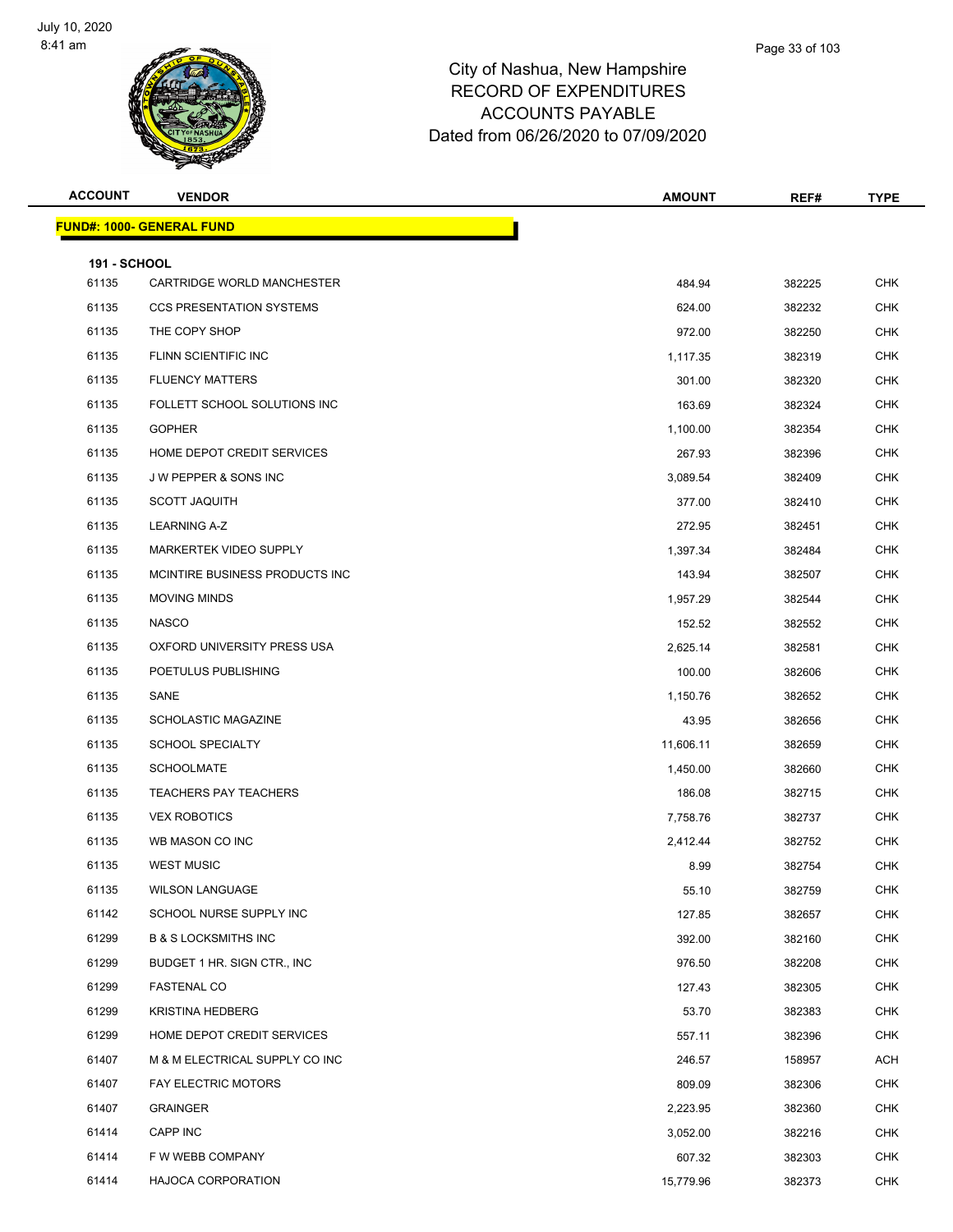

| <b>ACCOUNT</b>      | <b>VENDOR</b>                     |         | <b>AMOUNT</b> | REF#   | <b>TYPE</b> |
|---------------------|-----------------------------------|---------|---------------|--------|-------------|
|                     | <u> FUND#: 1000- GENERAL FUND</u> |         |               |        |             |
| <b>191 - SCHOOL</b> |                                   |         |               |        |             |
| 61421               | <b>BSC INDUSTRIES INC</b>         |         | 30.00         | 382207 | <b>CHK</b>  |
| 61421               | CONTROL TECHNOLOGIES INC          |         | 9,499.55      | 382248 | <b>CHK</b>  |
| 61421               | FILTER SALES & SERVICE INC        |         | 6,832.16      | 382309 | <b>CHK</b>  |
| 61421               | SIEMENS INDUSTRY INC              |         | 2,697.82      | 382678 | CHK         |
| 61428               | CLEAN-O-RAMA                      |         | 1,472.50      | 382242 | <b>CHK</b>  |
| 61599               | <b>BROX INDUSTRIES INC</b>        |         | 355.80        | 158955 | ACH         |
| 61599               | <b>BALCOM BROS INC</b>            |         | 1,610.00      | 382164 | CHK         |
| 61599               | R WHITE EQUIPMENT CENTER INC      |         | 165.00        | 382614 | <b>CHK</b>  |
| 61599               | SITEONE LANDSCAPE SUPPLY LLC      |         | 859.80        | 382685 | <b>CHK</b>  |
| 61599               | <b>TRACTOR SUPPLY CREDIT PLAN</b> |         | 249.75        | 382726 | <b>CHK</b>  |
| 61599               | UNITED AG & TURF NE               |         | 287.00        | 382731 | <b>CHK</b>  |
| 61607               | I.T. INSIDERS                     |         | 380.00        | 382403 | CHK         |
| 61607               | <b>SCHOOL SPECIALTY</b>           |         | 100.12        | 382659 | <b>CHK</b>  |
| 61607               | WB MASON CO INC                   |         | 527.47        | 382752 | CHK         |
| 61607               | I.T. INSIDERS                     | COVID19 | 13,252.15     | 382403 | <b>CHK</b>  |
| 61814               | FOLLETT SCHOOL SOLUTIONS INC      |         | 482.60        | 382323 | <b>CHK</b>  |
| 61814               | FOLLETT SCHOOL SOLUTIONS INC      |         | 1,481.29      | 382324 | CHK         |
| 61814               | <b>JUNIOR LIBRARY GUILD</b>       |         | 432.24        | 382417 | <b>CHK</b>  |
| 61821               | FOLLETT SCHOOL SOLUTIONS INC      |         | 65.26         | 382324 | <b>CHK</b>  |
| 61875               | <b>BARNES &amp; NOBLE INC</b>     |         | 41.52         | 382166 | <b>CHK</b>  |
| 61875               | <b>BOOK DEPOT</b>                 |         | 142.69        | 382191 | <b>CHK</b>  |
| 71221               | HP INC                            |         | 1,902.00      | 382398 | CHK         |
| 71221               | I.T. INSIDERS                     |         | 25,125.41     | 382403 | <b>CHK</b>  |
| 71221               | <b>TELEPHONE &amp; NETWORK</b>    |         | 16,368.29     | 382717 | <b>CHK</b>  |
| 71221               | APPLE INC                         | COVID19 | 119.00        | 382155 | <b>CHK</b>  |
| 71228               | <b>EDUCATION LOGISTICS INC</b>    |         | 7,442.39      | 382295 | <b>CHK</b>  |
| 71228               | FILTERED NET CAPITAL              |         | 32,999.96     | 382310 | <b>CHK</b>  |
| 71228               | I.T. INSIDERS                     |         | 1,824.00      | 382403 | <b>CHK</b>  |
| 71800               | PETTY CASH                        |         | 35.99         | 382137 | <b>CHK</b>  |
| 71800               | <b>VIRCO INC</b>                  |         | 11,387.20     | 382742 | <b>CHK</b>  |
| 71999               | <b>MUSIC &amp; ARTS CA</b>        |         | 311.72        | 382548 | <b>CHK</b>  |
| 71999               | SHEFFIELD POTTERY INC             |         | 7,399.00      | 382671 | <b>CHK</b>  |
| 71999               | <b>TENTCRAFT INC</b>              |         | 17,030.00     | 382720 | <b>CHK</b>  |
| 71999               | WOODWIND & BRASSWIND              |         | 69.98         | 382760 | <b>CHK</b>  |
| 71999               | I.T. INSIDERS                     | COVID19 | 799.00        | 382403 | <b>CHK</b>  |
|                     | <b>TOTAL 191 - SCHOOL</b>         |         | \$870,392.86  |        |             |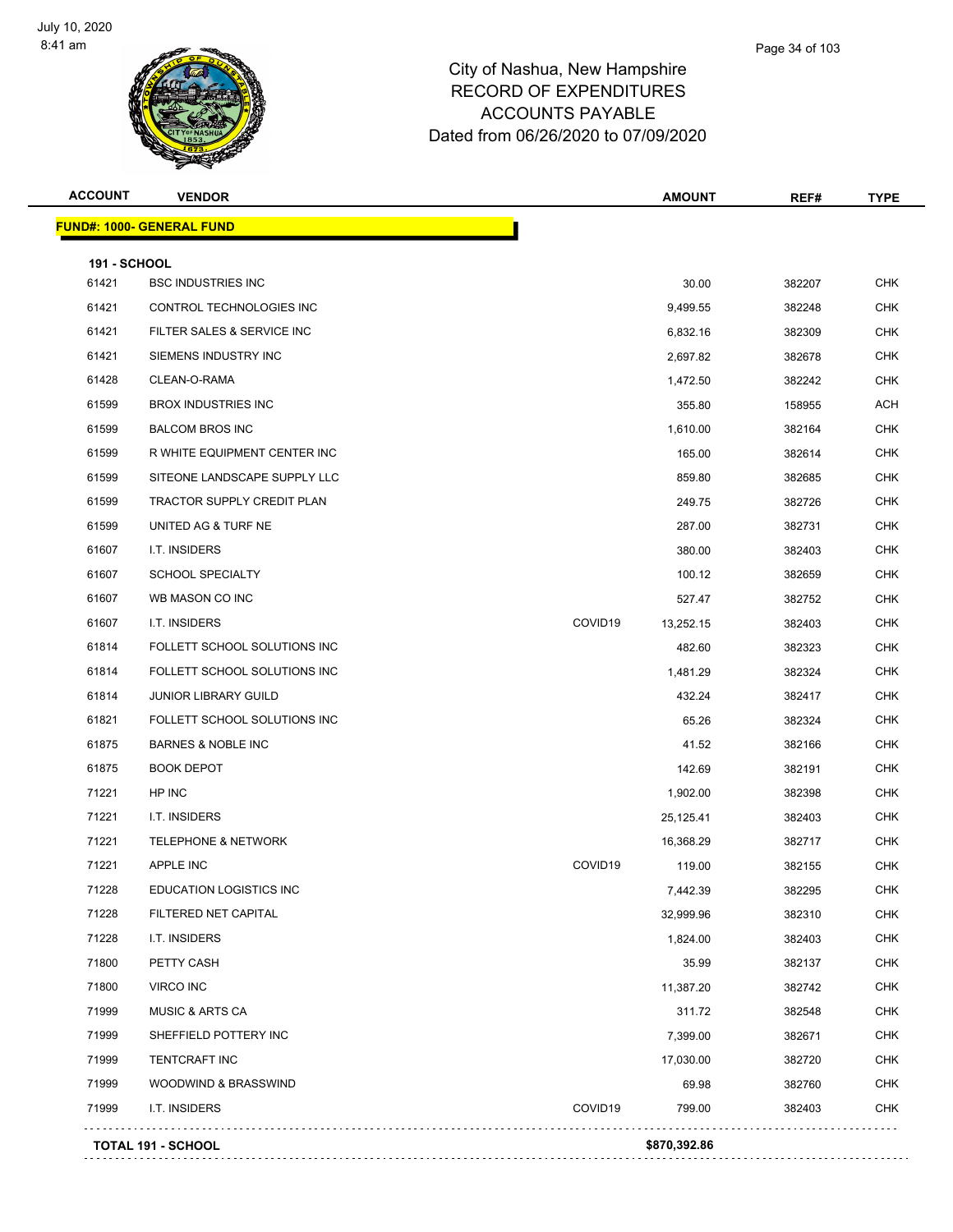| <b>ACCOUNT</b><br><b>VENDOR</b>                          |               | <b>AMOUNT</b>  | REF#   | <b>TYPE</b> |
|----------------------------------------------------------|---------------|----------------|--------|-------------|
| TOTAL FUND 1000 - GENERAL FUND                           |               | \$1,995,039.28 |        |             |
| <b>FUND#: 1001- GF-CAPITAL IMPROVEMENTS</b>              |               |                |        |             |
| <b>177 - PARKS &amp; RECREATION</b>                      |               |                |        |             |
| 81100<br>F W WEBB COMPANY                                | 1071.77.18.35 | 861.09         | 383154 | <b>CHK</b>  |
| <b>TOTAL 177 - PARKS &amp; RECREATION</b>                | .             | \$861.09       |        |             |
| <b>191 - SCHOOL</b>                                      |               |                |        |             |
| 81100<br>TRANE U.S. INC                                  | 1075.91.20.01 | 59,875.00      | 382727 | <b>CHK</b>  |
| <b>TOTAL 191 - SCHOOL</b>                                |               | \$59,875.00    | .      |             |
| <b>TOTAL FUND 1001 - GF-CAPITAL IMPROVEMENTS</b>         |               | \$60,736.09    |        |             |
| <b>FUND#: 1010- GF-PRIOR YEAR ENC &amp; ESCROWS</b>      |               |                |        |             |
| <b>110 - ARLINGTON ST COMMUNITY CENTER</b>               |               |                |        |             |
| 61299<br><b>MEGAN CARON</b>                              |               | 492.73         | 158969 | ACH         |
| 61299<br>WB MASON CO INC                                 |               | 313.08         | 383242 | <b>CHK</b>  |
| <b>TOTAL 110 - ARLINGTON ST COMMUNITY CENTER</b>         |               | \$805.81       |        |             |
| <b>181 - COMMUNITY DEVELOPMENT</b>                       |               |                |        |             |
| 81100<br><b>IBI GROUP NEW YORK</b>                       | 2019.81.19.30 | 5,775.15       | 382900 | <b>CHK</b>  |
| <b>TOTAL 181 - COMMUNITY DEVELOPMENT</b>                 |               | \$5,775.15     |        |             |
| <b>TOTAL FUND 1010 - GF-PRIOR YEAR ENC &amp; ESCROWS</b> |               | \$6,580.96     |        |             |
| <b>FUND#: 2207- ADULT ED/CONTINUING ED</b>               |               |                |        |             |
| 44600<br>SARITA ABRAHAMS                                 |               | 72.00          | 382144 | <b>CHK</b>  |
| 44600<br>DONNA RASSIER GORDON                            |               | 117.50         | 382355 | <b>CHK</b>  |
| 44600<br><b>SUZANNE LONG</b>                             |               | 60.00          | 382476 | <b>CHK</b>  |
| 44600<br><b>JOYCE MARTIN</b>                             |               | 100.00         | 382486 | <b>CHK</b>  |
| 44600<br><b>BRENDA NOKE</b>                              |               | 72.00          | 382562 | <b>CHK</b>  |
| 44600<br><b>CHARLOTTE VINCENT</b>                        |               | 27.00          | 382741 | <b>CHK</b>  |
| 44600<br>PATRICIA WHITMAN                                |               | 43.34          | 382757 | <b>CHK</b>  |
| MINUTEMAN PRESS OF NASHUA<br>55500                       |               | 144.68         | 382532 | <b>CHK</b>  |
| 61135<br><b>JOSTENS INC</b>                              |               | 598.94         | 382415 | <b>CHK</b>  |
| 61299<br>DAVID MYER                                      |               | 300.00         | 382549 | <b>CHK</b>  |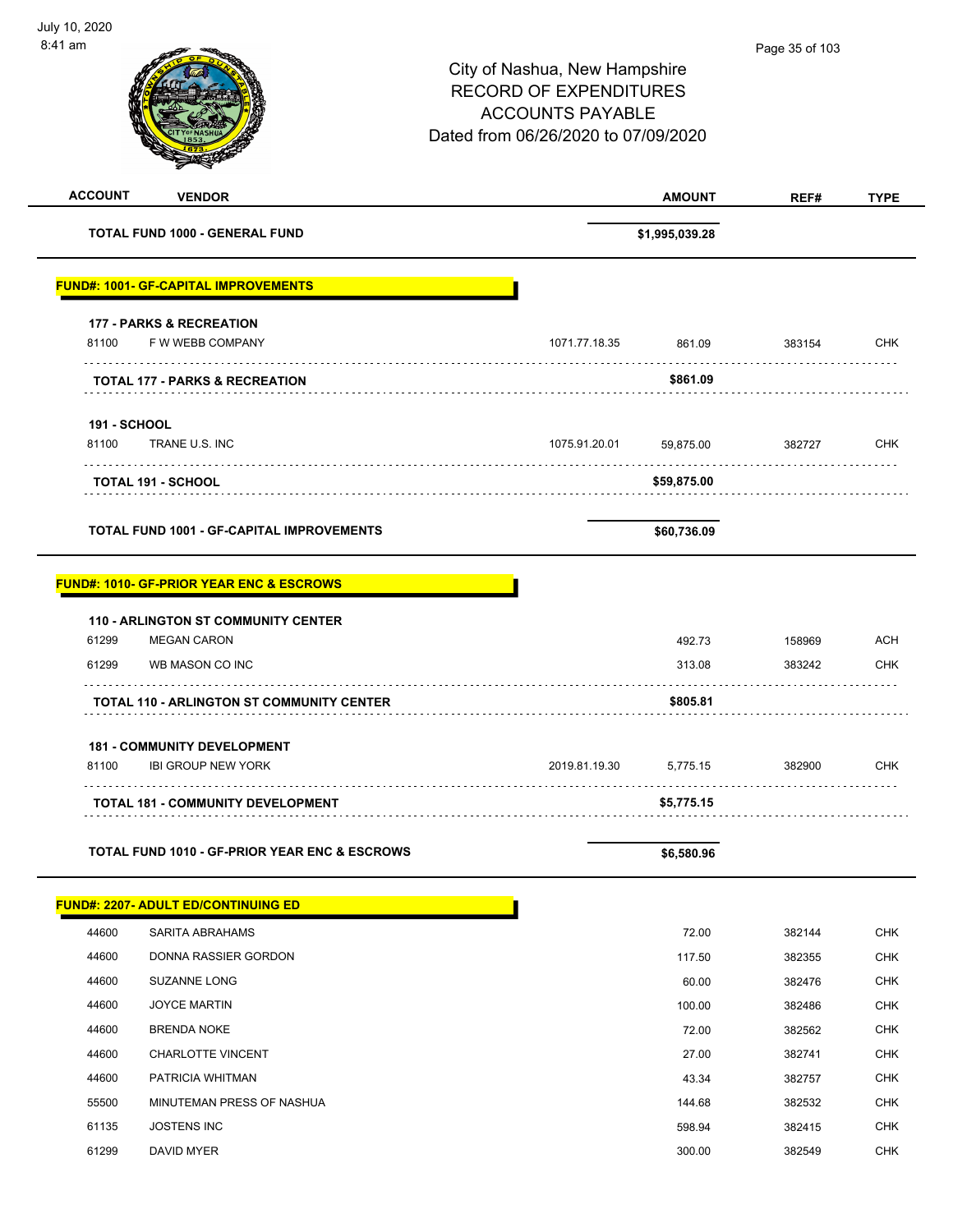| <b>ACCOUNT</b> | <b>VENDOR</b>                                          | <b>AMOUNT</b> | REF#   | <b>TYPE</b> |
|----------------|--------------------------------------------------------|---------------|--------|-------------|
|                | <b>TOTAL FUND 2207 - ADULT ED/CONTINUING ED</b>        | \$1,535.46    |        |             |
|                | <b>FUND#: 2212- ATHLETICS REVENUE FUND</b>             |               |        |             |
| 61107          | CHAMPIONS CHOICE INC                                   | 2,548.00      | 382234 | <b>CHK</b>  |
|                | <b>TOTAL FUND 2212 - ATHLETICS REVENUE FUND</b>        | \$2,548.00    |        |             |
|                | <b>FUND#: 2217- SCHOOL FACILITIES RENTAL</b>           |               |        |             |
| 44590          | BOIRE DANCE ACADEMY                                    | 500.00        | 382189 | <b>CHK</b>  |
|                | <b>TOTAL FUND 2217 - SCHOOL FACILITIES RENTAL</b>      | \$500.00      |        |             |
|                | <u> FUND#: 2222- AFTER SCHOOL PROGRAM</u>              |               |        |             |
| 61299          | <b>BOYS &amp; GIRLS CLUB OF</b>                        | 75.00         | 382201 | <b>CHK</b>  |
|                | TOTAL FUND 2222 - AFTER SCHOOL PROGRAM                 | \$75.00       |        |             |
|                | <u> FUND#: 2503- PARKS &amp; REC PROGRAMS FUND</u>     |               |        |             |
| 44549          | <b>CAROLINE CARRIL</b>                                 | 180.00        | 382990 | <b>CHK</b>  |
| 44549          | <b>JENNIFER DEDRICK</b>                                | 160.00        | 382992 | <b>CHK</b>  |
| 44549          | DEANNA DESCOTEAUX                                      | 160.00        | 382994 | <b>CHK</b>  |
| 44549          | <b>DANIELE FERREIRA</b>                                | 490.00        | 382995 | <b>CHK</b>  |
| 44549          | <b>ZHEN JIANG</b>                                      | 455.00        | 382999 | <b>CHK</b>  |
| 44549          | <b>CANDACE SULLIVAN</b>                                | 90.00         | 383008 | <b>CHK</b>  |
| 61128          | PIONEER MANUFACTURING COMPANY                          | 265.00        | 383203 | <b>CHK</b>  |
|                | <b>TOTAL FUND 2503 - PARKS &amp; REC PROGRAMS FUND</b> | \$1,800.00    |        |             |
|                | <b>FUND#: 2505- PEG ACCESS CHANNELS FUND</b>           |               |        |             |
| 54100          | <b>EVERSOURCE</b>                                      | 226.97        | 383096 | <b>CHK</b>  |
| 54114          | <b>DIRECT ENERGY BUSINESS</b>                          | 8.72          | 158970 | ACH         |
| 54114          | LIBERTY UTILITIES - NH                                 | 11.54         | 382798 | <b>CHK</b>  |
| 54141          | PENNICHUCK WATER WORKS INC                             | 67.56         | 382813 | <b>CHK</b>  |
| 54487          | TELVUE CORPORATION                                     | 8,819.94      | 382966 | <b>CHK</b>  |
| 55699          | COMCAST                                                | 10.40         | 383093 | <b>CHK</b>  |
| 61100          | AMAZON CAPITAL SERV (CITY ACH)                         | 53.74         | 159024 | <b>ACH</b>  |
| 61299          | AMAZON CAPITAL SERV (CITY ACH)                         | 116.57        | 159024 | <b>ACH</b>  |
| 71000          | AMAZON CAPITAL SERV (CITY ACH)                         | 512.00        | 159024 | <b>ACH</b>  |
| 81100          | <b>JEFF POEHNERT</b>                                   | 911.92        | 159055 | ACH         |
|                |                                                        |               |        |             |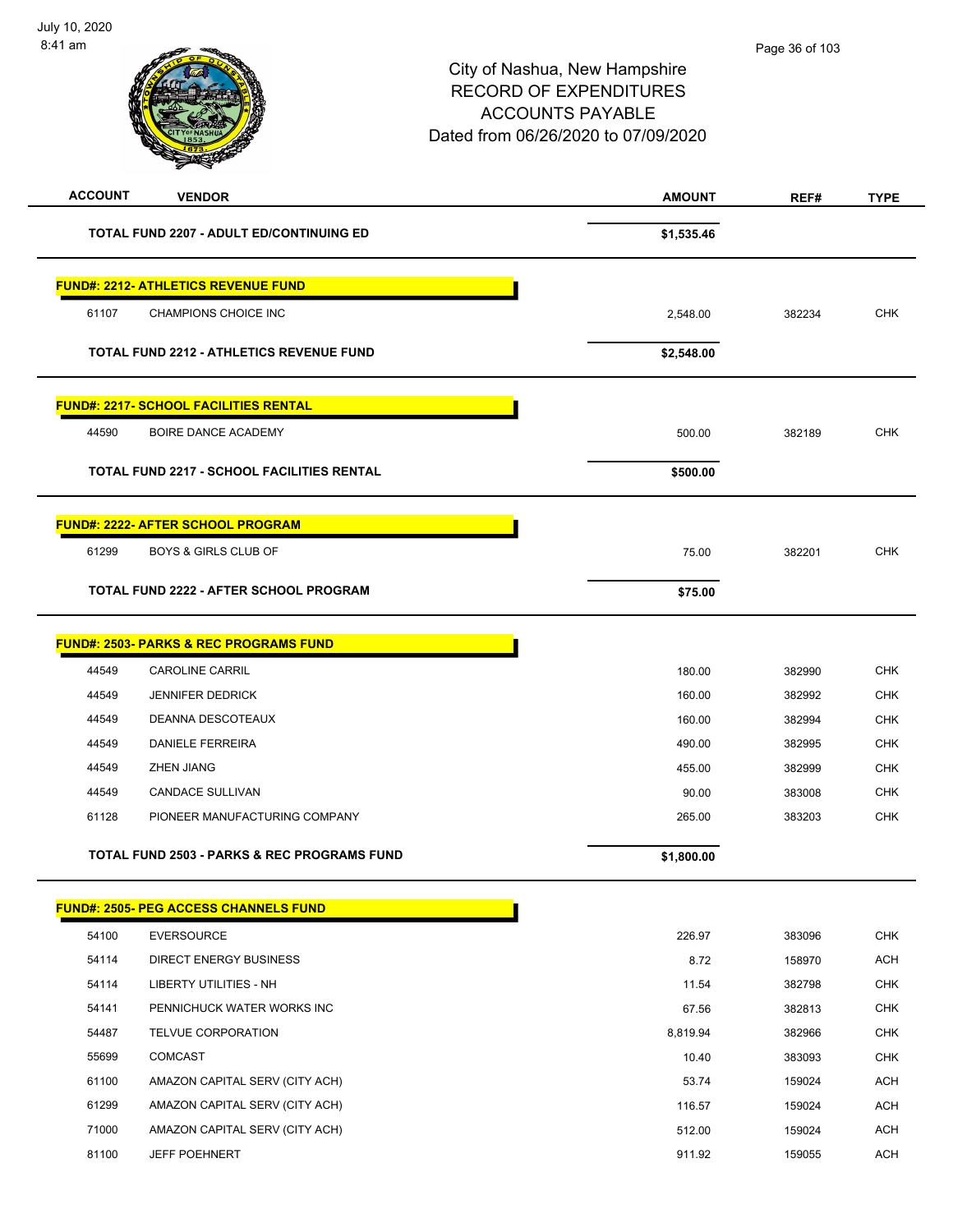| <b>ACCOUNT</b> | <b>VENDOR</b>                                        |             | <b>AMOUNT</b> | REF#   | <b>TYPE</b> |
|----------------|------------------------------------------------------|-------------|---------------|--------|-------------|
|                | <b>TOTAL FUND 2505 - PEG ACCESS CHANNELS FUND</b>    |             | \$10,739.36   |        |             |
|                | <b>FUND#: 2506- HUNT BLDG FACILITY RENTAL FUND</b>   |             |               |        |             |
| 44550          | <b>MELISSA BURGOS</b>                                |             | (175.00)      | 382916 | <b>CHK</b>  |
| 44550          | <b>MELISSA BURGOS</b>                                | COVID19     | 175.00        | 382916 | <b>CHK</b>  |
| 44590          | <b>MELISSA BURGOS</b>                                |             | 175.00        | 382916 | <b>CHK</b>  |
| 53400          | EVENTECTIVE INC                                      |             | 500.00        | 383152 | <b>CHK</b>  |
| 54236          | PROTECTION ONE ALARM MONTORING                       |             | 64.30         | 382944 | <b>CHK</b>  |
| 54280          | SOUTHERN NH PEST CONTROL                             |             | 53.00         | 383225 | <b>CHK</b>  |
|                | TOTAL FUND 2506 - HUNT BLDG FACILITY RENTAL FUND     |             | \$792.30      |        |             |
|                | <b>FUND#: 3035- FEMA DISASTER ASSIST GRANTS</b>      |             |               |        |             |
| 55118          | VERIZON WIRELESS-985557535                           | 20.1010.200 | 40.01         | 383104 | <b>CHK</b>  |
| 55699          | PAULA C COLLINS                                      | 20.1006.156 | 155.05        | 382861 | <b>CHK</b>  |
| 55699          | LANGUAGE LINE SERVICES                               | 20.1006.156 | 733.16        | 382909 | <b>CHK</b>  |
| 55699          | <b>LAURIE MEYER</b>                                  | 20.1006.156 | 188.50        | 382918 | <b>CHK</b>  |
| 55699          | AMERICAN MEDICAL RESPONSE OF                         | 20.1006.300 | 2,625.00      | 382837 | <b>CHK</b>  |
| 61142          | AMAZON CAPITAL SERV (CITY ACH)                       | 20.1006.106 | 220.00        | 159024 | <b>ACH</b>  |
| 61428          | <b>FUNWORLD</b>                                      | 20.1006.106 | 244.40        | 382107 | <b>CHK</b>  |
| 61428          | NICHOLAS BOUDLE                                      | 20.1006.106 | 22.07         | 382770 | <b>CHK</b>  |
| 61542          | <b>SIGNS BY DONNA</b>                                | 20.1010.177 | 1,200.00      | 382953 | <b>CHK</b>  |
| 61900          | <b>JUSTIN KATES</b>                                  | 20.1006.156 | 222.07        | 159045 | <b>ACH</b>  |
| 68348          | <b>MEGAN CARON</b>                                   | 20.1010.106 | 175.31        | 158969 | <b>ACH</b>  |
| 68348          | AMAZON CAPITAL SERV (CITY ACH)                       | 20.1010.106 | 1,378.17      | 159024 | <b>ACH</b>  |
| 71221          | AMAZON CAPITAL SERV (CITY ACH)                       | 20.1010.122 | 471.80        | 159024 | <b>ACH</b>  |
| 71221          | THINK FAST HOLDINGS LLC                              | 20.1010.122 | 5,579.00      | 382967 | <b>CHK</b>  |
| 71221          | BEST BUY BUSINESS ADVANTAGE                          | 20.1010.122 | 5,619.90      | 383122 | CHK         |
| 71221          | I.T. INSIDERS                                        | 20.1010.122 | 1,169.85      | 383168 | <b>CHK</b>  |
| 71410          | AMAZON CAPITAL SERV (CITY ACH)                       | 20.1006.106 | 5,814.38      | 159024 | <b>ACH</b>  |
| 71410          | NICHOLAS BOUDLE                                      | 20.1006.106 | 22.92         | 382770 | <b>CHK</b>  |
| 81200          | <b>DLKING &amp; ASSOCIATES INC</b>                   | 20.1010.129 | 13,833.93     | 159033 | <b>ACH</b>  |
| 81300          | WEAVER BROS CONSTRUCTION CO                          | 20.1010.161 | 37,936.34     | 382984 | <b>CHK</b>  |
|                | <b>TOTAL FUND 3035 - FEMA DISASTER ASSIST GRANTS</b> |             | \$77,651.86   |        |             |
|                |                                                      |             |               |        |             |

#### **FUND#: 3068- COMMUNITY SERVICES GRANTS FUND**

| 55300 | MARK MUNROE                | 71.1004.20.01 | 21.55  | 383084 | CHK |
|-------|----------------------------|---------------|--------|--------|-----|
| 55600 | GRANITE DIAMOND LLC        | 71.1004.20.01 | 150.00 | 382884 | CHK |
| 55600 | <b>GRANITE DIAMOND LLC</b> | 71.1004.20.04 | 800.00 | 382884 | CHK |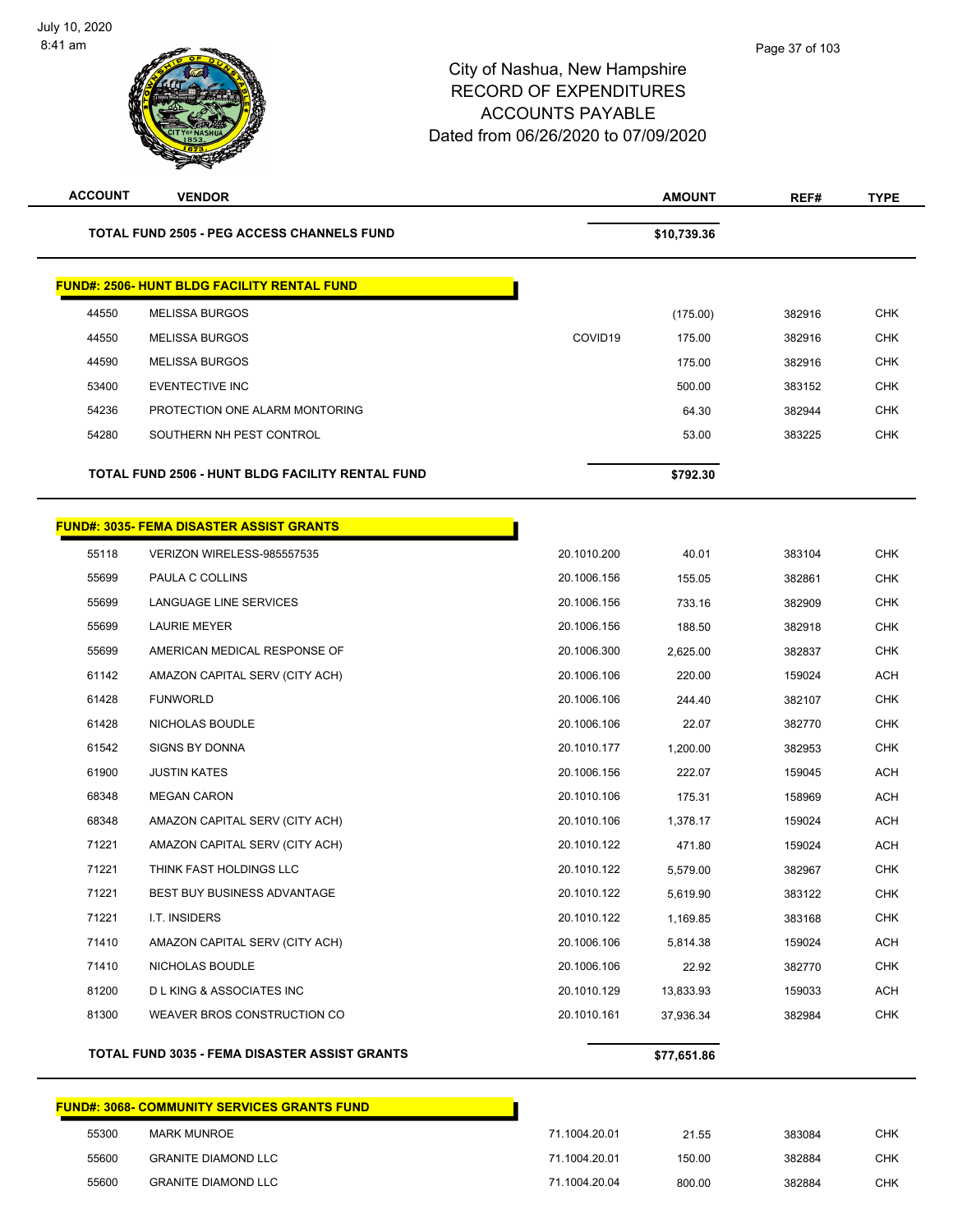$\overline{a}$ 



#### City of Nashua, New Hampshire RECORD OF EXPENDITURES ACCOUNTS PAYABLE Dated from 06/26/2020 to 07/09/2020

| <b>ACCOUNT</b> | <b>VENDOR</b>                                      |                | <b>AMOUNT</b> | REF#   | <b>TYPE</b> |
|----------------|----------------------------------------------------|----------------|---------------|--------|-------------|
|                | <b>FUND#: 3068- COMMUNITY SERVICES GRANTS FUND</b> |                |               |        |             |
| 55600          | <b>GRANITE DIAMOND LLC</b>                         | 71.1004.20.08  | 500.00        | 382884 | <b>CHK</b>  |
| 55600          | HUDSON TROPHY COMPANY                              | 71.1004.20.10  | 199.00        | 382898 | <b>CHK</b>  |
| 55699          | SOUTHERN NH HIV AIDS                               | 71.1006.18.03  | 12,040.00     | 382959 | <b>CHK</b>  |
| 55810          | <b>HARBOR HOMES INC</b>                            | 71.1006.18.03  | 29,743.00     | 382887 | <b>CHK</b>  |
| 61100          | PATRICIA CROOKER                                   | 71.1004.20.01  | 35.97         | 158960 | <b>ACH</b>  |
| 61100          | AMAZON CAPITAL SERV (CITY ACH)                     | 71.1004.20.01  | 1,062.00      | 159024 | <b>ACH</b>  |
| 61250          | <b>OUTFRONT MEDIA LLC</b>                          | 71.1004.20.03  | 825.00        | 159054 | <b>ACH</b>  |
| 61250          | <b>OUTFRONT MEDIA LLC</b>                          | 71.1004.20.05  | 825.00        | 159054 | <b>ACH</b>  |
| 61250          | <b>OUTFRONT MEDIA LLC</b>                          | 71.1004.20.10  | 1,385.00      | 159054 | <b>ACH</b>  |
| 68235          | <b>HARBOR HOMES INC</b>                            | 71.1006.18.03  | 2,082.00      | 382887 | <b>CHK</b>  |
| 68235          | SOUTHERN NH HIV AIDS                               | 71.1006.18.03  | 843.00        | 382959 | <b>CHK</b>  |
| 68332          | <b>HEALTH PROMOTIONS</b>                           | 71.1004.20.01  | 1,018.62      | 382889 | <b>CHK</b>  |
| 68350          | THE EVENT CENTER AT COURTYARD                      | 71.1004.20.04  | 1,000.00      | 382818 | <b>CHK</b>  |
| 68350          | <b>NICOLE VIAU</b>                                 | 71.1004.20.04  | 311.00        | 382927 | <b>CHK</b>  |
| 71000          | AMAZON CAPITAL SERV (CITY ACH)                     | 71.1004.20.10  | 1,010.00      | 159024 | <b>ACH</b>  |
|                | TOTAL FUND 3068 - COMMUNITY SERVICES GRANTS FUND   |                |               |        |             |
|                |                                                    |                | \$53,851.14   |        |             |
|                |                                                    |                |               |        |             |
|                | <b>FUND#: 3070- COMMUNITY HEALTH GRANTS FUND</b>   |                |               |        |             |
| 61250          | FUEL MEDIA HOLDINGS 2 LLC                          | 72.1009.20.02  | 6,950.00      | 159038 | <b>ACH</b>  |
|                | TOTAL FUND 3070 - COMMUNITY HEALTH GRANTS FUND     |                | \$6,950.00    |        |             |
|                |                                                    |                |               |        |             |
|                | <b>FUND#: 3080- COMMUNITY DEVELOPMENT GRANTS</b>   |                |               |        |             |
| 53107          | <b>CMA ENGINEERS INC</b>                           | 2009.81.02.30  | 4,110.86      | 383134 | <b>CHK</b>  |
| 54210          | <b>BROX INDUSTRIES INC</b>                         | 2134.81.18.30  | 503.82        | 158968 | <b>ACH</b>  |
| 54210          | HD SUPPLY CONSTRUCTION SUPPLY                      | 2134.81.18.30  | 399.99        | 158976 | ACH         |
| 54210          | <b>BROX INDUSTRIES INC</b>                         | 2134.81.18.30  | 497.38        | 159031 | ACH         |
| 54210          | CORE AND MAIN LP                                   | 2134.81.18.30  | 2,381.92      | 382863 | <b>CHK</b>  |
| 54210          | SITEONE LANDSCAPE SUPPLY LLC                       | 2134.81.18.30  | 340.80        | 382955 | <b>CHK</b>  |
| 54285          | SOLITUDE LAKE MANAGEMENT LLC                       | 2136.81.20.01  | 2,820.00      | 382958 | <b>CHK</b>  |
|                |                                                    |                |               |        |             |
|                | TOTAL FUND 3080 - COMMUNITY DEVELOPMENT GRANTS     |                | \$11,054.77   |        |             |
|                | <b>FUND#: 3090- URBAN PROGRAM GRANTS FUND</b>      |                |               |        |             |
| 55307          | LAWRENCE PHILLIPS JR                               | 1092.18.10.20  | 664.70        | 382776 | <b>CHK</b>  |
| 55400          | PETTY CASH                                         | 8400.20.10.100 | 41.98         | 382778 | <b>CHK</b>  |
| 68345          | ELIZABETH A LAVIGNE                                | 1092.18.10.50  | 350.00        | 382775 | <b>CHK</b>  |
| 68345          | HERIAT NZOUNGOUDI MBAKOU                           | 1092.18.10.50  | 350.00        | 383085 | <b>CHK</b>  |

MUNOZ CONSTRUCTION INC 8400.20.20.203 7,450.00 158990 ACH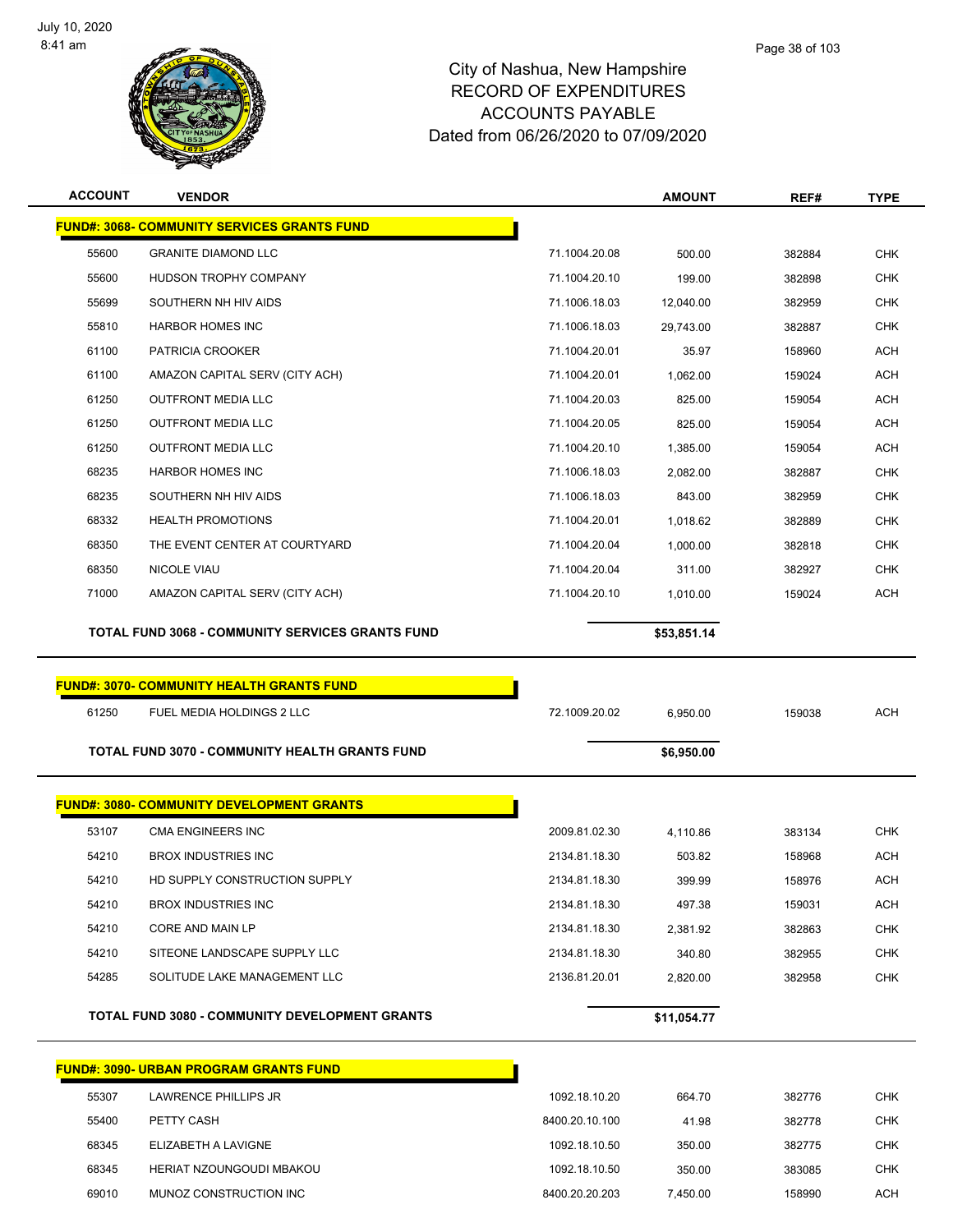

| <b>ACCOUNT</b> | <b>VENDOR</b>                                 |                | <b>AMOUNT</b> | REF#   | <b>TYPE</b> |
|----------------|-----------------------------------------------|----------------|---------------|--------|-------------|
|                | <b>FUND#: 3090- URBAN PROGRAM GRANTS FUND</b> |                |               |        |             |
| 69025          | <b>WALLEY'S HEATING &amp;</b>                 | 8400.20.60.601 | 3,230.31      | 383240 | <b>CHK</b>  |
| 69050          | <b>BOBO'S INDOOR PLAYGROUND</b>               | 8430.20.10.100 | 25,000.00     | 383124 | <b>CHK</b>  |
| 69050          | <b>BRIAN PANARESE</b>                         | 8430.20.10.100 | 2,787.00      | 383126 | <b>CHK</b>  |
| 69050          | CHARLEYS PHILLY CHEESE STEAKS                 | 8430.20.10.100 | 21,858.00     | 383129 | <b>CHK</b>  |
| 69050          | <b>CROWN NAILS</b>                            | 8430.20.10.100 | 6,247.00      | 383140 | <b>CHK</b>  |
| 69050          | <b>ESPRESSO PIZZA</b>                         | 8430.20.10.100 | 25,000.00     | 383150 | <b>CHK</b>  |
| 69050          | <b>EVOLUTION BARBERSHOP</b>                   | 8430.20.10.100 | 16,920.00     | 383153 | <b>CHK</b>  |
| 69050          | <b>KT CLEANERS</b>                            | 8430.20.10.100 | 22,000.00     | 383172 | <b>CHK</b>  |
| 69050          | <b>MOLLY NAILS</b>                            | 8430.20.10.100 | 18,000.00     | 383192 | <b>CHK</b>  |
| 69050          | NASHUA COINS & COLLECTIBLES                   | 8430.20.10.100 | 10,000.00     | 383195 | <b>CHK</b>  |
| 69050          | <b>SUNRISE ORTHOTICS</b>                      | 8430.20.10.100 | 12,703.00     | 383228 | <b>CHK</b>  |
| 69050          | <b>WECHE LOGISTICS LLC</b>                    | 8430.20.10.100 | 5,285.00      | 383243 | <b>CHK</b>  |
| 69050          | <b>WILFRED'S BARBERSHOP</b>                   | 8430.20.10.100 | 9,412.00      | 383245 | <b>CHK</b>  |
|                | TOTAL FUND 3090 - URBAN PROGRAM GRANTS FUND   |                | \$187,298.99  |        |             |
|                | <b>FUND#: 3120- TRANSIT GRANTS FUND</b>       |                |               |        |             |
| 54100          | <b>EVERSOURCE</b>                             | 5307.20.10.17  | 839.81        | 383096 | <b>CHK</b>  |
| 54100          | <b>WORTHEN SOLAR LLC</b>                      | 5307.20.10.18  | 1,907.84      | 382987 | <b>CHK</b>  |
| 54114          | <b>LIBERTY UTILITIES - NH</b>                 | 5307.20.10.17  | 42.72         | 382798 | <b>CHK</b>  |
| 54114          | <b>DIRECT ENERGY BUSINESS</b>                 | 5307.20.10.18  | 156.08        | 158970 | <b>ACH</b>  |
| 54114          | <b>LIBERTY UTILITIES - NH</b>                 | 5307.20.10.18  | 161.28        | 382799 | <b>CHK</b>  |
| 54141          | PENNICHUCK WATER WORKS INC                    | 5307.20.10.17  | 247.41        | 382813 | <b>CHK</b>  |
| 54141          | PENNICHUCK WATER WORKS INC                    | 5307.20.10.18  | 161.17        | 382813 | <b>CHK</b>  |
| 54141          | PENNICHUCK WATER WORKS INC                    | 5307.20.10.19  | 37.63         | 383101 | <b>CHK</b>  |

| 54141 | PENNICHUCK WATER WORKS INC     | 5307.20.10.17 | 247.41    | 382813 | <b>CHK</b> |
|-------|--------------------------------|---------------|-----------|--------|------------|
| 54141 | PENNICHUCK WATER WORKS INC     | 5307.20.10.18 | 161.17    | 382813 | <b>CHK</b> |
| 54141 | PENNICHUCK WATER WORKS INC     | 5307.20.10.19 | 37.63     | 383101 | <b>CHK</b> |
| 54280 | BILLS WORLD CLASS CLEANING SER | 5307.20.40.20 | 550.00    | 382849 | <b>CHK</b> |
| 54280 | NORTHEAST ELECTRICAL           | 5307.20.40.20 | 40.00     | 382928 | <b>CHK</b> |
| 55100 | VERIZON WIRELESS-842008777     | 5307.20.40.35 | 206.53    | 382826 | <b>CHK</b> |
| 55100 | VERIZON WIRELESS-842008777     | 5307.20.40.40 | 127.17    | 382826 | <b>CHK</b> |
| 55109 | CONSOLIDATED COMMUNICATIONS    | 5307.20.10.10 | 70.00     | 382790 | <b>CHK</b> |
| 55690 | FIRST TRANSIT INC              | 5307.20.10.10 | 43,154.00 | 159037 | <b>ACH</b> |
| 55690 | FIRST TRANSIT INC              | 5307.20.10.35 | 47,240.14 | 159037 | <b>ACH</b> |
| 55690 | FIRST TRANSIT INC              | 5307.20.10.40 | 58,684.05 | 159037 | <b>ACH</b> |
| 55699 | JOHNSON CONTROLS SECURITY      | 5307.20.40.20 | 133.12    | 382795 | <b>CHK</b> |
| 61100 | WB MASON CO INC                | 5307.20.10.30 | 60.07     | 382983 | <b>CHK</b> |
| 61107 | CINTAS#016                     | 5307.20.40.20 | 228.68    | 383133 | <b>CHK</b> |
| 61299 | AMAZON CAPITAL SERV (CITY ACH) | 5307.20.40.50 | 34.95     | 158962 | <b>ACH</b> |
| 61299 | <b>FASTENAL CO</b>             | 5307.20.40.50 | 10.53     | 382872 | <b>CHK</b> |
| 61299 | HOME DEPOT CREDIT SERVICE 3065 | 5307.20.40.50 | 154.63    | 382893 | <b>CHK</b> |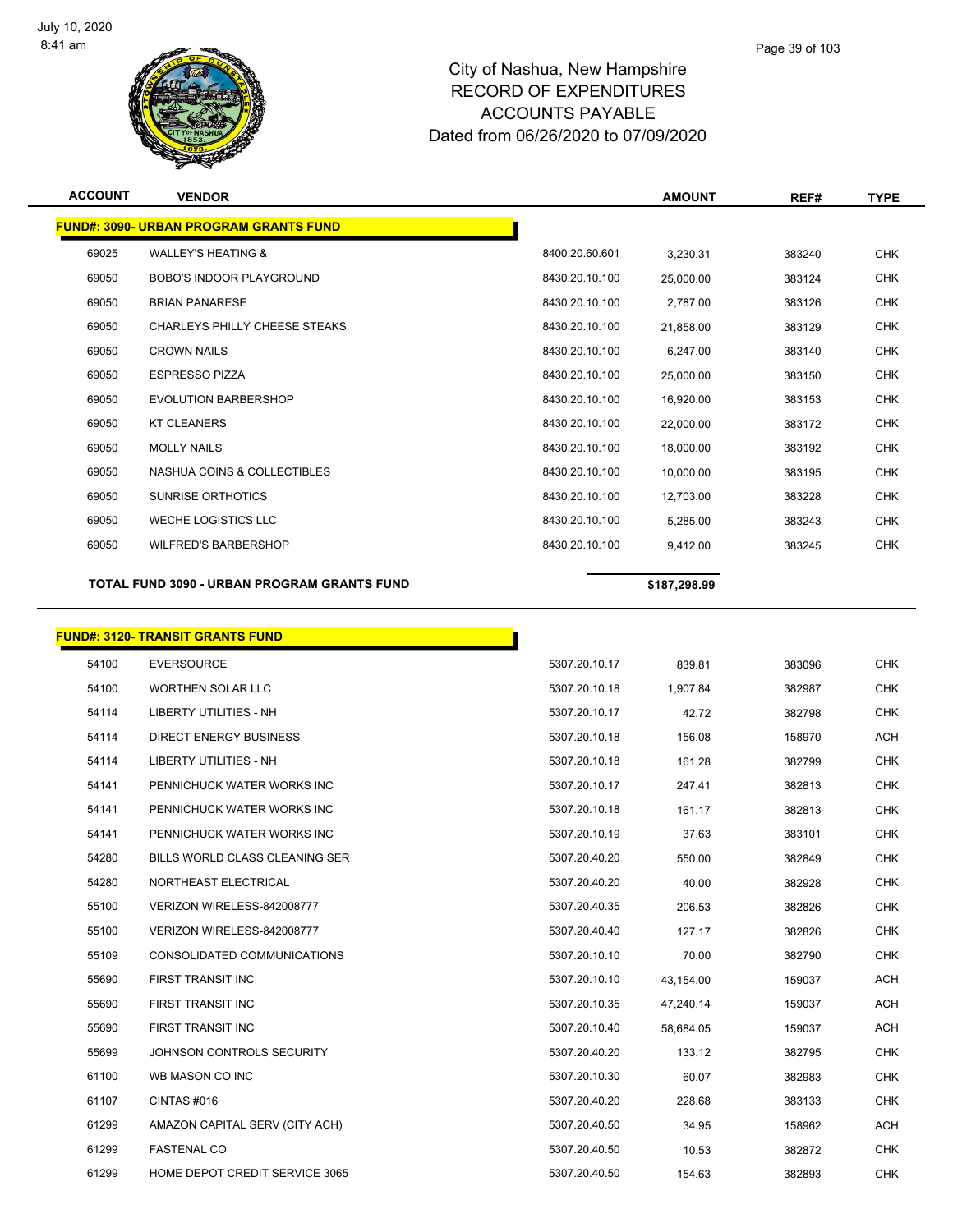

| <b>ACCOUNT</b> | <b>VENDOR</b>                                |               | <b>AMOUNT</b> | REF#   | <b>TYPE</b> |
|----------------|----------------------------------------------|---------------|---------------|--------|-------------|
|                | <b>FUND#: 3120- TRANSIT GRANTS FUND</b>      |               |               |        |             |
| 61299          | <b>SANEL NAPA</b>                            | 5307.20.40.50 | 8.58          | 382951 | <b>CHK</b>  |
| 61299          | HOME DEPOT CREDIT SERVICE 3065               | 5307.20.40.50 | 57.45         | 383165 | <b>CHK</b>  |
| 61299          | <b>SANEL NAPA</b>                            | 5307.20.40.50 | 73.62         | 383217 | <b>CHK</b>  |
| 61799          | <b>GILLIG LLC</b>                            | 5307.20.40.35 | 93.40         | 382882 | <b>CHK</b>  |
| 61799          | HOME DEPOT CREDIT SERVICE 3065               | 5307.20.40.35 | 375.17        | 382893 | <b>CHK</b>  |
| 61799          | <b>GILLIG LLC</b>                            | 5307.20.40.35 | 216.73        | 383160 | <b>CHK</b>  |
| 61799          | <b>SANEL NAPA</b>                            | 5307.20.40.35 | 324.93        | 383217 | <b>CHK</b>  |
| 61799          | O'REILLY AUTO PARTS                          | 5307.20.40.40 | 260.70        | 382932 | <b>CHK</b>  |
| 61799          | QUIRK GM PARTS DEPOT                         | 5307.20.40.40 | 178.19        | 382945 | <b>CHK</b>  |
| 61799          | <b>SANEL NAPA</b>                            | 5307.20.40.40 | 757.24        | 383217 | <b>CHK</b>  |
| 61799          | <b>SANEL NAPA</b>                            | 5307.20.40.50 | 38.80         | 383217 | <b>CHK</b>  |
| 61799          | <b>INTERSTATE BILLING</b>                    | 5307.20.40.55 | 104.11        | 382905 | <b>CHK</b>  |
| 68240          | <b>WRAP SOLUTIONS</b>                        | 5307.20.10.10 | 400.00        | 382988 | <b>CHK</b>  |
| 71000          | <b>DIAMOND MANUFACTURING INC</b>             | 5307.20.40.20 | 3,368.25      | 382867 | <b>CHK</b>  |
|                | <b>TOTAL FUND 3120 - TRANSIT GRANTS FUND</b> |               | \$160,504.98  |        |             |
|                | <b>FUND#: 3800- SCHOOL GRANTS FUND</b>       |               |               |        |             |

| 53107<br><b>HARRIMAN ASSOCIATES</b><br>7018.222690.01<br>19,856.25<br>382376<br>53614<br><b>GROW NASHUA</b><br>91.03760.181430<br>4,800.00<br>382366<br>53628<br>CASSIE YACKLEY, PSY.D PLLC<br>91.03499.992212<br>382228<br>380.00<br>AASA<br>53628<br>91.03509.992210<br>5,000.00<br>382142<br>53628<br><b>JONATHAN MOONEY</b><br>91.03760.182212<br>6,500.00<br>382535<br>53628<br>MIKE ANDERSON CONSULTING LLC<br>91.03760.992210<br>6,000.00<br>382529<br>53628<br><b>ERIC K FELDBORG</b><br>91.03940.042210<br>1,450.00<br>382307<br>53628<br><b>BAY STATE INTERPRETING</b><br>91.03950.021241<br>119.00<br>382171<br>53628<br>ACADEMY FOR SCIENCE AND DESIGN<br>91.03950.022190<br>510.00<br>382145<br>53628<br><b>BOOTHBY THERAPY SERVICES LLC</b><br>91.03950.022190<br>803.56<br>382192<br>53628<br>LITERACY LEARNING SOLUTIONS<br>91.03950.022190<br>1,325.02<br>382472<br>53628<br>ADVANCED MEDICAL PERSONNEL SER<br>382147<br>91.03959.022190<br>3,027.50<br>53628<br><b>BOYS &amp; GIRLS CLUB OF</b><br>91.36020.991100<br>17,309.51<br>382201<br>54807<br><b>FIRST CHURCH</b><br>91.03760.231240<br>382313<br>4,074.00<br><b>NCES</b><br>91.03900.042210<br>55200<br>382557<br>3,695.51<br>61135<br>OTC BRANDS INC<br>91.03760.091430<br>2,141.81<br>382135<br>61135<br><b>KRISTIN MULLEN</b><br>91.03760.181100<br>28.66<br>382545<br>61135<br>WB MASON CO INC<br>91.03760.201100<br>17.95<br>382752<br>61135<br>POCKET NURSE<br>91.03900.041300<br>2,101.00<br>382605<br>61135<br><b>DEBORAH BREEN</b><br>91.36520.191000<br>457.65<br>382203<br>61299<br>WB MASON CO INC<br>91.03760.151241<br>900.50<br>382752 |  |  |            |
|----------------------------------------------------------------------------------------------------------------------------------------------------------------------------------------------------------------------------------------------------------------------------------------------------------------------------------------------------------------------------------------------------------------------------------------------------------------------------------------------------------------------------------------------------------------------------------------------------------------------------------------------------------------------------------------------------------------------------------------------------------------------------------------------------------------------------------------------------------------------------------------------------------------------------------------------------------------------------------------------------------------------------------------------------------------------------------------------------------------------------------------------------------------------------------------------------------------------------------------------------------------------------------------------------------------------------------------------------------------------------------------------------------------------------------------------------------------------------------------------------------------------------------------------------------------------------------------------------------------------------------|--|--|------------|
|                                                                                                                                                                                                                                                                                                                                                                                                                                                                                                                                                                                                                                                                                                                                                                                                                                                                                                                                                                                                                                                                                                                                                                                                                                                                                                                                                                                                                                                                                                                                                                                                                                  |  |  | <b>CHK</b> |
|                                                                                                                                                                                                                                                                                                                                                                                                                                                                                                                                                                                                                                                                                                                                                                                                                                                                                                                                                                                                                                                                                                                                                                                                                                                                                                                                                                                                                                                                                                                                                                                                                                  |  |  | <b>CHK</b> |
|                                                                                                                                                                                                                                                                                                                                                                                                                                                                                                                                                                                                                                                                                                                                                                                                                                                                                                                                                                                                                                                                                                                                                                                                                                                                                                                                                                                                                                                                                                                                                                                                                                  |  |  | <b>CHK</b> |
|                                                                                                                                                                                                                                                                                                                                                                                                                                                                                                                                                                                                                                                                                                                                                                                                                                                                                                                                                                                                                                                                                                                                                                                                                                                                                                                                                                                                                                                                                                                                                                                                                                  |  |  | <b>CHK</b> |
|                                                                                                                                                                                                                                                                                                                                                                                                                                                                                                                                                                                                                                                                                                                                                                                                                                                                                                                                                                                                                                                                                                                                                                                                                                                                                                                                                                                                                                                                                                                                                                                                                                  |  |  | <b>CHK</b> |
|                                                                                                                                                                                                                                                                                                                                                                                                                                                                                                                                                                                                                                                                                                                                                                                                                                                                                                                                                                                                                                                                                                                                                                                                                                                                                                                                                                                                                                                                                                                                                                                                                                  |  |  | <b>CHK</b> |
|                                                                                                                                                                                                                                                                                                                                                                                                                                                                                                                                                                                                                                                                                                                                                                                                                                                                                                                                                                                                                                                                                                                                                                                                                                                                                                                                                                                                                                                                                                                                                                                                                                  |  |  | <b>CHK</b> |
|                                                                                                                                                                                                                                                                                                                                                                                                                                                                                                                                                                                                                                                                                                                                                                                                                                                                                                                                                                                                                                                                                                                                                                                                                                                                                                                                                                                                                                                                                                                                                                                                                                  |  |  | <b>CHK</b> |
|                                                                                                                                                                                                                                                                                                                                                                                                                                                                                                                                                                                                                                                                                                                                                                                                                                                                                                                                                                                                                                                                                                                                                                                                                                                                                                                                                                                                                                                                                                                                                                                                                                  |  |  | <b>CHK</b> |
|                                                                                                                                                                                                                                                                                                                                                                                                                                                                                                                                                                                                                                                                                                                                                                                                                                                                                                                                                                                                                                                                                                                                                                                                                                                                                                                                                                                                                                                                                                                                                                                                                                  |  |  | <b>CHK</b> |
|                                                                                                                                                                                                                                                                                                                                                                                                                                                                                                                                                                                                                                                                                                                                                                                                                                                                                                                                                                                                                                                                                                                                                                                                                                                                                                                                                                                                                                                                                                                                                                                                                                  |  |  | <b>CHK</b> |
|                                                                                                                                                                                                                                                                                                                                                                                                                                                                                                                                                                                                                                                                                                                                                                                                                                                                                                                                                                                                                                                                                                                                                                                                                                                                                                                                                                                                                                                                                                                                                                                                                                  |  |  | <b>CHK</b> |
|                                                                                                                                                                                                                                                                                                                                                                                                                                                                                                                                                                                                                                                                                                                                                                                                                                                                                                                                                                                                                                                                                                                                                                                                                                                                                                                                                                                                                                                                                                                                                                                                                                  |  |  | <b>CHK</b> |
|                                                                                                                                                                                                                                                                                                                                                                                                                                                                                                                                                                                                                                                                                                                                                                                                                                                                                                                                                                                                                                                                                                                                                                                                                                                                                                                                                                                                                                                                                                                                                                                                                                  |  |  | <b>CHK</b> |
|                                                                                                                                                                                                                                                                                                                                                                                                                                                                                                                                                                                                                                                                                                                                                                                                                                                                                                                                                                                                                                                                                                                                                                                                                                                                                                                                                                                                                                                                                                                                                                                                                                  |  |  | <b>CHK</b> |
|                                                                                                                                                                                                                                                                                                                                                                                                                                                                                                                                                                                                                                                                                                                                                                                                                                                                                                                                                                                                                                                                                                                                                                                                                                                                                                                                                                                                                                                                                                                                                                                                                                  |  |  | <b>CHK</b> |
|                                                                                                                                                                                                                                                                                                                                                                                                                                                                                                                                                                                                                                                                                                                                                                                                                                                                                                                                                                                                                                                                                                                                                                                                                                                                                                                                                                                                                                                                                                                                                                                                                                  |  |  | <b>CHK</b> |
|                                                                                                                                                                                                                                                                                                                                                                                                                                                                                                                                                                                                                                                                                                                                                                                                                                                                                                                                                                                                                                                                                                                                                                                                                                                                                                                                                                                                                                                                                                                                                                                                                                  |  |  | <b>CHK</b> |
|                                                                                                                                                                                                                                                                                                                                                                                                                                                                                                                                                                                                                                                                                                                                                                                                                                                                                                                                                                                                                                                                                                                                                                                                                                                                                                                                                                                                                                                                                                                                                                                                                                  |  |  | <b>CHK</b> |
|                                                                                                                                                                                                                                                                                                                                                                                                                                                                                                                                                                                                                                                                                                                                                                                                                                                                                                                                                                                                                                                                                                                                                                                                                                                                                                                                                                                                                                                                                                                                                                                                                                  |  |  | <b>CHK</b> |
|                                                                                                                                                                                                                                                                                                                                                                                                                                                                                                                                                                                                                                                                                                                                                                                                                                                                                                                                                                                                                                                                                                                                                                                                                                                                                                                                                                                                                                                                                                                                                                                                                                  |  |  | <b>CHK</b> |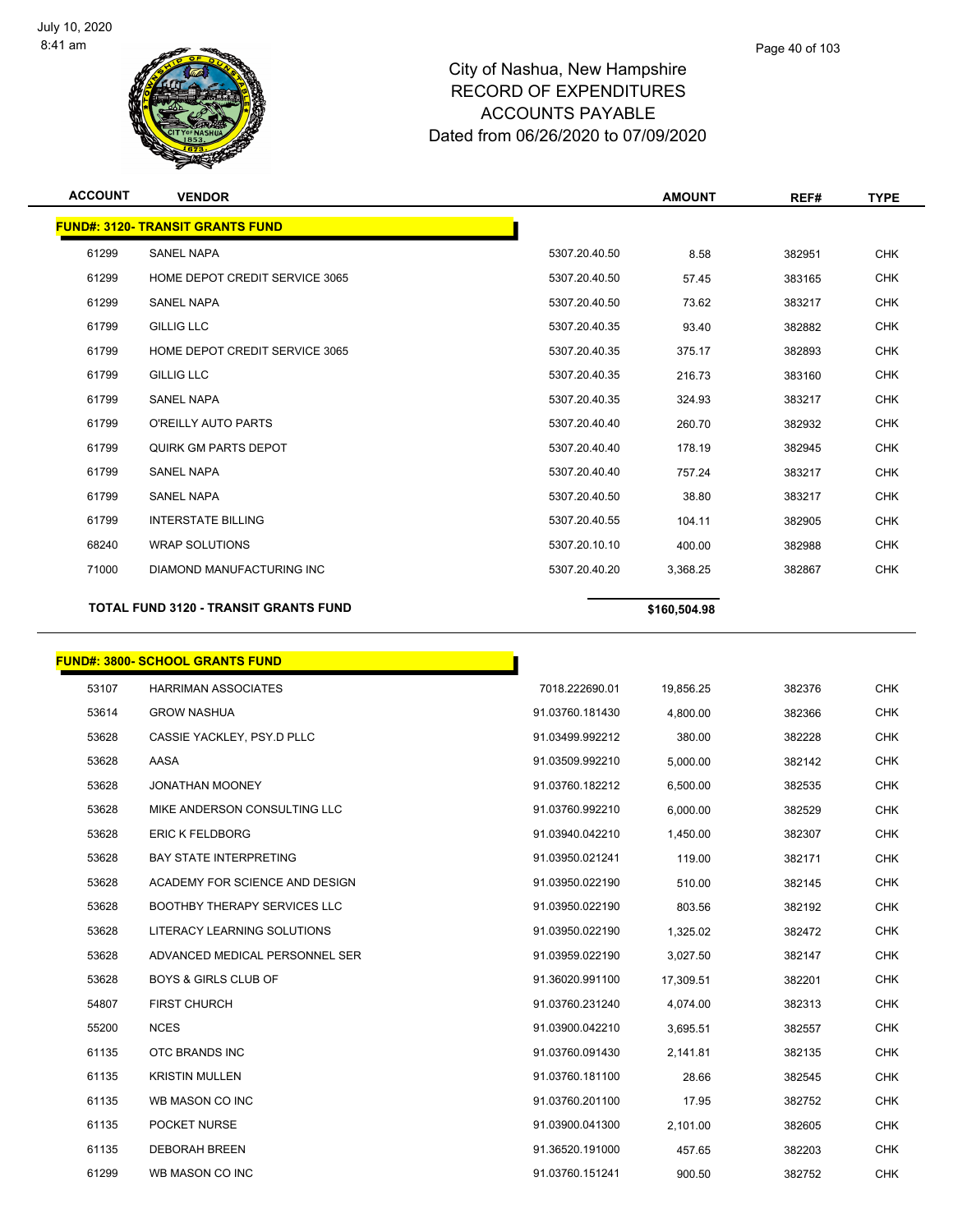$\overline{a}$ 

 $\overline{a}$ 



| <b>ACCOUNT</b> | <b>VENDOR</b>                                     |                 | <b>AMOUNT</b> | REF#   | <b>TYPE</b> |
|----------------|---------------------------------------------------|-----------------|---------------|--------|-------------|
|                | <b>FUND#: 3800- SCHOOL GRANTS FUND</b>            |                 |               |        |             |
| 61875          | FOLLETT SCHOOL SOLUTIONS INC                      | 91.03499.991160 | 957.14        | 382322 | <b>CHK</b>  |
| 61875          | FOLLETT SCHOOL SOLUTIONS INC                      | 91.03499.991160 | 125.76        | 382324 | <b>CHK</b>  |
| 61875          | LANGUAGE LIZARD                                   | 91.03760.181100 | 605.35        | 382446 | <b>CHK</b>  |
| 71221          | COMPUTER HUT dba IT INSIDERS                      | 91.03900.041300 | 7,338.95      | 382407 | <b>CHK</b>  |
| 71228          | PROJECT LEAD THE WAY, INC                         | 91.03900.041300 | 3,200.00      | 382119 | <b>CHK</b>  |
| 71228          | HERFF JONES INC                                   | 91.03900.041300 | 9,876.00      | 382387 | <b>CHK</b>  |
| 71228          | <b>IXL LEARNING INC</b>                           | 91.03959.021210 | 139.00        | 382408 | <b>CHK</b>  |
| 71602          | <b>BELLETETES INC</b>                             | 7018.172690.02  | 68.15         | 382175 | <b>CHK</b>  |
| 71602          | <b>IMTEK</b>                                      | 7018.202690.02  | 26.90         | 382404 | <b>CHK</b>  |
| 71800          | WB MASON CO INC                                   | 91.03760.181100 | 79.99         | 382752 | <b>CHK</b>  |
| 71800          | WB MASON CO INC                                   | 91.03900.041300 | 2,599.00      | 382752 | <b>CHK</b>  |
|                | <b>TOTAL FUND 3800 - SCHOOL GRANTS FUND</b>       |                 | \$105,514.16  |        |             |
|                |                                                   |                 |               |        |             |
|                | <b>FUND#: 4005- TRAFFIC VIOLATIONS FUND</b>       |                 |               |        |             |
| 45400          | CHRISTINE LAJOIE                                  |                 | 10.00         | 383174 | <b>CHK</b>  |
| 54625          | <b>1ST PRIORITY TOWING &amp; RECOVERY</b>         |                 | 115.00        | 383109 | <b>CHK</b>  |
| 54625          | D & R TOWING INC                                  |                 | 345.00        | 383142 | <b>CHK</b>  |
| 61107          | <b>WORK N GEAR LLC</b>                            |                 | 102.60        | 382986 | <b>CHK</b>  |
| 61107          | WORK N GEAR LLC                                   |                 | 89.98         | 383246 | <b>CHK</b>  |
|                | <b>TOTAL FUND 4005 - TRAFFIC VIOLATIONS FUND</b>  |                 | \$662.58      |        |             |
|                |                                                   |                 |               |        |             |
|                | <b>FUND#: 4025- DOJ DRUG FORFEITURE FUND</b>      |                 |               |        |             |
| 54899          | LITCHFIELD VANTAGE LLC                            |                 | 41.67         | 382912 | <b>CHK</b>  |
| 56306          | BRIDGES DOM & SEXUAL VIOLENCE                     |                 | 1,739.50      | 382852 | <b>CHK</b>  |
| 56347          | NASHUA YOUTH COUNCIL                              |                 | 4,117.40      | 382989 | <b>CHK</b>  |
| 61799          | NORTHERN FOREIGN CAR PARTS INC                    |                 | 21.49         | 382929 | <b>CHK</b>  |
|                | TOTAL FUND 4025 - DOJ DRUG FORFEITURE FUND        |                 |               |        |             |
|                |                                                   |                 | \$5,920.06    |        |             |
|                | <b>FUND#: 4053- FIRE REGIONAL HAZMAT FUND</b>     |                 |               |        |             |
| 71000          | MCKESSON MEDICAL-SURGICAL                         |                 | 48.23         | 159049 | <b>ACH</b>  |
| 71000          | FIREMATIC SUPPLY CO INC                           |                 | 742.46        | 382874 | <b>CHK</b>  |
| 71000          | BOUND TREE MEDICAL, LLC                           |                 | 428.00        | 383125 | <b>CHK</b>  |
|                | TOTAL FUND 4053 - FIRE REGIONAL HAZMAT FUND       |                 | \$1,218.69    |        |             |
|                |                                                   |                 |               |        |             |
|                | <b>FUND#: 4085- RIVERFRONT PROMENADE TIF FUND</b> |                 |               |        |             |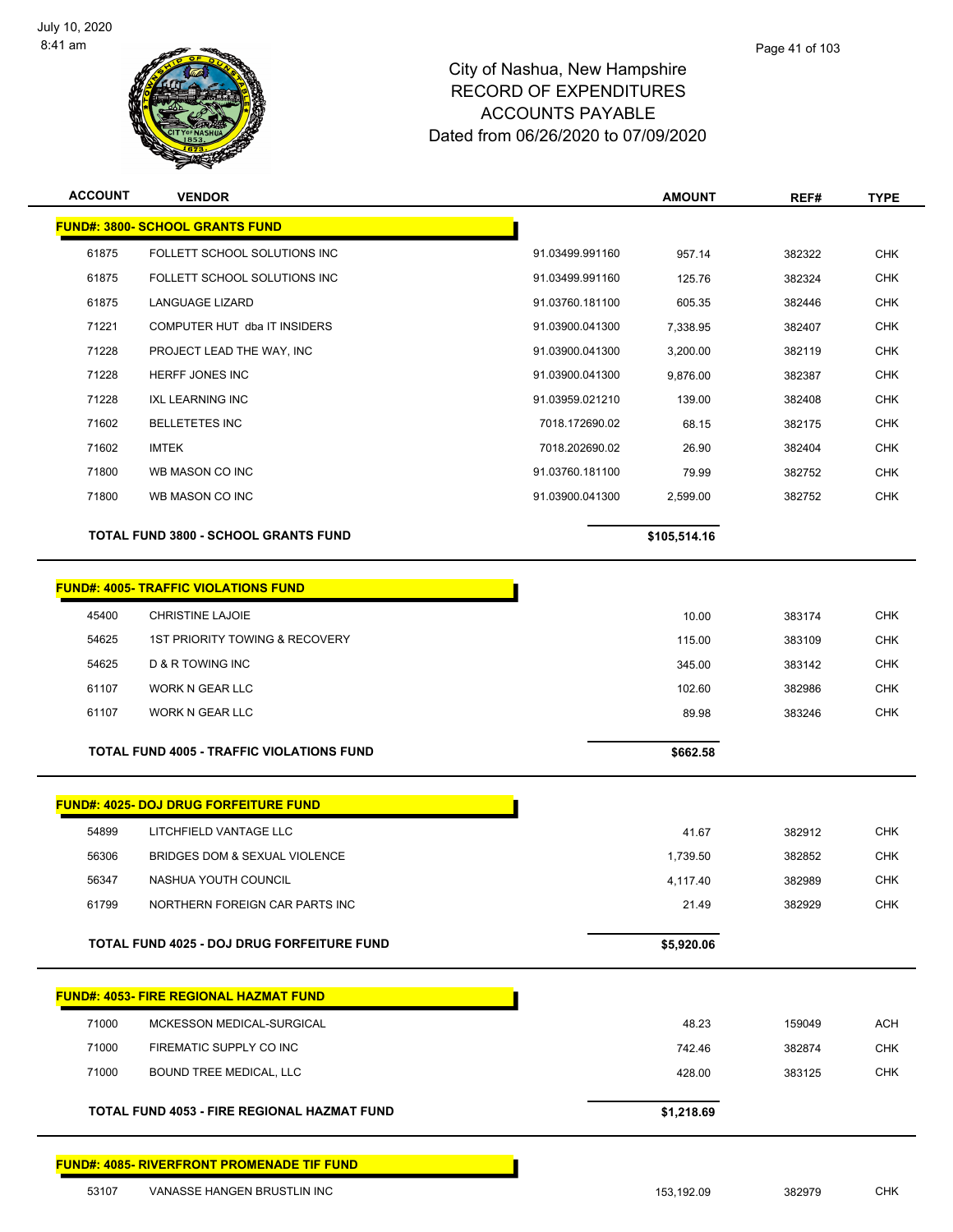| <b>ACCOUNT</b> | <b>VENDOR</b>                                          |               | <b>AMOUNT</b> | REF#   | <b>TYPE</b> |
|----------------|--------------------------------------------------------|---------------|---------------|--------|-------------|
|                | <b>TOTAL FUND 4085 - RIVERFRONT PROMENADE TIF FUND</b> |               | \$153,192.09  |        |             |
|                | <b>FUND#: 4090- LIB-LOST/DAMAGED BOOK FINES</b>        |               |               |        |             |
| 61299          | <b>ASHLEE NORWOOD</b>                                  |               | 10.00         | 158994 | <b>ACH</b>  |
| 61299          | <b>KRISTEN MURPHY</b>                                  |               | 60.00         | 382922 | <b>CHK</b>  |
| 61299          | PETTY CASH                                             |               | 15.00         | 383090 | <b>CHK</b>  |
|                | TOTAL FUND 4090 - LIB-LOST/DAMAGED BOOK FINES          |               | \$85.00       |        |             |
|                | FUND#: 5000- CAP PROJECTS-GEN GOVT BLDGS               |               |               |        |             |
| 81200          | NORTHPOINT CONSTRUCTION MGMT                           | 2019.29.19.02 | 12,197.47     | 382930 | <b>CHK</b>  |
| 81200          | PALMER & SICARD INC                                    | 2215.29.19.03 | 4,762.50      | 382935 | <b>CHK</b>  |
|                | TOTAL FUND 5000 - CAP PROJECTS-GEN GOVT BLDGS          |               | \$16,959.97   |        |             |
|                | FUND#: 5010- CAP PROJECTS-INFO TECHNOLOGY              |               |               |        |             |
| 81342          | <b>TYLER TECHNOLOGIES INC</b>                          | 1010.22.01.30 | 10,800.00     | 382974 | <b>CHK</b>  |
|                | TOTAL FUND 5010 - CAP PROJECTS-INFO TECHNOLOGY         |               | \$10,800.00   |        |             |
|                | <b>FUND#: 5020- CAPITAL PROJECTS-POLICE</b>            |               |               |        |             |
| 81200          | LAVALLEE BRENSINGER ARCHITECTS                         | 2018.50.19.30 | 2,255.00      | 383175 | <b>CHK</b>  |
|                | TOTAL FUND 5020 - CAPITAL PROJECTS-POLICE              |               | \$2,255.00    |        |             |
|                | <b>FUND#: 5040- CAPITAL PROJECTS-FIRE</b>              |               |               |        |             |
| 81200          | PALMER & SICARD INC                                    | 2102.52.17.32 | 11,500.00     | 382935 | <b>CHK</b>  |
|                | TOTAL FUND 5040 - CAPITAL PROJECTS-FIRE                |               | \$11,500.00   |        |             |
|                | <b>FUND#: 5050- CAP PROJECTS-COMMUNICATIONS</b>        |               |               |        |             |
| 55699          | HUDSON DESIGN GROUP LLC                                | 2008.57.15.01 | 5,575.00      | 382896 | <b>CHK</b>  |
|                | <b>TOTAL FUND 5050 - CAP PROJECTS-COMMUNICATIONS</b>   |               | \$5,575.00    |        |             |
|                | <b>FUND#: 5060- CAPITAL PROJECTS-COMM HEALTH</b>       |               |               |        |             |
| 81200          | <b>MARTINI NORTHERN LLC</b>                            | 1004.71.19.30 | 5,668.00      | 158986 | <b>ACH</b>  |
|                | TOTAL FUND 5060 - CAPITAL PROJECTS-COMM HEALTH         |               | \$5,668.00    |        |             |
|                | <b>FUND#: 5090- CAPITAL PROJECTS-HYDROELECTRIC</b>     |               |               |        |             |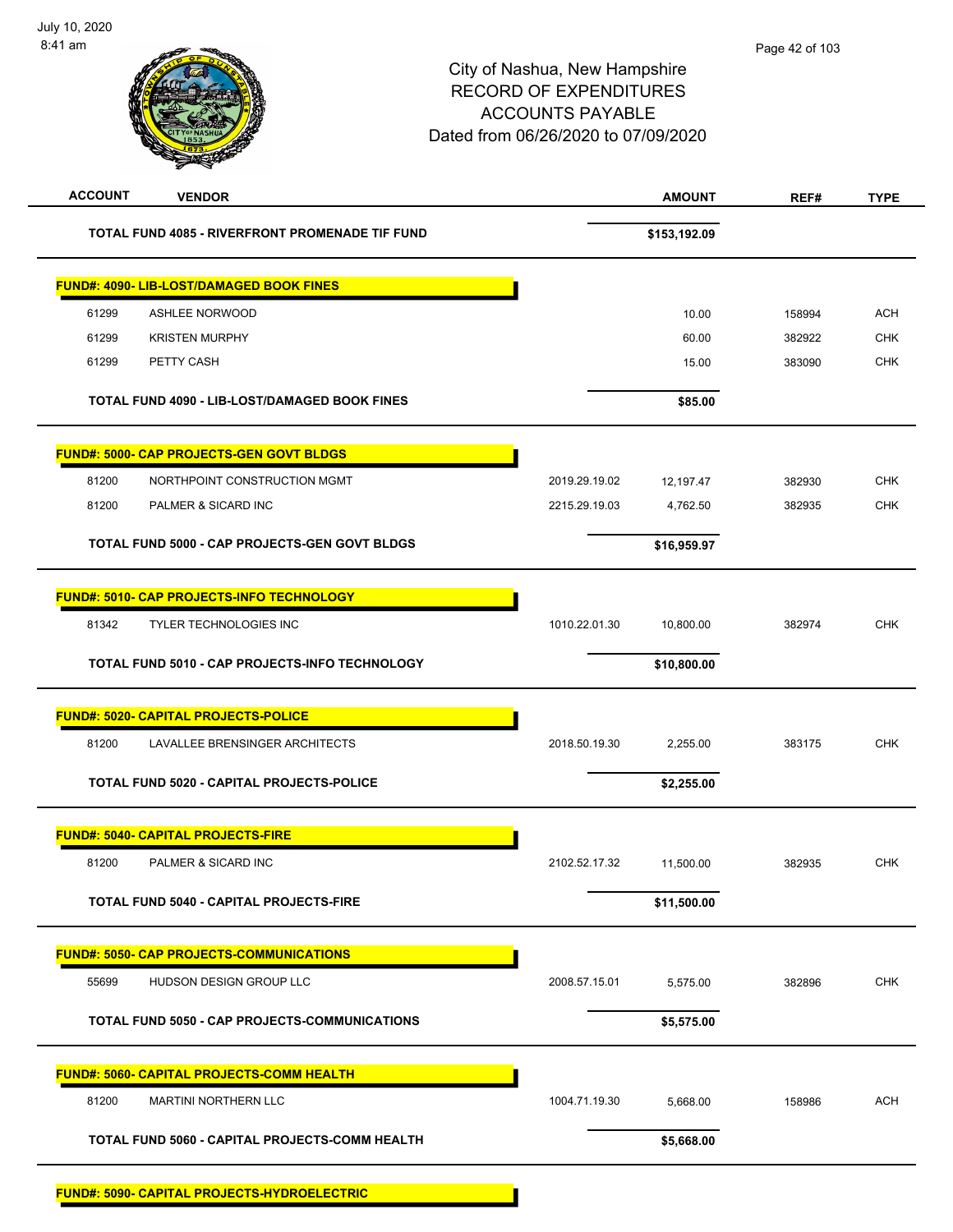

| <b>ACCOUNT</b> | <b>VENDOR</b>                                     |               | <b>AMOUNT</b>  | REF#   | <b>TYPE</b> |
|----------------|---------------------------------------------------|---------------|----------------|--------|-------------|
|                | FUND#: 5090- CAPITAL PROJECTS-HYDROELECTRIC       |               |                |        |             |
| 81200          | NORMANDEAU ASSOCIATES INC                         | 2201.70.20.30 | 62,333.77      | 158992 | <b>ACH</b>  |
| 81200          | <b>ESSEX POWER SERVICES INC</b>                   | 2201.70.20.30 | 48,052.11      | 383151 | <b>CHK</b>  |
| 81200          | HL TURNER GROUP INC                               | 2202.70.20.30 | 10,825.50      | 382892 | <b>CHK</b>  |
| 81200          | <b>ESSEX POWER SERVICES INC</b>                   | 2202.70.20.30 | 3,729.90       | 383151 | <b>CHK</b>  |
|                | TOTAL FUND 5090 - CAPITAL PROJECTS-HYDROELECTRIC  |               | \$124,941.28   |        |             |
|                | <b>FUND#: 5100- CAP PROJECTS-ECONOMIC DEV</b>     |               |                |        |             |
| 53107          | <b>ICON ARCHITECTURE INC</b>                      | 2021.83.19.01 | 153,670.27     | 382901 | <b>CHK</b>  |
|                | TOTAL FUND 5100 - CAP PROJECTS-ECONOMIC DEV       |               | \$153,670.27   |        |             |
|                | <b>FUND#: 5200- CAPITAL PROJECTS-PUBLIC WORKS</b> |               |                |        |             |
| 81704          | <b>HAYNER / SWANSON INC</b>                       | 2055.60.19.30 | 9,779.37       | 158974 | <b>ACH</b>  |
| 81704          | <b>BROX INDUSTRIES INC</b>                        | 2055.60.19.30 | 238,665.75     | 158997 | <b>ACH</b>  |
| 81704          | SUNSHINE PAVING CORPORATION                       | 2055.60.19.30 | 819,500.41     | 159056 | <b>ACH</b>  |
| 81704          | HAYNER / SWANSON INC                              | 2055.60.20.30 | 33,718.32      | 158974 | <b>ACH</b>  |
| 81704          | SUNSHINE PAVING CORPORATION                       | 2055.60.20.30 | 184,439.03     | 159056 | <b>ACH</b>  |
|                | TOTAL FUND 5200 - CAPITAL PROJECTS-PUBLIC WORKS   |               | \$1,286,102.88 |        |             |
|                | <b>FUND#: 5700- CAP PROJECTS-BROAD ST PARKWAY</b> |               |                |        |             |
| 81700          | PENNICHUCK WATER WORKS INC                        | 1061.60.07.55 | 417.97         | 383101 | <b>CHK</b>  |
| 81700          | <b>EVERSOURCE</b>                                 | 1061.60.11.10 | 400.42         | 383096 | <b>CHK</b>  |
| 81700          | PENNICHUCK WATER WORKS INC                        | 1061.60.11.10 | 58.29          | 383101 | <b>CHK</b>  |
|                | TOTAL FUND 5700 - CAP PROJECTS-BROAD ST PARKWAY   |               | \$876.68       |        |             |
|                | <b>FUND#: 5800- SCHOOL CAPITAL PROJECTS FUND</b>  |               |                |        |             |
| 81200          | <b>HARRIMAN ASSOCIATES</b>                        | 1175.91.19.31 | 86,314.80      | 382376 | <b>CHK</b>  |
| 81200          | <b>HARRIMAN ASSOCIATES</b>                        | 1175.91.19.32 | 110,391.65     | 382376 | <b>CHK</b>  |
| 81200          | PAGE STREET LEASING LLC                           | 1175.91.19.32 | 570.00         | 382582 | <b>CHK</b>  |
| 81200          | TURNER BUILDING SCIENCE LLC                       | 1175.91.19.32 | 6,600.00       | 382730 | <b>CHK</b>  |
| 81200          | <b>HARRIMAN ASSOCIATES</b>                        | 1175.91.19.33 | 46,070.40      | 382376 | <b>CHK</b>  |
|                | TOTAL FUND 5800 - SCHOOL CAPITAL PROJECTS FUND    |               | \$249,946.85   |        |             |
|                | <b>FUND#: 6000- SOLID WASTE FUND</b>              |               |                |        |             |
| 54100          | <b>EVERSOURCE</b>                                 |               | 720.20         | 383096 | <b>CHK</b>  |
| 54141          | PENNICHUCK WATER WORKS INC                        |               | 264.11         | 382813 | <b>CHK</b>  |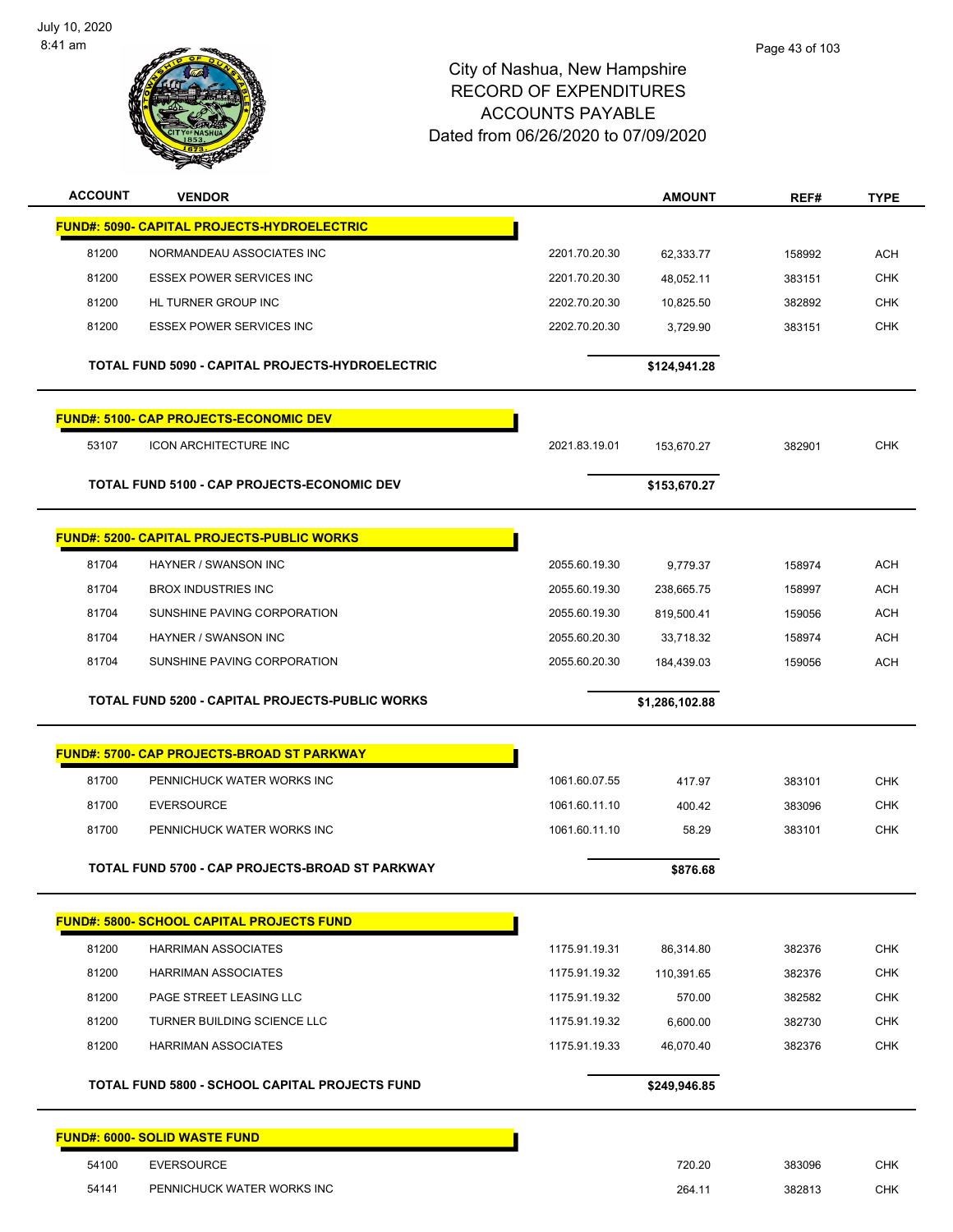

| <b>ACCOUNT</b> | <b>VENDOR</b>                        | <b>AMOUNT</b> | REF#   | <b>TYPE</b> |
|----------------|--------------------------------------|---------------|--------|-------------|
|                | <b>FUND#: 6000- SOLID WASTE FUND</b> |               |        |             |
| 54280          | <b>ISCO INDUSTRIES</b>               | 3,785.04      | 382906 | <b>CHK</b>  |
| 54280          | MORINS LANDSCAPING INC               | 1,284.00      | 382920 | <b>CHK</b>  |
| 54600          | <b>FACTORY MOTOR PARTS</b>           | 129.37        | 158972 | ACH         |
| 54600          | THE HOPE GROUP                       | 555.73        | 158977 | ACH         |
| 54600          | MCDEVITT TRUCKS INC                  | 417.77        | 158987 | ACH         |
| 54600          | <b>FACTORY MOTOR PARTS</b>           | 72.51         | 159035 | ACH         |
| 54600          | THE HOPE GROUP                       | 744.89        | 159040 | ACH         |
| 54600          | MCNEILUS TRUCK & MANUFACTURING       | 342.22        | 159050 | ACH         |
| 54600          | PETTY CASH                           | 8.00          | 382778 | <b>CHK</b>  |
| 54600          | SOUTHWORTH-MILTON INC                | 7,934.10      | 382817 | CHK         |
| 54600          | C <sub>2</sub> ALT FUELS             | 945.00        | 382853 | CHK         |
| 54600          | CARPARTS DISTRIBUTION CENTER,        | 453.74        | 382854 | <b>CHK</b>  |
| 54600          | FREIGHTLINER OF NH INC               | 945.54        | 382879 | CHK         |
| 54600          | NEW ENGLAND KENWORTH                 | 955.08        | 382924 | <b>CHK</b>  |
| 54600          | PM SERVICES OF NH                    | 2,570.00      | 382942 | <b>CHK</b>  |
| 54600          | TURF DEPOT                           | 11.90         | 382973 | <b>CHK</b>  |
| 54600          | <b>CUMMINS NORTHEAST LLC</b>         | 148.62        | 383141 | <b>CHK</b>  |
| 54600          | FREIGHTLINER OF NH INC               | 129.62        | 383158 | CHK         |
| 54600          | <b>GRAINGER</b>                      | 22.00         | 383163 | <b>CHK</b>  |
| 54600          | LIBERTY INTNL TRUCKS OF NH LLC       | 374.00        | 383177 | <b>CHK</b>  |
| 54600          | MACMULKIN CHEVROLET INC              | 92.01         | 383178 | CHK         |
| 54600          | SANEL NAPA                           | 45.95         | 383218 | <b>CHK</b>  |
| 54625          | D & R TOWING INC                     | 95.00         | 382866 | CHK         |
| 55109          | <b>WINDSTREAM</b>                    | 4.46          | 382833 | <b>CHK</b>  |
| 55118          | VERIZON WIRELESS-542088278           | 40.01         | 382828 | <b>CHK</b>  |
| 55118          | VERIZON WIRELESS-542274983           | 240.06        | 382831 | CHK         |
| 55699          | INTERSTATE REFRIGERANT               | 1,338.00      | 158980 | ACH         |
| 55699          | CYN ENVIROMENTAL SERVICES            | 790.00        | 159032 | <b>ACH</b>  |
| 55699          | TREASURER STATE OF NH                | 20,000.00     | 382769 | <b>CHK</b>  |
| 55699          | <b>COMCAST</b>                       | 160.52        | 382789 | <b>CHK</b>  |
| 55699          | CASELLA RECYCLING LLC                | 18,157.13     | 382855 | <b>CHK</b>  |
| 55699          | UNIVERSAL RECYCLING TECH             | 3,821.56      | 382978 | <b>CHK</b>  |
| 55699          | ROLLIES WELDING LLC                  | 4,800.00      | 383212 | <b>CHK</b>  |
| 55699          | UNIVERSAL RECYCLING TECH             | 3,708.70      | 383239 | <b>CHK</b>  |
| 61100          | AMAZON CAPITAL SERV (CITY ACH)       | 37.90         | 158962 | ACH         |
| 61100          | WB MASON CO INC                      | 281.99        | 383242 | <b>CHK</b>  |
| 61107          | UNIFIRST CORPORATION                 | 92.08         | 382975 | <b>CHK</b>  |
| 61107          | UNIFIRST CORPORATION                 | 92.08         | 383238 | <b>CHK</b>  |
| 61110          | ALECS SHOE STORE INC                 | 109.95        | 383114 | <b>CHK</b>  |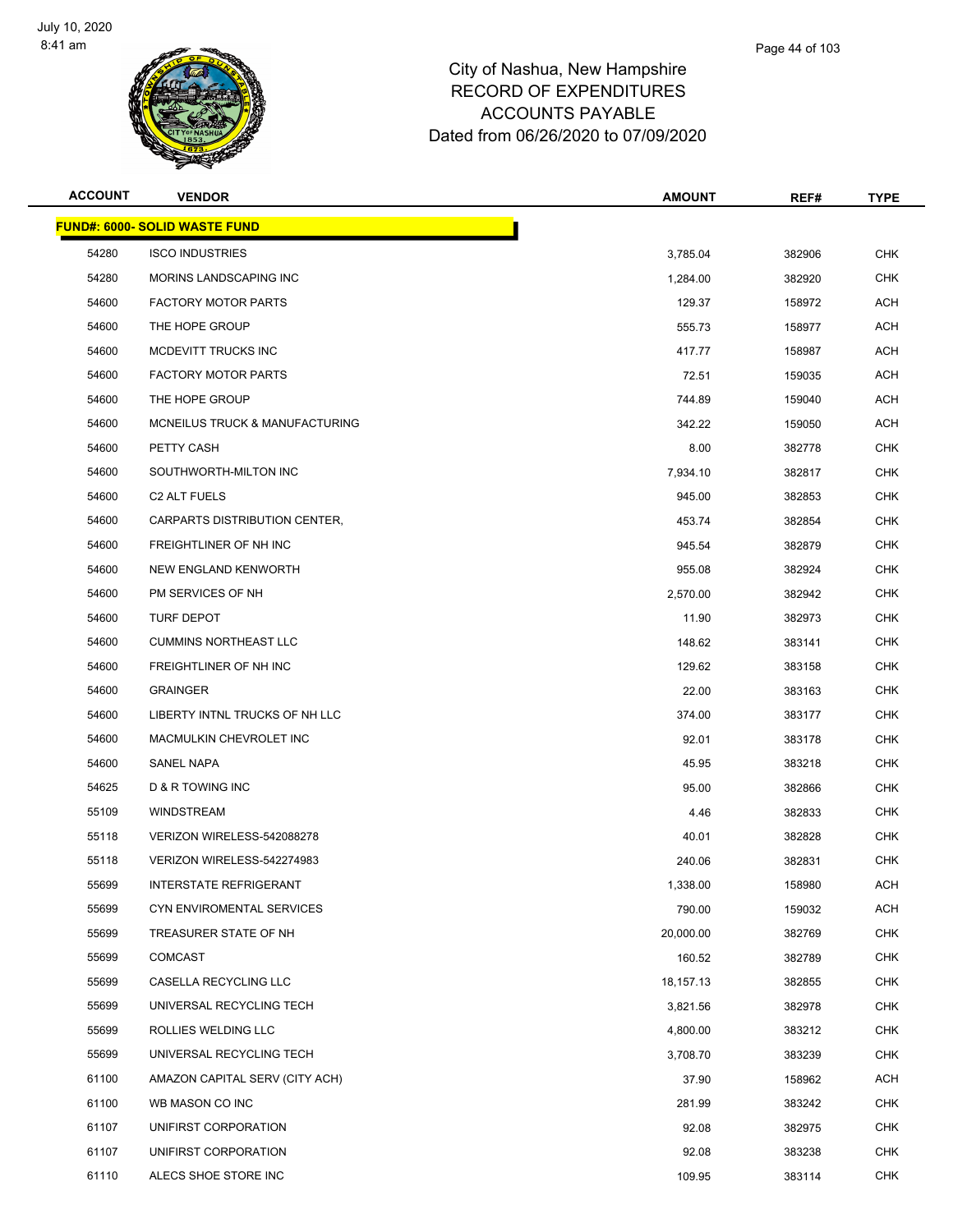

| <b>ACCOUNT</b> | <b>VENDOR</b>                        |               | <b>AMOUNT</b> | REF#   | <b>TYPE</b> |
|----------------|--------------------------------------|---------------|---------------|--------|-------------|
|                | <b>FUND#: 6000- SOLID WASTE FUND</b> |               |               |        |             |
| 61192          | PETTY CASH                           |               | 45.45         | 382778 | <b>CHK</b>  |
| 61307          | SHATTUCK MALONE OIL CO               |               | 1,256.71      | 382815 | <b>CHK</b>  |
| 61310          | ALTERNATIVE VEHICLE SERVICE GR       |               | 14,262.80     | 158966 | <b>ACH</b>  |
| 61428          | PETTY CASH                           |               | 33.60         | 382778 | <b>CHK</b>  |
| 61560          | EPG COMPANIES INC                    |               | 1,197.59      | 383081 | <b>CHK</b>  |
| 61705          | PETE'S TIRE BARNS INC                |               | 1,534.56      | 382939 | <b>CHK</b>  |
| 61705          | <b>MAYNARD &amp; LESIEUR INC</b>     |               | 867.14        | 383183 | <b>CHK</b>  |
| 71221          | VERIZON WIRELESS-542274983           |               | 1,051.63      | 383106 | <b>CHK</b>  |
| 81650          | SANBORN HEAD & ASSOC INC             | 2403.68.17.30 | 44,487.00     | 382950 | <b>CHK</b>  |
|                | TOTAL FUND 6000 - SOLID WASTE FUND   |               | \$141,457.32  |        |             |
|                | <b>FUND#: 6200- WASTEWATER FUND</b>  |               |               |        |             |
| 21775          | <b>ACCURATE TITLE</b>                |               | 71.82         | 383010 | <b>CHK</b>  |
| 21775          | <b>ATLAS HERITAGE</b>                |               | 93.30         | 383011 | <b>CHK</b>  |
| 21775          | <b>CHESTER M IWANSKI</b>             |               | 57.90         | 383012 | <b>CHK</b>  |
| 21775          | <b>CHRISTOPHER HETTLER</b>           |               | 57.90         | 383013 | <b>CHK</b>  |
| 21775          | <b>GERALD P DUFFINA</b>              |               | 72.06         | 383014 | <b>CHK</b>  |
| 21775          | <b>GRANT BOAEN</b>                   |               | 67.30         | 383015 | <b>CHK</b>  |
| 21775          | <b>JACQUELINE PETIT</b>              |               | 46.10         | 383016 | <b>CHK</b>  |
| 21775          | <b>JASON VANDIVER</b>                |               | 72.06         | 383017 | <b>CHK</b>  |
| 21775          | <b>LEIGH BRALEY</b>                  |               | 69.70         | 383018 | <b>CHK</b>  |
| 44597          | HILLSBOROUGH COUNTY REGISTRY         |               | 50.00         | 382890 | <b>CHK</b>  |
| 53107          | EASTERN ANALYTICAL INC               |               | 1,238.00      | 382869 | <b>CHK</b>  |
| 53107          | FLOW ASSESSMENT SERVICES LLC         |               | 4,675.00      | 382876 | <b>CHK</b>  |
| 53107          | EASTERN ANALYTICAL INC               |               | 65.00         | 383149 | <b>CHK</b>  |
| 53467          | <b>MAILINGS UNLIMITED</b>            |               | 8,838.17      | 158985 | <b>ACH</b>  |
| 53467          | <b>MAILINGS UNLIMITED</b>            |               | 400.70        | 159048 | <b>ACH</b>  |
| 54100          | EVERSOUCE-POWER SUPPLY               |               | 43,608.26     | 382792 | <b>CHK</b>  |
| 54100          | <b>EVERSOURCE</b>                    |               | 110.94        | 382793 | <b>CHK</b>  |
| 54100          | <b>EVERSOURCE</b>                    |               | 388.46        | 383096 | <b>CHK</b>  |
| 54114          | <b>DIRECT ENERGY BUSINESS</b>        |               | 6,945.99      | 158970 | <b>ACH</b>  |
| 54114          | LIBERTY UTILITIES - NH               |               | 69.31         | 382803 | <b>CHK</b>  |
| 54114          | LIBERTY UTILITIES - NH               |               | 64.71         | 382804 | <b>CHK</b>  |
| 54114          | LIBERTY UTILITIES - NH               |               | 134.29        | 382805 | <b>CHK</b>  |
| 54114          | LIBERTY UTILITIES - NH               |               | 58.39         | 383098 | <b>CHK</b>  |
| 54141          | PENNICHUCK WATER WORKS INC           |               | 16.13         | 382813 | <b>CHK</b>  |
| 54141          | PENNICHUCK WATER WORKS INC           |               | 23.50         | 383101 | <b>CHK</b>  |
| 54280          | F W WEBB COMPANY                     |               | 178.63        | 383154 | <b>CHK</b>  |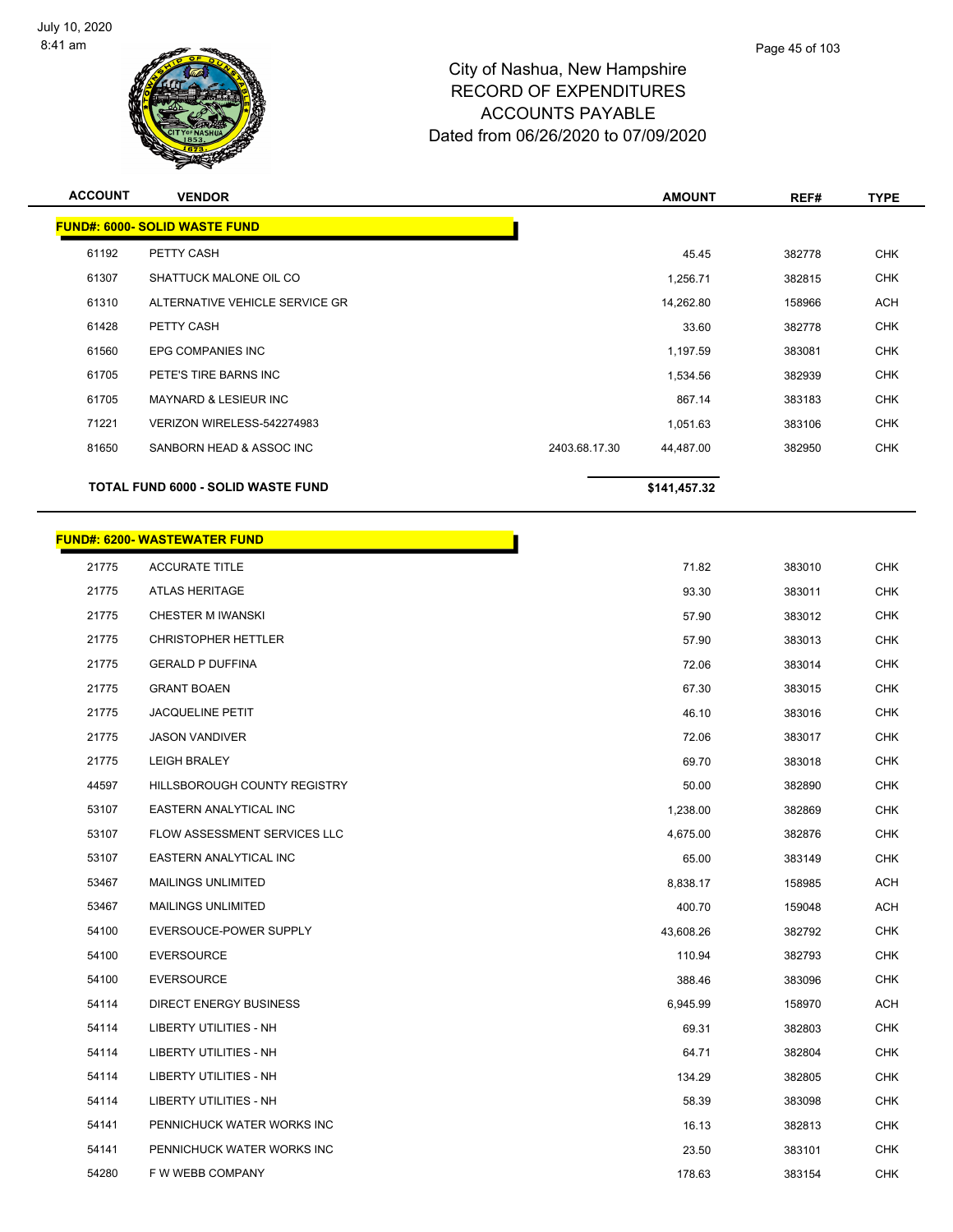

| <b>ACCOUNT</b> | <b>VENDOR</b>                       | <b>AMOUNT</b> | REF#   | <b>TYPE</b> |
|----------------|-------------------------------------|---------------|--------|-------------|
|                | <b>FUND#: 6200- WASTEWATER FUND</b> |               |        |             |
| 54300          | <b>BROX INDUSTRIES INC</b>          | 92.24         | 159031 | <b>ACH</b>  |
| 54300          | CONTINENTAL PAVING INC              | 480.68        | 382862 | <b>CHK</b>  |
| 54300          | <b>HUDSON QUARRY CORP</b>           | 1,367.96      | 382897 | <b>CHK</b>  |
| 54300          | CONTINENTAL PAVING INC              | 351.26        | 383136 | <b>CHK</b>  |
| 54487          | M & M ELECTRICAL SUPPLY CO INC      | 110.91        | 159047 | ACH         |
| 54487          | EASTERN INDUSTRIAL AUTOMATION       | 340.00        | 382870 | CHK         |
| 54487          | <b>GRAINGER</b>                     | 1,006.38      | 382883 | <b>CHK</b>  |
| 54487          | HOME DEPOT CREDIT SERVICE 3065      | 200.54        | 382893 | <b>CHK</b>  |
| 54487          | NEW HAMPSHIRE HYDRAULICS INC        | 574.00        | 382926 | <b>CHK</b>  |
| 54487          | <b>WESCOR ASSOCITES INC</b>         | 3,450.00      | 382985 | <b>CHK</b>  |
| 54487          | F W WEBB COMPANY                    | 4,431.29      | 383154 | CHK         |
| 54487          | <b>FASTENAL CO</b>                  | 185.92        | 383155 | <b>CHK</b>  |
| 54487          | <b>GRAINGER</b>                     | 423.00        | 383163 | <b>CHK</b>  |
| 54487          | <b>HAJOCA CORPORATION</b>           | 21.38         | 383164 | <b>CHK</b>  |
| 54487          | HOME DEPOT CREDIT SERVICE 3065      | 78.86         | 383165 | <b>CHK</b>  |
| 54487          | SANEL NAPA                          | 88.19         | 383216 | CHK         |
| 54487          | <b>WESCOR ASSOCITES INC</b>         | 3,491.00      | 383244 | <b>CHK</b>  |
| 54600          | CARPARTS DISTRIBUTION CENTER,       | 18.49         | 382854 | <b>CHK</b>  |
| 54600          | MERRIMACK AUTO CENTER-NASHUA        | 64.00         | 382917 | <b>CHK</b>  |
| 54600          | CARPARTS DISTRIBUTION CENTER,       | 49.21         | 383128 | <b>CHK</b>  |
| 54600          | <b>GRAINGER</b>                     | 22.00         | 383163 | CHK         |
| 55109          | CONSOLIDATED COMMUNICATIONS         | 39.66         | 382790 | <b>CHK</b>  |
| 55109          | <b>WINDSTREAM</b>                   | 4.46          | 382833 | <b>CHK</b>  |
| 55109          | CONSOLIDATED COMMUNICATIONS         | 86.26         | 383094 | <b>CHK</b>  |
| 55118          | AT & T MOBILITY                     | 146.49        | 382788 | <b>CHK</b>  |
| 55118          | VERIZON WIRELESS-542274983          | (59.94)       | 382831 | CHK         |
| 55118          | VERIZON WIRELESS-342053899-003      | 120.03        | 383105 | <b>CHK</b>  |
| 55421          | <b>MARTIN DAVIS</b>                 | 119.00        | 382772 | <b>CHK</b>  |
| 55421          | <b>DIANNE GAY</b>                   | 78.90         | 382773 | <b>CHK</b>  |
| 55421          | PETTY CASH                          | 20.00         | 382781 | <b>CHK</b>  |
| 55421          | TREASURER STATE OF NH               | 50.00         | 382822 | <b>CHK</b>  |
| 55421          | <b>JAMES LAVALLEY</b>               | 119.00        | 382910 | <b>CHK</b>  |
| 55514          | PETTY CASH                          | 13.90         | 382781 | <b>CHK</b>  |
| 55607          | PETTY CASH                          | 8.70          | 382781 | <b>CHK</b>  |
| 55699          | CHEMSERVE ENVIRONMENTAL ANALYS      | 699.00        | 382859 | <b>CHK</b>  |
| 55699          | CHEMSERVE ENVIRONMENTAL ANALYS      | 2,020.50      | 383131 | <b>CHK</b>  |
| 61100          | WB MASON CO INC                     | 8.94          | 383242 | <b>CHK</b>  |
| 61107          | UNIFIRST CORPORATION                | 369.55        | 382975 | <b>CHK</b>  |
| 61107          | UNIFIRST CORPORATION                | 532.85        | 383238 | <b>CHK</b>  |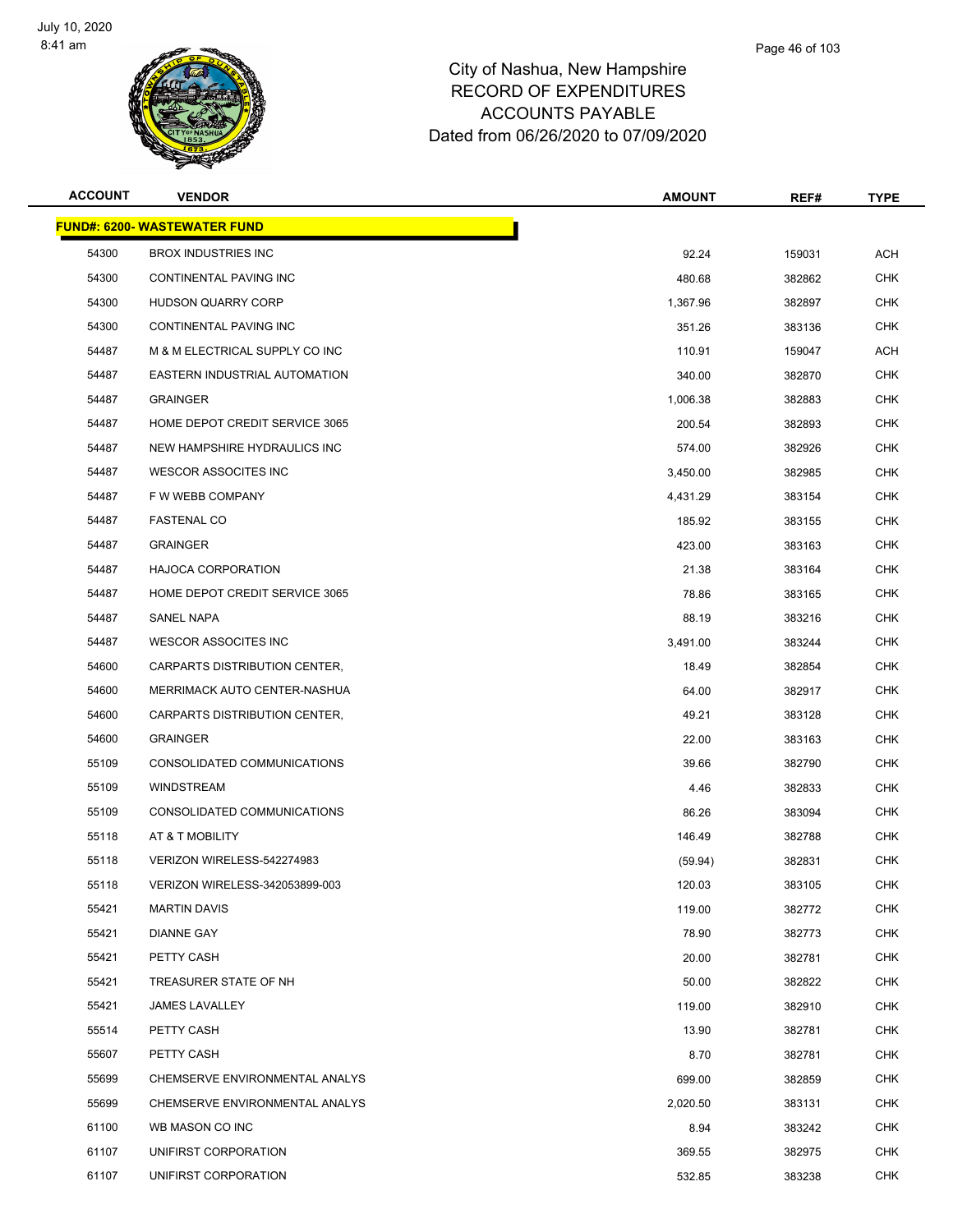

| <b>ACCOUNT</b> | <b>VENDOR</b>                                    |               | <b>AMOUNT</b> | REF#   | <b>TYPE</b> |
|----------------|--------------------------------------------------|---------------|---------------|--------|-------------|
|                | <b>FUND#: 6200- WASTEWATER FUND</b>              |               |               |        |             |
| 61149          | <b>VWR INTERNATIONAL</b>                         |               | 921.46        | 382981 | <b>CHK</b>  |
| 61156          | <b>BORDEN &amp; REMINGTON CORP</b>               |               | 3,406.32      | 158967 | <b>ACH</b>  |
| 61156          | PVS CHEMICAL SOLUTIONS INC                       |               | 3,958.76      | 158995 | <b>ACH</b>  |
| 61156          | FUTURE SUPPLY CO                                 |               | 2,180.75      | 383159 | <b>CHK</b>  |
| 61299          | AMAZON CAPITAL SERV (CITY ACH)                   |               | 33.98         | 158962 | <b>ACH</b>  |
| 61299          | MCKESSON MEDICAL-SURGICAL                        |               | 290.42        | 158988 | <b>ACH</b>  |
| 61299          | <b>HAMILTON KENT LLC</b>                         |               | 362.65        | 159039 | <b>ACH</b>  |
| 61299          | PETTY CASH                                       |               | 60.43         | 382781 | <b>CHK</b>  |
| 61299          | HOME DEPOT CREDIT SERVICE 3065                   |               | 341.69        | 382893 | <b>CHK</b>  |
| 61299          | PETTY CASH                                       |               | 7.00          | 383091 | <b>CHK</b>  |
| 61299          | <b>COUNTRYBROOK FARMS LLC</b>                    |               | 665.00        | 383138 | <b>CHK</b>  |
| 61310          | ALTERNATIVE VEHICLE SERVICE GR                   |               | 782.78        | 158966 | ACH         |
| 61428          | <b>GRAINGER</b>                                  |               | 230.58        | 382883 | <b>CHK</b>  |
| 61428          | <b>IMPERIAL DADE</b>                             |               | 640.73        | 383169 | <b>CHK</b>  |
| 71025          | HOME DEPOT CREDIT SERVICE 3065                   |               | 438.82        | 382893 | <b>CHK</b>  |
| 71025          | HOME DEPOT CREDIT SERVICE 3065                   |               | 33.95         | 383165 | <b>CHK</b>  |
| 81300          | <b>WALDRON ENGINEERING &amp;</b>                 | 2044.69.18.30 | 3,600.00      | 159057 | ACH         |
| 81700          | <b>HAZEN AND SAWYER</b>                          | 1040.69.15.30 | 2,461.20      | 158975 | <b>ACH</b>  |
| 81700          | HAYNER / SWANSON INC                             | 1052.69.19.30 | 35,275.98     | 158974 | <b>ACH</b>  |
| 81700          | SUNSHINE PAVING CORPORATION                      | 1052.69.20.30 | 192,341.00    | 159056 | <b>ACH</b>  |
| 81700          | S.U.R. CONSTRUCTION WEST INC                     | 1052.69.20.30 | 326,214.85    | 382949 | <b>CHK</b>  |
| 81700          | HUBER TECHNOLOGY INC                             | 2043.69.18.30 | 2,807.00      | 382895 | <b>CHK</b>  |
|                | <b>TOTAL FUND 6200 - WASTEWATER FUND</b>         |               | \$665,753.58  |        |             |
|                | <b>FUND#: 6201-WERF-WASTEWATER EQUIP RESERVE</b> |               |               |        |             |
| 81700          | MONADNOCK COMMERCIAL BUILDING                    | 2037.69.17.31 | 5,131.98      | 383087 | CHK         |
|                | TOTAL FUND 6201 - WERF-WASTEWATER EQUIP RESERVE  |               | \$5,131.98    |        |             |
|                | <b>FUND#: 6500- PROPERTY &amp; CASUALTY FUND</b> |               |               |        |             |
| 54267          | TREASURER STATE OF NH                            |               | 100.00        | 382819 | CHK         |
| 54267          | TREASURER STATE OF NH                            |               | 50.00         | 382820 | <b>CHK</b>  |
| 54267          | TREASURER STATE OF NH                            |               | 100.00        | 382821 | CHK         |
| 55200          | NATIONAL SAFETY COUNCIL                          |               | 425.00        | 382810 | <b>CHK</b>  |
| 55307          | ROSS DUGAS                                       |               | 6.90          | 159034 | ACH         |
| 59207          | NORTH AMERICAN PARTNERS IN                       |               | 571.05        | 383023 | CHK         |
| 59207          | SO NH REGIONAL MEDICAL CENTER                    |               | 12,155.06     | 383024 | <b>CHK</b>  |
| 59207          | <b>BALANCE CHIROPRATIC PLLC</b>                  |               | 120.00        | 383025 | <b>CHK</b>  |
| 59207          | CATHOLIC MEDICAL CENTER                          |               | 1,567.00      | 383026 | <b>CHK</b>  |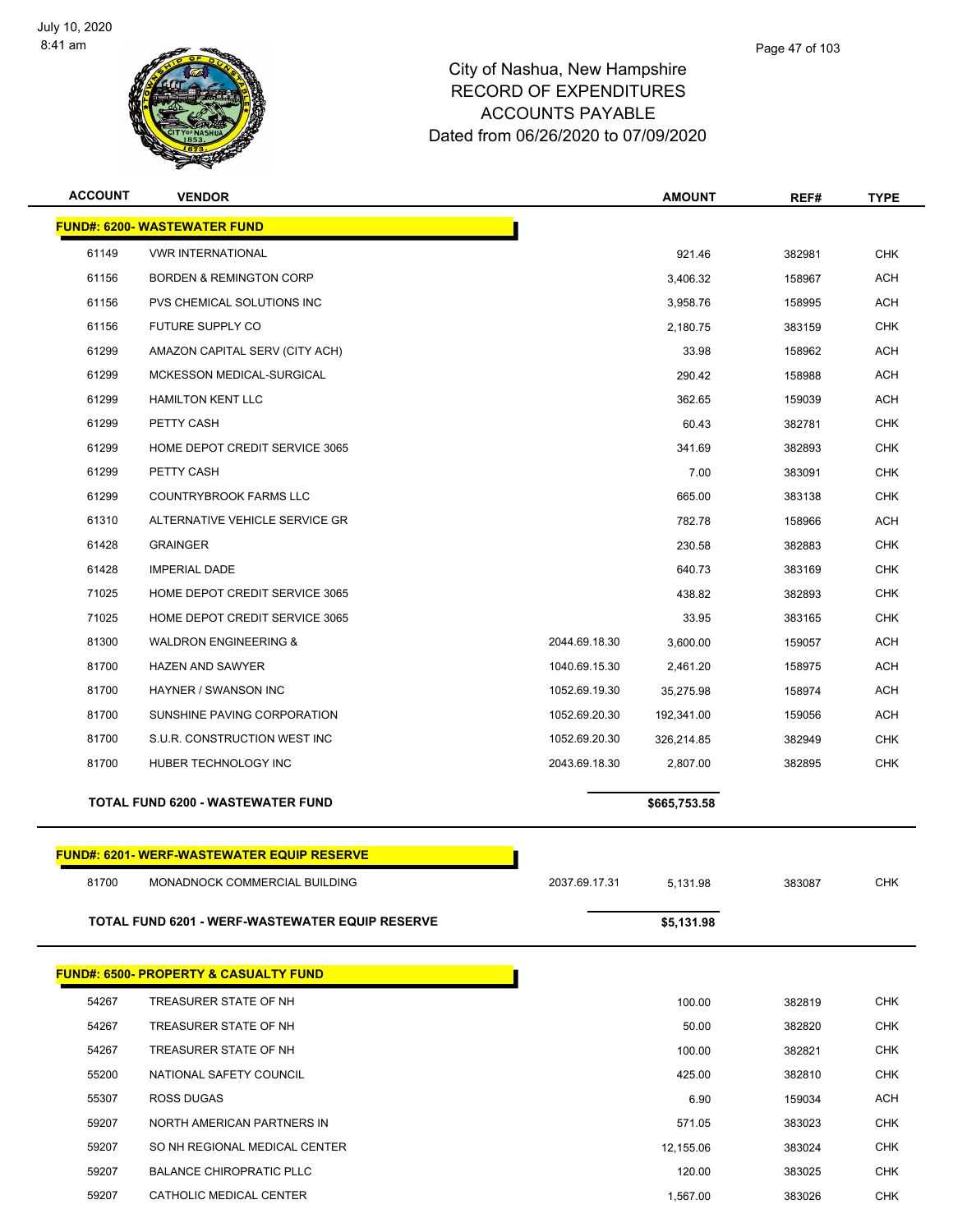

| <b>ACCOUNT</b> | <b>VENDOR</b>                                         | <b>AMOUNT</b> | REF#   | <b>TYPE</b> |
|----------------|-------------------------------------------------------|---------------|--------|-------------|
|                | <b>FUND#: 6500- PROPERTY &amp; CASUALTY FUND</b>      |               |        |             |
| 59207          | CHIROPRATIC ASSOICATES OF                             | 135.00        | 383027 | <b>CHK</b>  |
| 59207          | <b>CONCORD HOSPITAL</b>                               | 291.00        | 383028 | <b>CHK</b>  |
| 59207          | CONCORD HOSPITAL MEDICAL ASSOC                        | 305.00        | 383029 | <b>CHK</b>  |
| 59207          | CONCORD ORTHOPEDICS PA                                | 181.00        | 383030 | <b>CHK</b>  |
| 59207          | DARTMOUTH HITCHCOCK CLINIC                            | 5,254.03      | 383032 | <b>CHK</b>  |
| 59207          | DEVINE MILLIMET & BRANCH PA                           | 2,255.31      | 383033 | CHK         |
| 59207          | ERIC G. MART & ASSOCIATES                             | 2,160.00      | 383034 | <b>CHK</b>  |
| 59207          | FOUNDATION MEDICAL PARTNERS                           | 1,629.00      | 383035 | <b>CHK</b>  |
| 59207          | FOUR SEASONS ORTHOPEDIC CENTER                        | 1,944.75      | 383036 | CHK         |
| 59207          | <b>GRANITE STATE PHYSICAL THERAPY</b>                 | 1,068.00      | 383039 | <b>CHK</b>  |
| 59207          | <b>HEALTHLIFE PHARMACY SERVICES</b>                   | 406.90        | 383040 | CHK         |
| 59207          | INJURED WORKERS PHARMACY LLC                          | 340.39        | 383042 | <b>CHK</b>  |
| 59207          | NH NEUROSPINE INSTITUTE                               | 140.00        | 383043 | <b>CHK</b>  |
| 59207          | ORTHOPEDIC PHYSICAL THERAPY                           | 380.00        | 383044 | <b>CHK</b>  |
| 59207          | SO NH REGIONAL MEDICAL CENTER                         | 2,989.38      | 383046 | <b>CHK</b>  |
| 59207          | ST JOSEPH HOSPITAL                                    | 728.49        | 383047 | CHK         |
| 59207          | UNITED PHYSICAL THERAPY                               | 480.00        | 383048 | <b>CHK</b>  |
| 59207          | <b>VRS DISABILITY MANAGEMENT</b>                      | 1,609.07      | 383049 | <b>CHK</b>  |
| 59225          | <b>CULLENCOLLIMORE PLLC</b>                           | 490.00        | 383031 | CHK         |
| 59225          | <b>GATE CITY MONUMENT INC</b>                         | 1,923.55      | 383037 | <b>CHK</b>  |
| 59250          | HOYLE TANNER & ASSOCIATES INC                         | 2,141.75      | 383041 | CHK         |
| 59275          | <b>GILLIG LLC</b>                                     | 454.28        | 383038 | <b>CHK</b>  |
| 59275          | HENRY CASTRO RIVEROS                                  | 2,857.85      | 383045 | <b>CHK</b>  |
| 59275          | <b>WRAP SOLUTIONS</b>                                 | 95.00         | 383050 | <b>CHK</b>  |
| 59275          | TOWN OF MILFORD NH                                    | 13.50         | 383051 | <b>CHK</b>  |
| 61100          | WB MASON CO INC                                       | 55.92         | 382983 | CHK         |
| 61100          | WB MASON CO INC                                       | 143.30        | 383242 | CHK         |
| 68360          | PETTY CASH                                            | 35.91         | 382778 | <b>CHK</b>  |
| 68360          | HOME DEPOT CREDIT SERVICE 3065                        | 218.00        | 383165 | <b>CHK</b>  |
| 68360          | HUFF & GAUTHIER INC                                   | 2,300.00      | 383166 | <b>CHK</b>  |
| 68365          | DISA GLOBAL SOLUTIONS INC                             | 587.10        | 158971 | ACH         |
|                | <b>TOTAL FUND 6500 - PROPERTY &amp; CASUALTY FUND</b> | \$48,708.49   |        |             |

# **FUND#: 6600- BENEFITS SELF INSURANCE FUND** ITT HARTFORD 38,064.35 158933 ACH ITT HARTFORD 8,994.83 158933 ACH ITT HARTFORD 2,901.86 158933 ACH 21516 BOSTON MUTUAL LIFE INSURANCE **1990 CONTROL 158932** ACH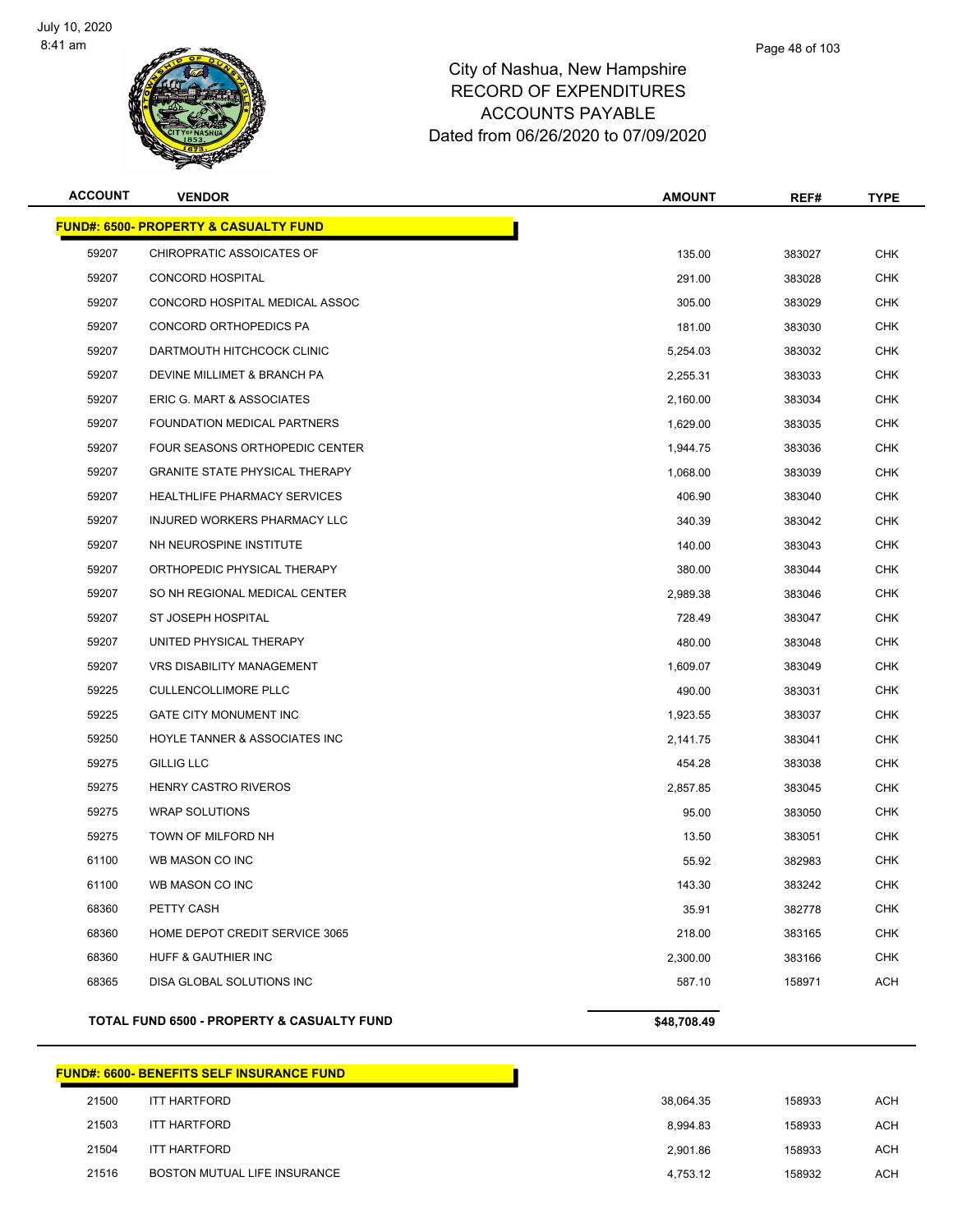

| <b>ACCOUNT</b> | <b>VENDOR</b>                                           | <b>AMOUNT</b>          | REF#   | <b>TYPE</b> |
|----------------|---------------------------------------------------------|------------------------|--------|-------------|
|                | <b>FUND#: 6600- BENEFITS SELF INSURANCE FUND</b>        |                        |        |             |
| 21520          | COLONIAL LIFE AND ACCIDENT INS                          | 1,325.76               | 158936 | <b>ACH</b>  |
| 21520          | COLONIAL LIFE AND ACCIDENT INS                          | 843.17                 | 159005 | <b>ACH</b>  |
| 21545          | ALLEGIANT CARE                                          | 45,167.00              | 159030 | <b>ACH</b>  |
| 21585          | VISION SERVICE PLAN NH                                  | 24,641.24              | 382980 | <b>CHK</b>  |
| 45676          | ANTHEM BCBS OF NE                                       | (156, 533.06)          | 158965 | <b>ACH</b>  |
| 53452          | <b>LEDDY GROUP</b>                                      | 332.80                 | 158983 | <b>ACH</b>  |
| 59500          | NORTHEAST DELTA DENTAL                                  | 24,942.60              | 158993 | <b>ACH</b>  |
| 59507          | ANTHEM BCBS OF NE                                       | 467,751.51             | 158965 | <b>ACH</b>  |
| 59507          | ANTHEM BCBS OF NE                                       | 559,156.80             | 158965 | <b>ACH</b>  |
| 59507          | ANTHEM BCBS OF NE                                       | 25,254.48              | 158965 | <b>ACH</b>  |
| 59525          | NORTHEAST DELTA DENTAL                                  | 69,274.46              | 158993 | <b>ACH</b>  |
| 59525          | NORTHEAST DELTA DENTAL                                  | 89,152.17              | 159027 | <b>ACH</b>  |
| 59585          | DEPARTMENT OF THE TREASURY                              | 15,038.10              | 383082 | <b>CHK</b>  |
| 59600          | <b>MDX MEDICAL INC</b>                                  | 3,359.08               | 159051 | <b>ACH</b>  |
|                | <b>TOTAL FUND 6600 - BENEFITS SELF INSURANCE FUND</b>   | \$1,224,420.27         |        |             |
|                |                                                         |                        |        |             |
|                | <b>FUND#: 7026- CAPITAL EQUIPMENT RESERVE FUND</b>      |                        |        |             |
| 81500          | MHQ INC                                                 | CERF50.20<br>89,337.90 | 159052 | <b>ACH</b>  |
|                | TOTAL FUND 7026 - CAPITAL EQUIPMENT RESERVE FUND        | \$89,337.90            |        |             |
|                |                                                         |                        |        |             |
|                | <b>FUND#: 7050- HOLMAN STADIUM IMPROVEMNTS ETF</b>      |                        |        |             |
| 54280          | STANLEY ELEVATOR CO INC                                 | 421.12                 | 382962 | <b>CHK</b>  |
|                | <b>TOTAL FUND 7050 - HOLMAN STADIUM IMPROVEMNTS ETF</b> | \$421.12               |        |             |
|                |                                                         |                        |        |             |
|                | <b>FUND#: 7052- MINE FALLS PARK ETF</b>                 |                        |        |             |
| 54280          | PENNICHUCK WATER WORKS INC                              | 7,074.98               | 383101 | <b>CHK</b>  |
| 61699          | SITEONE LANDSCAPE SUPPLY LLC                            | 96.07                  | 382955 | <b>CHK</b>  |
|                | <b>TOTAL FUND 7052 - MINE FALLS PARK ETF</b>            | \$7,171.05             |        |             |
|                | <b>FUND#: 7064- HYDROPOWER RESERVE FUND</b>             |                        |        |             |
| 81700          | ESSEX POWER SERVICES INC                                | 31,131.96              | 383151 | <b>CHK</b>  |
|                |                                                         |                        |        |             |
|                | <b>TOTAL FUND 7064 - HYDROPOWER RESERVE FUND</b>        | \$31,131.96            |        |             |
|                | <b>FUND#: 7501- HUNT BLDG CONTRIBUTIONS ETF</b>         |                        |        |             |
| 54280          | PARKER GARDEN DESIGN                                    | 500.00                 | 382937 | <b>CHK</b>  |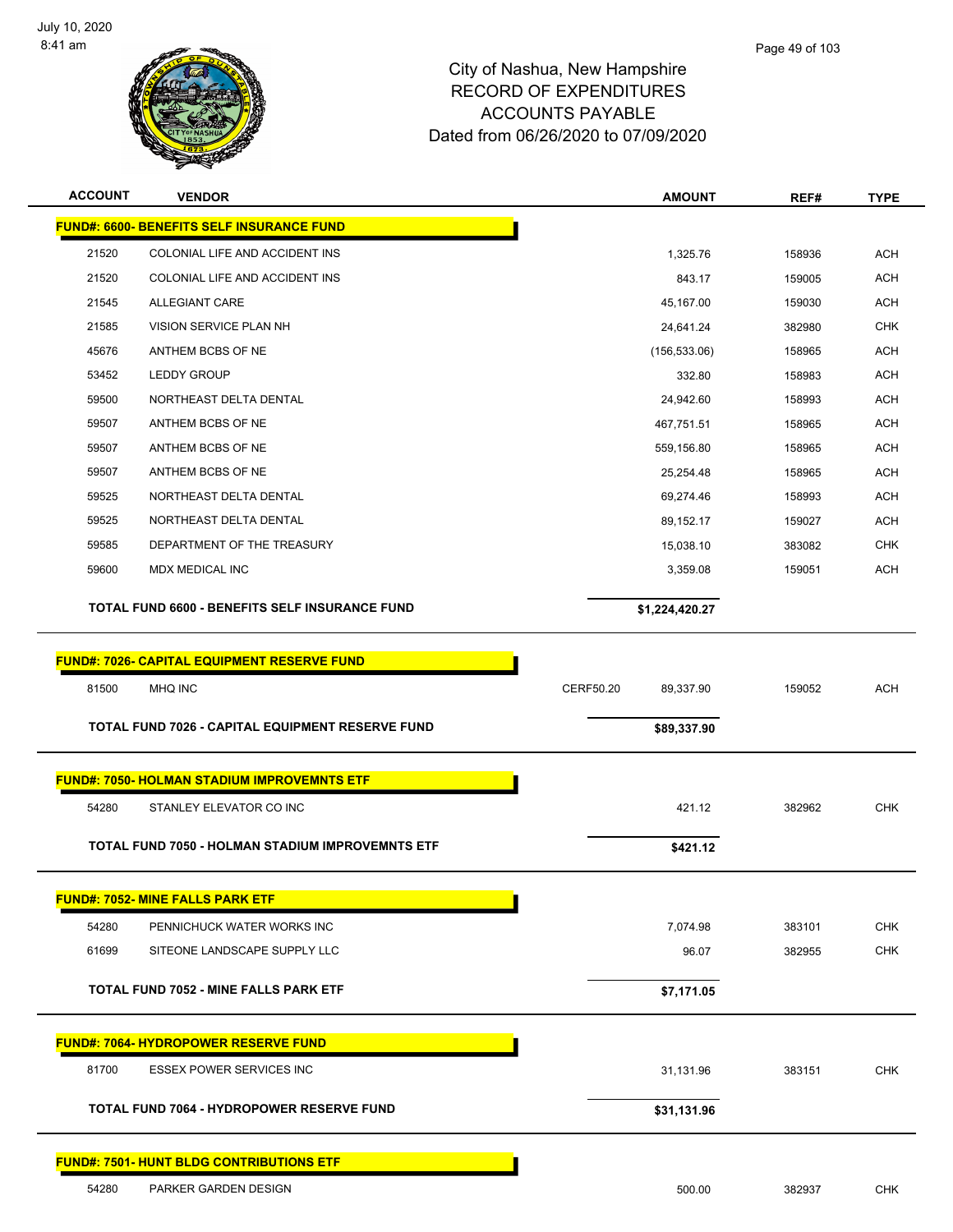|                                                      | <b>AMOUNT</b>       | REF#   | <b>TYPE</b> |
|------------------------------------------------------|---------------------|--------|-------------|
| <b>TOTAL FUND 7501 - HUNT BLDG CONTRIBUTIONS ETF</b> | \$500.00            |        |             |
| <u> FUND#: 7506- ETF CONTRIB-WOODLAWN CEMETERY</u>   |                     |        |             |
| <b>B &amp; S LOCKSMITHS INC</b>                      | 3,005.00            | 382840 | <b>CHK</b>  |
| ROBERT W CHAMPAGNE                                   | 4,850.00            | 382947 | <b>CHK</b>  |
| ROBERT W CHAMPAGNE                                   | 50,000.00           | 383211 | <b>CHK</b>  |
| TOTAL FUND 7506 - ETF CONTRIB-WOODLAWN CEMETERY      | \$57,855.00         |        |             |
| <u> FUND#: 8063- LIBRARY-HENRY STEARNS FUND</u>      |                     |        |             |
| <b>INGRAM LIBRARY SERVICES LLC</b>                   | 260.90              | 158979 | <b>ACH</b>  |
| <b>INGRAM LIBRARY SERVICES LLC</b>                   | 121.13              | 159042 | <b>ACH</b>  |
| <b>BAKER &amp; TAYLOR</b>                            | 107.38              | 382841 | <b>CHK</b>  |
| <b>BAKER &amp; TAYLOR</b>                            | 71.10               | 383119 | <b>CHK</b>  |
| <b>TOTAL FUND 8063 - LIBRARY-HENRY STEARNS FUND</b>  | \$560.51            |        |             |
| <b>FUND#: 8400- AGENCY-DEVELOPER ESCROWS</b>         |                     |        |             |
| ALL PRO LANDSCAPING LLC                              | PB-5404<br>3,795.00 | 382784 | <b>CHK</b>  |
| <b>TOTAL FUND 8400 - AGENCY-DEVELOPER ESCROWS</b>    | \$3,795.00          |        |             |
| FUND#: 8613- WILLIAM H & EDITH E KEENAN              |                     |        |             |
| <b>HAILEY LAJOIE AND</b>                             | 1,000.00            | 383255 | <b>CHK</b>  |
| <b>JADEN SMITH</b>                                   | 1,000.00            | 383256 | <b>CHK</b>  |
|                                                      |                     |        |             |
| TOTAL FUND 8613 - WILLIAM H & EDITH E KEENAN         | \$2,000.00          |        |             |
| <b>FUND#: 8634- NHS NORTH GEN SCHOL</b>              |                     |        |             |
| <b>BRIAN MONTMINY AND</b>                            | 500.00              | 383253 | <b>CHK</b>  |
| <b>GARRETT HILLARD AND</b>                           | 748.80              | 383254 | <b>CHK</b>  |
| <b>TOTAL FUND 8634 - NHS NORTH GEN SCHOL</b>         | \$1,248.80          |        |             |
| <u> FUND#: 8636- EILEEN MCDEVITT FUCILE</u>          |                     |        |             |
| KAITLYN VAN KURAN AND                                | 3,000.00            | 383053 | CHK         |
|                                                      |                     |        |             |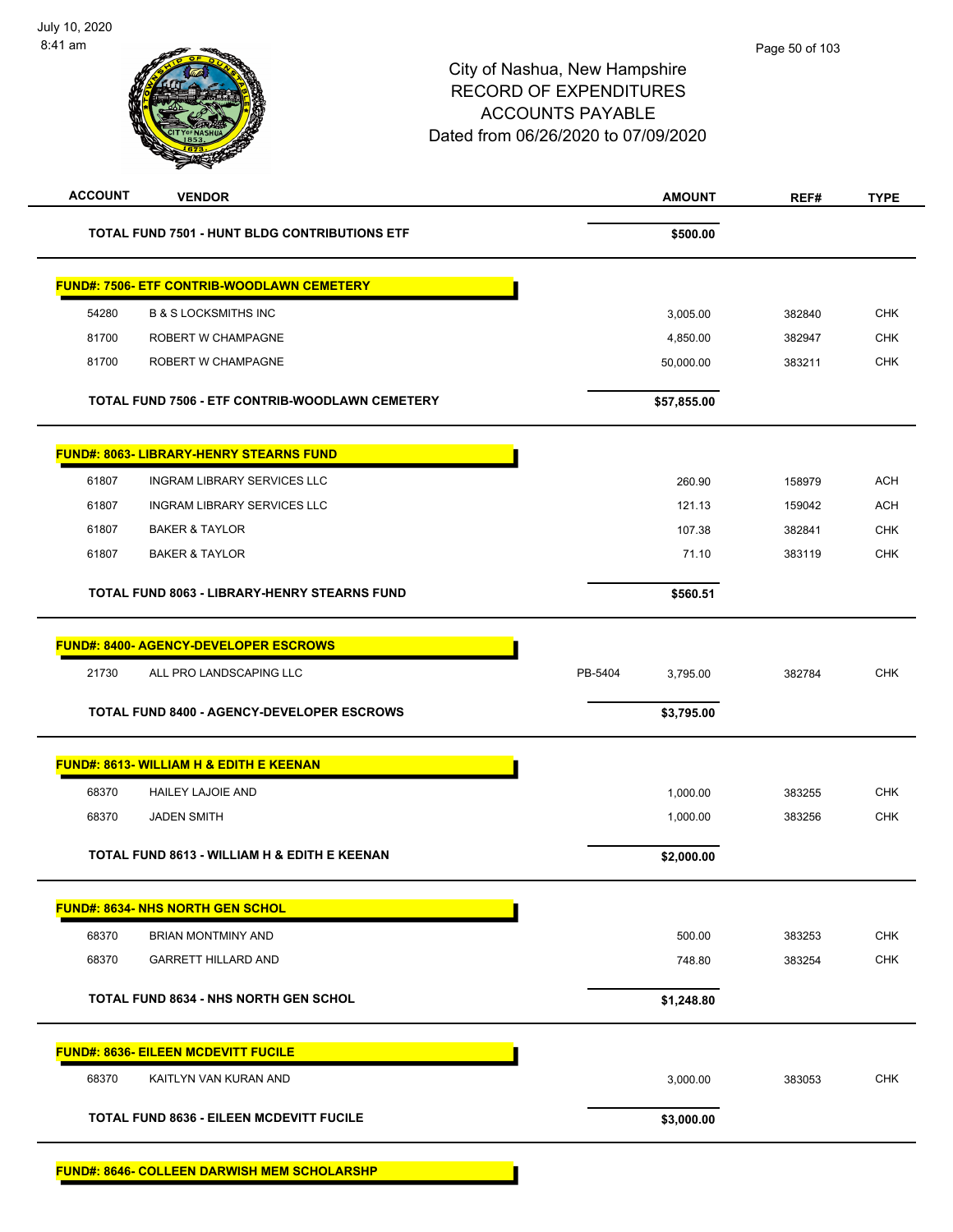| July 10, 2020<br>$8:41$ am |                                                         | City of Nashua, New Hampshire | <b>RECORD OF EXPENDITURES</b><br><b>ACCOUNTS PAYABLE</b><br>Dated from 06/26/2020 to 07/09/2020 | Page 51 of 103 |             |
|----------------------------|---------------------------------------------------------|-------------------------------|-------------------------------------------------------------------------------------------------|----------------|-------------|
| <b>ACCOUNT</b>             | <b>VENDOR</b>                                           |                               | <b>AMOUNT</b>                                                                                   | REF#           | <b>TYPE</b> |
|                            | <b>FUND#: 8646- COLLEEN DARWISH MEM SCHOLARSHP</b>      |                               |                                                                                                 |                |             |
| 68370                      | ANDREA NAVARRETE AND                                    |                               | 1,000.00                                                                                        | 383052         | <b>CHK</b>  |
| 68370                      | <b>KAYLEE THISTLE AND</b>                               |                               | 500.00                                                                                          | 383054         | <b>CHK</b>  |
|                            | <b>TOTAL FUND 8646 - COLLEEN DARWISH MEM SCHOLARSHP</b> |                               | \$1,500.00                                                                                      |                |             |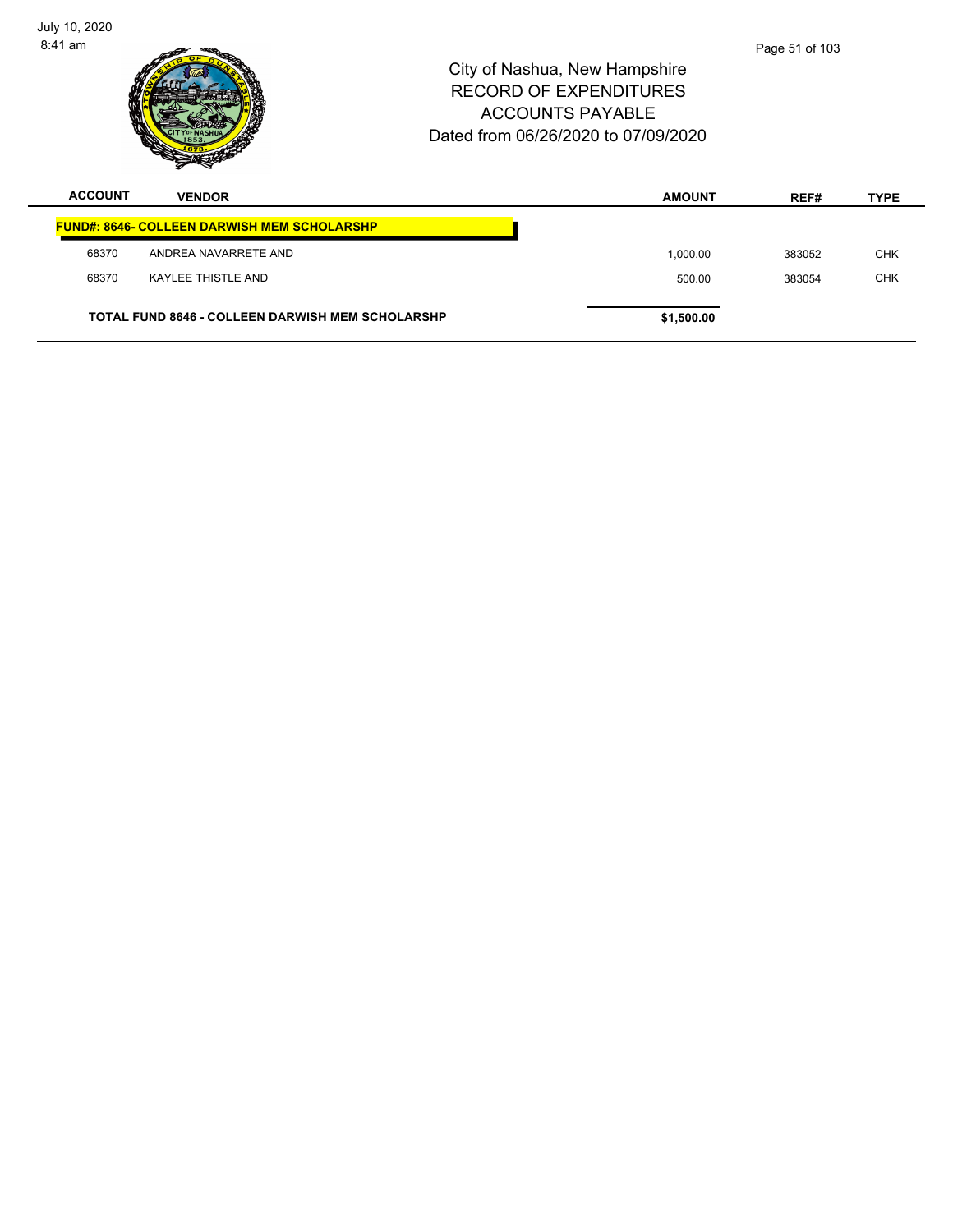

| <b>ACCOUNT</b> | <b>VENDOR</b> |                                        | <b>AMOUNT</b><br>REF# | <b>TYPE</b> |
|----------------|---------------|----------------------------------------|-----------------------|-------------|
|                |               | <b>EXPENDITURE SUMMARY BY FUND</b>     | <b>AMOUNT</b>         |             |
|                | 1000          | <b>GENERAL FUND</b>                    | 1,995,039.28          |             |
|                | 1001          | <b>GF-CAPITAL IMPROVEMENTS</b>         | 60,736.09             |             |
|                | 1010          | <b>GF-PRIOR YEAR ENC &amp; ESCROWS</b> | 6,580.96              |             |
|                | 2207          | ADULT ED/CONTINUING ED                 | 1,535.46              |             |
|                | 2212          | ATHLETICS REVENUE FUND                 | 2,548.00              |             |
|                | 2217          | SCHOOL FACILITIES RENTAL               | 500.00                |             |
|                | 2222          | AFTER SCHOOL PROGRAM                   | 75.00                 |             |
|                | 2503          | PARKS & REC PROGRAMS FUND              | 1,800.00              |             |
|                | 2505          | PEG ACCESS CHANNELS FUND               | 10,739.36             |             |
|                | 2506          | HUNT BLDG FACILITY RENTAL FUND         | 792.30                |             |
|                | 3035          | FEMA DISASTER ASSIST GRANTS            | 77,651.86             |             |
|                | 3068          | <b>COMMUNITY SERVICES GRANTS FUND</b>  | 53,851.14             |             |
|                | 3070          | COMMUNITY HEALTH GRANTS FUND           | 6,950.00              |             |
|                | 3080          | COMMUNITY DEVELOPMENT GRANTS           | 11,054.77             |             |
|                | 3090          | URBAN PROGRAM GRANTS FUND              | 187,298.99            |             |
|                | 3120          | <b>TRANSIT GRANTS FUND</b>             | 160,504.98            |             |
|                | 3800          | <b>SCHOOL GRANTS FUND</b>              | 105,514.16            |             |
|                | 4005          | <b>TRAFFIC VIOLATIONS FUND</b>         | 662.58                |             |
|                | 4025          | DOJ DRUG FORFEITURE FUND               | 5,920.06              |             |
|                | 4053          | FIRE REGIONAL HAZMAT FUND              | 1,218.69              |             |
|                | 4085          | RIVERFRONT PROMENADE TIF FUND          | 153,192.09            |             |
|                | 4090          | LIB-LOST/DAMAGED BOOK FINES            | 85.00                 |             |
|                | 5000          | CAP PROJECTS-GEN GOVT BLDGS            | 16,959.97             |             |
|                | 5010          | CAP PROJECTS-INFO TECHNOLOGY           | 10,800.00             |             |
|                | 5020          | CAPITAL PROJECTS-POLICE                | 2,255.00              |             |
|                | 5040          | CAPITAL PROJECTS-FIRE                  | 11,500.00             |             |
|                | 5050          | CAP PROJECTS-COMMUNICATIONS            | 5,575.00              |             |
|                | 5060          | CAPITAL PROJECTS-COMM HEALTH           | 5,668.00              |             |
|                | 5090          | CAPITAL PROJECTS-HYDROELECTRIC         | 124,941.28            |             |
|                | 5100          | CAP PROJECTS-ECONOMIC DEV              | 153,670.27            |             |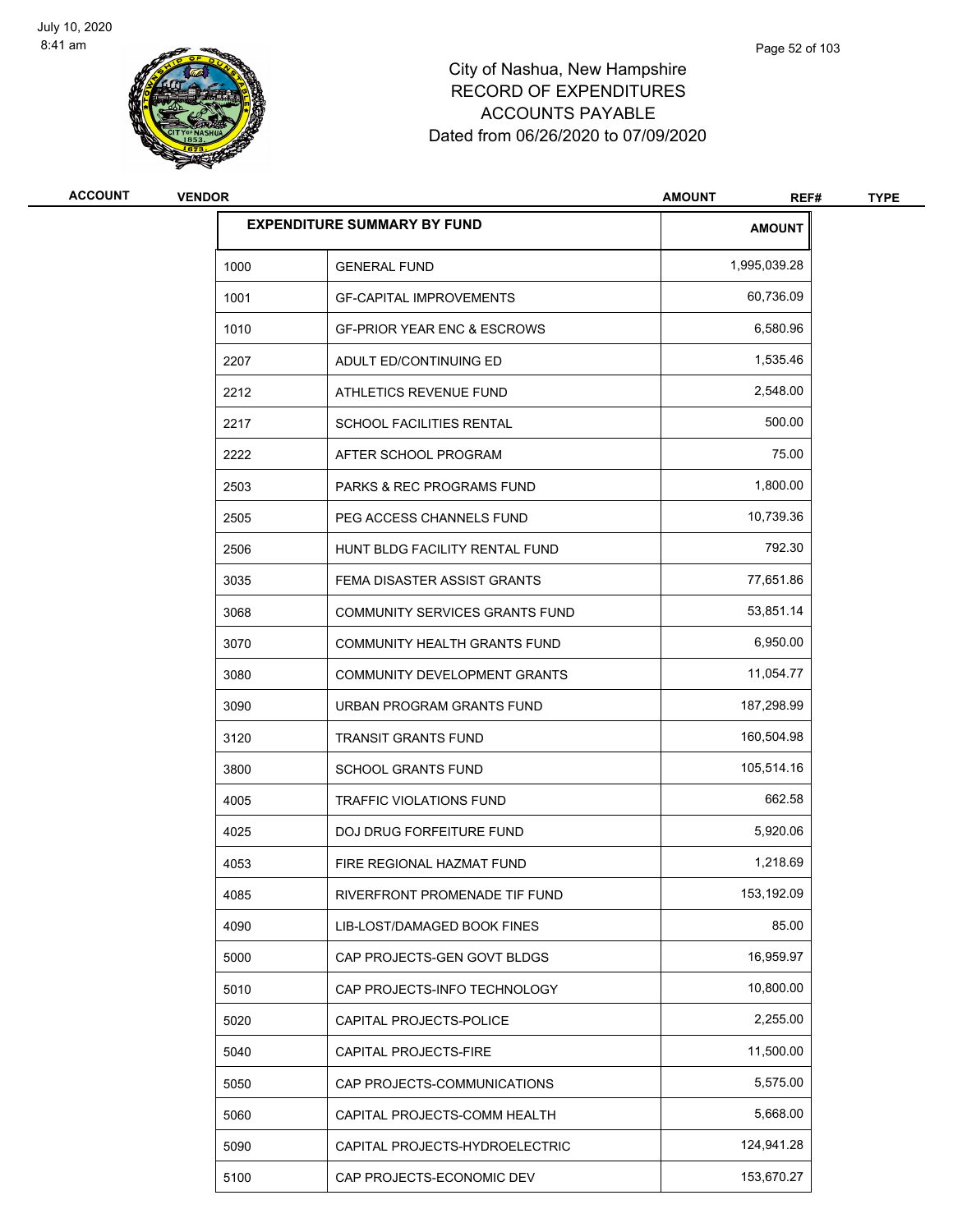

| <b>AMOUNT</b><br>1,286,102.88<br>5200<br>CAPITAL PROJECTS-PUBLIC WORKS<br>876.68<br>5700<br>CAP PROJECTS-BROAD ST PARKWAY<br>249,946.85<br>5800<br>SCHOOL CAPITAL PROJECTS FUND<br>141,457.32<br>6000<br>SOLID WASTE FUND<br>665,753.58<br>6200<br><b>WASTEWATER FUND</b><br>5,131.98<br>6201<br>WERF-WASTEWATER EQUIP RESERVE<br>48,708.49<br>6500<br>PROPERTY & CASUALTY FUND<br>1,224,420.27<br>6600<br>BENEFITS SELF INSURANCE FUND<br>89,337.90<br>7026<br>CAPITAL EQUIPMENT RESERVE FUND<br>421.12<br>7050<br><b>HOLMAN STADIUM IMPROVEMNTS ETF</b><br>7,171.05<br>7052<br>MINE FALLS PARK ETF<br>31,131.96<br>7064<br><b>HYDROPOWER RESERVE FUND</b><br>500.00<br>7501<br>HUNT BLDG CONTRIBUTIONS ETF<br>57,855.00<br>7506<br>ETF CONTRIB-WOODLAWN CEMETERY<br>560.51<br>8063<br><b>LIBRARY-HENRY STEARNS FUND</b><br>8400<br>3,795.00<br>AGENCY-DEVELOPER ESCROWS<br>2,000.00<br>8613<br>WILLIAM H & EDITH E KEENAN<br>1,248.80<br>8634<br>NHS NORTH GEN SCHOL<br>3,000.00<br>8636<br>EILEEN MCDEVITT FUCILE<br>1,500.00<br>8646<br><b>COLLEEN DARWISH MEM SCHOLARSHP</b><br>6,996,539.68<br><b>TOTAL:</b> | <b>VENDOR</b> |  | <b>AMOUNT</b><br>REF# |
|--------------------------------------------------------------------------------------------------------------------------------------------------------------------------------------------------------------------------------------------------------------------------------------------------------------------------------------------------------------------------------------------------------------------------------------------------------------------------------------------------------------------------------------------------------------------------------------------------------------------------------------------------------------------------------------------------------------------------------------------------------------------------------------------------------------------------------------------------------------------------------------------------------------------------------------------------------------------------------------------------------------------------------------------------------------------------------------------------------------------|---------------|--|-----------------------|
|                                                                                                                                                                                                                                                                                                                                                                                                                                                                                                                                                                                                                                                                                                                                                                                                                                                                                                                                                                                                                                                                                                                    |               |  |                       |
|                                                                                                                                                                                                                                                                                                                                                                                                                                                                                                                                                                                                                                                                                                                                                                                                                                                                                                                                                                                                                                                                                                                    |               |  |                       |
|                                                                                                                                                                                                                                                                                                                                                                                                                                                                                                                                                                                                                                                                                                                                                                                                                                                                                                                                                                                                                                                                                                                    |               |  |                       |
|                                                                                                                                                                                                                                                                                                                                                                                                                                                                                                                                                                                                                                                                                                                                                                                                                                                                                                                                                                                                                                                                                                                    |               |  |                       |
|                                                                                                                                                                                                                                                                                                                                                                                                                                                                                                                                                                                                                                                                                                                                                                                                                                                                                                                                                                                                                                                                                                                    |               |  |                       |
|                                                                                                                                                                                                                                                                                                                                                                                                                                                                                                                                                                                                                                                                                                                                                                                                                                                                                                                                                                                                                                                                                                                    |               |  |                       |
|                                                                                                                                                                                                                                                                                                                                                                                                                                                                                                                                                                                                                                                                                                                                                                                                                                                                                                                                                                                                                                                                                                                    |               |  |                       |
|                                                                                                                                                                                                                                                                                                                                                                                                                                                                                                                                                                                                                                                                                                                                                                                                                                                                                                                                                                                                                                                                                                                    |               |  |                       |
|                                                                                                                                                                                                                                                                                                                                                                                                                                                                                                                                                                                                                                                                                                                                                                                                                                                                                                                                                                                                                                                                                                                    |               |  |                       |
|                                                                                                                                                                                                                                                                                                                                                                                                                                                                                                                                                                                                                                                                                                                                                                                                                                                                                                                                                                                                                                                                                                                    |               |  |                       |
|                                                                                                                                                                                                                                                                                                                                                                                                                                                                                                                                                                                                                                                                                                                                                                                                                                                                                                                                                                                                                                                                                                                    |               |  |                       |
|                                                                                                                                                                                                                                                                                                                                                                                                                                                                                                                                                                                                                                                                                                                                                                                                                                                                                                                                                                                                                                                                                                                    |               |  |                       |
|                                                                                                                                                                                                                                                                                                                                                                                                                                                                                                                                                                                                                                                                                                                                                                                                                                                                                                                                                                                                                                                                                                                    |               |  |                       |
|                                                                                                                                                                                                                                                                                                                                                                                                                                                                                                                                                                                                                                                                                                                                                                                                                                                                                                                                                                                                                                                                                                                    |               |  |                       |
|                                                                                                                                                                                                                                                                                                                                                                                                                                                                                                                                                                                                                                                                                                                                                                                                                                                                                                                                                                                                                                                                                                                    |               |  |                       |
|                                                                                                                                                                                                                                                                                                                                                                                                                                                                                                                                                                                                                                                                                                                                                                                                                                                                                                                                                                                                                                                                                                                    |               |  |                       |
|                                                                                                                                                                                                                                                                                                                                                                                                                                                                                                                                                                                                                                                                                                                                                                                                                                                                                                                                                                                                                                                                                                                    |               |  |                       |
|                                                                                                                                                                                                                                                                                                                                                                                                                                                                                                                                                                                                                                                                                                                                                                                                                                                                                                                                                                                                                                                                                                                    |               |  |                       |
|                                                                                                                                                                                                                                                                                                                                                                                                                                                                                                                                                                                                                                                                                                                                                                                                                                                                                                                                                                                                                                                                                                                    |               |  |                       |
|                                                                                                                                                                                                                                                                                                                                                                                                                                                                                                                                                                                                                                                                                                                                                                                                                                                                                                                                                                                                                                                                                                                    |               |  |                       |
|                                                                                                                                                                                                                                                                                                                                                                                                                                                                                                                                                                                                                                                                                                                                                                                                                                                                                                                                                                                                                                                                                                                    |               |  |                       |
|                                                                                                                                                                                                                                                                                                                                                                                                                                                                                                                                                                                                                                                                                                                                                                                                                                                                                                                                                                                                                                                                                                                    |               |  |                       |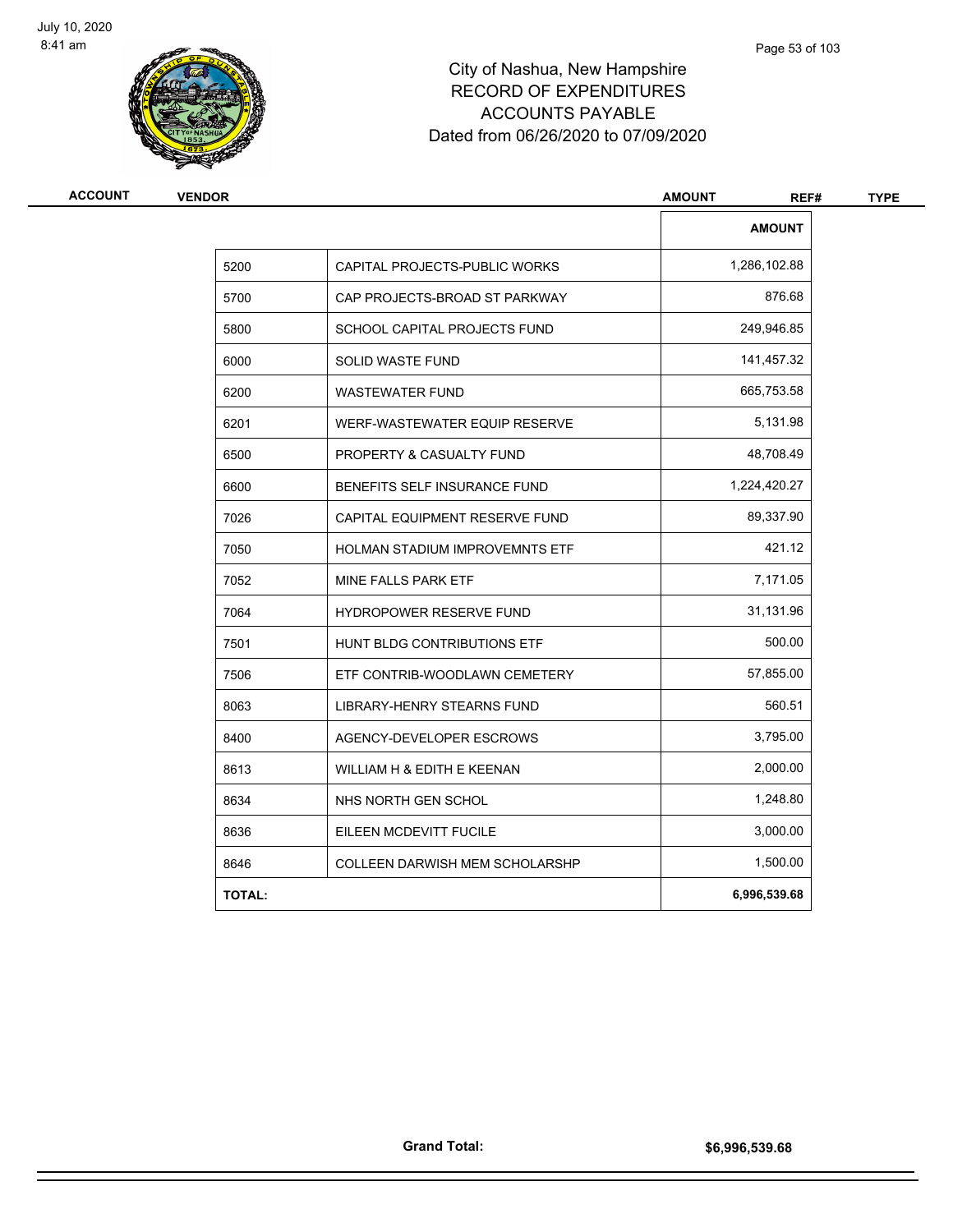

Page 54 of 103

| <b>PAY DATE</b>                   | <b>ACCOUNT</b>                             | <b>DESCRIPTION</b>                       | <b>AMOUNT</b> |
|-----------------------------------|--------------------------------------------|------------------------------------------|---------------|
| <b>FUND#: 1000 - GENERAL FUND</b> |                                            |                                          |               |
| 101<br><b>MAYOR</b>               |                                            |                                          |               |
| 7/2/20                            | 51100                                      | ADMINISTRATIVE ASSISTANT II              | 706.55        |
| 7/9/20                            | 51100                                      | ADMINISTRATIVE ASSISTANT II              | 714.59        |
| 7/2/20                            | 51100                                      | CHIEF OF STAFF                           | 1,754.10      |
| 7/9/20                            | 51100                                      | <b>CHIEF OF STAFF</b>                    | 1,774.11      |
| 7/2/20                            | 51100                                      | COMMUNICATIONS & SPECIAL PRJ COORDINATOR | 886.00        |
| 7/9/20                            | 51100                                      | COMMUNICATIONS & SPECIAL PRJ COORDINATOR | 896.11        |
| 7/2/20                            | 51100                                      | CONSTITUENT SERVICES COORDINATOR         | 886.00        |
| 7/9/20                            | 51100                                      | CONSTITUENT SERVICES COORDINATOR         | 896.11        |
| 7/2/20                            | 51500                                      | <b>MAYOR</b>                             | 2,290.80      |
| 7/9/20                            | 51500                                      | <b>MAYOR</b>                             | 2,316.90      |
| <b>TOTAL 101 - MAYOR</b>          |                                            |                                          | \$13,121.27   |
| 102                               | <b>BOARD OF ALDERMEN</b>                   |                                          |               |
| 7/2/20                            | 51100                                      | LEGISLATIVE AFFAIRS MANAGER              | 1,578.70      |
| 7/9/20                            | 51100                                      | LEGISLATIVE AFFAIRS MANAGER              | 1,635.34      |
| 7/2/20                            | 51200                                      | LEGISLATIVE TRANSCRIPTION SPEC           | 353.60        |
| 7/9/20                            | 51200                                      | LEGISLATIVE TRANSCRIPTION SPEC           | 364.04        |
|                                   | <b>TOTAL 102 - BOARD OF ALDERMEN</b>       |                                          | \$3,931.68    |
| <b>LEGAL</b><br>103               |                                            |                                          |               |
| 7/2/20                            | 51100                                      | <b>CORPORATION COUNSEL</b>               | 2,561.50      |
| 7/9/20                            | 51100                                      | <b>CORPORATION COUNSEL</b>               | 2,653.39      |
| 7/2/20                            | 51100                                      | DEPUTY CORPORATION COUNSEL               | 4,444.50      |
| 7/9/20                            | 51100                                      | DEPUTY CORPORATION COUNSEL               | 4,543.59      |
| 7/2/20                            | 51100                                      | <b>LEGAL ASSISTANT</b>                   | 2,065.25      |
| 7/9/20                            | 51100                                      | <b>LEGAL ASSISTANT</b>                   | 2,112.32      |
| 7/9/20                            | 51300                                      | <b>LEGAL ASSISTANT</b>                   | 9.18          |
| <b>TOTAL 103 - LEGAL</b>          |                                            |                                          | \$18,389.73   |
| 106                               | <b>ADMINISTRATIVE SERVICES</b>             |                                          |               |
| 7/2/20                            | 51100                                      | ADMINISTRATIVE ASSISTANT I               | 735.30        |
| 7/9/20                            | 51100                                      | ADMINISTRATIVE ASSISTANT I               | 761.31        |
| 7/2/20                            | 51100                                      | ADMINISTRATIVE SERVICES DIRECTOR         | 2,023.90      |
| 7/9/20                            | 51100                                      | ADMINISTRATIVE SERVICES DIRECTOR         | 2,096.53      |
| 7/2/20                            | 51100                                      | <b>GRANT WRITER</b>                      | 657.80        |
| 7/9/20                            | 51100                                      | <b>GRANT WRITER</b>                      | 681.41        |
|                                   | <b>TOTAL 106 - ADMINISTRATIVE SERVICES</b> |                                          | \$6,956.25    |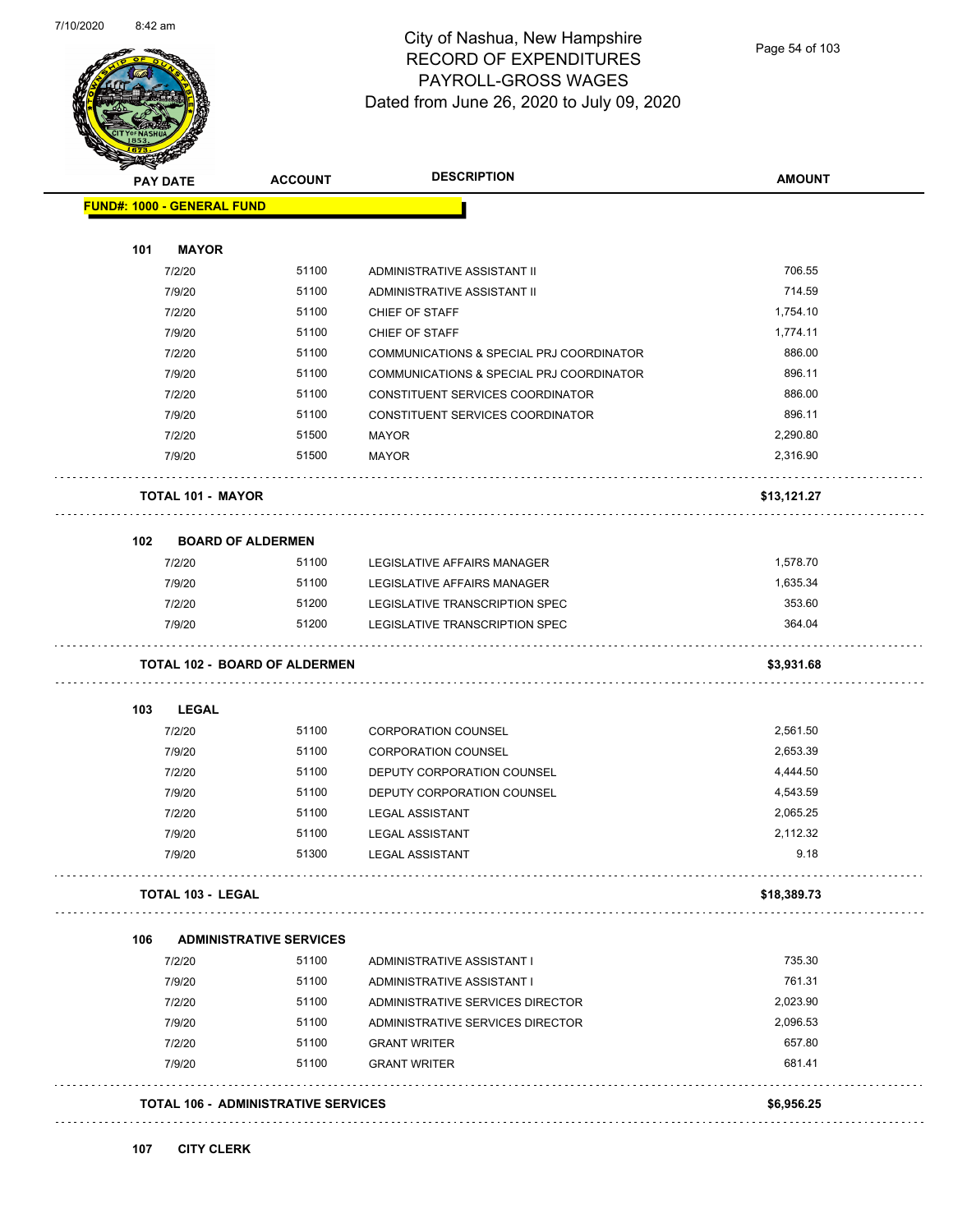Page 55 of 103

| FUND#: 1000 - GENERAL FUND | <b>ACCOUNT</b><br><b>PAY DATE</b>                | <b>DESCRIPTION</b>                     | <b>AMOUNT</b> |
|----------------------------|--------------------------------------------------|----------------------------------------|---------------|
|                            |                                                  |                                        |               |
| 107                        | <b>CITY CLERK</b>                                |                                        |               |
| 7/2/20                     | 51100                                            | <b>CITY CLERK</b>                      | 1,897.40      |
| 7/9/20                     | 51100                                            | <b>CITY CLERK</b>                      | 1,965.47      |
| 7/2/20                     | 51100                                            | <b>CLERK VITAL RECORDS II</b>          | 1,867.50      |
| 7/9/20                     | 51100                                            | <b>CLERK VITAL RECORDS II</b>          | 1,867.50      |
| 7/2/20                     | 51100                                            | DEPUTY CITY CLERK                      | 1,216.25      |
| 7/9/20                     | 51100                                            | DEPUTY CITY CLERK                      | 1,230.11      |
| 7/2/20                     | 51300                                            | <b>CLERK VITAL RECORDS II</b>          | 157.57        |
|                            | <b>TOTAL 107 - CITY CLERK</b>                    |                                        | \$10,201.80   |
| 108                        | <b>ENERGY MANAGEMENT</b>                         |                                        |               |
| 7/2/20                     | 51100                                            | <b>ENERGY MANAGER</b>                  | 1,403.30      |
| 7/9/20                     | 51100                                            | <b>ENERGY MANAGER</b>                  | 1,453.64      |
|                            | <b>TOTAL 108 - ENERGY MANAGEMENT</b>             |                                        | \$2,856.94    |
| 110                        | <b>ARLINGTON ST COMMUNITY CENTER</b>             |                                        |               |
| 7/2/20                     | 51100                                            | ARLINGTON ST COMMUNITY CENTER DIRECTOR | 1,043.55      |
| 7/9/20                     | 51100                                            | ARLINGTON ST COMMUNITY CENTER DIRECTOR | 1,081.02      |
|                            | <b>TOTAL 110 - ARLINGTON ST COMMUNITY CENTER</b> |                                        | \$2,124.57    |
|                            |                                                  |                                        |               |
| 111                        | <b>HUMAN RESOURCES</b>                           |                                        |               |
| 7/2/20                     | 51100                                            | HR SPECIALIST                          | 972.98        |
| 7/9/20                     | 51100                                            | HR SPECIALIST                          | 1,007.89      |
| 7/2/20                     | 51100                                            | HRIS & PAYROLL ANALYST                 | 1,297.30      |
| 7/9/20                     | 51100                                            | HRIS & PAYROLL ANALYST                 | 1,312.09      |
| 7/2/20                     | 51100                                            | HUMAN RESOURCES DIRECTOR               | 1,907.35      |
| 7/9/20                     | 51100                                            | HUMAN RESOURCES DIRECTOR               | 1,975.81      |
| 7/2/20                     | 51100                                            | HUMAN RESOURCES MANAGER                | 1,313.50      |
| 7/9/20                     | 51100                                            | HUMAN RESOURCES MANAGER                | 1,360.00      |
| 7/2/20                     | 51100                                            | PAYROLL ANALYST                        | 2,350.00      |
| 7/9/20                     | 51100                                            | PAYROLL ANALYST                        | 2,427.96      |
| 7/2/20                     | 51100                                            | PAYROLL MANAGER                        | 1,651.40      |
| 7/9/20                     | 51100                                            | PAYROLL MANAGER                        | 1,686.11      |
| 7/2/20                     | 51200                                            | ADMINISTRATIVE ASSISTANT I             | 412.28        |
| 7/9/20                     | 51200                                            | ADMINISTRATIVE ASSISTANT I             | 443.31        |
| 7/2/20                     | 51300                                            | PAYROLL ANALYST                        | 166.36        |
| 7/9/20                     | 51300                                            | PAYROLL ANALYST                        | 531.78        |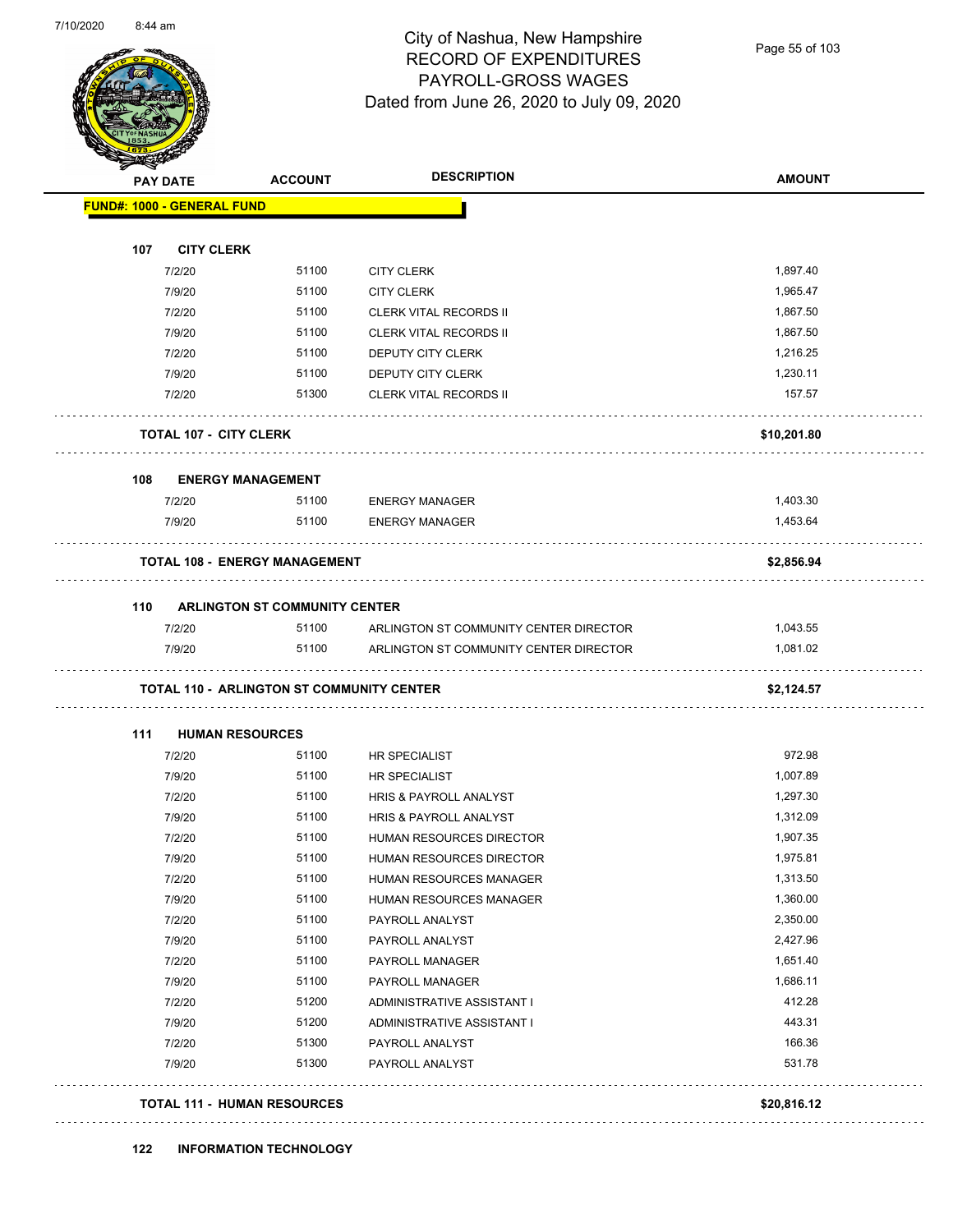

| <b>PAY DATE</b>                   | <b>ACCOUNT</b>                | <b>DESCRIPTION</b>                       | <b>AMOUNT</b> |
|-----------------------------------|-------------------------------|------------------------------------------|---------------|
| <b>FUND#: 1000 - GENERAL FUND</b> |                               |                                          |               |
| 122                               | <b>INFORMATION TECHNOLOGY</b> |                                          |               |
| 7/2/20                            | 51100                         | ADMIN ASSISTANT III                      | 824.10        |
| 7/9/20                            | 51100                         | ADMIN ASSISTANT III                      | 824.10        |
| 7/2/20                            | 51100                         | <b>ENTERPRISE SYS ADMINISTRATOR</b>      | 1,651.40      |
| 7/9/20                            | 51100                         | <b>ENTERPRISE SYS ADMINISTRATOR</b>      | 1,709.84      |
| 7/2/20                            | 51100                         | ERP SYSTEM ADMIN DBA                     | 1,973.35      |
| 7/9/20                            | 51100                         | ERP SYSTEM ADMIN DBA                     | 1,995.85      |
| 7/2/20                            | 51100                         | IT APPLICATIONS ANALYST                  | 1,445.40      |
| 7/9/20                            | 51100                         | IT APPLICATIONS ANALYST                  | 1,445.40      |
| 7/2/20                            | 51100                         | IT DIVISION DIRECTOR                     | 2,427.25      |
| 7/9/20                            | 51100                         | <b>IT DIVISION DIRECTOR</b>              | 2,454.91      |
| 7/2/20                            | 51100                         | IT INFRASTRUCTURE ANALYST                | 1,334.10      |
| 7/9/20                            | 51100                         | IT INFRASTRUCTURE ANALYST                | 1,334.10      |
| 7/2/20                            | 51100                         | IT MANAGER, INFRASTRUCTURE               | 2,177.35      |
| 7/9/20                            | 51100                         | IT MANAGER, INFRASTRUCTURE               | 2,222.23      |
| 7/2/20                            | 51100                         | IT MANAGER, PROJECT/DEVELOPMENT SERVICES | 1,684.20      |
| 7/9/20                            | 51100                         | IT MANAGER, PROJECT/DEVELOPMENT SERVICES | 1,743.84      |
| 7/2/20                            | 51100                         | IT MANAGER, TECHNICAL SERVICES           | 1,620.45      |
| 7/9/20                            | 51100                         | IT MANAGER, TECHNICAL SERVICES           | 1,620.45      |
| 7/2/20                            | 51100                         | TECHNICAL SPEC II NET SUPPORT            | 1,273.15      |
| 7/9/20                            | 51100                         | TECHNICAL SPEC II NET SUPPORT            | 1,273.15      |
| 7/2/20                            | 51100                         | <b>TECHNICAL SPECIALIST I</b>            | 888.89        |
| 7/9/20                            | 51100                         | <b>TECHNICAL SPECIALIST I</b>            | 888.90        |
| 7/2/20                            | 51100                         | WEB ADMINISTRATOR/GRAPHIC DESINGER       | 983.40        |
| 7/9/20                            | 51100                         | WEB ADMINISTRATOR/GRAPHIC DESINGER       | 983.40        |
| 7/2/20                            | 51300                         | TECHNICAL SPEC II NET SUPPORT            | 190.97        |
| 7/9/20                            | 51300                         | TECHNICAL SPEC II NET SUPPORT            | 59.68         |
| 7/2/20                            | 51300                         | <b>TECHNICAL SPECIALIST I</b>            | 133.33        |

**TOTAL 122 - INFORMATION TECHNOLOGY \$37,163.19**

**126 FINANCIAL SERVICES**

k,

| 7/2/20 | 51100 | <b>ACCOUNTANT</b>            | 1,062.30 |  |
|--------|-------|------------------------------|----------|--|
| 7/9/20 | 51100 | <b>ACCOUNTANT</b>            | 1.062.30 |  |
| 7/2/20 | 51100 | ACCOUNTS PAYABLE COORDINATOR | 2,362.37 |  |
| 7/9/20 | 51100 | ACCOUNTS PAYABLE COORDINATOR | 2,362.39 |  |
| 7/2/20 | 51100 | ACCOUNTS PAYABLE SUPV        | 1,158.35 |  |
| 7/9/20 | 51100 | ACCOUNTS PAYABLE SUPV        | 1,187.24 |  |
| 7/2/20 | 51100 | <b>CFO COMPTROLLER</b>       | 2,664.05 |  |
| 7/9/20 | 51100 | CFO COMPTROLLER              | 2.694.41 |  |
| 7/2/20 | 51100 | DEP TREASURER TAX COLLECTOR  | 1.243.25 |  |
| 7/9/20 | 51100 | DEP TREASURER TAX COLLECTOR  | 1.257.44 |  |
| 7/2/20 | 51100 | FINANCE AND ADMIN MANAGER    | 888.05   |  |
| 7/9/20 | 51100 | FINANCE AND ADMIN MANAGER    | 898.16   |  |
| 7/2/20 | 51100 | <b>MVR CLERK I</b>           | 1.196.67 |  |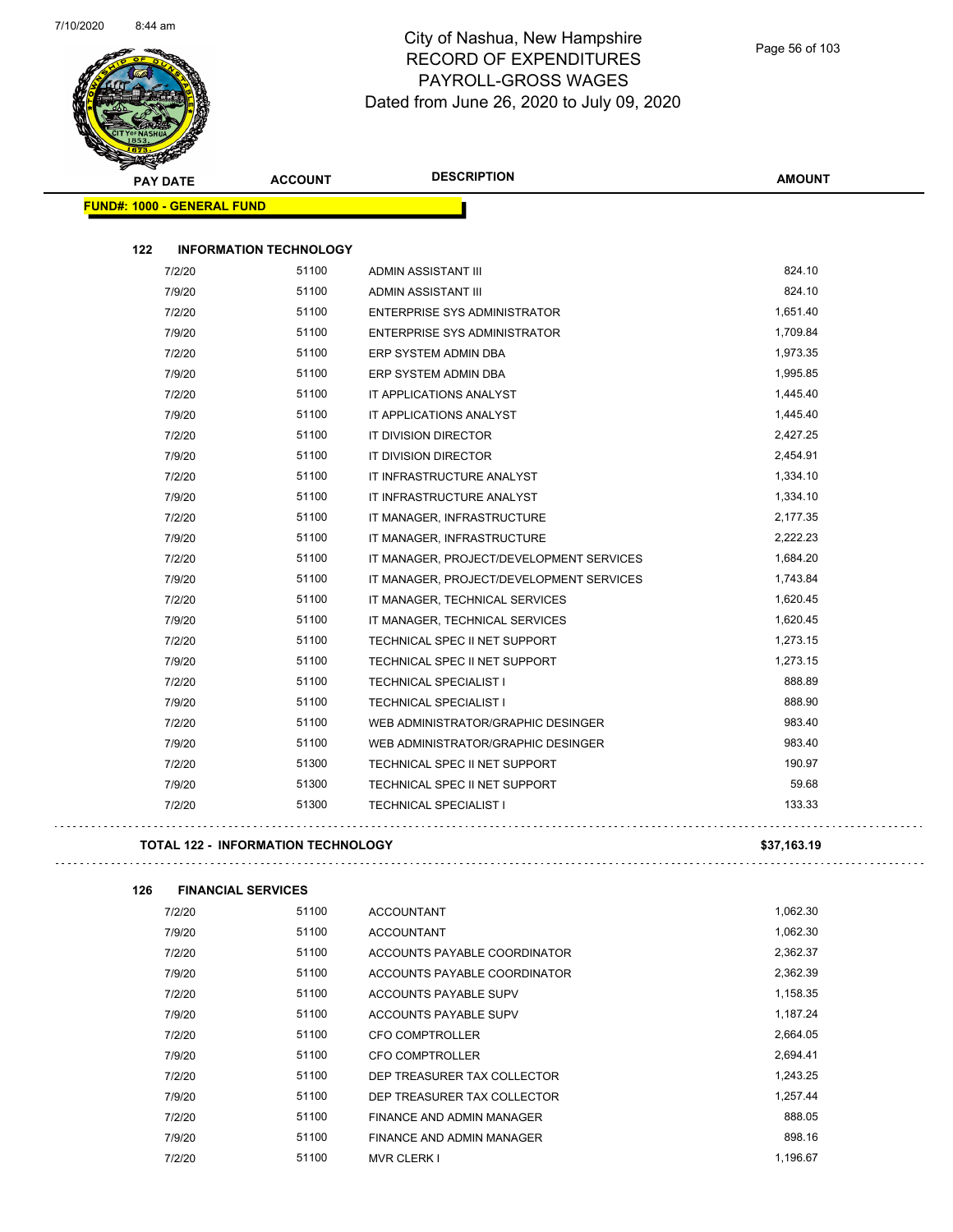

| <b>PAY DATE</b>                   | <b>ACCOUNT</b> | <b>DESCRIPTION</b>               | <b>AMOUNT</b> |
|-----------------------------------|----------------|----------------------------------|---------------|
| <b>FUND#: 1000 - GENERAL FUND</b> |                |                                  |               |
|                                   |                |                                  |               |
| 126<br><b>FINANCIAL SERVICES</b>  |                |                                  |               |
| 7/9/20                            | 51100          | <b>MVR CLERK I</b>               | 1,795.02      |
| 7/2/20                            | 51100          | MVR CLERK II                     | 1,571.72      |
| 7/9/20                            | 51100          | MVR CLERK II                     | 1,571.72      |
| 7/2/20                            | 51100          | MVR CLERK III                    | 1,565.40      |
| 7/9/20                            | 51100          | MVR CLERK III                    | 1,565.40      |
| 7/2/20                            | 51100          | ORDINANCE VIOLATIONS COORDINATOR | 299.55        |
| 7/9/20                            | 51100          | ORDINANCE VIOLATIONS COORDINATOR | 299.54        |
| 7/2/20                            | 51100          | REVENUE ACCOUNTS SPEC            | 898.05        |
| 7/9/20                            | 51100          | REVENUE ACCOUNTS SPEC            | 898.04        |
| 7/2/20                            | 51100          | REVENUE COORDINATOR              | 1,103.65      |
| 7/9/20                            | 51100          | REVENUE COORDINATOR              | 1,103.65      |
| 7/2/20                            | 51100          | <b>SENIOR FINANCE MANAGER</b>    | 1,776.05      |
| 7/9/20                            | 51100          | <b>SENIOR FINANCE MANAGER</b>    | 1,796.30      |
| 7/2/20                            | 51100          | SENIOR FINANCIAL ANALYST         | 1,268.05      |
| 7/9/20                            | 51100          | SENIOR FINANCIAL ANALYST         | 1,268.05      |
| 7/2/20                            | 51100          | SR MGR ACCT FIN REPORTING        | 1,381.35      |
| 7/9/20                            | 51100          | SR MGR ACCT FIN REPORTING        | 1,397.10      |
| 7/2/20                            | 51100          | SUPV VEHICLE REGISTRATION        | 1,282.70      |
| 7/9/20                            | 51100          | SUPV VEHICLE REGISTRATION        | 1,297.31      |
| 7/2/20                            | 51100          | TREASURER TAX COLLECTOR          | 2,177.35      |
| 7/9/20                            | 51100          | TREASURER TAX COLLECTOR          | 2,222.23      |
| 7/2/20                            | 51200          | <b>ACCOUNTING TEMP</b>           | 150.00        |
| 7/9/20                            | 51200          | <b>ACCOUNTING TEMP</b>           | 161.25        |
| 7/2/20                            | 51200          | TRUST ACCOUNTANT PT              | 773.00        |
| 7/9/20                            | 51200          | TRUST ACCOUNTANT PT              | 773.00        |
| 7/2/20                            | 51300          | <b>MVR CLERK I</b>               | 331.58        |
| 7/9/20                            | 51300          | <b>MVR CLERK I</b>               | 84.15         |
| 7/2/20                            | 51300          | <b>MVR CLERK II</b>              | 219.10        |
| 7/9/20                            | 51300          | MVR CLERK II                     | 299.27        |
| 7/2/20                            | 51300          | MVR CLERK III                    | 403.20        |
| 7/9/20                            | 51300          | <b>MVR CLERK III</b>             | 218.09        |
| 7/9/20                            | 51300          | REVENUE ACCOUNTS SPEC            | 33.68         |
| 7/2/20                            | 51300          | REVENUE COORDINATOR              | 124.17        |
| 7/9/20                            | 51300          | REVENUE COORDINATOR              | 41.39         |
| 7/2/20                            | 51400          | <b>MVR CLERK I</b>               | 600.00        |
|                                   |                |                                  |               |

| 129 | <b>CITY BUILDINGS</b> |  |
|-----|-----------------------|--|
|     |                       |  |

7/2/20 51100 BUILDING MANAGER 1,305.25 7/9/20 51100 BUILDING MANAGER 1,351.45 7/2/20 51100 CUSTODIAN I 1,282.70 7/9/20 51100 CUSTODIAN I 1,282.71

7/2/20 51100 MAINTENANCE SPEC 1,366.55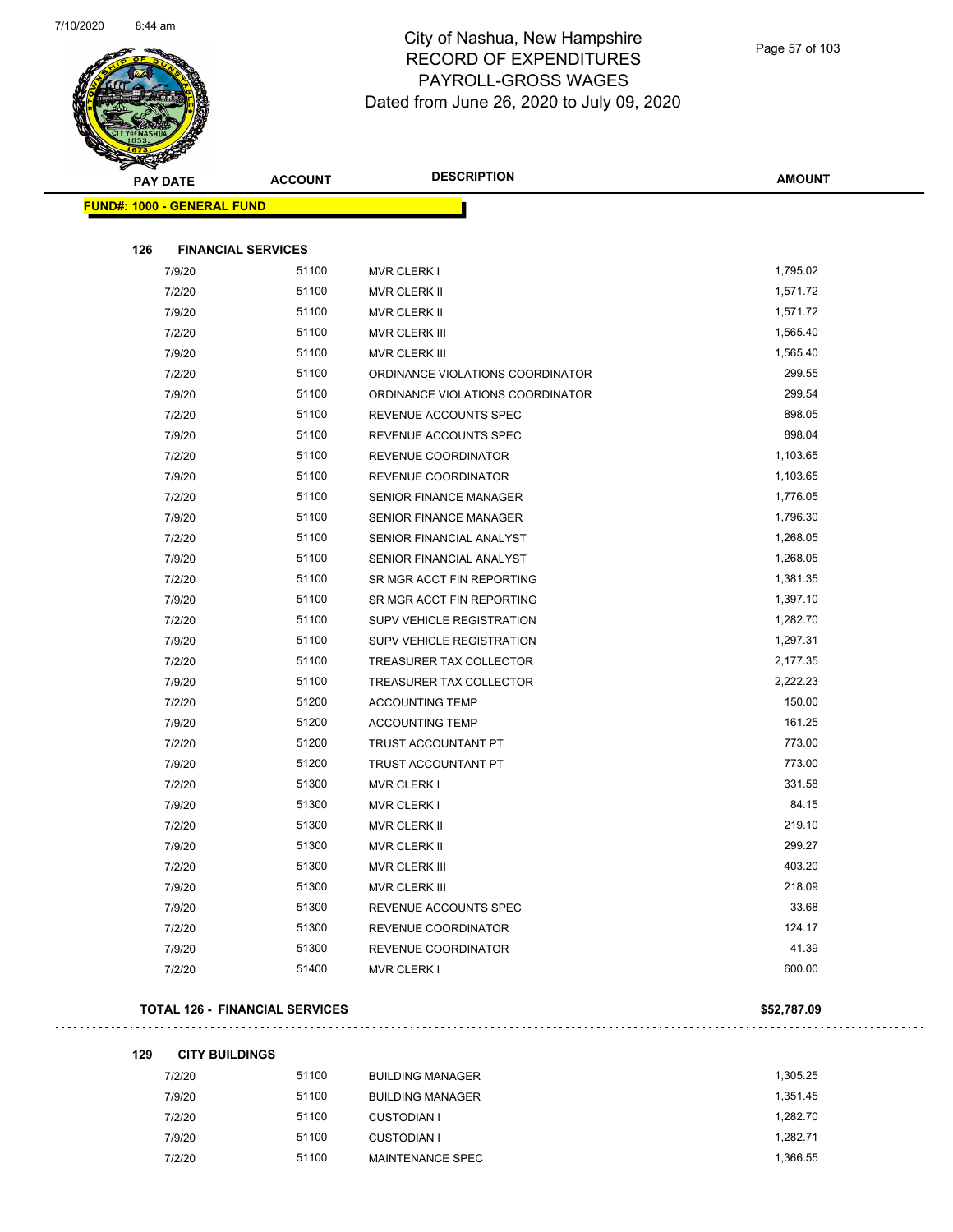

Page 58 of 103

|     | <b>PAY DATE</b>                   | <b>ACCOUNT</b> | <b>DESCRIPTION</b>             | <b>AMOUNT</b> |
|-----|-----------------------------------|----------------|--------------------------------|---------------|
|     | <b>FUND#: 1000 - GENERAL FUND</b> |                |                                |               |
|     |                                   |                |                                |               |
| 129 | <b>CITY BUILDINGS</b>             |                |                                |               |
|     | 7/9/20                            | 51100          | <b>MAINTENANCE SPEC</b>        | 1,366.55      |
|     | 7/2/20                            | 51200          | <b>CUSTODIAN I</b>             | 355.67        |
|     | 7/9/20                            | 51200          | <b>CUSTODIAN I</b>             | 355.66        |
|     | 7/2/20                            | 51300          | <b>BUILDING MANAGER</b>        | 244.73        |
|     | 7/9/20                            | 51300          | <b>BUILDING MANAGER</b>        | 192.21        |
|     | 7/2/20                            | 51300          | <b>CUSTODIAN I</b>             | 194.31        |
|     | 7/9/20                            | 51300          | <b>CUSTODIAN I</b>             | 192.46        |
|     | <b>TOTAL 129 - CITY BUILDINGS</b> |                |                                | \$9,490.25    |
| 130 | <b>PURCHASING</b>                 |                |                                |               |
|     | 7/2/20                            | 51100          | PURCHASING AGENT I             | 774.95        |
|     | 7/9/20                            | 51100          | PURCHASING AGENT I             | 774.95        |
|     | 7/2/20                            | 51100          | PURCHASING AGENT II            | 962.15        |
|     | 7/9/20                            | 51100          | PURCHASING AGENT II            | 962.15        |
|     | 7/2/20                            | 51100          | PURCHASING MANAGER             | 1,776.05      |
|     | 7/9/20                            | 51100          | PURCHASING MANAGER             | 1,796.30      |
|     | 7/2/20                            | 51200          | MESSENGER MAIL DISTRIBUTION CL | 196.08        |
|     | 7/9/20                            | 51200          | MESSENGER MAIL DISTRIBUTION CL | 384.01        |
|     | 7/2/20                            | 51300          | PURCHASING AGENT II            | 45.10         |
|     | 7/9/20                            | 51750          | PURCHASING MANAGER             | 6,522.49      |
|     | <b>TOTAL 130 - PURCHASING</b>     |                |                                | \$14,194.23   |
| 131 | <b>HUNT BUILDING</b>              |                |                                |               |
|     | 7/2/20                            | 51100          | HUNT MEMORIAL BLDG & ARTS ADM  | 394.20        |
|     | 7/9/20                            | 51100          | HUNT MEMORIAL BLDG & ARTS ADM  | 408.14        |
|     | TOTAL 131 - HUNT BUILDING         |                |                                | \$802.34      |
| 132 | <b>ASSESSING</b>                  |                |                                |               |
|     | 7/2/20                            | 51100          | ASSESSING ADMIN SPEC II CSR    | 1,498.35      |
|     | 7/9/20                            | 51100          | ASSESSING ADMIN SPEC II CSR    | 1,498.35      |
|     | 7/2/20                            | 51100          | ASSESSING ADMIN SPEC III CSR   | 1,020.05      |
|     | 7/9/20                            | 51100          | ASSESSING ADMIN SPEC III CSR   | 1,020.05      |
|     | 7/2/20                            | 51100          | ASSESSOR I                     | 813.45        |
|     | 7/9/20                            | 51100          | ASSESSOR I                     | 853.68        |
|     | 7/2/20                            | 51100          | ASSESSOR II                    | 1,171.15      |
|     | 7/9/20                            | 51100          | ASSESSOR II                    | 1,171.16      |
|     | 7/2/20                            | 51100          | <b>ASSESSOR III</b>            | 2,518.80      |
|     | 7/9/20                            | 51100          | ASSESSOR III                   | 2,518.81      |
|     | 7/2/20                            | 51100          | DEPARTMENT COORDINATOR         | 806.75        |

7/9/20 51100 DEPARTMENT COORDINATOR 806.75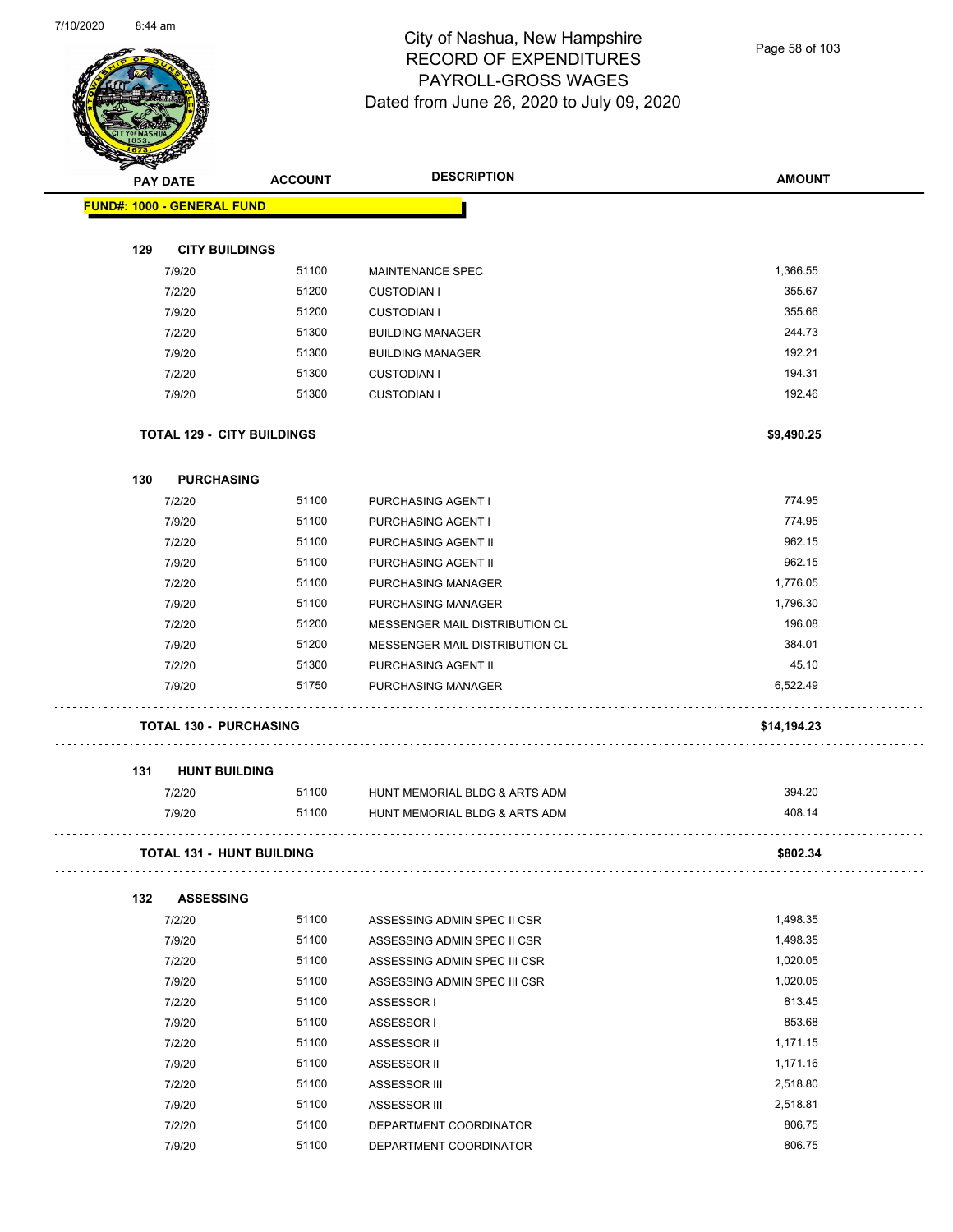

Page 59 of 103

| <b>PAY DATE</b> |                                   | <b>ACCOUNT</b>                            | <b>DESCRIPTION</b>                                    | <b>AMOUNT</b> |
|-----------------|-----------------------------------|-------------------------------------------|-------------------------------------------------------|---------------|
|                 | <b>FUND#: 1000 - GENERAL FUND</b> |                                           |                                                       |               |
|                 | <b>TOTAL 132 - ASSESSING</b>      |                                           |                                                       | \$15,697.35   |
| 134             | <b>GIS</b>                        |                                           |                                                       |               |
|                 | 7/2/20                            |                                           | 51100 GIS TECHNICIAN II                               | 1,199.70      |
|                 | 7/9/20                            | 51100                                     | <b>GIS TECHNICIAN II</b>                              | 1,199.70      |
|                 | <b>TOTAL 134 - GIS</b>            |                                           |                                                       | \$2,399.40    |
| 140             |                                   | <b>PINEWOOD CEMETERY</b>                  |                                                       |               |
|                 | 7/9/20                            | 51400                                     | SEASONAL                                              | 448.00        |
|                 |                                   | <b>TOTAL 140 - PINEWOOD CEMETERY</b>      |                                                       | \$448.00      |
| 142             |                                   | <b>WOODLAWN CEMETERY</b>                  |                                                       |               |
|                 | 7/2/20                            | 51100                                     | <b>GROUNDSKEEPER CEMETERY</b>                         | 1,480.02      |
|                 | 7/9/20                            | 51100                                     | <b>GROUNDSKEEPER CEMETERY</b>                         | 1,496.92      |
|                 | 7/2/20                            | 51100                                     | SUBFOREMAN CEMETERY                                   | 901.25        |
|                 | 7/9/20                            | 51100                                     | <b>SUBFOREMAN CEMETERY</b>                            | 933.59        |
|                 | 7/2/20                            | 51100                                     | SUPERINTENDENT CEMETERY I                             | 1,263.75      |
|                 | 7/9/20                            | 51100                                     | SUPERINTENDENT CEMETERY I                             | 1,289.73      |
|                 | 7/2/20                            | 51400                                     | SEASONAL                                              | 672.00        |
|                 |                                   | <b>TOTAL 142 - WOODLAWN CEMETERY</b>      |                                                       | \$8,037.26    |
| 144             |                                   | <b>EDGEWOOD &amp; SUBURBAN CEMETERIES</b> |                                                       |               |
|                 | 7/2/20                            | 51100                                     | <b>GROUNDSKEEPER CEMETERY</b>                         | 1,282.12      |
|                 | 7/9/20                            | 51100                                     | <b>GROUNDSKEEPER CEMETERY</b>                         | 1,331.79      |
|                 | 7/2/20                            | 51100                                     | <b>SUBFOREMAN CEMETERY</b>                            | 778.65        |
|                 | 7/9/20                            | 51100                                     | SUBFOREMAN CEMETERY                                   | 806.22        |
|                 | 7/2/20                            | 51100                                     | SUPERINTENDENT CEMETERY II                            | 1,282.70      |
|                 | 7/9/20                            | 51100                                     | SUPERINTENDENT CEMETERY II                            | 1,297.31      |
|                 | 7/9/20                            | 51300                                     | SUBFOREMAN CEMETERY                                   | 14.60         |
|                 | 7/2/20                            | 51400                                     | SEASONAL                                              | 2,240.00      |
|                 | 7/9/20                            | 51400                                     | SEASONAL                                              | 1,792.00      |
|                 |                                   |                                           | <b>TOTAL 144 - EDGEWOOD &amp; SUBURBAN CEMETERIES</b> | \$10,825.39   |
| 150             | <b>POLICE</b>                     |                                           |                                                       |               |
|                 | 7/2/20                            | 51100                                     | <b>1ST YEAR OFFICERS</b>                              | 9,471.60      |
|                 | 7/9/20                            | 51100                                     | <b>1ST YEAR OFFICERS</b>                              | 9,528.57      |
|                 | 7/2/20                            | 51100                                     | 1ST YR OFFICERS CERTIFIED SPEC                        | 1,099.90      |
|                 | 7/9/20                            | 51100                                     | 1ST YR OFFICERS CERTIFIED SPEC                        | 1,106.50      |
|                 | 7/2/20                            | 51100                                     | 1st YR SPECIAL OFFICER CERTIFIED II                   | 7,150.00      |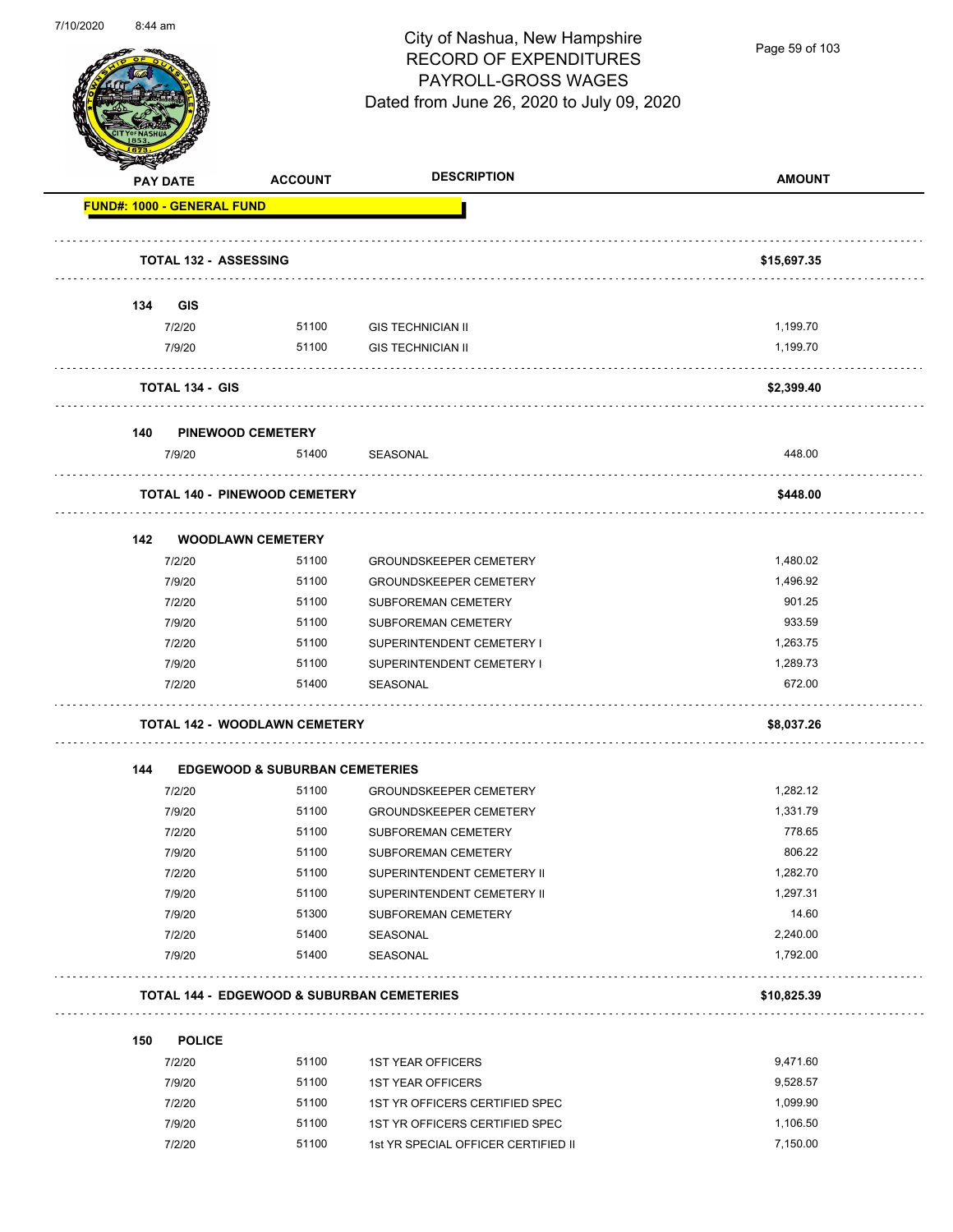

| <b>SACTOR</b> |                                   | <b>ACCOUNT</b> | <b>DESCRIPTION</b>                   | <b>AMOUNT</b> |
|---------------|-----------------------------------|----------------|--------------------------------------|---------------|
|               | <b>PAY DATE</b>                   |                |                                      |               |
|               | <b>FUND#: 1000 - GENERAL FUND</b> |                |                                      |               |
|               |                                   |                |                                      |               |
| 150           | <b>POLICE</b>                     |                |                                      |               |
|               | 7/9/20                            | 51100          | 1st YR SPECIAL OFFICER CERTIFIED II  | 7,421.23      |
|               | 7/2/20                            | 51100          | <b>ACCOUNT CLERK III</b>             | 2,333.75      |
|               | 7/9/20                            | 51100          | <b>ACCOUNT CLERK III</b>             | 2,333.75      |
|               | 7/2/20                            | 51100          | ADMIN ASSISTANT I DETECTIVES         | 2,872.30      |
|               | 7/9/20                            | 51100          | ADMIN ASSISTANT I DETECTIVES         | 2,872.30      |
|               | 7/2/20                            | 51100          | ADMIN ASSISTANT I LEGAL              | 774.05        |
|               | 7/9/20                            | 51100          | ADMIN ASSISTANT I LEGAL              | 774.05        |
|               | 7/2/20                            | 51100          | ADMIN ASSISTANT II LEGAL             | 784.25        |
|               | 7/9/20                            | 51100          | ADMIN ASSISTANT II LEGAL             | 784.25        |
|               | 7/2/20                            | 51100          | ADMIN ASSISTANT III PROF STANDARDS   | 983.25        |
|               | 7/9/20                            | 51100          | ADMIN ASSISTANT III PROF STANDARDS   | 983.25        |
|               | 7/2/20                            | 51100          | ADMIN ASSISTANT III SERVICES         | 810.59        |
|               | 7/9/20                            | 51100          | ADMIN ASSISTANT III SERVICES         | 810.55        |
|               | 7/2/20                            | 51100          | ADMIN ASSISTANT IV UNIFORM FIELD OPS | 853.01        |
|               | 7/9/20                            | 51100          | ADMIN ASSISTANT IV UNIFORM FIELD OPS | 853.00        |
|               | 7/2/20                            | 51100          | ADMIN SUPERVISOR DETECTIVES          | 994.15        |
|               | 7/9/20                            | 51100          | ADMIN SUPERVISOR DETECTIVES          | 1,012.06      |
|               | 7/2/20                            | 51100          | ADMINISTRATIVE PROJECT SPEC          | 1,315.60      |
|               | 7/9/20                            | 51100          | ADMINISTRATIVE PROJECT SPEC          | 1,362.79      |
|               | 7/2/20                            | 51100          | ANIMAL CONTROL OFFICER               | 1,028.90      |
|               | 7/9/20                            | 51100          | ANIMAL CONTROL OFFICER               | 1,041.26      |
|               | 7/2/20                            | 51100          | ASSISTANT RECORDS MANAGER            | 1,082.90      |
|               | 7/9/20                            | 51100          | ASSISTANT RECORDS MANAGER            | 1,102.40      |
|               | 7/2/20                            | 51100          | AUTO MECHANIC 1ST CLASS              | 1,755.19      |
|               | 7/9/20                            | 51100          | AUTO MECHANIC 1ST CLASS              | 1,755.20      |
|               | 7/2/20                            | 51100          | <b>BUILDING MAINTENANCE SUPV</b>     | 1,082.90      |
|               | 7/9/20                            | 51100          | <b>BUILDING MAINTENANCE SUPV</b>     | 1,102.40      |
|               | 7/2/20                            | 51100          | <b>CAPTAIN</b>                       | 16,638.29     |
|               | 7/9/20                            | 51100          | <b>CAPTAIN</b>                       | 16,948.66     |
|               | 7/2/20                            | 51100          | CHIEF OF POLICE                      | 2,928.65      |
|               | 7/9/20                            | 51100          | CHIEF OF POLICE                      | 2,981.36      |
|               | 7/2/20                            | 51100          | COMM TECH ALL DESIGNATIONS           | 8,097.11      |
|               | 7/9/20                            | 51100          | COMM TECH ALL DESIGNATIONS           | 8,097.11      |
|               | 7/2/20                            | 51100          | COMMUNITY POLICE COORD CEMD          | 1,426.20      |
|               | 7/9/20                            | 51100          | COMMUNITY POLICE COORD CEMD          | 1,451.88      |
|               | 7/2/20                            | 51100          | <b>CRIME ANALYST</b>                 | 1,096.70      |
|               | 7/9/20                            | 51100          | <b>CRIME ANALYST</b>                 | 1,096.70      |
|               | 7/2/20                            | 51100          | <b>CUSTODIAN III</b>                 | 1,585.24      |
|               | 7/9/20                            | 51100          | <b>CUSTODIAN III</b>                 | 1,594.83      |
|               | 7/2/20                            | 51100          | DEPUTY CHIEF OF POLICE               | 5,307.80      |
|               | 7/9/20                            | 51100          | DEPUTY CHIEF OF POLICE               | 5,403.32      |
|               | 7/2/20                            | 51100          | DETENTION SPEC                       | 2,719.30      |
|               | 7/9/20                            | 51100          | DETENTION SPEC                       | 2,719.30      |
|               | 7/2/20                            | 51100          | DISPATCHERS ALL DESIGNATIONS         | 4,496.91      |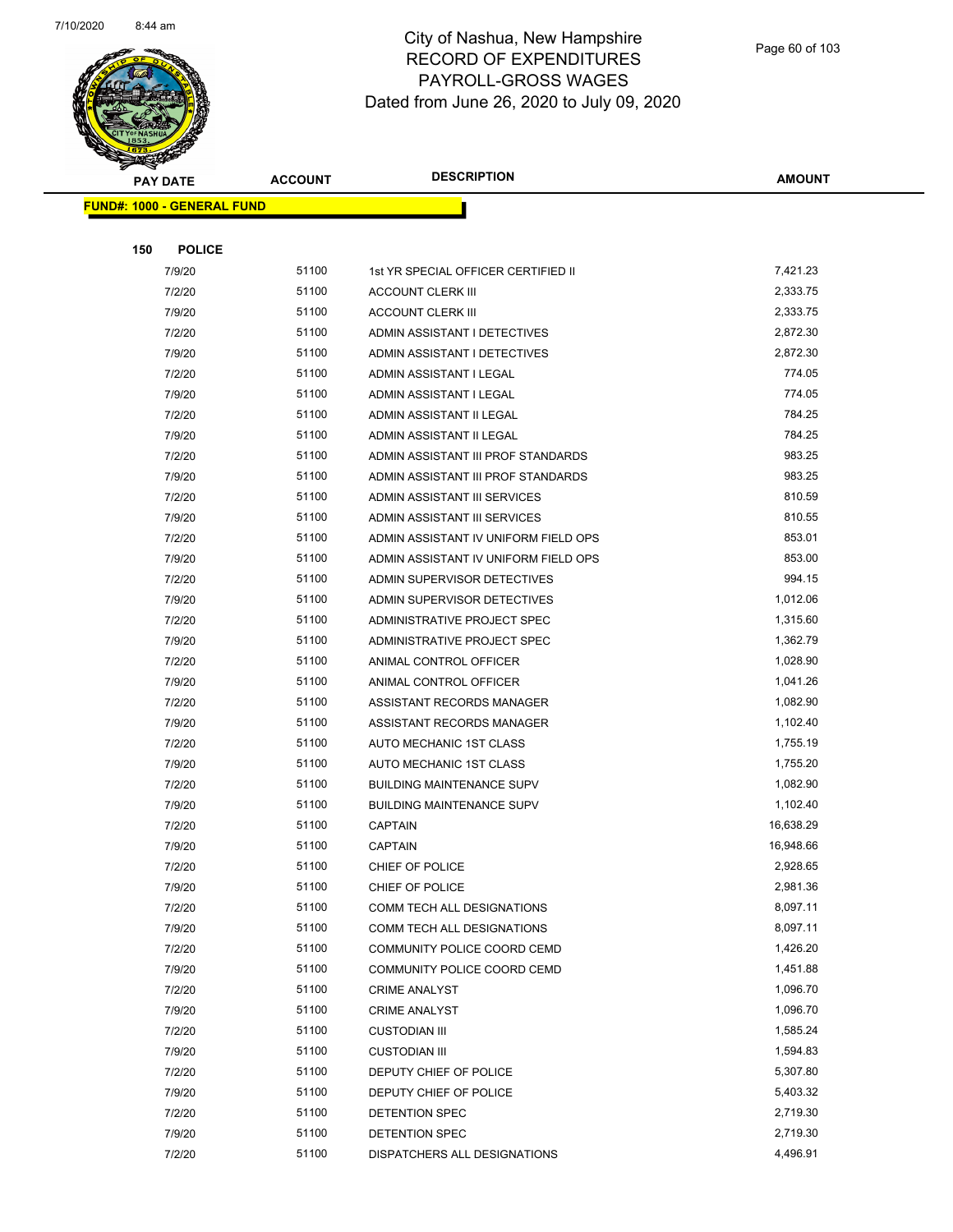

| <b>Andrew</b> |                                   | <b>ACCOUNT</b> | <b>DESCRIPTION</b>                      | <b>AMOUNT</b> |
|---------------|-----------------------------------|----------------|-----------------------------------------|---------------|
|               | <b>PAY DATE</b>                   |                |                                         |               |
|               | <b>FUND#: 1000 - GENERAL FUND</b> |                |                                         |               |
|               |                                   |                |                                         |               |
| 150           | <b>POLICE</b>                     |                |                                         |               |
|               | 7/9/20                            | 51100          | DISPATCHERS ALL DESIGNATIONS            | 4,496.92      |
|               | 7/2/20                            | 51100          | FLEET MAINTENANCE ASST SUPV             | 1,014.40      |
|               | 7/9/20                            | 51100          | FLEET MAINTENANCE ASST SUPV             | 1,032.67      |
|               | 7/2/20                            | 51100          | IT MANAGER/SOFTWARE SPECIALIST          | 1,455.90      |
|               | 7/9/20                            | 51100          | IT MANAGER/SOFTWARE SPECIALIST          | 1,528.29      |
|               | 7/2/20                            | 51100          | IT PROGRAMS ADMIN & INSTRUCTOR          | 1,139.00      |
|               | 7/9/20                            | 51100          | IT PROGRAMS ADMIN & INSTRUCTOR          | 1,159.49      |
|               | 7/2/20                            | 51100          | LIEUTENANT                              | 18,227.10     |
|               | 7/9/20                            | 51100          | LIEUTENANT                              | 18,552.13     |
|               | 7/2/20                            | 51100          | NPD BUSINESS COORDINATOR                | 1,138.10      |
|               | 7/9/20                            | 51100          | NPD BUSINESS COORDINATOR                | 1,158.59      |
|               | 7/2/20                            | 51100          | <b>NPD BUSINESS MANAGER</b>             | 1,802.00      |
|               | 7/9/20                            | 51100          | NPD BUSINESS MANAGER                    | 1,806.68      |
|               | 7/2/20                            | 51100          | NPD NETWORK ADMINISTRATOR               | 1,450.75      |
|               | 7/9/20                            | 51100          | NPD NETWORK ADMINISTRATOR               | 1,476.88      |
|               | 7/2/20                            | 51100          | PARALEGAL                               | 871.09        |
|               | 7/9/20                            | 51100          | PARALEGAL                               | 871.10        |
|               | 7/2/20                            | 51100          | PATROLMAN ALL RANKS                     | 171,441.79    |
|               | 7/9/20                            | 51100          | PATROLMAN ALL RANKS                     | 173,959.36    |
|               | 7/2/20                            | 51100          | POLICE ATTORNEY                         | 3,098.78      |
|               | 7/9/20                            | 51100          | POLICE ATTORNEY                         | 3,006.64      |
|               | 7/2/20                            | 51100          | <b>RECORDS &amp; COMMUNICATIONS MGR</b> | 1,673.90      |
|               | 7/9/20                            | 51100          | <b>RECORDS &amp; COMMUNICATIONS MGR</b> | 1,704.02      |
|               | 7/2/20                            | 51100          | <b>RECORDS TECHNICIAN I</b>             | 2,098.20      |
|               | 7/9/20                            | 51100          | <b>RECORDS TECHNICIAN I</b>             | 2,098.20      |
|               | 7/2/20                            | 51100          | RECORDS TECHNICIAN II                   | 909.90        |
|               | 7/9/20                            | 51100          | RECORDS TECHNICIAN II                   | 909.90        |
|               | 7/2/20                            | 51100          | <b>SERGEANT</b>                         | 44,503.70     |
|               | 7/9/20                            | 51100          | <b>SERGEANT</b>                         | 45,248.79     |
|               | 7/2/20                            | 51100          | SHIFT LEADER                            | 2,185.00      |
|               | 7/9/20                            | 51100          | SHIFT LEADER                            | 2,185.00      |
|               | 7/2/20                            | 51100          | <b>SUPV POLICE FLEET</b>                | 1,375.80      |
|               | 7/9/20                            | 51100          | SUPV POLICE FLEET                       | 1,117.16      |
|               | 7/2/20                            | 51200          | <b>ACCREDITATION MANAGER</b>            | 1,151.84      |
|               | 7/9/20                            | 51200          | <b>ACCREDITATION MANAGER</b>            | 1,151.84      |
|               | 7/2/20                            | 51200          | SENIOR RELATIONS SPECIALIST             | 739.91        |
|               | 7/9/20                            | 51200          | SENIOR RELATIONS SPECIALIST             | 739.92        |
|               | 7/2/20                            | 51300          | <b>CUSTODIAN III</b>                    | 91.20         |
|               | 7/2/20                            | 51300          | DISPATCHERS ALL DESIGNATIONS            | 184.72        |
|               | 7/9/20                            | 51300          | DISPATCHERS ALL DESIGNATIONS            | 90.54         |
|               | 7/2/20                            | 51300          | LIEUTENANT                              | 643.31        |
|               | 7/2/20                            | 51300          | PATROLMAN ALL RANKS                     | 3,254.30      |
|               | 7/9/20                            | 51300          | PATROLMAN ALL RANKS                     | 707.10        |
|               | 7/9/20                            | 51300          | SERGEANT                                | 211.05        |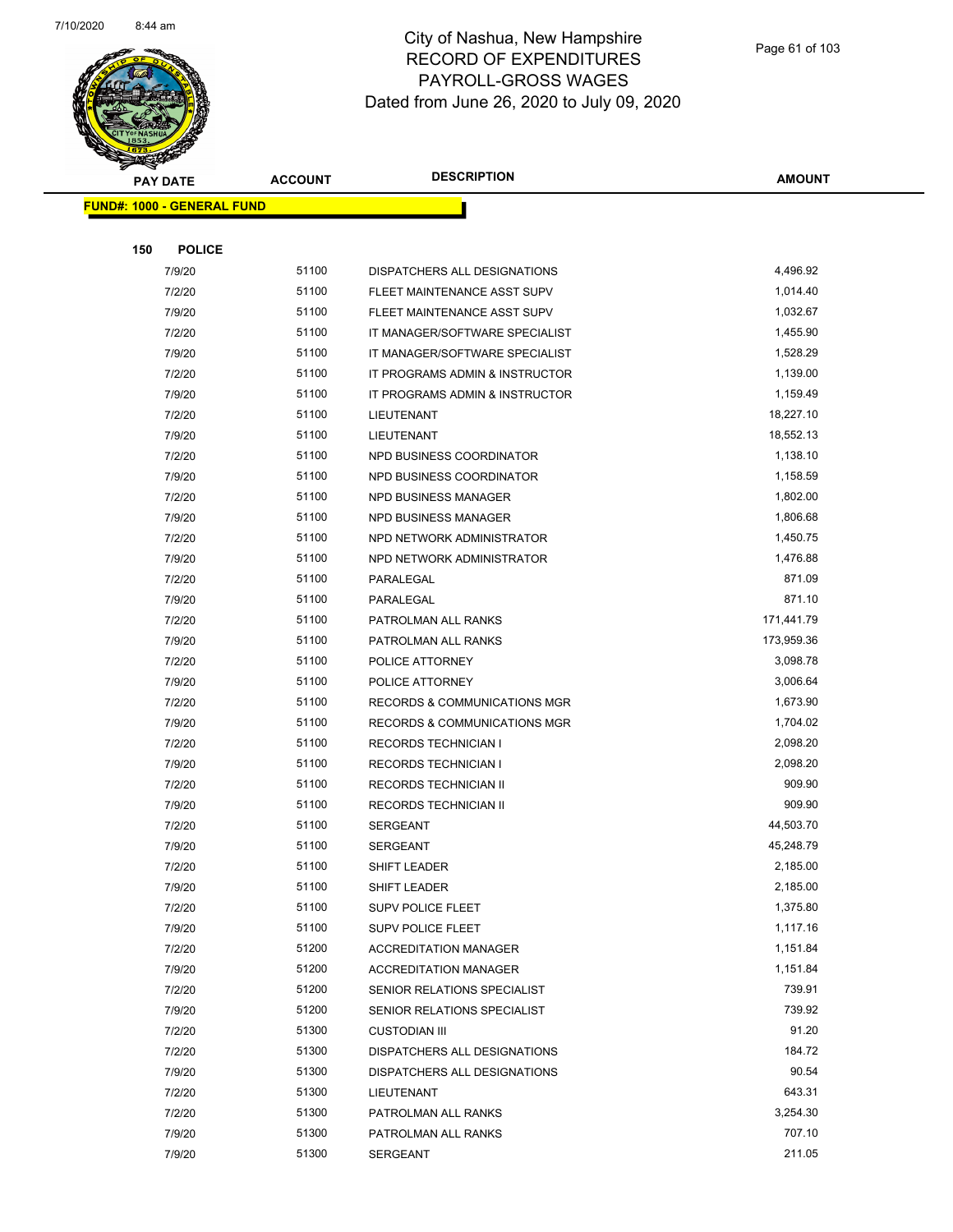

| B.  | <b>PAY DATE</b>                   | <b>ACCOUNT</b> | <b>DESCRIPTION</b>                  | <b>AMOUNT</b> |
|-----|-----------------------------------|----------------|-------------------------------------|---------------|
|     | <b>FUND#: 1000 - GENERAL FUND</b> |                |                                     |               |
|     |                                   |                |                                     |               |
| 150 | <b>POLICE</b>                     |                |                                     |               |
|     | 7/2/20                            | 51300          | SHIFT LEADER                        | 476.40        |
|     | 7/9/20                            | 51300          | SHIFT LEADER                        | 119.10        |
|     | 7/2/20                            | 51309          | PATROLMAN ALL RANKS                 | 1,827.96      |
|     | 7/2/20                            | 51309          | <b>SERGEANT</b>                     | 556.16        |
|     | 7/2/20                            | 51322          | <b>1ST YEAR OFFICERS</b>            | 59.20         |
|     | 7/9/20                            | 51322          | <b>1ST YEAR OFFICERS</b>            | 39.47         |
|     | 7/2/20                            | 51322          | 1ST YR OFFICERS CERTIFIED SPEC      | 30.93         |
|     | 7/2/20                            | 51322          | 1st YR SPECIAL OFFICER CERTIFIED II | 187.69        |
|     | 7/9/20                            | 51322          | 1st YR SPECIAL OFFICER CERTIFIED II | 438.40        |
|     | 7/9/20                            | 51322          | ANIMAL CONTROL OFFICER              | 136.70        |
|     | 7/2/20                            | 51322          | PATROLMAN ALL RANKS                 | 5,832.79      |
|     | 7/9/20                            | 51322          | PATROLMAN ALL RANKS                 | 7,818.84      |
|     | 7/2/20                            | 51322          | SERGEANT                            | 604.98        |
|     | 7/9/20                            | 51322          | <b>SERGEANT</b>                     | 689.13        |
|     | 7/2/20                            | 51330          | 1st YR SPECIAL OFFICER CERTIFIED II | 429.00        |
|     | 7/9/20                            | 51330          | 1st YR SPECIAL OFFICER CERTIFIED II | 219.87        |
|     | 7/2/20                            | 51330          | ADMIN ASSISTANT I DETECTIVES        | 209.82        |
|     | 7/2/20                            | 51330          | COMM TECH ALL DESIGNATIONS          | 1,252.89      |
|     | 7/9/20                            | 51330          | COMM TECH ALL DESIGNATIONS          | 680.58        |
|     | 7/2/20                            | 51330          | DETENTION SPEC                      | 970.03        |
|     | 7/2/20                            | 51330          | DISPATCHERS ALL DESIGNATIONS        | 1,209.87      |
|     | 7/2/20                            | 51330          | LIEUTENANT                          | 616.23        |
|     | 7/9/20                            | 51330          | LIEUTENANT                          | 634.80        |
|     | 7/2/20                            | 51330          | PATROLMAN ALL RANKS                 | 30,776.25     |
|     | 7/9/20                            | 51330          | PATROLMAN ALL RANKS                 | 29,083.93     |
|     | 7/2/20                            | 51330          | SERGEANT                            | 3,407.55      |
|     | 7/9/20                            | 51330          | SERGEANT                            | 3,468.32      |
|     | 7/2/20                            | 51330          | SHIFT LEADER                        | 981.77        |
|     | 7/9/20                            | 51330          | SHIFT LEADER                        | 792.37        |
|     | 7/9/20                            | 51412          | ADMIN ASSISTANT I DETECTIVES        | 115.21        |
|     | 7/9/20                            | 51412          | PER DIEM                            | 199.74        |
|     | 7/2/20                            | 51600          | ANIMAL CONTROL OFFICER              | 500.00        |
|     | 7/9/20                            | 51600          | <b>CUSTODIAN III</b>                | 500.00        |
|     | 7/9/20                            | 51628          | <b>1ST YEAR OFFICERS</b>            | 1,913.31      |
|     | 7/9/20                            | 51628          | 1ST YR OFFICERS CERTIFIED SPEC      | 222.18        |
|     | 7/9/20                            | 51628          | 1st YR SPECIAL OFFICER CERTIFIED II | 1,465.80      |
|     | 7/9/20                            | 51628          | ANIMAL CONTROL OFFICER              | 209.90        |
|     | 7/9/20                            | 51628          | <b>CAPTAIN</b>                      | 3,427.55      |
|     | 7/9/20                            | 51628          | CHIEF OF POLICE                     | 603.30        |
|     | 7/9/20                            | 51628          | COMM TECH ALL DESIGNATIONS          | 1,619.42      |
|     | 7/9/20                            | 51628          | DEPUTY CHIEF OF POLICE              | 1,093.40      |
|     | 7/9/20                            | 51628          | DETENTION SPEC                      | 543.86        |
|     | 7/9/20                            | 51628          | DISPATCHERS ALL DESIGNATIONS        | 899.38        |
|     | 7/9/20                            | 51628          | LIEUTENANT                          | 3,754.77      |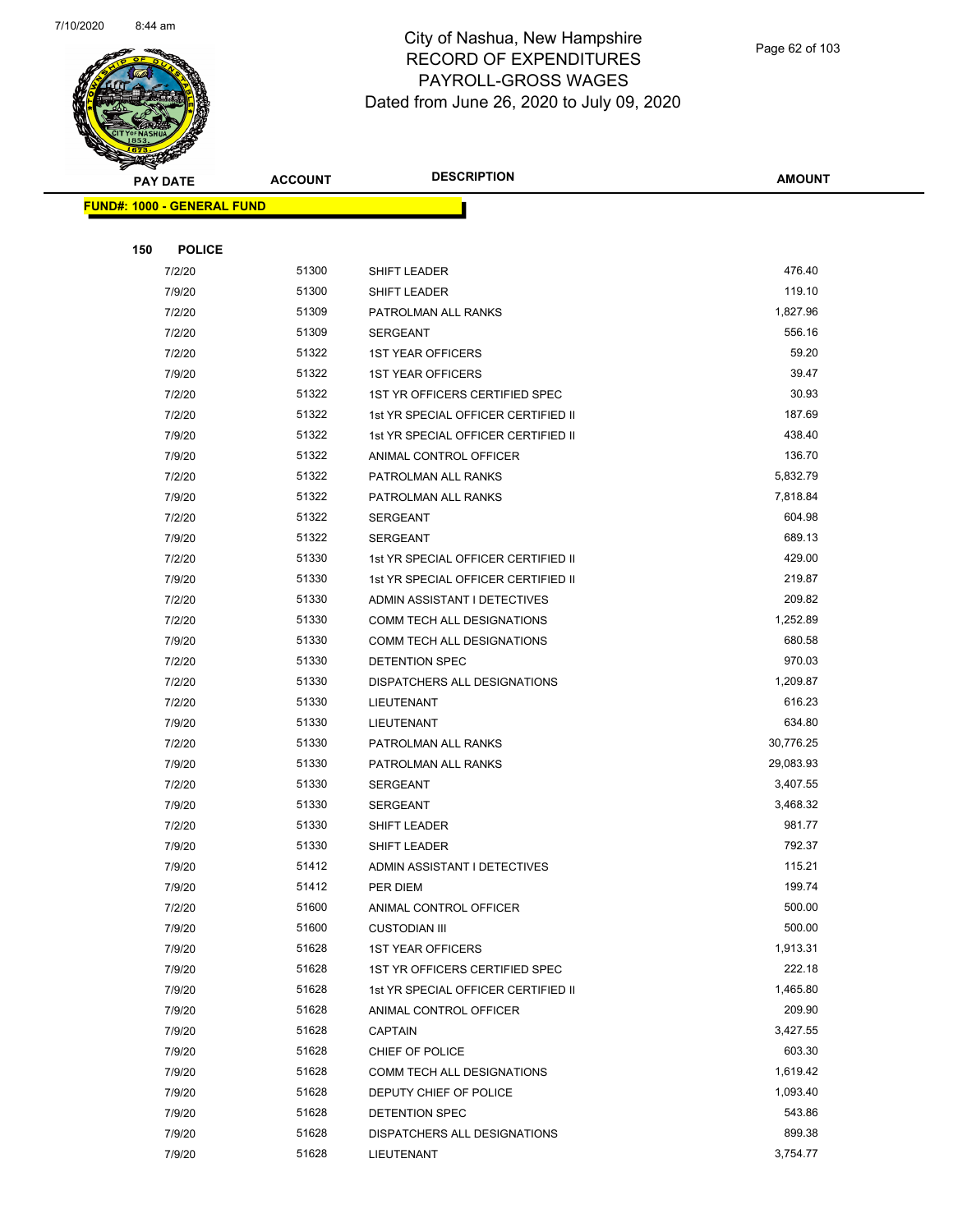

| <b>Andrew</b>                     |                | <b>DESCRIPTION</b>                  |               |
|-----------------------------------|----------------|-------------------------------------|---------------|
| <b>PAY DATE</b>                   | <b>ACCOUNT</b> |                                     | <b>AMOUNT</b> |
| <b>FUND#: 1000 - GENERAL FUND</b> |                |                                     |               |
|                                   |                |                                     |               |
| 150<br><b>POLICE</b>              |                |                                     |               |
| 7/9/20                            | 51628          | PATROLMAN ALL RANKS                 | 35, 145. 75   |
| 7/9/20                            | 51628          | <b>SERGEANT</b>                     | 9,145.60      |
| 7/9/20                            | 51628          | SHIFT LEADER                        | 437.00        |
| 5/28/20                           | 51700          | <b>1ST YEAR OFFICERS</b>            | (3,000.00)    |
| 6/4/20                            | 51700          | <b>1ST YEAR OFFICERS</b>            | (3,000.00)    |
| 6/11/20                           | 51700          | <b>1ST YEAR OFFICERS</b>            | (3,000.00)    |
| 6/18/20                           | 51700          | <b>1ST YEAR OFFICERS</b>            | (3,000.00)    |
| 6/25/20                           | 51700          | <b>1ST YEAR OFFICERS</b>            | (2,700.00)    |
| 5/28/20                           | 51700          | 1ST YR OFFICERS CERTIFIED SPEC      | (300.00)      |
| 6/4/20                            | 51700          | 1ST YR OFFICERS CERTIFIED SPEC      | (300.00)      |
| 6/11/20                           | 51700          | 1ST YR OFFICERS CERTIFIED SPEC      | (300.00)      |
| 6/18/20                           | 51700          | 1ST YR OFFICERS CERTIFIED SPEC      | (300.00)      |
| 6/25/20                           | 51700          | 1ST YR OFFICERS CERTIFIED SPEC      | (300.00)      |
| 5/28/20                           | 51700          | 1st YR SPECIAL OFFICER CERTIFIED II | (1,500.00)    |
| 6/4/20                            | 51700          | 1st YR SPECIAL OFFICER CERTIFIED II | (1,500.00)    |
| 6/11/20                           | 51700          | 1st YR SPECIAL OFFICER CERTIFIED II | (1,500.00)    |
| 6/18/20                           | 51700          | 1st YR SPECIAL OFFICER CERTIFIED II | (1,500.00)    |
| 6/25/20                           | 51700          | 1st YR SPECIAL OFFICER CERTIFIED II | (1,500.00)    |
| 5/28/20                           | 51700          | <b>CAPTAIN</b>                      | (2,100.00)    |
| 6/4/20                            | 51700          | <b>CAPTAIN</b>                      | (2,100.00)    |
| 6/11/20                           | 51700          | <b>CAPTAIN</b>                      | (2,100.00)    |
| 6/18/20                           | 51700          | <b>CAPTAIN</b>                      | (2,100.00)    |
| 6/25/20                           | 51700          | <b>CAPTAIN</b>                      | (2,100.00)    |
| 5/28/20                           | 51700          | CHIEF OF POLICE                     | (300.00)      |
| 6/4/20                            | 51700          | CHIEF OF POLICE                     | (300.00)      |
| 6/11/20                           | 51700          | CHIEF OF POLICE                     | (300.00)      |
| 6/18/20                           | 51700          | CHIEF OF POLICE                     | (300.00)      |
| 6/25/20                           | 51700          | CHIEF OF POLICE                     | (300.00)      |
| 5/28/20                           | 51700          | DEPUTY CHIEF OF POLICE              | (600.00)      |
| 6/4/20                            | 51700          | DEPUTY CHIEF OF POLICE              | (600.00)      |
| 6/11/20                           | 51700          | DEPUTY CHIEF OF POLICE              | (600.00)      |
| 6/18/20                           | 51700          | DEPUTY CHIEF OF POLICE              | (600.00)      |
| 6/25/20                           | 51700          | DEPUTY CHIEF OF POLICE              | (600.00)      |
| 5/28/20                           | 51700          | LIEUTENANT                          | (2,700.00)    |
| 6/4/20                            | 51700          | LIEUTENANT                          | (2,700.00)    |
| 6/11/20                           | 51700          | LIEUTENANT                          | (2,700.00)    |
| 6/18/20                           | 51700          | LIEUTENANT                          | (2,700.00)    |
| 6/25/20                           | 51700          | LIEUTENANT                          | (2,700.00)    |
| 5/28/20                           | 51700          | PATROLMAN ALL RANKS                 | (32,700.00)   |
| 6/4/20                            | 51700          | PATROLMAN ALL RANKS                 | (33,300.00)   |
| 6/11/20                           | 51700          | PATROLMAN ALL RANKS                 | (33,600.00)   |
| 6/18/20                           | 51700          | PATROLMAN ALL RANKS                 | (33,600.00)   |
| 6/25/20                           | 51700          | PATROLMAN ALL RANKS                 | (33,900.00)   |
| 5/28/20                           | 51700          | SERGEANT                            | (6,600.00)    |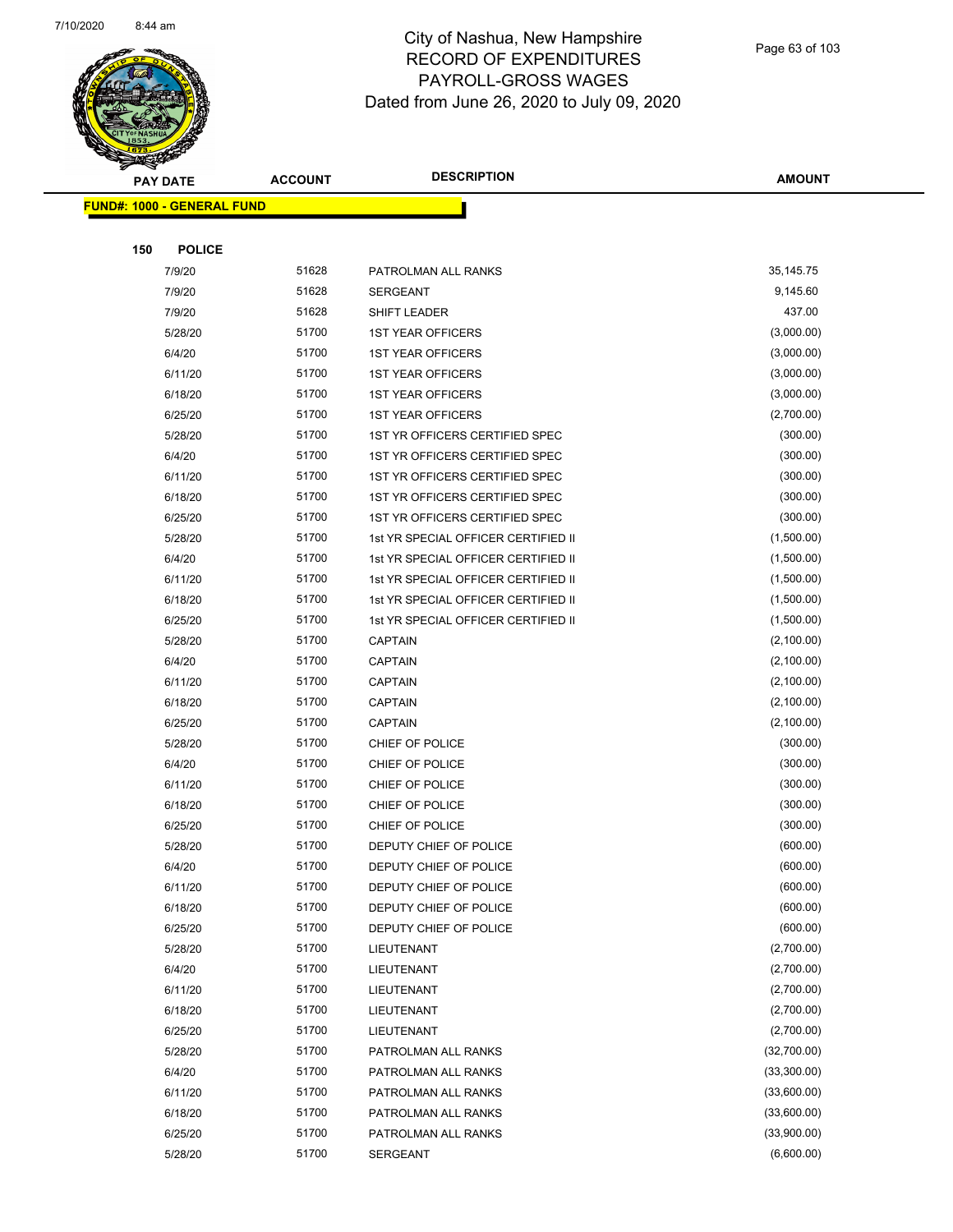$\bar{\psi}$  .



#### City of Nashua, New Hampshire RECORD OF EXPENDITURES PAYROLL-GROSS WAGES Dated from June 26, 2020 to July 09, 2020

Page 64 of 103

| <b>KILLER</b> |                                   |                |                                 |               |
|---------------|-----------------------------------|----------------|---------------------------------|---------------|
|               | <b>PAY DATE</b>                   | <b>ACCOUNT</b> | <b>DESCRIPTION</b>              | <b>AMOUNT</b> |
|               | <b>FUND#: 1000 - GENERAL FUND</b> |                |                                 |               |
|               |                                   |                |                                 |               |
| 150           | <b>POLICE</b>                     |                |                                 |               |
|               | 6/4/20                            | 51700          | <b>SERGEANT</b>                 | (6,600.00)    |
|               | 6/11/20                           | 51700          | <b>SERGEANT</b>                 | (7,200.00)    |
|               | 6/18/20                           | 51700          | <b>SERGEANT</b>                 | (7,200.00)    |
|               | 6/25/20                           | 51700          | <b>SERGEANT</b>                 | (7,200.00)    |
|               | 7/2/20                            | 52800          | EDUCATIONAL ASSISTANCE          | 1,800.00      |
|               | 7/9/20                            | 52809          | <b>WELLNESS PROGRAM</b>         | 2,144.99      |
|               | 7/2/20                            | 61107          | <b>CLOTHING &amp; UNIFORMS</b>  | 16,137.51     |
|               | 7/9/20                            | 61107          | <b>CLOTHING &amp; UNIFORMS</b>  | 1,287.08      |
|               |                                   |                |                                 |               |
|               | <b>TOTAL 150 - POLICE</b>         |                |                                 | \$602,105.00  |
|               |                                   |                |                                 |               |
| 152           | <b>FIRE</b>                       |                |                                 |               |
|               | 7/2/20                            | 51100          | ADMINISTRATIVE ASSISTANT II     | 2,378.65      |
|               | 7/9/20                            | 51100          | ADMINISTRATIVE ASSISTANT II     | 2,378.65      |
|               | 7/2/20                            | 51100          | <b>ASST FIRE CHIEF</b>          | 2,525.92      |
|               | 7/9/20                            | 51100          | <b>ASST FIRE CHIEF</b>          | 2,549.92      |
|               | 7/2/20                            | 51100          | ASST SUPERINTENDENT FIRE ALARM  | 1,629.56      |
|               | 7/9/20                            | 51100          | ASST SUPERINTENDENT FIRE ALARM  | 1,746.60      |
|               | 7/2/20                            | 51100          | ASST SUPERINTENDENT FIRE FLEET  | 1,527.64      |
|               | 7/9/20                            | 51100          | ASST SUPERINTENDENT FIRE FLEET  | 1,527.64      |
|               | 7/2/20                            | 51100          | ASST SUPERINTENDENT PREVENTION  | 3,308.24      |
|               | 7/9/20                            | 51100          | ASST SUPERINTENDENT PREVENTION  | 3,308.24      |
|               | 7/2/20                            | 51100          | <b>CAPTAIN</b>                  | 11,544.14     |
|               | 7/9/20                            | 51100          | <b>CAPTAIN</b>                  | 11,544.15     |
|               | 7/2/20                            | 51100          | CAPTAIN FIRE TRAINING SAFETY    | 1,799.56      |
|               | 7/9/20                            | 51100          | CAPTAIN FIRE TRAINING SAFETY    | 1,799.56      |
|               | 7/2/20                            | 51100          | DEPUTY FIRE CHIEF               | 8,805.53      |
|               | 7/9/20                            | 51100          | <b>DEPUTY FIRE CHIEF</b>        | 9,069.27      |
|               | 7/2/20                            | 51100          | EXEC ASST BUSINESS COORD        | 888.00        |
|               | 7/9/20                            | 51100          | <b>EXEC ASST BUSINESS COORD</b> | 888.00        |
|               | 7/2/20                            | 51100          | FIRE CHIEF                      | 2,762.72      |
|               | 7/9/20                            | 51100          | FIRE CHIEF                      | 2,788.96      |
|               | 7/2/20                            | 51100          | FIRE DISPATCH ALL RANKS         | 11,627.07     |
|               | 7/9/20                            | 51100          | FIRE DISPATCH ALL RANKS         | 11,984.48     |
|               | 7/2/20                            | 51100          | FIRE DISPATCHER CLERK TRAINER   | 1,682.42      |
|               | 7/9/20                            | 51100          | FIRE DISPATCHER CLERK TRAINER   | 1,191.71      |
|               | 7/2/20                            | 51100          | FIRE LIEUTENANT                 | 42,271.68     |
|               | 7/9/20                            | 51100          | FIRE LIEUTENANT                 | 41,067.89     |
|               | 7/2/20                            | 51100          | <b>FIRE MECHANIC</b>            | 1,368.08      |
|               | 7/9/20                            | 51100          | <b>FIRE MECHANIC</b>            | 1,368.08      |
|               | 7/2/20                            | 51100          | FIREFIGHTERS ALL RANKS          | 129,027.96    |
|               | 7/9/20                            | 51100          | FIREFIGHTERS ALL RANKS          | 129,080.80    |
|               | 7/2/20                            | 51100          | SUPERINTENDENT FIRE ALARM       | 1,835.72      |

7/9/20 51100 SUPERINTENDENT FIRE ALARM 1,835.72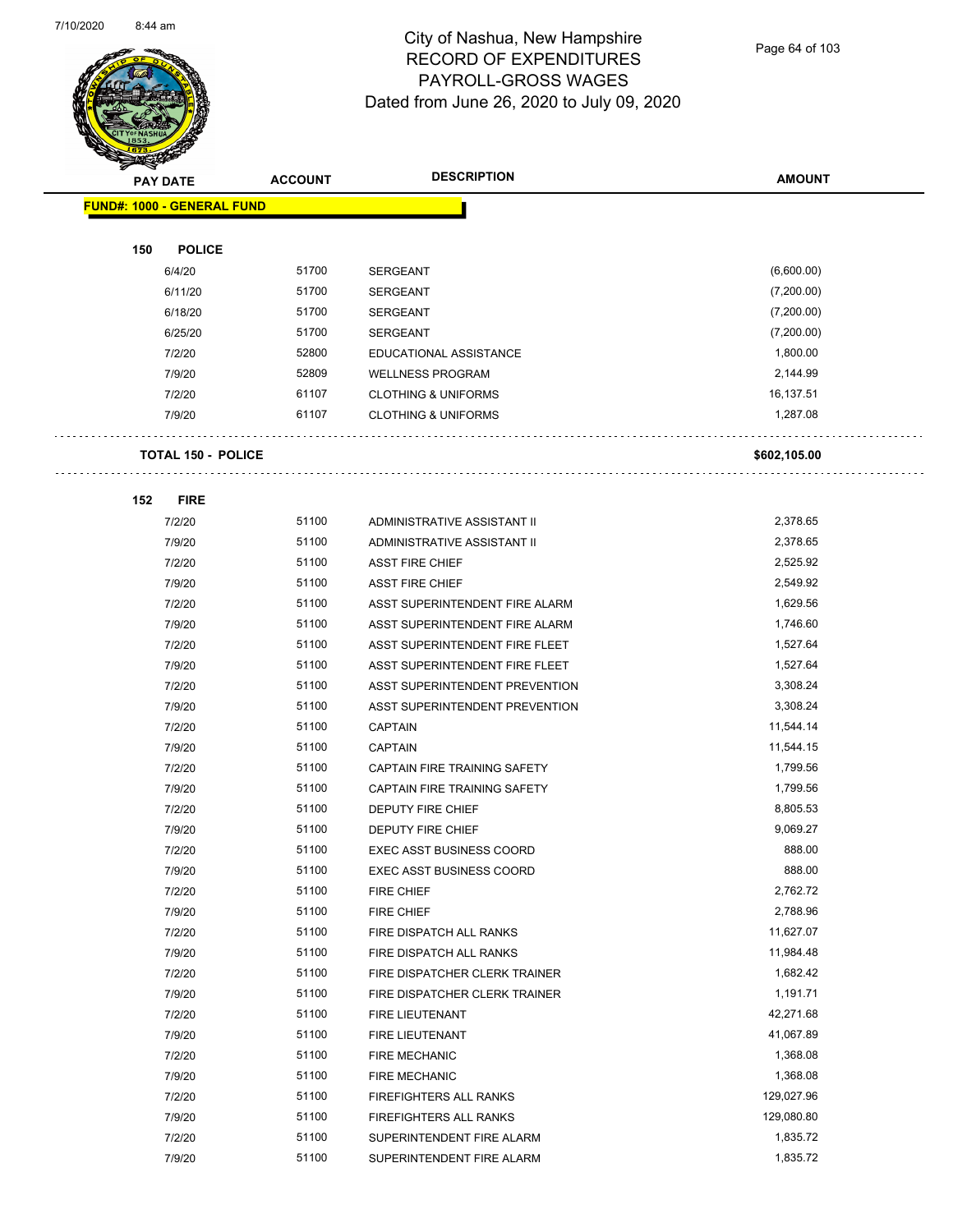

| $\blacktriangle$ .<br><b>PAY DATE</b> | <b>ACCOUNT</b> | <b>DESCRIPTION</b>             | <b>AMOUNT</b> |
|---------------------------------------|----------------|--------------------------------|---------------|
| <b>FUND#: 1000 - GENERAL FUND</b>     |                |                                |               |
|                                       |                |                                |               |
| 152<br><b>FIRE</b>                    |                |                                |               |
| 7/2/20                                | 51100          | SUPERINTENDENT FIRE FLEET      | 1,799.56      |
| 7/9/20                                | 51100          | SUPERINTENDENT FIRE FLEET      | 1,799.56      |
| 7/2/20                                | 51100          | SUPERINTENDENT FIRE PREVENTION | 1,817.56      |
| 7/9/20                                | 51100          | SUPERINTENDENT FIRE PREVENTION | 1,817.56      |
| 7/2/20                                | 51300          | ASST SUPERINTENDENT PREVENTION | 129.83        |
| 7/2/20                                | 51300          | SUPERINTENDENT FIRE PREVENTION | 212.93        |
| 7/2/20                                | 51330          | <b>CAPTAIN</b>                 | 453.01        |
| 7/9/20                                | 51330          | <b>CAPTAIN</b>                 | 1,349.44      |
| 7/2/20                                | 51330          | DEPUTY FIRE CHIEF              | 1,666.26      |
| 7/9/20                                | 51330          | DEPUTY FIRE CHIEF              | 411.56        |
| 7/2/20                                | 51330          | FIRE DISPATCH ALL RANKS        | 936.80        |
| 7/9/20                                | 51330          | FIRE DISPATCH ALL RANKS        | 2,086.98      |
| 7/2/20                                | 51330          | FIRE DISPATCHER CLERK TRAINER  | 140.20        |
| 7/9/20                                | 51330          | FIRE DISPATCHER CLERK TRAINER  | 273.59        |
| 7/2/20                                | 51330          | FIRE LIEUTENANT                | 3,803.30      |
| 7/9/20                                | 51330          | <b>FIRE LIEUTENANT</b>         | 3,964.98      |
| 7/2/20                                | 51330          | FIREFIGHTERS ALL RANKS         | 9,456.27      |
| 7/9/20                                | 51330          | FIREFIGHTERS ALL RANKS         | 11,515.73     |
| 7/9/20                                | 51628          | ASST SUPERINTENDENT FIRE ALARM | 436.65        |
| 7/9/20                                | 51628          | ASST SUPERINTENDENT FIRE FLEET | 381.91        |
| 7/9/20                                | 51628          | ASST SUPERINTENDENT PREVENTION | 827.06        |
| 7/9/20                                | 51628          | <b>CAPTAIN</b>                 | 2,905.81      |
| 7/9/20                                | 51628          | CAPTAIN FIRE TRAINING SAFETY   | 449.89        |
| 7/9/20                                | 51628          | DEPUTY FIRE CHIEF              | 591.19        |
| 7/9/20                                | 51628          | FIRE DISPATCH ALL RANKS        | 2,948.66      |
| 7/9/20                                | 51628          | FIRE DISPATCHER CLERK TRAINER  | 368.03        |
| 7/9/20                                | 51628          | FIRE LIEUTENANT                | 10,740.55     |
| 7/9/20                                | 51628          | <b>FIRE MECHANIC</b>           | 342.02        |
| 7/9/20                                | 51628          | <b>FIREFIGHTERS ALL RANKS</b>  | 32,413.10     |
| 7/9/20                                | 51628          | SUPERINTENDENT FIRE ALARM      | 458.93        |
| 7/9/20                                | 51628          | SUPERINTENDENT FIRE FLEET      | 449.89        |
| 7/9/20                                | 51628          | SUPERINTENDENT FIRE PREVENTION | 454.39        |
| 7/2/20                                | 51650          | <b>CAPTAIN</b>                 | 1,112.48      |
| 7/9/20                                | 51650          | <b>CAPTAIN</b>                 | 2,856.00      |
| 7/2/20                                | 51650          | DEPUTY FIRE CHIEF              | 3,870.94      |
| 7/9/20                                | 51650          | DEPUTY FIRE CHIEF              | 1,239.29      |
| 7/2/20                                | 51650          | FIRE LIEUTENANT                | 9,529.30      |
| 7/9/20                                | 51650          | <b>FIRE LIEUTENANT</b>         | 11,312.58     |
| 7/2/20                                | 51650          | FIREFIGHTERS ALL RANKS         | 25,580.35     |
| 7/9/20                                | 51650          | FIREFIGHTERS ALL RANKS         | 27,727.09     |
| 7/2/20                                | 51700          | ASST SUPERINTENDENT FIRE ALARM | 20.37         |
| 7/9/20                                | 51700          | ASST SUPERINTENDENT FIRE ALARM | 20.37         |
| 7/2/20                                | 51700          | ASST SUPERINTENDENT PREVENTION | 41.35         |
| 7/9/20                                | 51700          | ASST SUPERINTENDENT PREVENTION | 41.35         |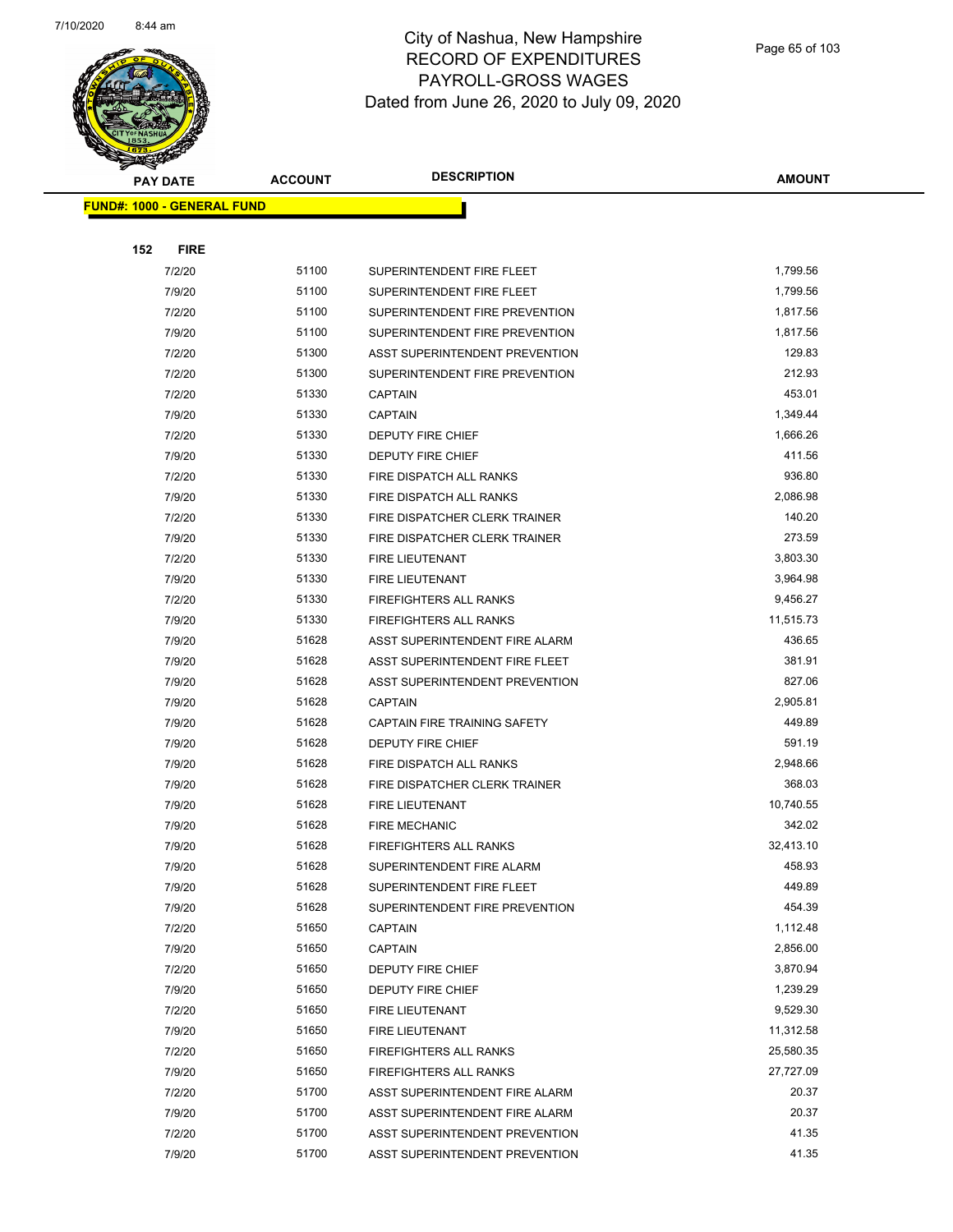

| <b>PAY DATE</b>                   | <b>ACCOUNT</b>                         | <b>DESCRIPTION</b>                    | <b>AMOUNT</b> |
|-----------------------------------|----------------------------------------|---------------------------------------|---------------|
| <b>FUND#: 1000 - GENERAL FUND</b> |                                        |                                       |               |
| 152<br><b>FIRE</b>                |                                        |                                       |               |
| 7/2/20                            | 51700                                  | <b>CAPTAIN</b>                        | 296.89        |
| 7/9/20                            | 51700                                  | <b>CAPTAIN</b>                        | 296.89        |
| 7/2/20                            | 51700                                  | CAPTAIN FIRE TRAINING SAFETY          | 22.49         |
| 7/9/20                            | 51700                                  | CAPTAIN FIRE TRAINING SAFETY          | 22.49         |
| 7/2/20                            | 51700                                  | FIRE DISPATCH ALL RANKS               | 14.98         |
| 7/9/20                            | 51700                                  | FIRE DISPATCH ALL RANKS               | 14.98         |
| 7/2/20                            | 51700                                  | FIRE DISPATCHER CLERK TRAINER         | 17.53         |
| 7/9/20                            | 51700                                  | FIRE DISPATCHER CLERK TRAINER         | 17.53         |
| 7/2/20                            | 51700                                  | <b>FIRE LIEUTENANT</b>                | 1,283.96      |
| 7/9/20                            | 51700                                  | <b>FIRE LIEUTENANT</b>                | 1,275.29      |
| 7/2/20                            | 51700                                  | FIREFIGHTERS ALL RANKS                | 2,747.30      |
| 7/9/20                            | 51700                                  | <b>FIREFIGHTERS ALL RANKS</b>         | 2,747.30      |
| 7/2/20                            | 51700                                  | SUPERINTENDENT FIRE ALARM             | 22.95         |
| 7/9/20                            | 51700                                  | SUPERINTENDENT FIRE ALARM             | 22.95         |
| 7/2/20                            | 51700                                  | SUPERINTENDENT FIRE FLEET             | 22.49         |
| 7/9/20                            | 51700                                  | SUPERINTENDENT FIRE FLEET             | 22.49         |
| 7/2/20                            | 51700                                  | SUPERINTENDENT FIRE PREVENTION        | 22.72         |
| 7/9/20                            | 51700                                  | SUPERINTENDENT FIRE PREVENTION        | 22.72         |
|                                   |                                        |                                       |               |
| TOTAL 152 - FIRE                  |                                        |                                       | \$638,761.18  |
|                                   |                                        |                                       |               |
| 153<br>7/2/20                     | <b>BUILDING INSPECTION</b><br>51100    | <b>BLD INSP ASST PLANS EXAMINER</b>   | 1,069.30      |
| 7/9/20                            | 51100                                  | BLD INSP ASST PLANS EXAMINER          | 1,069.30      |
| 7/2/20                            | 51100                                  | <b>BUILDING AND UTILITIES INSPCTR</b> | 3,713.43      |
| 7/9/20                            | 51100                                  | <b>BUILDING AND UTILITIES INSPCTR</b> | 3,713.44      |
| 7/2/20                            | 51100                                  | <b>BUILDING DEPARTMENT MANAGER</b>    | 1,677.35      |
| 7/9/20                            | 51100                                  | <b>BUILDING DEPARTMENT MANAGER</b>    | 1,696.49      |
| 7/2/20                            | 51100                                  | PERMIT TECHNICIAN I                   | 1,315.65      |
|                                   | 51100                                  | PERMIT TECHNICIAN I                   | 1,315.65      |
| 7/9/20                            | 51100                                  |                                       | 1,298.65      |
| 7/2/20                            | 51100                                  | <b>PLANS EXAMINER</b>                 | 1,298.65      |
| 7/9/20                            |                                        | <b>PLANS EXAMINER</b>                 |               |
|                                   | <b>TOTAL 153 - BUILDING INSPECTION</b> |                                       | \$18,167.91   |
|                                   |                                        |                                       |               |
| 155                               | <b>CODE ENFORCEMENT</b>                |                                       |               |
| 7/2/20                            | 51100                                  | <b>CODE ENFORCEMENT OFFICER II</b>    | 2,822.40      |
| 7/9/20                            | 51100                                  | CODE ENFORCEMENT OFFICER II           | 2,822.40      |
| 7/2/20                            | 51100                                  | MGR CODE ENFORCEMENT DEPT             | 1,607.75      |
| 7/9/20                            | 51100                                  | MGR CODE ENFORCEMENT DEPT             | 1,664.66      |
|                                   |                                        |                                       |               |
|                                   | <b>TOTAL 155 - CODE ENFORCEMENT</b>    |                                       | \$8,917.21    |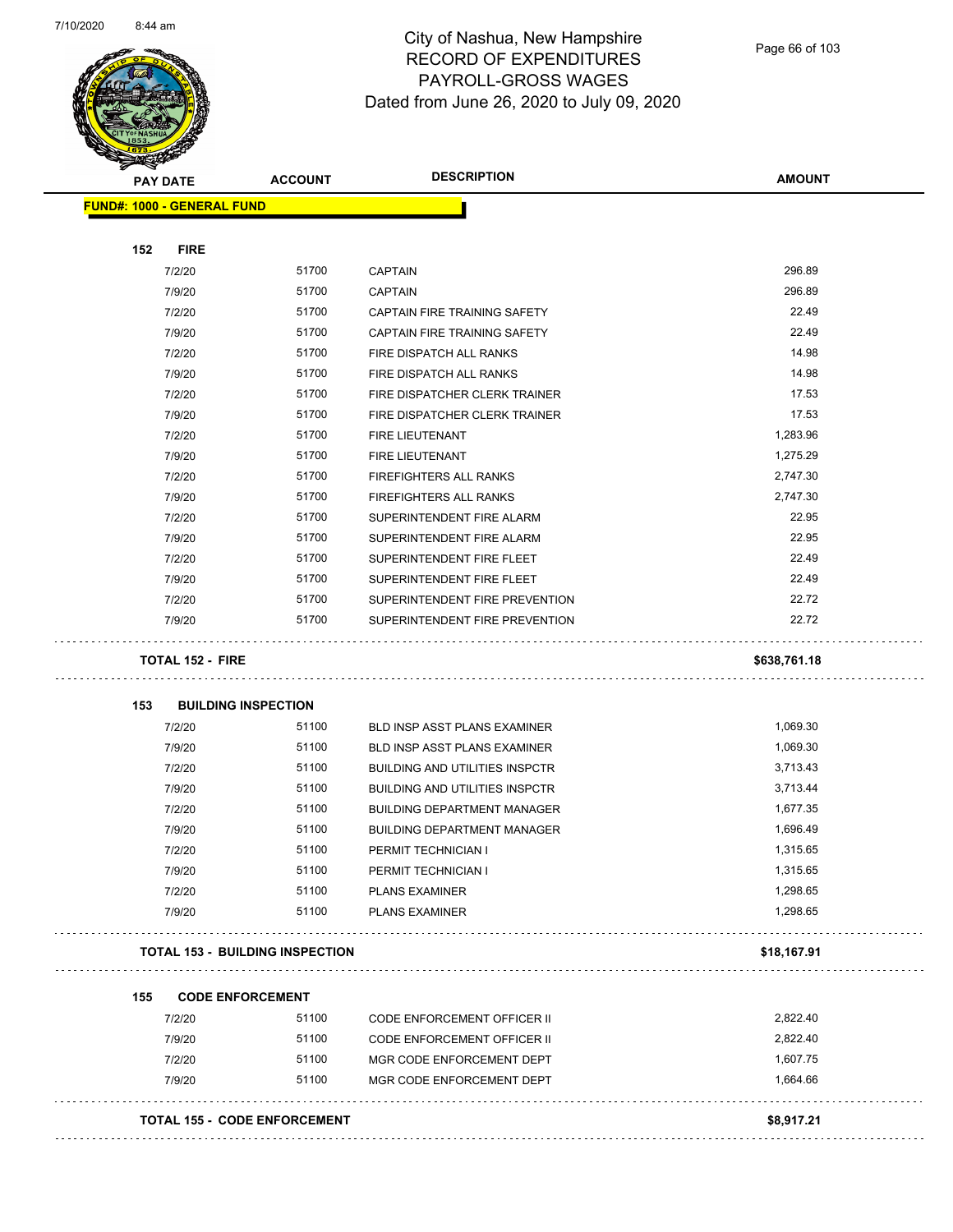Page 67 of 103

|     | <b>PAY DATE</b>                   | <b>ACCOUNT</b>                             | <b>DESCRIPTION</b>                                         | <b>AMOUNT</b>    |
|-----|-----------------------------------|--------------------------------------------|------------------------------------------------------------|------------------|
|     | <b>FUND#: 1000 - GENERAL FUND</b> |                                            |                                                            |                  |
| 156 |                                   | <b>EMERGENCY MANAGEMENT</b>                |                                                            |                  |
|     | 7/2/20                            | 51100                                      | <b>EMERGENCY MANAGEMENT DIRECTOR</b>                       | 1,776.05         |
|     | 7/9/20                            | 51100                                      | <b>EMERGENCY MANAGEMENT DIRECTOR</b>                       | 1,796.30         |
|     | 7/2/20                            | 51200                                      | EMERGENCY MANAGEMENT COORDINAT                             | 759.09           |
|     | 7/9/20                            | 51200                                      | EMERGENCY MANAGEMENT COORDINAT                             | 932.39           |
|     | 7/9/20                            | 51300                                      | EMERGENCY MANAGEMENT COORDINAT                             | 135.19           |
|     |                                   | <b>TOTAL 156 - EMERGENCY MANAGEMENT</b>    |                                                            | \$5,399.02       |
|     |                                   |                                            |                                                            |                  |
| 157 | 7/2/20                            | <b>CITYWIDE COMMUNICATIONS</b><br>51100    | <b>COMM SYS ENGR TECH</b>                                  | 1,702.75         |
|     | 7/9/20                            | 51100                                      | <b>COMM SYS ENGR TECH</b>                                  | 1,733.41         |
|     | 7/2/20                            | 51100                                      | IT MANAGER/SOFTWARE SPECIALIST                             | 364.00           |
|     | 7/9/20                            | 51100                                      | IT MANAGER/SOFTWARE SPECIALIST                             | 382.09           |
|     | 7/2/20                            | 51200                                      | RADIO SYSTEMS MANAGER                                      | 1,444.92         |
|     | 7/9/20                            | 51200                                      | <b>RADIO SYSTEMS MANAGER</b>                               | 1,466.58         |
|     |                                   |                                            |                                                            |                  |
|     |                                   | <b>TOTAL 157 - CITYWIDE COMMUNICATIONS</b> |                                                            | \$7,093.75       |
| 158 |                                   | <b>PARKING ENFORCEMENT</b>                 |                                                            |                  |
|     | 7/2/20                            | 51100                                      | <b>MVR CLERK I</b>                                         | 299.18           |
|     | 7/9/20                            | 51100                                      | <b>MVR CLERK I</b>                                         | 299.19           |
|     | 7/2/20                            | 51100                                      | MVR CLERK II                                               | 327.95           |
|     | 7/9/20                            | 51100                                      | <b>MVR CLERK II</b>                                        | 327.96           |
|     | 7/2/20                            | 51100                                      | ORDINANCE VIOLATIONS COORDINATOR                           | 449.35           |
|     | 7/9/20                            | 51100                                      | ORDINANCE VIOLATIONS COORDINATOR                           | 449.35           |
|     | 7/2/20                            | 51100                                      | PARKING MANAGER                                            | 315.85           |
|     | 7/9/20                            | 51100                                      | PARKING MANAGER                                            | 327.04           |
|     | 7/2/20                            | 51200                                      | PARKING ENFORCEMENT SPECIALIST                             | 1,410.13         |
|     | 7/9/20                            | 51200                                      | PARKING ENFORCEMENT SPECIALIST                             | 1,040.86         |
|     | 7/2/20                            | 51300                                      | <b>MVR CLERK I</b>                                         | 19.64            |
|     |                                   | 51300                                      | <b>MVR CLERK I</b>                                         | 14.03            |
|     | 7/9/20                            |                                            | MVR CLERK II                                               | 9.23             |
|     | 7/2/20                            | 51300                                      |                                                            |                  |
|     | 7/9/20                            | 51300                                      | <b>MVR CLERK II</b>                                        | 36.90            |
|     | 7/9/20                            | 51300                                      | PARKING ENFORCEMENT SPECIALIST                             | 295.09           |
|     |                                   | <b>TOTAL 158 - PARKING ENFORCEMENT</b>     |                                                            | \$5,621.75       |
|     |                                   |                                            |                                                            |                  |
| 160 |                                   | <b>PW-ADMIN &amp; ENGINEERING</b>          |                                                            |                  |
|     | 7/2/20<br>7/9/20                  | 51100<br>51100                             | ADMINISTRATIVE ASSISTANT II<br>ADMINISTRATIVE ASSISTANT II | 786.85<br>786.85 |

| 7/9/20 | 51100 | ADMINISTRATIVE ASSISTANT II        | 786.85   |
|--------|-------|------------------------------------|----------|
| 7/2/20 | 51100 | ASSISTANT DIRECTOR OF PUBLIC WORKS | 1.711.30 |
| 7/9/20 | 51100 | ASSISTANT DIRECTOR OF PUBLIC WORKS | 1.765.54 |
| 7/2/20 | 51100 | <b>CITY ENGINEER</b>               | 1.167.60 |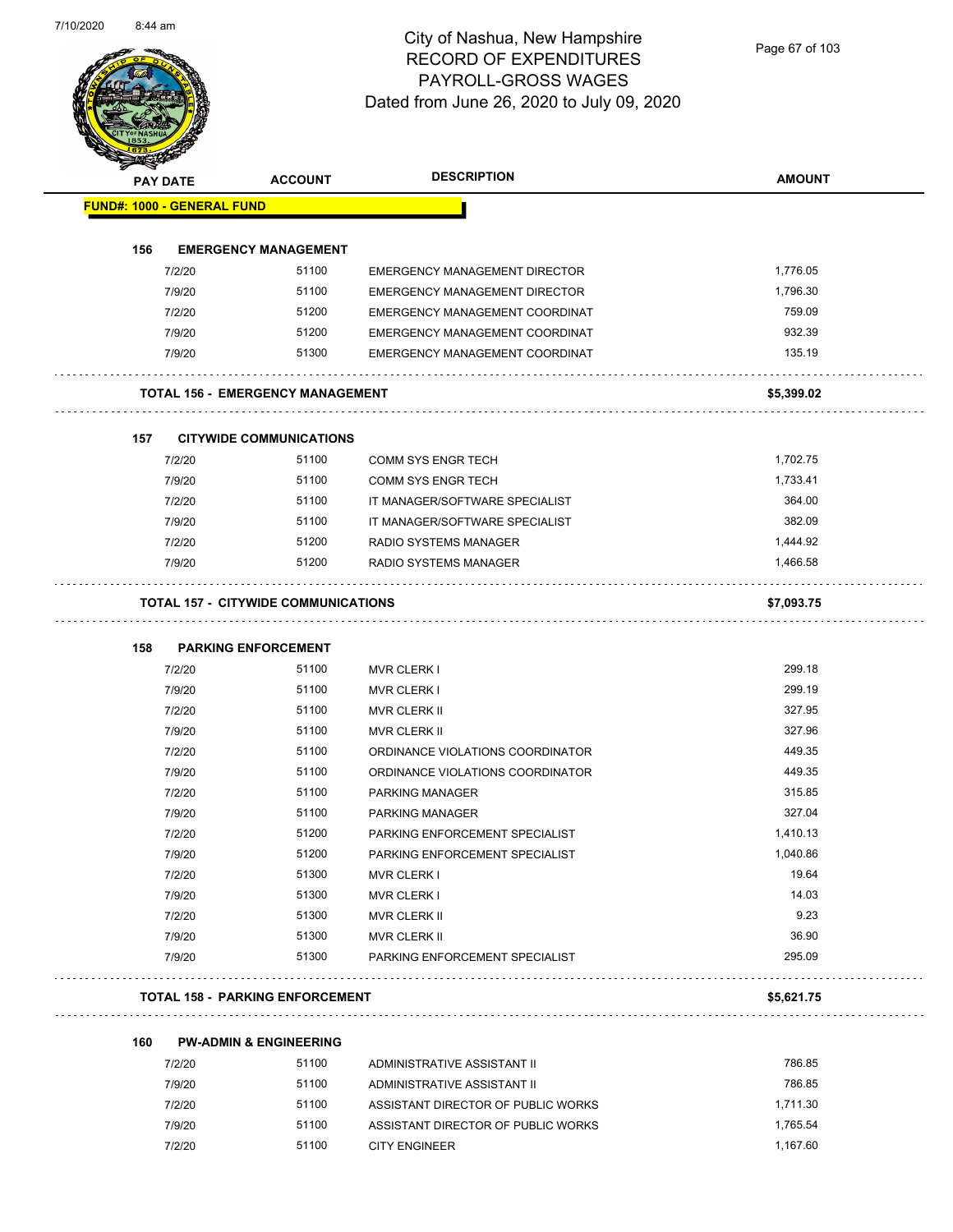

| <b>PAY DATE</b>                   | <b>ACCOUNT</b>                    | <b>DESCRIPTION</b>                 | <b>AMOUNT</b> |
|-----------------------------------|-----------------------------------|------------------------------------|---------------|
| <b>FUND#: 1000 - GENERAL FUND</b> |                                   |                                    |               |
| 160                               | <b>PW-ADMIN &amp; ENGINEERING</b> |                                    |               |
| 7/9/20                            | 51100                             | <b>CITY ENGINEER</b>               | 1,209.48      |
| 7/2/20                            | 51100                             | <b>CITY SURVEYOR</b>               | 1,257.20      |
| 7/9/20                            | 51100                             | <b>CITY SURVEYOR</b>               | 1,257.20      |
| 7/2/20                            | 51100                             | <b>DEPUTY CITY ENGINEER</b>        | 780.45        |
| 7/9/20                            | 51100                             | <b>DEPUTY CITY ENGINEER</b>        | 800.82        |
| 7/2/20                            | 51100                             | <b>DIRECTOR PUBLIC WORKS</b>       | 1,933.90      |
| 7/9/20                            | 51100                             | <b>DIRECTOR PUBLIC WORKS</b>       | 1,955.95      |
| 7/2/20                            | 51100                             | DIVISION OPERATIONS MANAGER        | 1,546.44      |
| 7/9/20                            | 51100                             | <b>DIVISION OPERATIONS MANAGER</b> | 1,601.20      |
| 7/2/20                            | 51100                             | DPW CONTRACT ADMINISTRATOR         | 372.85        |
| 7/9/20                            | 51100                             | DPW CONTRACT ADMINISTRATOR         | 372.86        |
| 7/2/20                            | 51100                             | <b>ENGINEERING INSPECTOR</b>       | 2,093.64      |
| 7/9/20                            | 51100                             | <b>ENGINEERING INSPECTOR</b>       | 2,093.65      |
| 7/2/20                            | 51100                             | <b>EXECUTIVE ASSISTANT</b>         | 810.85        |
| 7/9/20                            | 51100                             | <b>EXECUTIVE ASSISTANT</b>         | 820.09        |
| 7/2/20                            | 51100                             | <b>GIS SPECIALIST</b>              | 479.75        |
| 7/9/20                            | 51100                             | <b>GIS SPECIALIST</b>              | 496.94        |
| 7/2/20                            | 51100                             | PUBLIC RELATIONS ADMINISTRATOR     | 752.95        |
| 7/9/20                            | 51100                             | PUBLIC RELATIONS ADMINISTRATOR     | 771.74        |
| 7/2/20                            | 51100                             | <b>SENIOR STAFF ENGINEER</b>       | 1,796.00      |
| 7/9/20                            | 51100                             | SENIOR STAFF ENGINEER              | 1,859.96      |
| 7/2/20                            | 51100                             | <b>SENIOR TRAFFIC ENGINEER</b>     | 1,776.05      |
| 7/9/20                            | 51100                             | <b>SENIOR TRAFFIC ENGINEER</b>     | 1,796.30      |
| 7/2/20                            | 51100                             | <b>STAFF ENGINEER</b>              | 1,124.60      |
| 7/9/20                            | 51100                             | <b>STAFF ENGINEER</b>              | 1,164.44      |
| 7/2/20                            | 51100                             | STREET CONSTRUCTION ENGINEER       | 1,480.05      |
| 7/9/20                            | 51100                             | STREET CONSTRUCTION ENGINEER       | 1,496.91      |
| 7/9/20                            | 51300                             | <b>ENGINEERING INSPECTOR</b>       | 116.61        |
|                                   |                                   |                                    |               |

# 

**161 STREETS**

 $\hat{\mathcal{L}}$  .

| 7/2/20 | 51100 | ADMINISTRATIVE ASSISTANT II    | 822.90   |
|--------|-------|--------------------------------|----------|
| 7/9/20 | 51100 | ADMINISTRATIVE ASSISTANT II    | 822.90   |
| 7/2/20 | 51100 | AUTO MECH 1ST CLASS NIGHTS     | 4,353.60 |
| 7/9/20 | 51100 | AUTO MECH 1ST CLASS NIGHTS     | 4.353.60 |
| 7/2/20 | 51100 | AUTO MECH 2ND CLASS            | 1.959.20 |
| 7/9/20 | 51100 | AUTO MECH 2ND CLASS            | 1,978.56 |
| 7/2/20 | 51100 | AUTO MECHANIC 1ST CLASS        | 3,229.20 |
| 7/9/20 | 51100 | AUTO MECHANIC 1ST CLASS        | 3.229.20 |
| 7/2/20 | 51100 | <b>EQUIP OPR STREET REPAIR</b> | 6.944.21 |
| 7/9/20 | 51100 | <b>EQUIP OPR STREET REPAIR</b> | 6.875.20 |
| 7/2/20 | 51100 | FLEET MAINTENANCE FOREMAN      | 1,324.60 |
| 7/9/20 | 51100 | FLEET MAINTENANCE FOREMAN      | 1.324.60 |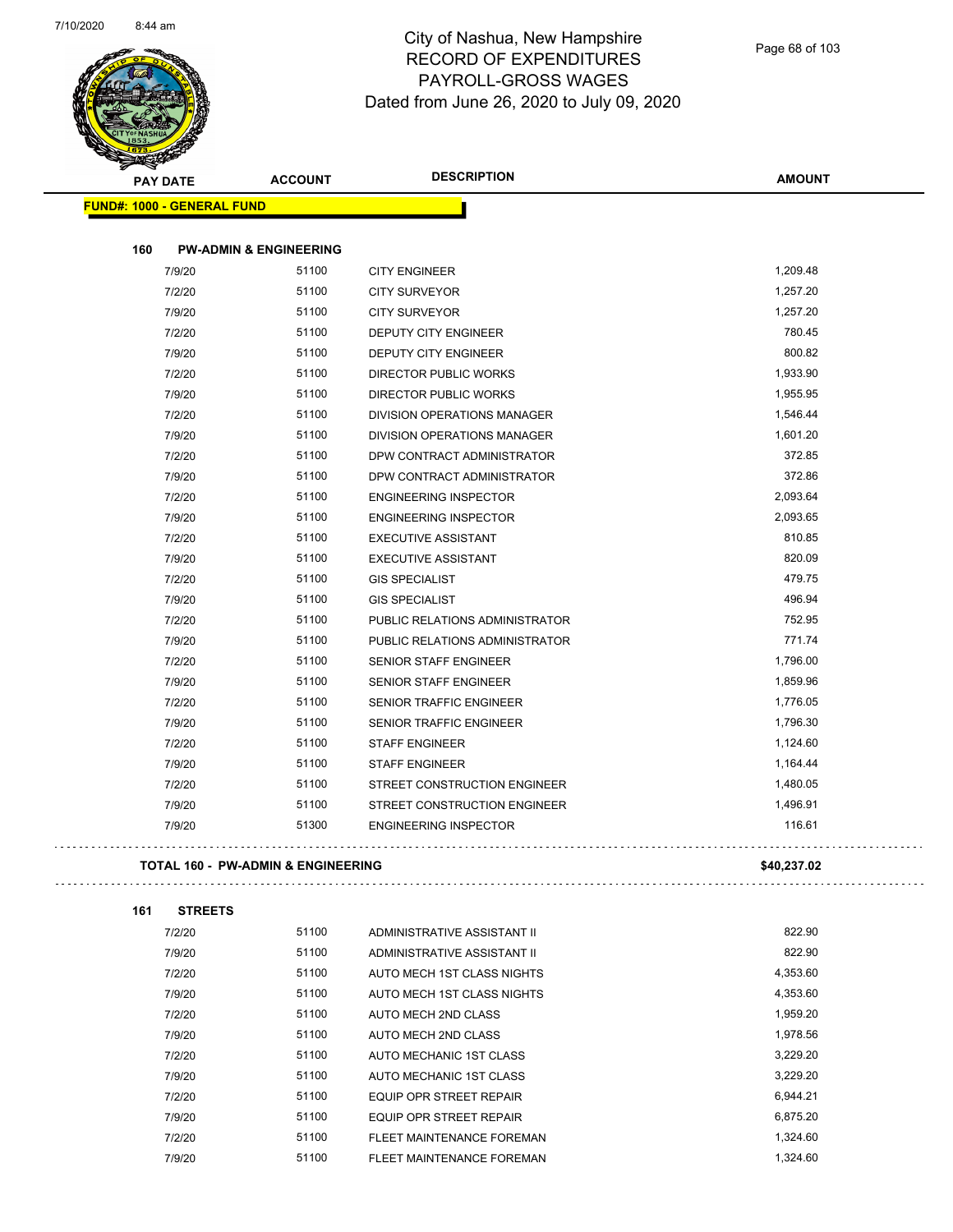

| T<br>A.<br><b>PAY DATE</b>        | <b>ACCOUNT</b> | <b>DESCRIPTION</b>          | <b>AMOUNT</b> |
|-----------------------------------|----------------|-----------------------------|---------------|
|                                   |                |                             |               |
| <b>FUND#: 1000 - GENERAL FUND</b> |                |                             |               |
|                                   |                |                             |               |
| 161<br><b>STREETS</b>             |                |                             |               |
| 7/2/20                            | 51100          | FLEET MANAGER STREET DEPT   | 1,207.70      |
| 7/9/20                            | 51100          | FLEET MANAGER STREET DEPT   | 1,221.47      |
| 7/2/20                            | 51100          | FOREMAN LABOR STREET        | 2,649.20      |
| 7/9/20                            | 51100          | FOREMAN LABOR STREET        | 2,649.20      |
| 7/2/20                            | 51100          | <b>MASON PIPELAYER</b>      | 3,759.20      |
| 7/9/20                            | 51100          | <b>MASON PIPELAYER</b>      | 3,759.20      |
| 7/2/20                            | 51100          | OPERATIONS SUPERVISOR       | 1,116.35      |
| 7/9/20                            | 51100          | OPERATIONS SUPERVISOR       | 1,116.35      |
| 7/2/20                            | 51100          | <b>SIGN MAINTENANCE</b>     | 2,797.20      |
| 7/9/20                            | 51100          | <b>SIGN MAINTENANCE</b>     | 2,797.20      |
| 7/2/20                            | 51100          | STOREKEEPER PWD             | 1,027.96      |
| 7/9/20                            | 51100          | STOREKEEPER PWD             | 1,027.95      |
| 7/2/20                            | 51100          | <b>STREET FOREMAN</b>       | 2,649.20      |
| 7/9/20                            | 51100          | <b>STREET FOREMAN</b>       | 2,649.20      |
| 7/2/20                            | 51100          | SUPERINTENDENT OF STREETS   | 1,973.35      |
| 7/9/20                            | 51100          | SUPERINTENDENT OF STREETS   | 1,995.85      |
| 7/2/20                            | 51100          | <b>TRAFFIC FOREMAN</b>      | 1,351.10      |
| 7/9/20                            | 51100          | <b>TRAFFIC FOREMAN</b>      | 1,351.10      |
| 7/2/20                            | 51100          | <b>TRAFFIC TECHNICIAN I</b> | 2,231.20      |
| 7/9/20                            | 51100          | <b>TRAFFIC TECHNICIAN I</b> | 2,231.20      |
| 7/2/20                            | 51100          | TRUCK DRIVER STREET REPAIR  | 15,499.44     |
| 7/9/20                            | 51100          | TRUCK DRIVER STREET REPAIR  | 15,442.32     |
| 7/2/20                            | 51100          | <b>WELDER FIRST CLASS</b>   | 1,060.80      |
| 7/9/20                            | 51100          | <b>WELDER FIRST CLASS</b>   | 1,060.80      |
| 7/9/20                            | 51300          | AUTO MECH 1ST CLASS NIGHTS  | 51.24         |
| 7/2/20                            | 51300          | AUTO MECHANIC 1ST CLASS     | 243.90        |
| 7/9/20                            | 51300          | AUTO MECHANIC 1ST CLASS     | 40.65         |
| 7/9/20                            | 51300          | FLEET MAINTENANCE FOREMAN   | 12.42         |
| 7/2/20                            | 51300          | SIGN MAINTENANCE            | 141.00        |
| 7/9/20                            | 51300          | <b>SIGN MAINTENANCE</b>     | 28.59         |
| 7/2/20                            | 51300          | <b>TRAFFIC TECHNICIAN I</b> | 425.29        |
| 7/9/20                            | 51300          | <b>TRAFFIC TECHNICIAN I</b> | 437.46        |
| 7/2/20                            | 51300          | TRUCK DRIVER STREET REPAIR  | 282.49        |
| 7/9/20                            | 51300          | TRUCK DRIVER STREET REPAIR  | 776.08        |
| 7/2/20                            | 51600          | EQUIP OPR STREET REPAIR     | 1,200.00      |
|                                   |                |                             |               |

#### **TOTAL 161 - STREETS \$115,481.43**

**166 PARKING OPERATIONS**

| 7/2/20 | 51100 | PARKING MAINTENANCE    | 1.333.10 |
|--------|-------|------------------------|----------|
| 7/9/20 | 51100 | PARKING MAINTENANCE    | 1.333.09 |
| 7/2/20 | 51100 | <b>PARKING MANAGER</b> | 947.55   |
| 7/9/20 | 51100 | <b>PARKING MANAGER</b> | 981.09   |
| 7/2/20 | 51300 | PARKING MAINTENANCE    | 397.21   |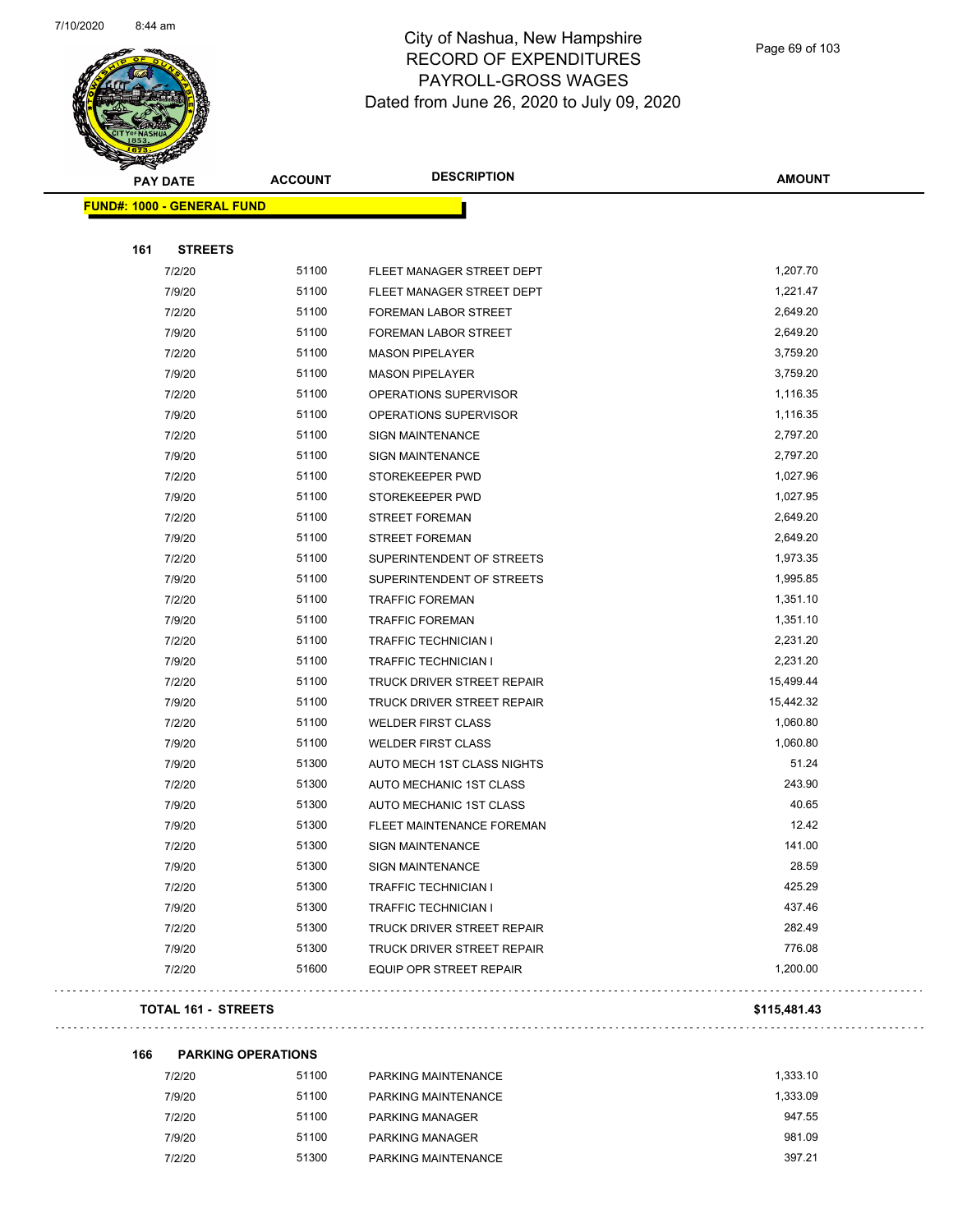Page 70 of 103

|     | <b>PAY DATE</b>                   | <b>ACCOUNT</b>                        | <b>DESCRIPTION</b>                 | <b>AMOUNT</b> |
|-----|-----------------------------------|---------------------------------------|------------------------------------|---------------|
|     | <b>FUND#: 1000 - GENERAL FUND</b> |                                       |                                    |               |
| 166 |                                   | <b>PARKING OPERATIONS</b>             |                                    |               |
|     | 7/9/20                            | 51300                                 | PARKING MAINTENANCE                | 86.98         |
|     |                                   | <b>TOTAL 166 - PARKING OPERATIONS</b> |                                    | \$5,079.02    |
| 171 |                                   | <b>COMMUNITY SERVICES</b>             |                                    |               |
|     | 7/2/20                            | 51100                                 | DIRECTOR HEALTH AND COMM SVS       | 2,030.45      |
|     | 7/9/20                            | 51100                                 | DIRECTOR HEALTH AND COMM SVS       | 2,102.33      |
|     | 7/2/20                            | 51100                                 | <b>EPIDEMIOLOGIST</b>              | 1,084.10      |
|     | 7/9/20                            | 51100                                 | <b>EPIDEMIOLOGIST</b>              | 1,122.50      |
|     | 7/2/20                            | 51100                                 | <b>HEALTH PROGRAM SPEC</b>         | 973.00        |
|     | 7/9/20                            | 51100                                 | <b>HEALTH PROGRAM SPEC</b>         | 1,007.89      |
|     | 6/25/20                           | 51512                                 | <b>BOARD OF HEALTH</b>             | 3,210.00      |
|     |                                   | <b>TOTAL 171 - COMMUNITY SERVICES</b> |                                    | \$11,530.27   |
| 172 |                                   | <b>COMMUNITY HEALTH</b>               |                                    |               |
|     | 7/2/20                            | 51100                                 | ADMINISTRATIVE ASSISTANT II        | 842.71        |
|     | 7/9/20                            | 51100                                 | ADMINISTRATIVE ASSISTANT II        | 871.30        |
|     | 7/2/20                            | 51100                                 | BILINGUAL OUTREACH WORKER          | 918.80        |
|     | 7/9/20                            | 51100                                 | BILINGUAL OUTREACH WORKER          | 957.30        |
|     | 7/2/20                            | 51100                                 | CHIEF PUBLIC HEALTH NURSE          | 1,612.80      |
|     | 7/9/20                            | 51100                                 | CHIEF PUBLIC HEALTH NURSE          | 1,670.67      |
|     | 7/2/20                            | 51100                                 | PUB HEALTH NURSE                   | 3,654.10      |
|     | 7/9/20                            | 51100                                 | PUB HEALTH NURSE                   | 3,753.22      |
|     | 7/9/20                            | 51300                                 | ADMINISTRATIVE ASSISTANT II        | 11.04         |
|     | 7/2/20                            | 51412                                 | <b>NURSE PER DIEM (PRACTIONER)</b> | 471.50        |
|     | 7/9/20                            | 51412                                 | NURSE PER DIEM (PRACTIONER)        | 455.68        |
|     | 7/2/20                            | 51412                                 | PUB HEALTH NURSE                   | 245.10        |
|     | 7/9/20                            | 51412                                 | PUB HEALTH NURSE                   | 359.85        |
|     |                                   | <b>TOTAL 172 - COMMUNITY HEALTH</b>   |                                    | \$15,824.07   |
| 173 |                                   | <b>ENVIRONMENTAL HEALTH</b>           |                                    |               |
|     | 7/2/20                            | 51100                                 | DEP HEALTH OFFICER/LAB DIRECTOR    | 1,239.00      |
|     | 7/9/20                            | 51100                                 | DEP HEALTH OFFICER/LAB DIRECTOR    | 1,282.86      |
|     | 7/2/20                            | 51100                                 | ENVIRONMENTAL HEALTH SPEC          | 2,735.55      |
|     | 7/9/20                            | 51100                                 | ENVIRONMENTAL HEALTH SPEC          | 2,832.80      |
|     | 7/2/20                            | 51100                                 | ENVIRONMENTAL TECH OFFICE MGR      | 1,085.35      |
|     | 7/9/20                            | 51100                                 | ENVIRONMENTAL TECH OFFICE MGR      | 1,097.74      |
|     | 7/2/20                            | 51100                                 | MANAGER ENVIRONMENTAL HEALTH       | 1,677.35      |
|     | 7/9/20                            | 51100                                 | MANAGER ENVIRONMENTAL HEALTH       | 1,696.49      |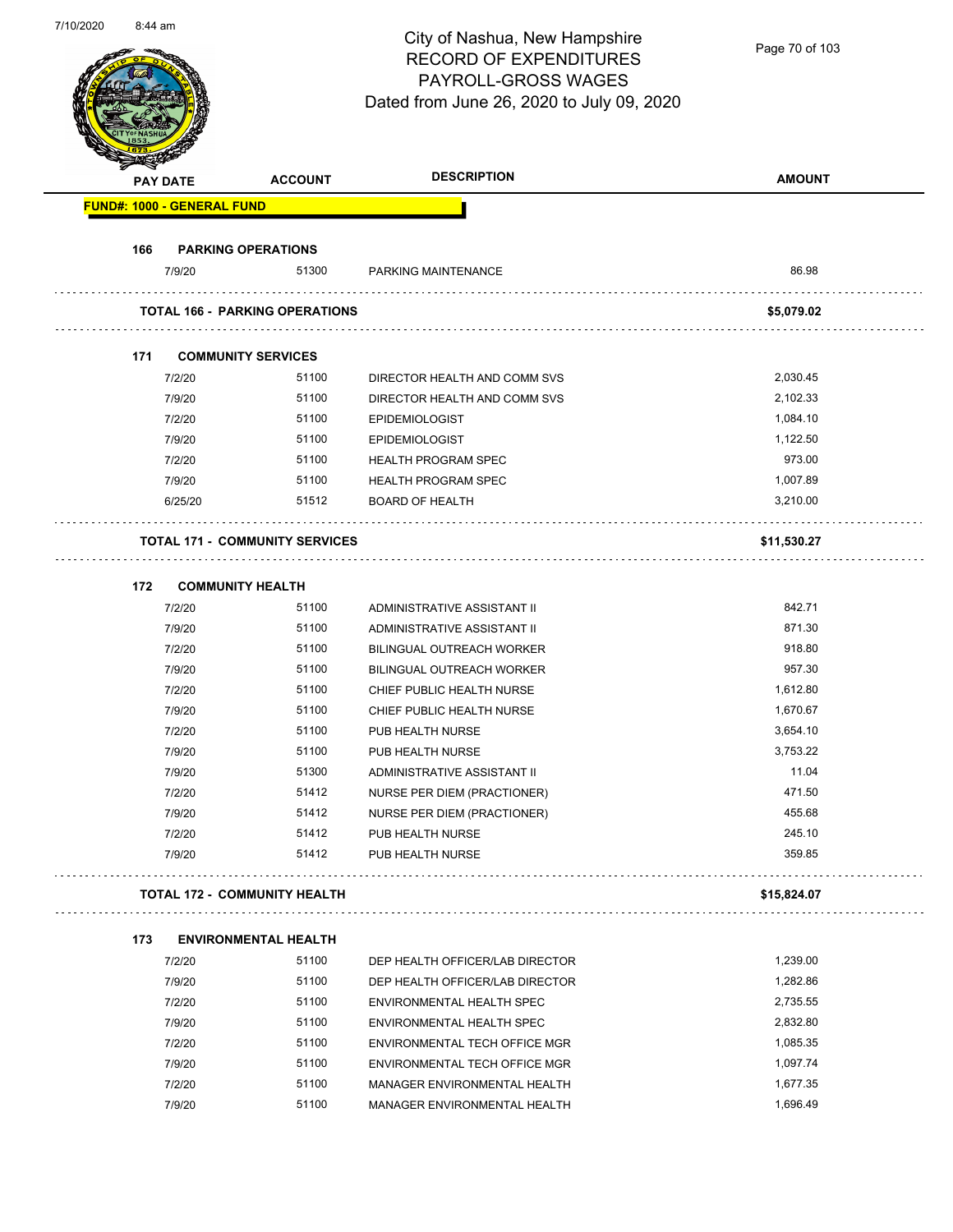

Page 71 of 103

| <b>SANGRAP</b><br><b>PAY DATE</b> | <b>ACCOUNT</b>                            | <b>DESCRIPTION</b>                                                   | <b>AMOUNT</b> |
|-----------------------------------|-------------------------------------------|----------------------------------------------------------------------|---------------|
| <b>FUND#: 1000 - GENERAL FUND</b> |                                           |                                                                      |               |
|                                   |                                           |                                                                      |               |
|                                   | <b>TOTAL 173 - ENVIRONMENTAL HEALTH</b>   |                                                                      |               |
|                                   |                                           |                                                                      | \$13,647.14   |
| 174                               | <b>WELFARE ADMINISTRATION</b>             |                                                                      |               |
| 7/2/20                            | 51100                                     | CASE TECHNICIAN WELFARE                                              | 2,633.95      |
| 7/9/20                            | 51100                                     | CASE TECHNICIAN WELFARE                                              | 2,707.00      |
| 7/2/20                            | 51100                                     | <b>INTAKE WORKER</b>                                                 | 849.40        |
| 7/9/20                            | 51100                                     | <b>INTAKE WORKER</b>                                                 | 879.46        |
| 7/2/20                            | 51100                                     | SENIOR CASE TECHNICIAN                                               | 1,011.95      |
| 7/9/20                            | 51100                                     | SENIOR CASE TECHNICIAN                                               | 1,048.25      |
| 7/2/20                            | 51100                                     | <b>WELFARE OFFICER</b>                                               | 1,776.05      |
| 7/9/20                            | 51100                                     | <b>WELFARE OFFICER</b>                                               | 1,796.30      |
|                                   |                                           |                                                                      |               |
|                                   | <b>TOTAL 174 - WELFARE ADMINISTRATION</b> |                                                                      | \$12,702.36   |
|                                   |                                           |                                                                      |               |
| 177<br>7/2/20                     | <b>PARKS &amp; RECREATION</b><br>51100    | ADMINISTRATIVE ASSISTANT II                                          | 860.17        |
|                                   | 51100                                     |                                                                      | 860.16        |
| 7/9/20<br>7/2/20                  | 51100                                     | ADMINISTRATIVE ASSISTANT II                                          | 979.60        |
| 7/9/20                            | 51100                                     | EQUIPMENT OPERATOR, PARKS                                            | 979.60        |
| 7/2/20                            | 51100                                     | EQUIPMENT OPERATOR, PARKS<br><b>FOREMAN LABOR PARK</b>               | 3,973.80      |
| 7/9/20                            | 51100                                     |                                                                      | 3,973.80      |
|                                   | 51100                                     | <b>FOREMAN LABOR PARK</b>                                            | 6,270.57      |
| 7/2/20<br>7/9/20                  | 51100                                     | <b>GROUNDSKEEPER MAINTENANCE</b><br><b>GROUNDSKEEPER MAINTENANCE</b> | 7,238.08      |
| 7/2/20                            | 51100                                     | <b>GROUNDSMAN I</b>                                                  | 5,919.84      |
| 7/9/20                            | 51100                                     | <b>GROUNDSMAN I</b>                                                  | 5,910.78      |
| 7/2/20                            | 51100                                     | <b>GROUNDSMAN II</b>                                                 | 859.95        |
| 7/9/20                            | 51100                                     | <b>GROUNDSMAN II</b>                                                 | 2,646.00      |
| 7/2/20                            | 51100                                     | <b>LEAD GROUNDSMAN</b>                                               | 1,981.60      |
| 7/9/20                            | 51100                                     | <b>LEAD GROUNDSMAN</b>                                               | 1,981.60      |
| 7/2/20                            | 51100                                     | PROGRAM COORDINATOR                                                  | 390.90        |
| 7/9/20                            | 51100                                     | PROGRAM COORDINATOR                                                  | 390.90        |
| 7/2/20                            | 51100                                     | RECREATION PROGRAM MANAGER                                           | 1,092.80      |
| 7/9/20                            | 51100                                     | RECREATION PROGRAM MANAGER                                           | 1,131.47      |
| 7/2/20                            | 51100                                     | STELLOS STADIUM ATTENDANT                                            | 979.60        |
| 7/9/20                            | 51100                                     | STELLOS STADIUM ATTENDANT                                            | 979.60        |
| 7/2/20                            | 51100                                     | SUPERINTENDENT OF PARKS RECR                                         | 1,973.35      |
| 7/9/20                            | 51100                                     | SUPERINTENDENT OF PARKS RECR                                         | 1,995.86      |
| 7/2/20                            | 51300                                     | FOREMAN LABOR PARK                                                   | 1,676.42      |
| 7/9/20                            | 51300                                     | FOREMAN LABOR PARK                                                   | 1,117.63      |
| 7/2/20                            | 51300                                     | <b>GROUNDSKEEPER MAINTENANCE</b>                                     | 1,395.04      |
| 7/9/20                            | 51300                                     | <b>GROUNDSKEEPER MAINTENANCE</b>                                     | 310.69        |
| 7/2/20                            | 51300                                     | <b>GROUNDSMAN I</b>                                                  | 380.00        |
| 7/9/20                            | 51300                                     | <b>GROUNDSMAN I</b>                                                  | 527.58        |
| 7/2/20                            | 51300                                     | <b>GROUNDSMAN II</b>                                                 | 237.64        |
|                                   |                                           |                                                                      |               |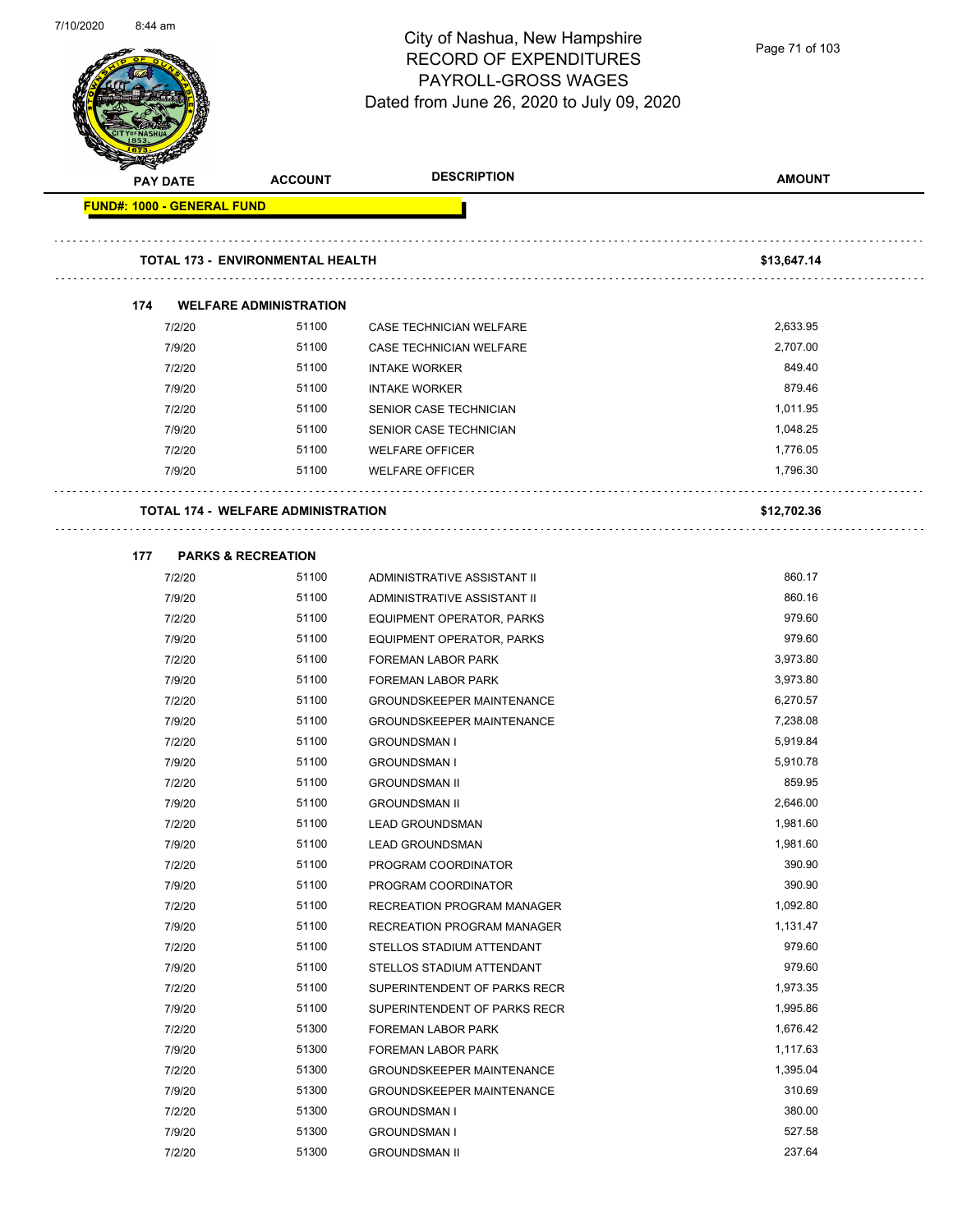

Page 72 of 103

| <b>KILGER</b> |                                           |                |                                      |               |
|---------------|-------------------------------------------|----------------|--------------------------------------|---------------|
|               | <b>PAY DATE</b>                           | <b>ACCOUNT</b> | <b>DESCRIPTION</b>                   | <b>AMOUNT</b> |
|               | <b>FUND#: 1000 - GENERAL FUND</b>         |                |                                      |               |
|               |                                           |                |                                      |               |
| 177           | <b>PARKS &amp; RECREATION</b>             |                |                                      |               |
|               | 7/9/20                                    | 51300          | <b>GROUNDSMAN II</b>                 | 339.48        |
|               | 7/2/20                                    | 51300          | <b>LEAD GROUNDSMAN</b>               | 528.61        |
|               | 7/9/20                                    | 51300          | <b>LEAD GROUNDSMAN</b>               | 999.72        |
|               | 7/9/20                                    | 51300          | PROGRAM COORDINATOR                  | 65.97         |
|               | 7/9/20                                    | 51300          | STELLOS STADIUM ATTENDANT            | 299.64        |
|               | 7/2/20                                    | 51400          | <b>SEASONAL</b>                      | 4,928.00      |
|               | 7/9/20                                    | 51400          | SEASONAL                             | 4,876.00      |
|               | 7/9/20                                    | 51400          | <b>TEACHER ENGLISH ELM</b>           | 693.00        |
|               | 7/2/20                                    | 51600          | <b>GROUNDSMAN II</b>                 | 1,200.00      |
|               |                                           |                |                                      |               |
|               | <b>TOTAL 177 - PARKS &amp; RECREATION</b> |                |                                      | \$72,945.45   |
|               |                                           |                |                                      |               |
| 179           | <b>LIBRARY</b>                            |                |                                      |               |
|               | 7/2/20                                    | 51100          | ASSISTANT DIRECTOR LIBRARY           | 1,655.50      |
|               | 7/9/20                                    | 51100          | ASSISTANT DIRECTOR LIBRARY           | 1,687.75      |
|               | 7/2/20                                    | 51100          | ASSISTANT LIBRARIAN CIRCULATIO       | 1,084.11      |
|               | 7/9/20                                    | 51100          | ASSISTANT LIBRARIAN CIRCULATIO       | 1,084.10      |
|               | 7/2/20                                    | 51100          | ASSISTANT LIBRARIAN TECH SVS         | 819.52        |
|               | 7/9/20                                    | 51100          | ASSISTANT LIBRARIAN TECH SVS         | 819.50        |
|               | 7/2/20                                    | 51100          | ASSISTANT LIBRARIAN YOUTH SERV       | 868.90        |
|               | 7/9/20                                    | 51100          | ASSISTANT LIBRARIAN YOUTH SERV       | 1,145.87      |
|               | 7/2/20                                    | 51100          | <b>DIRECTOR LIBRARY</b>              | 2,210.20      |
|               | 7/9/20                                    | 51100          | <b>DIRECTOR LIBRARY</b>              | 2,235.38      |
|               | 7/2/20                                    | 51100          | EXECUTIVE ASST OFFICE MANAGER        | 927.60        |
|               | 7/9/20                                    | 51100          | <b>EXECUTIVE ASST OFFICE MANAGER</b> | 960.90        |
|               | 7/2/20                                    | 51100          | IT COORDINATOR                       | 962.94        |
|               | 7/9/20                                    | 51100          | IT COORDINATOR                       | 962.95        |
|               | 7/2/20                                    | 51100          | <b>JANITOR</b>                       | 552.00        |
|               | 7/9/20                                    | 51100          | <b>JANITOR</b>                       | 552.00        |
|               | 7/2/20                                    | 51100          | LIBRARIAN ADULT SERVICES             | 921.96        |
|               | 7/9/20                                    | 51100          | LIBRARIAN ADULT SERVICES             | 921.95        |
|               | 7/2/20                                    | 51100          | <b>LIBRARIAN CIRCULATION</b>         | 1,117.35      |
|               | 7/9/20                                    | 51100          | <b>LIBRARIAN CIRCULATION</b>         | 1,117.35      |
|               | 7/2/20                                    | 51100          | <b>LIBRARIAN OUTREACH SVS</b>        | 1,113.10      |
|               | 7/9/20                                    | 51100          | <b>LIBRARIAN OUTREACH SVS</b>        | 1,113.09      |
|               | 7/2/20                                    | 51100          | <b>LIBRARIAN TECH SERVICES</b>       | 1,155.30      |
|               | 7/9/20                                    | 51100          | <b>LIBRARIAN TECH SERVICES</b>       | 1,155.30      |
|               | 7/2/20                                    | 51100          | LIBRARIAN YOUTH SERVICES             | 1,657.90      |
|               | 7/9/20                                    | 51100          | <b>LIBRARIAN YOUTH SERVICES</b>      | 1,657.90      |
|               | 7/2/20                                    | 51100          | LIBRARY ASSISTANT CIRCULATION        | 5,779.30      |
|               | 7/9/20                                    | 51100          | LIBRARY ASSISTANT CIRCULATION        | 5,779.30      |
|               | 7/2/20                                    | 51100          | LIBRARY ASSISTANT MEDIA SERVIC       | 787.51        |
|               | 7/9/20                                    | 51100          | LIBRARY ASSISTANT MEDIA SERVIC       | 787.50        |
|               | 7/2/20                                    | 51100          | LIBRARY ASSISTANT TECH SVS           | 787.50        |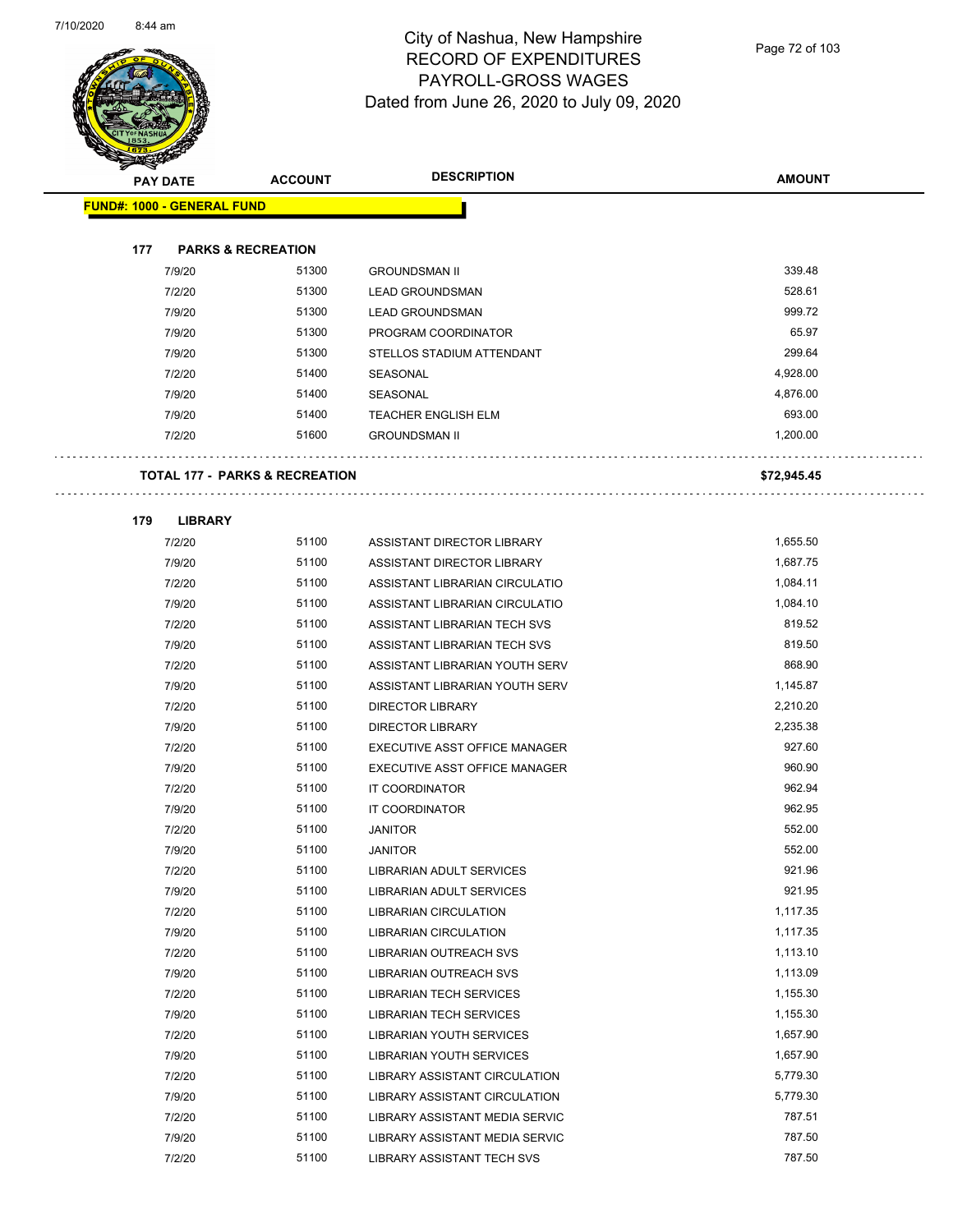

| <b>PAY DATE</b>                   | <b>ACCOUNT</b> | <b>DESCRIPTION</b>                | <b>AMOUNT</b> |
|-----------------------------------|----------------|-----------------------------------|---------------|
| <b>FUND#: 1000 - GENERAL FUND</b> |                |                                   |               |
|                                   |                |                                   |               |
| 179<br><b>LIBRARY</b>             |                |                                   |               |
| 7/9/20                            | 51100          | LIBRARY ASSISTANT TECH SVS        | 787.50        |
| 7/2/20                            | 51100          | LIBRARY ASSISTANT YOUTH SERVIC    | 2,111.40      |
| 7/9/20                            | 51100          | LIBRARY ASSISTANT YOUTH SERVIC    | 2,116.12      |
| 7/2/20                            | 51100          | <b>MAINTENANCE SUPV</b>           | 949.45        |
| 7/9/20                            | 51100          | <b>MAINTENANCE SUPV</b>           | 949.45        |
| 7/2/20                            | 51100          | PAGE & COLLECTION COORDINATOR     | 935.82        |
| 7/9/20                            | 51100          | PAGE & COLLECTION COORDINATOR     | 935.81        |
| 7/2/20                            | 51100          | REFERENCE LIBRARIAN ADULT SERV    | 3,319.78      |
| 7/9/20                            | 51100          | REFERENCE LIBRARIAN ADULT SERV    | 3,319.78      |
| 7/2/20                            | 51100          | REFERENCE LIBRARIAN TECH SVS      | 842.50        |
| 7/9/20                            | 51100          | REFERENCE LIBRARIAN TECH SVS      | 842.50        |
| 7/2/20                            | 51100          | <b>SECURITY LIBRARY</b>           | 660.03        |
| 7/9/20                            | 51100          | <b>SECURITY LIBRARY</b>           | 660.01        |
| 7/2/20                            | 51200          | <b>JANITOR</b>                    | 264.93        |
| 7/9/20                            | 51200          | <b>JANITOR</b>                    | 255.36        |
| 7/2/20                            | 51200          | <b>LIBRARY ASSISTANT TECH SVS</b> | 462.90        |
| 7/9/20                            | 51200          | LIBRARY ASSISTANT TECH SVS        | 462.90        |
| 7/2/20                            | 51200          | REFERENCE LIBRARIAN ADULT SERV    | 482.76        |
| 7/9/20                            | 51200          | REFERENCE LIBRARIAN ADULT SERV    | 482.76        |
| 7/2/20                            | 51200          | <b>SECURITY LIBRARY</b>           | 398.40        |
| 7/9/20                            | 51200          | <b>SECURITY LIBRARY</b>           | 381.79        |
| 7/2/20                            | 51300          | LIBRARY ASSISTANT CIRCULATION     | 6.36          |
| 7/9/20                            | 51300          | REFERENCE LIBRARIAN ADULT SERV    | 30.00         |
| 7/9/20                            | 51300          | <b>SECURITY LIBRARY</b>           | 12.45         |
| 7/9/20                            | 51750          | ASSISTANT LIBRARIAN YOUTH SERV    | 10,953.77     |
| <b>TOTAL 179 - LIBRARY</b>        |                |                                   | \$77,006.06   |

 $\bar{\mathcal{L}}$  .

| 181 | <b>COMMUNITY DEVELOPMENT</b> |       |                                |          |
|-----|------------------------------|-------|--------------------------------|----------|
|     | 7/2/20                       | 51100 | ADMINISTRATIVE ASSISTANT II    | 786.85   |
|     | 7/9/20                       | 51100 | ADMINISTRATIVE ASSISTANT II    | 786.85   |
|     | 7/2/20                       | 51100 | DIRECTOR COMMUNITY DEVELOPMENT | 2,427.25 |
|     | 7/9/20                       | 51100 | DIRECTOR COMMUNITY DEVELOPMENT | 2,454.91 |
|     | 7/2/20                       | 51100 | <b>TRANSPORTATION PLANNER</b>  | 1,313.35 |
|     | 7/9/20                       | 51100 | <b>TRANSPORTATION PLANNER</b>  | 1,313.35 |
|     | 7/2/20                       | 51100 | <b>WATERWAYS MANAGER</b>       | 1,612.80 |
|     | 7/9/20                       | 51100 | <b>WATERWAYS MANAGER</b>       | 1,670.67 |
|     | 7/2/20                       | 51200 | ADMINISTRATIVE ASSISTANT I     | 390.64   |
|     | 7/9/20                       | 51200 | ADMINISTRATIVE ASSISTANT I     | 390.64   |
|     | 7/2/20                       | 51400 | <b>INTERN</b>                  | 100.00   |
|     | 7/9/20                       | 51400 | INTERN                         | 100.00   |

**TOTAL 181 - COMMUNITY DEVELOPMENT \$13,347.31**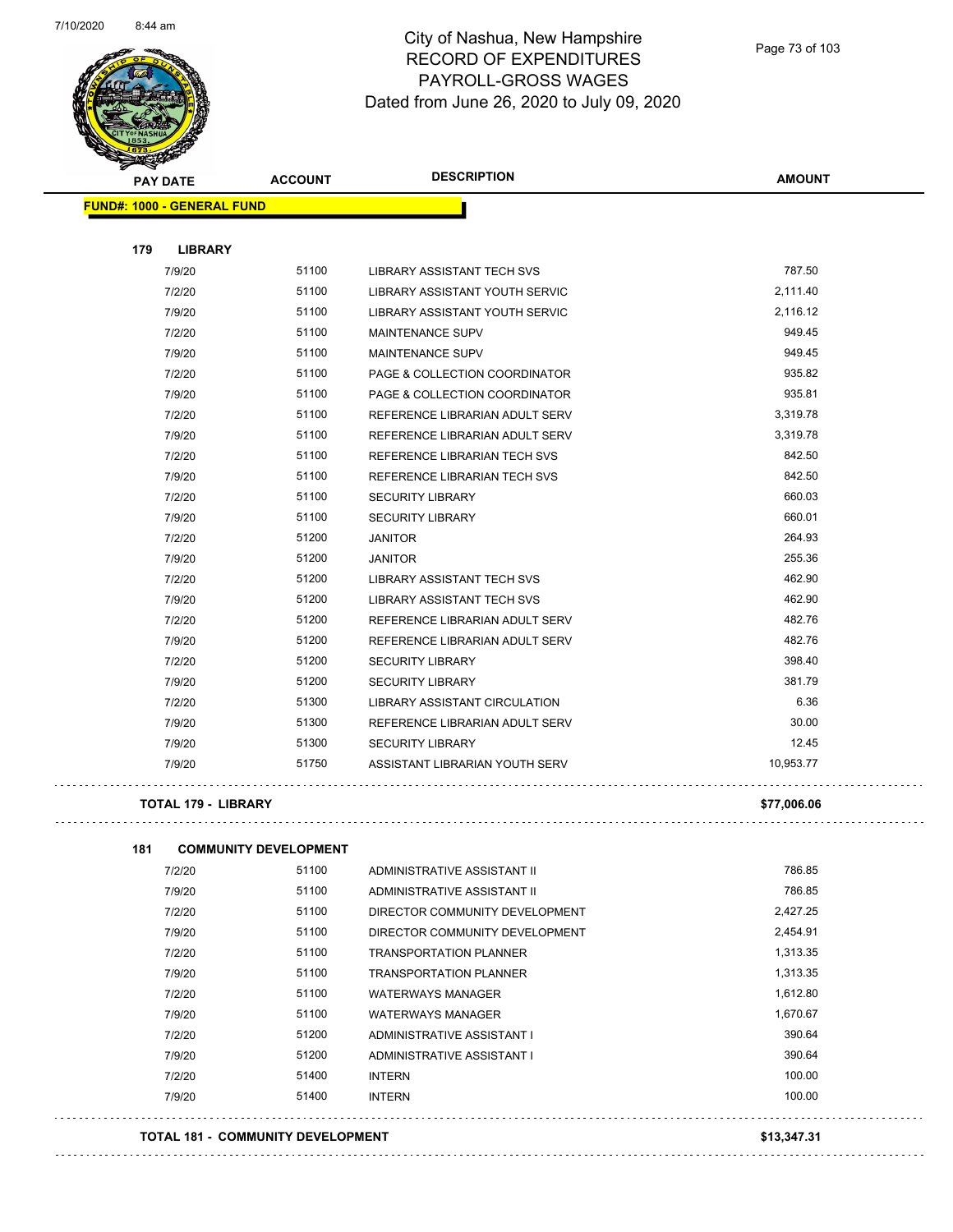

|     |                                   |                                         | <b>DESCRIPTION</b>            |               |
|-----|-----------------------------------|-----------------------------------------|-------------------------------|---------------|
|     | PAY DATE                          | <b>ACCOUNT</b>                          |                               | <b>AMOUNT</b> |
|     | <b>FUND#: 1000 - GENERAL FUND</b> |                                         |                               |               |
| 182 |                                   | <b>PLANNING AND ZONING</b>              |                               |               |
|     | 7/2/20                            | 51100                                   | <b>COMMUNICATION SPEC</b>     | 57.00         |
|     | 7/9/20                            | 51100                                   | <b>COMMUNICATION SPEC</b>     | 59.04         |
|     | 7/2/20                            | 51100                                   | DEPARTMENT COORDINATOR        | 1,048.51      |
|     | 7/9/20                            | 51100                                   | DEPARTMENT COORDINATOR        | 1,048.52      |
|     | 7/2/20                            | 51100                                   | DEPUTY PLANNING MANAGER       | 2,861.15      |
|     | 7/9/20                            | 51100                                   | DEPUTY PLANNING MANAGER       | 2,861.15      |
|     | 7/2/20                            | 51100                                   | PLANNER I                     | 1,918.15      |
|     | 7/9/20                            | 51100                                   | PLANNER I                     | 1,918.15      |
|     | 7/2/20                            | 51100                                   | ZONING COORDINATOR            | 839.33        |
|     | 7/9/20                            | 51100                                   | ZONING COORDINATOR            | 839.33        |
|     | 7/9/20                            | 51300                                   | DEPARTMENT COORDINATOR        | 68.81         |
|     | 7/2/20                            | 53428                                   | <b>STENOGRAPHIC SERVICES</b>  | 625.00        |
|     |                                   | <b>TOTAL 182 - PLANNING AND ZONING</b>  |                               | \$14,144.14   |
|     |                                   |                                         |                               |               |
| 183 |                                   | <b>ECONOMIC DEVELOPMENT</b>             |                               |               |
|     | 7/2/20                            | 51100                                   | DWNTWN SPCLST & OED PGRM COOR | 920.90        |
|     | 7/9/20                            | 51100                                   | DWNTWN SPCLST & OED PGRM COOR | 953.96        |
|     | 7/2/20                            | 51100                                   | <b>ECONOMIC DEV DIRECTOR</b>  | 2,202.85      |
|     | 7/9/20                            | 51100                                   | <b>ECONOMIC DEV DIRECTOR</b>  | 2,280.82      |
|     | 7/2/20                            | 51100                                   | HUNT MEMORIAL BLDG & ARTS ADM | 394.20        |
|     | 7/9/20                            | 51100                                   | HUNT MEMORIAL BLDG & ARTS ADM | 408.16        |
|     |                                   | <b>TOTAL 183 - ECONOMIC DEVELOPMENT</b> |                               | \$7,160.89    |
| 191 | <b>SCHOOL</b>                     |                                         |                               |               |
|     | 7/2/20                            | 51100                                   | 21 CENTURY COORDINATOR        | 2,380.10      |
|     | 7/2/20                            | 51100                                   | ASSISTANT DIRECTOR BUSINESS   | 3,153.90      |
|     | 7/2/20                            | 51100                                   | ASSISTANT PRINCIPAL AMH       | 1,581.71      |
|     | 7/2/20                            | 51100                                   | ASSISTANT PRINCIPAL BIC       | 2,875.00      |
|     | 7/2/20                            | 51100                                   | ASSISTANT PRINCIPAL BIR       | 1,509.61      |
|     | 7/9/20                            | 51100                                   | ASSISTANT PRINCIPAL BRO       | 3,115.64      |
|     | 7/2/20                            | 51100                                   | ASSISTANT PRINCIPAL CHARL     | 3,292.98      |
|     | 7/9/20                            | 51100                                   | ASSISTANT PRINCIPAL DR CRSP   | 2,875.00      |
|     | 7/2/20                            | 51100                                   | ASSISTANT PRINCIPAL ELM       | 6,769.23      |
|     | 7/2/20                            | 51100                                   | ASSISTANT PRINCIPAL FES       | 2,875.00      |
|     | 7/2/20                            | 51100                                   | ASSISTANT PRINCIPAL FMS       | 3,288.50      |
|     | 7/2/20                            | 51100                                   | ASSISTANT PRINCIPAL LEDGE     | 3,292.93      |
|     | 7/2/20                            | 51100                                   | ASSISTANT PRINCIPAL MDE       | 3,115.39      |
|     | 7/2/20                            | 51100                                   | ASSISTANT PRINCIPAL MTP       | 1,437.50      |
|     | 7/2/20                            | 51100                                   | ASSISTANT PRINCIPAL NHN       | 10,251.94     |
|     | 7/2/20                            | 51100                                   | ASSISTANT PRINCIPAL NHS       | 13,884.63     |
|     | 7/9/20                            | 51100                                   | ASSISTANT PRINCIPAL PMS       | 3,684.62      |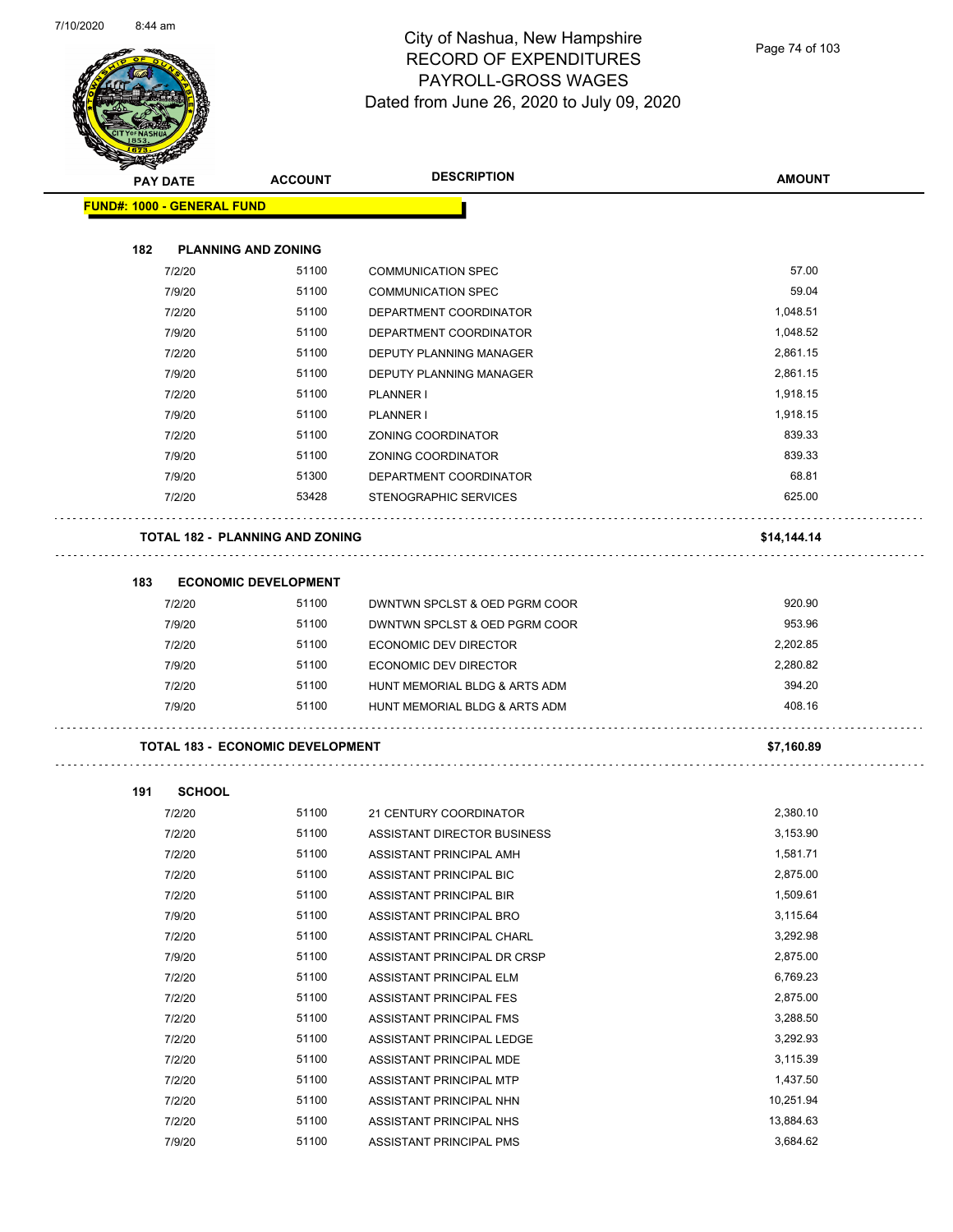

|     | <b>PAY DATE</b>                   | <b>ACCOUNT</b> | <b>DESCRIPTION</b>                                             | <b>AMOUNT</b>      |
|-----|-----------------------------------|----------------|----------------------------------------------------------------|--------------------|
|     | <b>FUND#: 1000 - GENERAL FUND</b> |                |                                                                |                    |
|     |                                   |                |                                                                |                    |
| 191 | <b>SCHOOL</b>                     |                |                                                                |                    |
|     | 7/2/20                            | 51100          | ASSISTANT PRINCIPAL SHE                                        | 1,461.57           |
|     | 7/2/20                            | 51100          | ASSISTANT SUPERINTENDENT                                       | 4,485.60           |
|     | 7/2/20                            | 51100          | ASST DIRECTOR PLANT OPS                                        | 4,913.30           |
|     | 7/2/20                            | 51100          | ASST DIRECTOR SPED                                             | 6,623.10           |
|     | 7/2/20                            | 51100          | ASST SYSTEMS ADMIN FULL YEAR                                   | 17,419.80          |
|     | 7/9/20                            | 51100          | BRENTWOOD COORDINATOR                                          | 2,846.15           |
|     | 7/9/20                            | 51100          | CAREER CENTER COORD NHS                                        | 1,557.21           |
|     | 7/2/20                            | 51100          | CHIEF OPERATING OFFICER                                        | 4,431.80           |
|     | 7/9/20                            | 51100          | <b>CLERICAL 21 CENTURY</b>                                     | 346.64             |
|     | 7/2/20                            | 51100          | CLERICAL ACADEMY NHN                                           | 2,052.25           |
|     | 7/9/20                            | 51100          | CLERICAL ACADEMY NHN                                           | 1,700.66           |
|     | 7/2/20                            | 51100          | CLERICAL ACADEMY NHS                                           | 2,181.76           |
|     | 7/9/20                            | 51100          | <b>CLERICAL ACADEMY NHS</b>                                    | 2,135.48           |
|     | 7/2/20                            | 51100          | CLERICAL ADULT ED NHN                                          | 804.38             |
|     | 7/9/20                            | 51100          | CLERICAL ADULT ED NHN                                          | 649.96             |
|     | 7/2/20                            | 51100          | <b>CLERICAL ASST SUPER SUP</b>                                 | 1,442.32           |
|     | 7/9/20                            | 51100          | <b>CLERICAL ASST SUPER SUP</b>                                 | 1,432.83           |
|     | 7/2/20                            | 51100          | <b>CLERICAL ATHLETIC NHN</b>                                   | 467.63             |
|     | 7/9/20                            | 51100          | CLERICAL ATHLETIC NHN                                          | 433.43             |
|     | 7/2/20                            | 51100          | CLERICAL ATHLETIC NHS                                          | 536.25             |
|     | 7/9/20                            | 51100          | CLERICAL ATHLETIC NHS                                          | 472.00             |
|     | 7/2/20                            | 51100          | <b>CLERICAL BUSINESS</b>                                       | 2,514.80           |
|     | 7/9/20                            | 51100          | <b>CLERICAL BUSINESS</b>                                       | 2,510.18           |
|     | 7/2/20                            | 51100          | CLERICAL CHIEF OP OFFICER SUP                                  | 756.68             |
|     | 7/9/20                            | 51100          | CLERICAL CHIEF OP OFFICER SUP                                  | 766.78             |
|     | 7/2/20                            | 51100          | <b>CLERICAL CTE NHN</b>                                        | 435.69             |
|     | 7/9/20                            | 51100          | <b>CLERICAL CTE NHN</b>                                        | 375.24             |
|     | 7/2/20                            | 51100          | <b>CLERICAL CTE NHS</b>                                        | 509.86             |
|     | 7/9/20                            | 51100          | <b>CLERICAL CTE NHS</b>                                        | 431.04             |
|     | 7/2/20                            | 51100          | CLERICAL GUIDANCE ELM                                          | 435.71             |
|     | 7/9/20                            | 51100          | <b>CLERICAL GUIDANCE ELM</b>                                   | 449.44             |
|     | 7/2/20                            | 51100          | CLERICAL GUIDANCE NHN                                          | 1,067.33           |
|     | 7/9/20                            | 51100          | CLERICAL GUIDANCE NHN                                          | 925.23             |
|     | 7/2/20                            | 51100          | CLERICAL GUIDANCE NHS                                          | 1,019.72<br>861.11 |
|     | 7/9/20                            | 51100<br>51100 | CLERICAL GUIDANCE NHS                                          | 1,542.72           |
|     | 7/2/20<br>7/9/20                  | 51100          | <b>CLERICAL HUMAN RESOURCES</b>                                | 1,556.23           |
|     | 7/2/20                            | 51100          | <b>CLERICAL HUMAN RESOURCES</b><br><b>CLERICAL PAYROLL SUP</b> | 1,532.30           |
|     | 7/9/20                            | 51100          | <b>CLERICAL PAYROLL SUP</b>                                    | 1,574.12           |
|     | 7/2/20                            | 51100          | <b>CLERICAL PLANT OPS</b>                                      | 766.15             |
|     | 7/9/20                            | 51100          | <b>CLERICAL PLANT OPS</b>                                      | 775.36             |
|     | 7/2/20                            | 51100          | <b>CLERICAL PRINCIPAL AMH</b>                                  | 957.87             |
|     | 7/9/20                            | 51100          | CLERICAL PRINCIPAL AMH                                         | 808.20             |
|     | 7/2/20                            | 51100          | CLERICAL PRINCIPAL BIC                                         | 979.13             |
|     |                                   |                |                                                                |                    |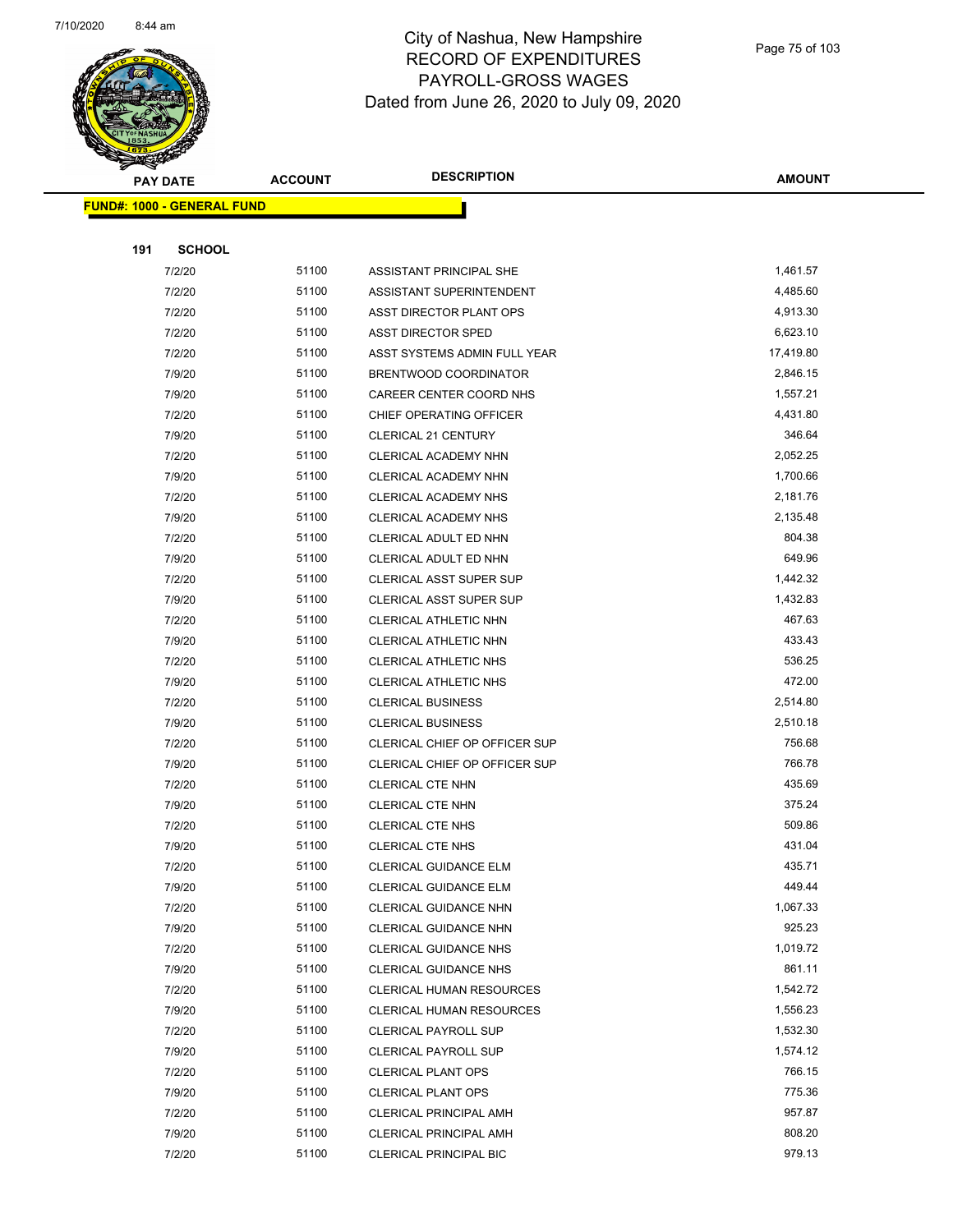

| ॼ   | <b>PAY DATE</b>                   | <b>ACCOUNT</b> | <b>DESCRIPTION</b>            | <b>AMOUNT</b> |
|-----|-----------------------------------|----------------|-------------------------------|---------------|
|     | <b>FUND#: 1000 - GENERAL FUND</b> |                |                               |               |
|     |                                   |                |                               |               |
| 191 | <b>SCHOOL</b>                     |                |                               |               |
|     | 7/9/20                            | 51100          | <b>CLERICAL PRINCIPAL BIC</b> | 1,065.90      |
|     | 7/2/20                            | 51100          | <b>CLERICAL PRINCIPAL BIR</b> | 1,022.26      |
|     | 7/9/20                            | 51100          | <b>CLERICAL PRINCIPAL BIR</b> | 991.17        |
|     | 7/2/20                            | 51100          | <b>CLERICAL PRINCIPAL BRO</b> | 1,007.45      |
|     | 7/9/20                            | 51100          | CLERICAL PRINCIPAL BRO        | 973.98        |
|     | 7/2/20                            | 51100          | CLERICAL PRINCIPAL CHA        | 985.75        |
|     | 7/9/20                            | 51100          | CLERICAL PRINCIPAL CHA        | 826.74        |
|     | 7/2/20                            | 51100          | CLERICAL PRINCIPAL DRC        | 611.34        |
|     | 7/9/20                            | 51100          | CLERICAL PRINCIPAL DRC        | 827.49        |
|     | 7/2/20                            | 51100          | CLERICAL PRINCIPAL ELM        | 1,670.39      |
|     | 7/9/20                            | 51100          | CLERICAL PRINCIPAL ELM        | 1,261.01      |
|     | 7/2/20                            | 51100          | <b>CLERICAL PRINCIPAL FES</b> | 1,100.65      |
|     | 7/9/20                            | 51100          | <b>CLERICAL PRINCIPAL FES</b> | 913.62        |
|     | 7/2/20                            | 51100          | <b>CLERICAL PRINCIPAL FMS</b> | 1,565.22      |
|     | 7/9/20                            | 51100          | <b>CLERICAL PRINCIPAL FMS</b> | 1,340.84      |
|     | 7/2/20                            | 51100          | CLERICAL PRINCIPAL LDG        | 966.88        |
|     | 7/9/20                            | 51100          | CLERICAL PRINCIPAL LDG        | 788.76        |
|     | 7/2/20                            | 51100          | CLERICAL PRINCIPAL MDE        | 1,035.27      |
|     | 7/9/20                            | 51100          | CLERICAL PRINCIPAL MDE        | 1,006.02      |
|     | 7/2/20                            | 51100          | <b>CLERICAL PRINCIPAL MTP</b> | 967.70        |
|     | 7/9/20                            | 51100          | <b>CLERICAL PRINCIPAL MTP</b> | 1,031.16      |
|     | 7/2/20                            | 51100          | CLERICAL PRINCIPAL NHN        | 1,653.60      |
|     | 7/9/20                            | 51100          | CLERICAL PRINCIPAL NHN        | 1,557.94      |
|     | 7/2/20                            | 51100          | <b>CLERICAL PRINCIPAL NHS</b> | 1,312.27      |
|     | 7/9/20                            | 51100          | CLERICAL PRINCIPAL NHS        | 961.83        |
|     | 7/2/20                            | 51100          | CLERICAL PRINCIPAL NSE        | 968.58        |
|     | 7/9/20                            | 51100          | CLERICAL PRINCIPAL NSE        | 976.40        |
|     | 7/2/20                            | 51100          | <b>CLERICAL PRINCIPAL PMS</b> | 1,560.64      |
|     | 7/9/20                            | 51100          | <b>CLERICAL PRINCIPAL PMS</b> | 1,373.38      |
|     | 7/2/20                            | 51100          | CLERICAL PRINCIPAL SHE        | 974.82        |
|     | 7/9/20                            | 51100          | <b>CLERICAL PRINCIPAL SHE</b> | 1,057.62      |
|     | 7/2/20                            | 51100          | CLERICAL RECEPTIONIST NHN     | 511.13        |
|     | 7/9/20                            | 51100          | CLERICAL RECEPTIONIST NHN     | 495.61        |
|     | 7/2/20                            | 51100          | CLERICAL SPECIAL ED NHN       | 458.25        |
|     | 7/9/20                            | 51100          | CLERICAL SPECIAL ED NHN       | 394.69        |
|     | 7/2/20                            | 51100          | CLERICAL SPECIAL ED NHS       | 536.25        |
|     | 7/9/20                            | 51100          | CLERICAL SPECIAL ED NHS       | 394.39        |
|     | 7/2/20                            | 51100          | CLERICAL SPECIAL ED SUP       | 1,426.50      |
|     | 7/9/20                            | 51100          | CLERICAL SPECIAL ED SUP       | 1,443.63      |
|     | 7/2/20                            | 51100          | CLERICAL STUDENT SERV SUP     | 848.93        |
|     | 7/9/20                            | 51100          | CLERICAL STUDENT SERV SUP     | 843.31        |
|     | 7/2/20                            | 51100          | CLERICAL SUPERINTENDANT HRLY  | 799.11        |
|     | 7/9/20                            | 51100          | CLERICAL SUPERINTENDANT HRLY  | 799.11        |
|     | 7/2/20                            | 51100          | CLERICAL SUPERINTENDANT SUP   | 1,894.50      |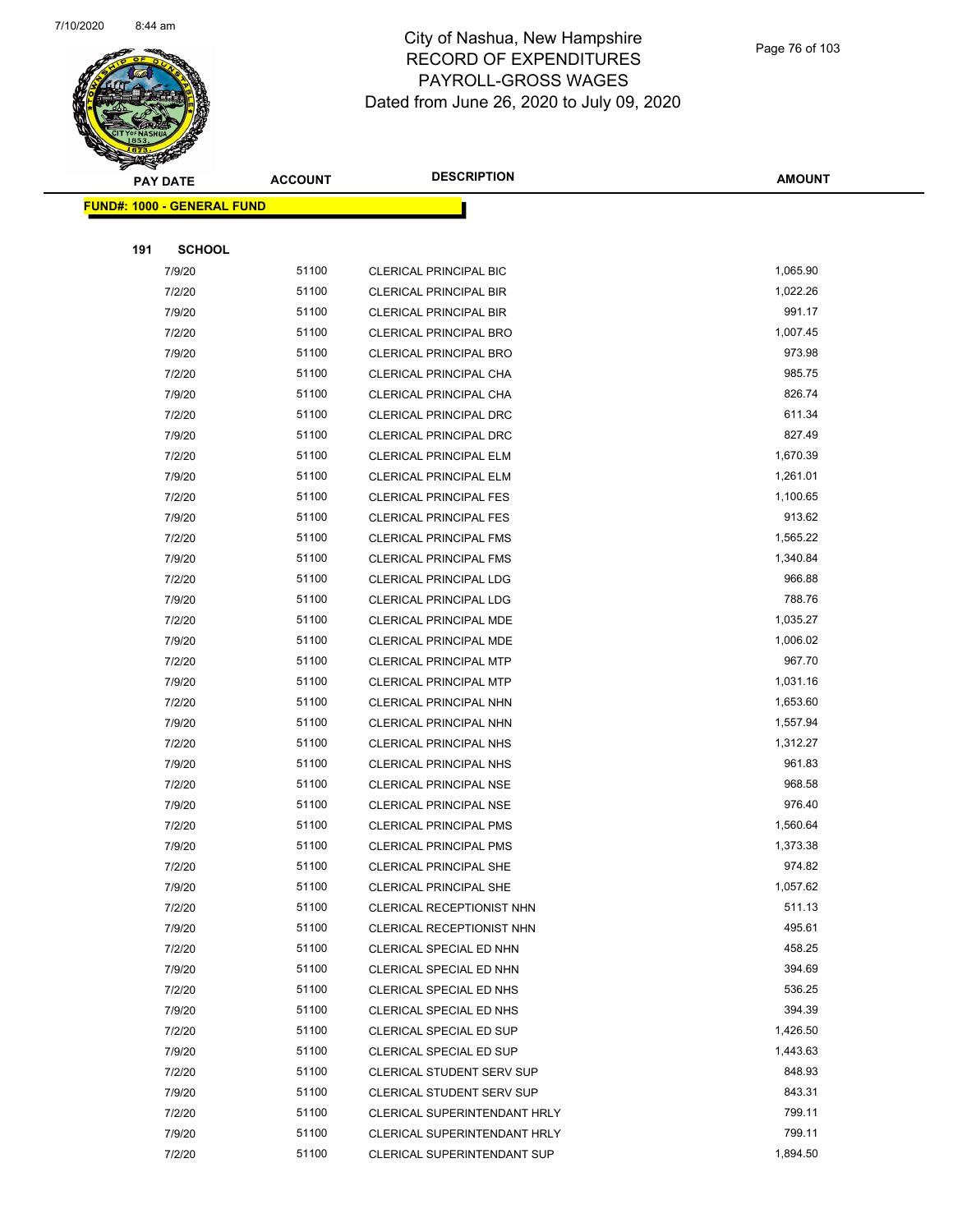

| Ð<br>B. | <b>PAY DATE</b>                   | <b>ACCOUNT</b> | <b>DESCRIPTION</b>             | <b>AMOUNT</b> |
|---------|-----------------------------------|----------------|--------------------------------|---------------|
|         | <b>FUND#: 1000 - GENERAL FUND</b> |                |                                |               |
|         |                                   |                |                                |               |
| 191     | <b>SCHOOL</b>                     |                |                                |               |
|         | 7/2/20                            | 51100          | <b>CUSTODIAN AMH</b>           | 1,461.60      |
|         | 7/9/20                            | 51100          | <b>CUSTODIAN AMH</b>           | 1,488.00      |
|         | 7/2/20                            | 51100          | <b>CUSTODIAN ASST HEAD ELM</b> | 832.40        |
|         | 7/9/20                            | 51100          | <b>CUSTODIAN ASST HEAD ELM</b> | 847.28        |
|         | 7/2/20                            | 51100          | <b>CUSTODIAN ASST HEAD FMS</b> | 338.15        |
|         | 7/9/20                            | 51100          | <b>CUSTODIAN ASST HEAD FMS</b> | 274.56        |
|         | 7/2/20                            | 51100          | <b>CUSTODIAN ASST HEAD NHN</b> | 1,672.82      |
|         | 7/9/20                            | 51100          | <b>CUSTODIAN ASST HEAD NHN</b> | 1,706.60      |
|         | 7/2/20                            | 51100          | <b>CUSTODIAN ASST HEAD NHS</b> | 1,672.81      |
|         | 7/9/20                            | 51100          | <b>CUSTODIAN ASST HEAD NHS</b> | 1,706.62      |
|         | 7/2/20                            | 51100          | <b>CUSTODIAN ASST HEAD PMS</b> | 832.40        |
|         | 7/9/20                            | 51100          | <b>CUSTODIAN ASST HEAD PMS</b> | 847.28        |
|         | 7/2/20                            | 51100          | <b>CUSTODIAN BIC</b>           | 1,461.61      |
|         | 7/9/20                            | 51100          | <b>CUSTODIAN BIC</b>           | 1,488.00      |
|         | 7/2/20                            | 51100          | <b>CUSTODIAN BIR</b>           | 1,461.60      |
|         | 7/9/20                            | 51100          | <b>CUSTODIAN BIR</b>           | 1,488.00      |
|         | 7/2/20                            | 51100          | <b>CUSTODIAN BRO</b>           | 1,461.60      |
|         | 7/9/20                            | 51100          | <b>CUSTODIAN BRO</b>           | 1,488.00      |
|         | 7/2/20                            | 51100          | <b>CUSTODIAN CHA</b>           | 1,461.60      |
|         | 7/9/20                            | 51100          | <b>CUSTODIAN CHA</b>           | 1,488.00      |
|         | 7/2/20                            | 51100          | <b>CUSTODIAN DRC</b>           | 730.80        |
|         | 7/9/20                            | 51100          | <b>CUSTODIAN DRC</b>           | 744.00        |
|         | 7/2/20                            | 51100          | <b>CUSTODIAN ELM</b>           | 4,479.20      |
|         | 7/9/20                            | 51100          | <b>CUSTODIAN ELM</b>           | 4,560.08      |
|         | 7/2/20                            | 51100          | <b>CUSTODIAN FES</b>           | 1,461.60      |
|         | 7/9/20                            | 51100          | <b>CUSTODIAN FES</b>           | 1,488.00      |
|         | 7/2/20                            | 51100          | <b>CUSTODIAN FMS</b>           | 2,886.65      |
|         | 7/9/20                            | 51100          | <b>CUSTODIAN FMS</b>           | 2,938.82      |
|         | 7/2/20                            | 51100          | <b>CUSTODIAN HEAD AMH</b>      | 832.40        |
|         | 7/9/20                            | 51100          | <b>CUSTODIAN HEAD AMH</b>      | 847.28        |
|         | 7/2/20                            | 51100          | <b>CUSTODIAN HEAD BIC</b>      | 832.40        |
|         | 7/9/20                            | 51100          | <b>CUSTODIAN HEAD BIC</b>      | 847.29        |
|         | 7/2/20                            | 51100          | <b>CUSTODIAN HEAD BIR</b>      | 832.40        |
|         | 7/9/20                            | 51100          | <b>CUSTODIAN HEAD BIR</b>      | 847.28        |
|         | 7/2/20                            | 51100          | <b>CUSTODIAN HEAD BRO</b>      | 832.40        |
|         | 7/9/20                            | 51100          | <b>CUSTODIAN HEAD BRO</b>      | 847.28        |
|         | 7/2/20                            | 51100          | <b>CUSTODIAN HEAD CHA</b>      | 832.40        |
|         | 7/9/20                            | 51100          | <b>CUSTODIAN HEAD CHA</b>      | 847.28        |
|         | 7/2/20                            | 51100          | <b>CUSTODIAN HEAD DRC</b>      | 832.40        |
|         | 7/9/20                            | 51100          | <b>CUSTODIAN HEAD DRC</b>      | 847.28        |
|         | 7/2/20                            | 51100          | <b>CUSTODIAN HEAD ELM</b>      | 986.40        |
|         | 7/9/20                            | 51100          | <b>CUSTODIAN HEAD ELM</b>      | 1,004.16      |
|         | 7/2/20                            | 51100          | <b>CUSTODIAN HEAD FES</b>      | 832.40        |
|         | 7/9/20                            | 51100          | <b>CUSTODIAN HEAD FES</b>      | 847.28        |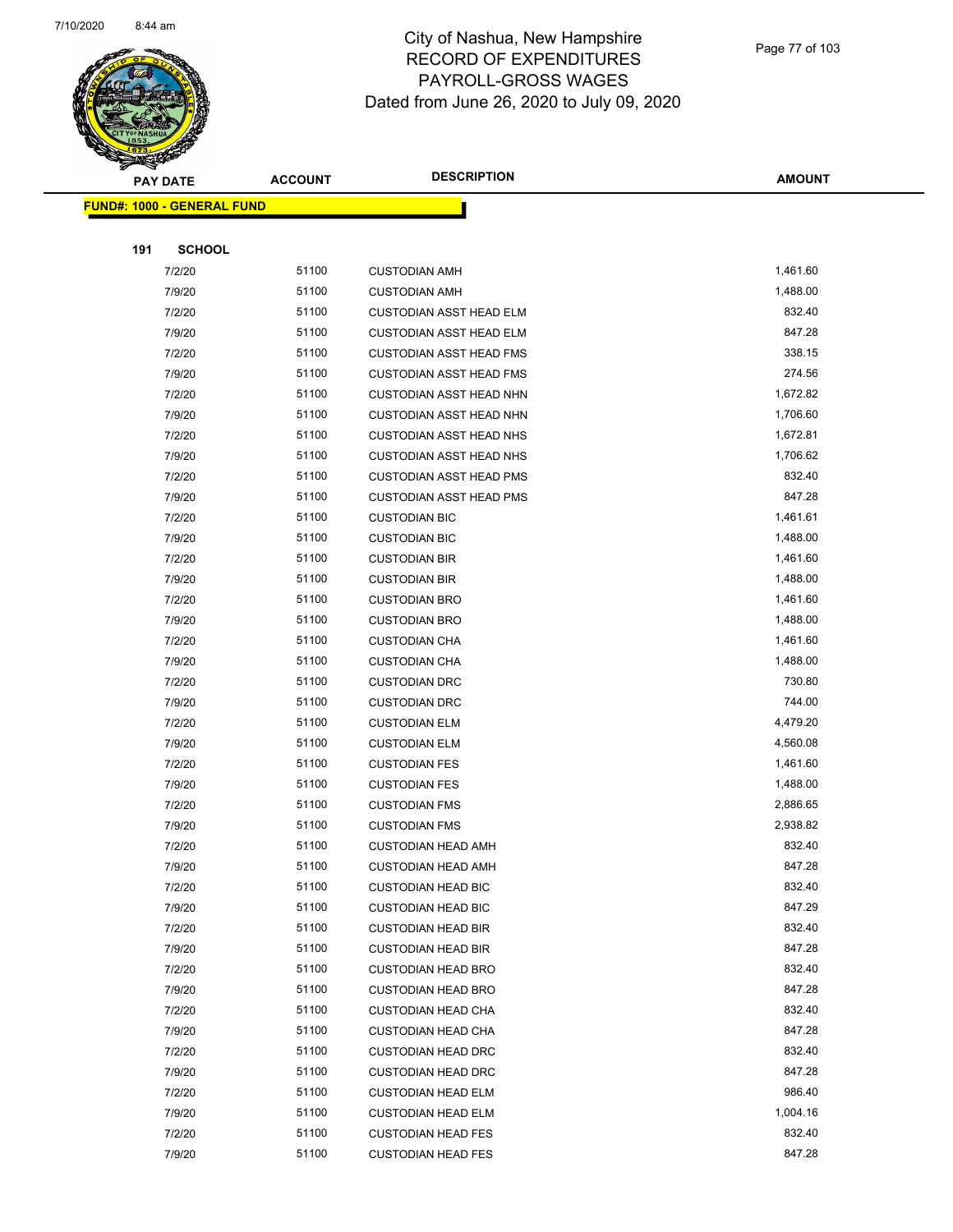

|     | <b>PAY DATE</b>                    | <b>ACCOUNT</b> | <b>DESCRIPTION</b>        | <b>AMOUNT</b> |
|-----|------------------------------------|----------------|---------------------------|---------------|
|     | <u> FUND#: 1000 - GENERAL FUND</u> |                |                           |               |
|     |                                    |                |                           |               |
| 191 | <b>SCHOOL</b>                      |                |                           |               |
|     | 7/2/20                             | 51100          | <b>CUSTODIAN HEAD FMS</b> | 986.40        |
|     | 7/9/20                             | 51100          | <b>CUSTODIAN HEAD FMS</b> | 1,004.16      |
|     | 7/2/20                             | 51100          | <b>CUSTODIAN HEAD LDG</b> | 832.41        |
|     | 7/9/20                             | 51100          | <b>CUSTODIAN HEAD LDG</b> | 847.28        |
|     | 7/2/20                             | 51100          | <b>CUSTODIAN HEAD MDE</b> | 832.40        |
|     | 7/9/20                             | 51100          | <b>CUSTODIAN HEAD MDE</b> | 847.28        |
|     | 7/2/20                             | 51100          | <b>CUSTODIAN HEAD MTP</b> | 832.40        |
|     | 7/9/20                             | 51100          | <b>CUSTODIAN HEAD MTP</b> | 847.28        |
|     | 7/2/20                             | 51100          | <b>CUSTODIAN HEAD NHN</b> | 992.00        |
|     | 7/9/20                             | 51100          | <b>CUSTODIAN HEAD NHN</b> | 1,010.00      |
|     | 7/2/20                             | 51100          | <b>CUSTODIAN HEAD NHS</b> | 992.00        |
|     | 7/9/20                             | 51100          | <b>CUSTODIAN HEAD NHS</b> | 805.60        |
|     | 7/2/20                             | 51100          | <b>CUSTODIAN HEAD NSE</b> | 832.40        |
|     | 7/9/20                             | 51100          | <b>CUSTODIAN HEAD NSE</b> | 847.28        |
|     | 7/2/20                             | 51100          | <b>CUSTODIAN HEAD PMS</b> | 986.40        |
|     | 7/9/20                             | 51100          | <b>CUSTODIAN HEAD PMS</b> | 1,004.16      |
|     | 7/2/20                             | 51100          | <b>CUSTODIAN HEAD SHE</b> | 832.40        |
|     | 7/9/20                             | 51100          | <b>CUSTODIAN HEAD SHE</b> | 847.28        |
|     | 7/2/20                             | 51100          | <b>CUSTODIAN LDG</b>      | 1,315.44      |
|     | 7/9/20                             | 51100          | <b>CUSTODIAN LDG</b>      | 1,488.00      |
|     | 7/2/20                             | 51100          | <b>CUSTODIAN MDE</b>      | 1,461.60      |
|     | 7/9/20                             | 51100          | <b>CUSTODIAN MDE</b>      | 1,488.01      |
|     | 7/2/20                             | 51100          | <b>CUSTODIAN MTP</b>      | 1,461.60      |
|     | 7/9/20                             | 51100          | <b>CUSTODIAN MTP</b>      | 1,488.00      |
|     | 7/2/20                             | 51100          | <b>CUSTODIAN NHN</b>      | 10,206.14     |
|     | 7/9/20                             | 51100          | <b>CUSTODIAN NHN</b>      | 10,410.76     |
|     | 7/2/20                             | 51100          | <b>CUSTODIAN NHS</b>      | 8,781.66      |
|     | 7/9/20                             | 51100          | <b>CUSTODIAN NHS</b>      | 8,843.17      |
|     | 7/2/20                             | 51100          | <b>CUSTODIAN NSE</b>      | 1,461.60      |
|     | 7/9/20                             | 51100          | <b>CUSTODIAN NSE</b>      | 1,488.00      |
|     | 7/2/20                             | 51100          | <b>CUSTODIAN PMS</b>      | 1,948.50      |
|     | 7/9/20                             | 51100          | <b>CUSTODIAN PMS</b>      | 2,033.94      |
|     | 7/2/20                             | 51100          | <b>CUSTODIAN SHE</b>      | 1,461.60      |
|     | 7/9/20                             | 51100          | <b>CUSTODIAN SHE</b>      | 1,488.00      |
|     | 7/2/20                             | 51100          | CUSTODIAN SUPERVISOR WPO  | 4,112.60      |
|     | 7/2/20                             | 51100          | <b>CUSTODIAN WID</b>      | 1,461.60      |
|     | 7/9/20                             | 51100          | <b>CUSTODIAN WID</b>      | 1,488.00      |
|     | 7/2/20                             | 51100          | DATA ANALYST              | 3,213.00      |
|     | 7/2/20                             | 51100          | <b>DIRECTOR ATHLETICS</b> | 3,855.50      |
|     | 7/2/20                             | 51100          | DIRECTOR COM GRANTS       | 3,371.50      |
|     | 7/2/20                             | 51100          | <b>DIRECTOR GUIDANCE</b>  | 6,748.70      |
|     | 7/2/20                             | 51100          | DIRECTOR HUMAN RESOURCES  | 3,508.10      |
|     | 7/2/20                             | 51100          | DIRECTOR PLANT OPS        | 4,002.20      |
|     | 7/2/20                             | 51100          | DIRECTOR SPECIAL ED       | 3,745.20      |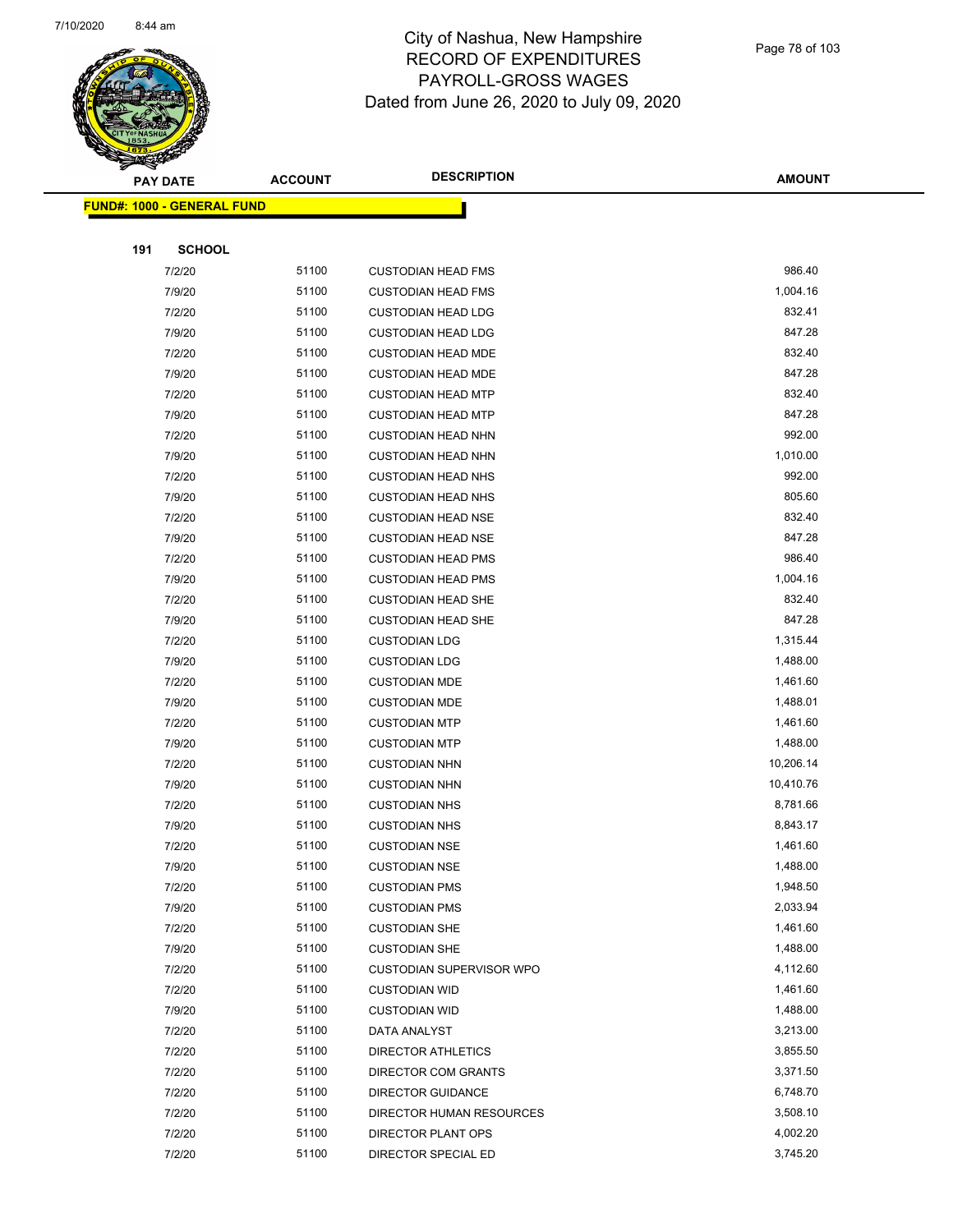

| aktori | <b>PAY DATE</b>                   | <b>ACCOUNT</b> | <b>DESCRIPTION</b>             | <b>AMOUNT</b>        |
|--------|-----------------------------------|----------------|--------------------------------|----------------------|
|        | <b>FUND#: 1000 - GENERAL FUND</b> |                |                                |                      |
|        |                                   |                |                                |                      |
| 191    | <b>SCHOOL</b>                     |                |                                |                      |
|        | 7/2/20                            | 51100          | DIRECTOR STUDENT SERVICES      | 3,515.40             |
|        | 7/2/20                            | 51100          | DIRECTOR TECHNOLOGY            | 3,675.20             |
|        | 7/2/20                            | 51100          | DIRECTOR TRANSPORTATION        | 3,346.50             |
|        | 7/2/20                            | 51100          | DIRECTOR VOCATIONAL            | 3,390.40             |
|        | 7/2/20                            | 51100          | E-BLOCK TECHNICAL PARA         | 1,014.00             |
|        | 7/9/20                            | 51100          | E-BLOCK TECHNICAL PARA         | 486.72               |
|        | 7/2/20                            | 51100          | ELL COMMUNICATIONS COORDINATOR | 2,057.70             |
|        | 7/2/20                            | 51100          | ELL OUTREACH WORKER            | 1,766.06             |
|        | 7/2/20                            | 51100          | <b>GRANT WRITER</b>            | 657.80               |
|        | 7/9/20                            | 51100          | <b>GRANT WRITER</b>            | 681.38               |
|        | 7/2/20                            | 51100          | <b>GUIDANCE COUNSELOR BIC</b>  | 2,064.74             |
|        | 7/2/20                            | 51100          | <b>GUIDANCE COUNSELOR BRO</b>  | 1,980.45             |
|        | 7/2/20                            | 51100          | GUIDANCE COUNSELOR CHA         | 3,015.80             |
|        | 7/2/20                            | 51100          | <b>GUIDANCE COUNSELOR ELM</b>  | 5,847.36             |
|        | 7/2/20                            | 51100          | <b>GUIDANCE COUNSELOR FES</b>  | 2,923.68             |
|        | 7/2/20                            | 51100          | <b>GUIDANCE COUNSELOR FMS</b>  | 5,155.24             |
|        | 7/2/20                            | 51100          | GUIDANCE COUNSELOR LDG         | 3,015.80             |
|        | 7/2/20                            | 51100          | GUIDANCE COUNSELOR MDE         | 2,895.11             |
|        | 7/2/20                            | 51100          | <b>GUIDANCE COUNSELOR NHN</b>  | 13,908.79            |
|        | 7/2/20                            | 51100          | GUIDANCE COUNSELOR NHS         | 13,649.83            |
|        | 7/2/20                            | 51100          | GUIDANCE COUNSELOR NSE         | 2,923.68             |
|        | 7/2/20                            | 51100          | <b>GUIDANCE COUNSELOR PMS</b>  | 8,286.59             |
|        | 7/2/20                            | 51100          | LIBRARIAN AMH                  | 1,989.54             |
|        | 7/2/20                            | 51100          | <b>LIBRARIAN BIC</b>           | 1,904.27             |
|        | 7/2/20                            | 51100          | <b>LIBRARIAN ELM</b>           | 2,107.12             |
|        | 7/2/20                            | 51100          | <b>LIBRARIAN FES</b>           | 2,923.68             |
|        | 7/2/20                            | 51100          | <b>LIBRARIAN LDG</b>           | 2,426.69             |
|        | 7/2/20                            | 51100          | <b>LIBRARIAN MDE</b>           | 2,895.11             |
|        | 7/2/20                            | 51100          | <b>LIBRARIAN MTP</b>           | 1,429.52             |
|        | 7/2/20                            | 51100          | <b>LIBRARIAN NHN</b>           | 2,187.13             |
|        | 7/2/20                            | 51100          | <b>LIBRARIAN NHS</b>           | 2,529.42             |
|        | 7/2/20                            | 51100          | <b>LIBRARIAN SHE</b>           | 2,923.68             |
|        | 7/2/20                            | 51100          | MAINTENANCE ALARM WPO          | 1,017.60             |
|        | 7/9/20                            | 51100          | MAINTENANCE ALARM WPO          | 1,036.08             |
|        | 7/2/20                            | 51100          | MAINTENANCE CARPENTER WPO      | 1,025.60             |
|        | 7/9/20                            | 51100          | MAINTENANCE CARPENTER WPO      | 1,044.08             |
|        | 7/2/20                            | 51100          | MAINTENANCE ELECTRICIAN WPO    | 2,142.40             |
|        | 7/9/20                            | 51100          | MAINTENANCE ELECTRICIAN WPO    | 2,193.76             |
|        | 7/2/20                            | 51100          | MAINTENANCE GRDS FORMEN WPO    | 1,025.60             |
|        | 7/9/20                            | 51100          | MAINTENANCE GRDS FORMEN WPO    | 1,044.08             |
|        | 7/2/20                            | 51100<br>51100 | MAINTENANCE GROUNDS WPO        | 4,361.61<br>4,439.12 |
|        | 7/9/20                            |                | MAINTENANCE GROUNDS WPO        |                      |
|        | 7/2/20                            | 51100<br>51100 | MAINTENANCE HVAC WPO           | 6,300.01<br>6,448.32 |
|        | 7/9/20                            |                | MAINTENANCE HVAC WPO           |                      |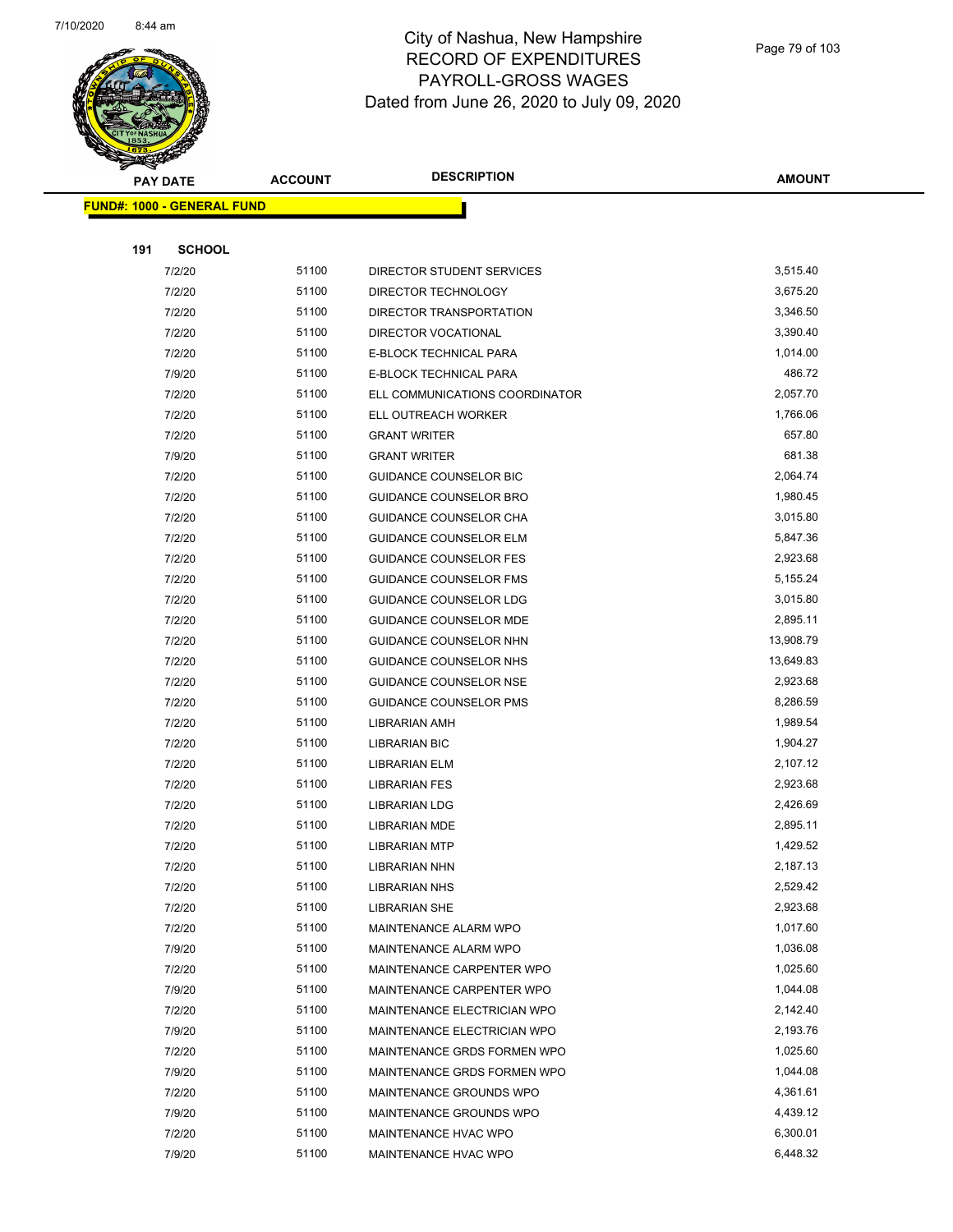

| <b>RANGIA</b> |                                   |                |                                |               |
|---------------|-----------------------------------|----------------|--------------------------------|---------------|
|               | <b>PAY DATE</b>                   | <b>ACCOUNT</b> | <b>DESCRIPTION</b>             | <b>AMOUNT</b> |
|               | <b>FUND#: 1000 - GENERAL FUND</b> |                |                                |               |
|               |                                   |                |                                |               |
| 191           | <b>SCHOOL</b>                     |                |                                |               |
|               | 7/2/20                            | 51100          | MAINTENANCE MESSENGER WPO      | 986.40        |
|               | 7/9/20                            | 51100          | MAINTENANCE MESSENGER WPO      | 1,004.16      |
|               | 7/2/20                            | 51100          | MAINTENANCE PLUMBER WPO        | 1,075.20      |
|               | 7/9/20                            | 51100          | MAINTENANCE PLUMBER WPO        | 1,100.88      |
|               | 7/2/20                            | 51100          | MAINTENANCE TRADES WPO         | 3,118.40      |
|               | 7/9/20                            | 51100          | MAINTENANCE TRADES WPO         | 3,181.04      |
|               | 7/2/20                            | 51100          | <b>NURSE BIC</b>               | 2,739.61      |
|               | 7/2/20                            | 51100          | <b>NURSE BIR</b>               | 2,712.86      |
|               | 7/2/20                            | 51100          | <b>NURSE BRO</b>               | 2,739.61      |
|               | 7/2/20                            | 51100          | <b>NURSE CHA</b>               | 1,776.19      |
|               | 7/2/20                            | 51100          | <b>NURSE DRC</b>               | 2,739.61      |
|               | 7/2/20                            | 51100          | <b>NURSE FES</b>               | 1,906.78      |
|               | 7/2/20                            | 51100          | <b>NURSE FMS</b>               | 1,768.89      |
|               | 7/2/20                            | 51100          | NURSE LDG                      | 2,594.23      |
|               | 7/2/20                            | 51100          | <b>NURSE MTP</b>               | 1,858.10      |
|               | 7/2/20                            | 51100          | <b>NURSE NHN</b>               | 3,513.77      |
|               | 7/2/20                            | 51100          | <b>NURSE NHS</b>               | 4,302.96      |
|               | 7/2/20                            | 51100          | <b>NURSE NSE</b>               | 2,739.61      |
|               | 7/2/20                            | 51100          | <b>NURSE PMS</b>               | 3,199.68      |
|               | 7/2/20                            | 51100          | <b>NURSE SHE</b>               | 1,833.00      |
|               | 7/2/20                            | 51100          | OFFICE MANAGER BUSINESS        | 2,661.50      |
|               | 7/2/20                            | 51100          | OFFICE MANAGER HUMAN RESOURCES | 2,038.50      |
|               | 7/2/20                            | 51100          | OFFICE MANAGER SPED            | 2,052.10      |
|               | 7/2/20                            | 51100          | OUT DISTRICT COORDINATOR       | 2,951.89      |
|               | 7/2/20                            | 51100          | PARA DW SPEC ELM               | 101.34        |
|               | 7/2/20                            | 51100          | PEER COACH                     | 4,982.11      |
|               | 7/2/20                            | 51100          | PRESCHOOL COORDINATOR          | 2,562.50      |
|               | 7/2/20                            | 51100          | PRINCIPAL AMH                  | 4,023.10      |
|               | 7/2/20                            | 51100          | PRINCIPAL BIC                  | 3,815.70      |
|               | 7/2/20                            | 51100          | PRINCIPAL BIR                  | 3,966.30      |
|               | 7/2/20                            | 51100          | PRINCIPAL BRO                  | 3,357.70      |
|               | 7/2/20                            | 51100          | PRINCIPAL CHA                  | 3,912.80      |
|               | 7/2/20                            | 51100          | PRINCIPAL DRC                  | 3,798.10      |
|               | 7/2/20                            | 51100          | PRINCIPAL ELM                  | 3,849.40      |
|               | 7/2/20                            | 51100          | PRINCIPAL FES                  | 3,841.31      |
|               | 7/2/20                            | 51100          | PRINCIPAL FMS                  | 4,035.90      |
|               | 7/2/20                            | 51100          | PRINCIPAL LDG                  | 4,023.10      |
|               | 7/2/20                            | 51100          | PRINCIPAL MDE                  | 3,859.00      |
|               | 7/2/20                            | 51100          | PRINCIPAL MTP                  | 3,903.80      |
|               | 7/2/20                            | 51100          | PRINCIPAL NHN                  | 4,057.70      |
|               | 7/2/20                            | 51100          | PRINCIPAL NHS                  | 4,288.50      |
|               | 7/2/20                            | 51100          | PRINCIPAL NSE                  | 3,851.00      |
|               | 7/2/20                            | 51100          | PRINCIPAL PMS                  | 3,817.30      |
|               | 7/2/20                            | 51100          | PRINCIPAL SHE                  | 3,692.30      |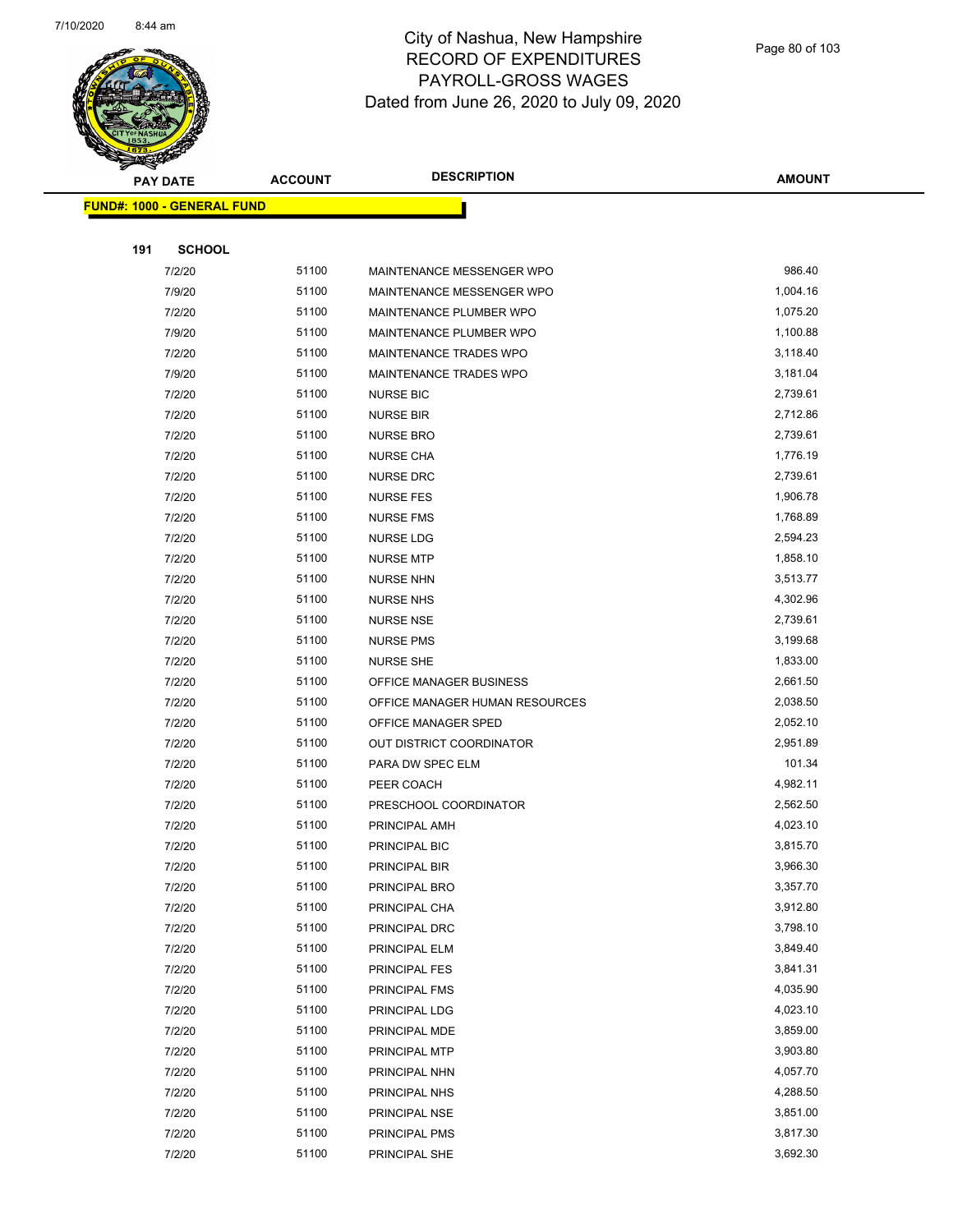

| <b>Service Service</b> |                                   |                |                                |               |
|------------------------|-----------------------------------|----------------|--------------------------------|---------------|
|                        | <b>PAY DATE</b>                   | <b>ACCOUNT</b> | <b>DESCRIPTION</b>             | <b>AMOUNT</b> |
|                        | <b>FUND#: 1000 - GENERAL FUND</b> |                |                                |               |
|                        |                                   |                |                                |               |
| 191                    | <b>SCHOOL</b>                     |                |                                |               |
|                        | 7/2/20                            | 51100          | SCHOOL PSYCHOLOGIST WID        | 22,725.58     |
|                        | 7/2/20                            | 51100          | SOCIAL WORKER                  | 4,031.05      |
|                        | 7/2/20                            | 51100          | SOCIAL WORKER FMS              | 2,923.69      |
|                        | 7/2/20                            | 51100          | SPEECH LANG PATHOLOGIST WID    | 34,316.46     |
|                        | 7/2/20                            | 51100          | <b>SUPERINTENDENT</b>          | 6,228.50      |
|                        | 7/2/20                            | 51100          | SYSTEMS ADMIN FULL YEAR        | 11,218.10     |
|                        | 7/2/20                            | 51100          | TEACHER ART BIC                | 2,187.13      |
|                        | 7/2/20                            | 51100          | TEACHER ART CHA                | 2,123.49      |
|                        | 7/2/20                            | 51100          | TEACHER ART DRC                | 1,627.15      |
|                        | 7/2/20                            | 51100          | <b>TEACHER ART ELM</b>         | 4,904.13      |
|                        | 7/2/20                            | 51100          | <b>TEACHER ART FES</b>         | 1,708.73      |
|                        | 7/2/20                            | 51100          | <b>TEACHER ART LDG</b>         | 2,739.61      |
|                        | 7/2/20                            | 51100          | <b>TEACHER ART MDE</b>         | 2,064.74      |
|                        | 7/2/20                            | 51100          | <b>TEACHER ART NHN</b>         | 5,113.08      |
|                        | 7/2/20                            | 51100          | <b>TEACHER ART NHS</b>         | 5,847.36      |
|                        | 7/2/20                            | 51100          | <b>TEACHER ART PMS</b>         | 2,064.74      |
|                        | 7/2/20                            | 51100          | <b>TEACHER ART SHE</b>         | 2,594.23      |
|                        | 7/2/20                            | 51100          | <b>TEACHER AUTO NHN</b>        | 2,739.61      |
|                        | 7/2/20                            | 51100          | TEACHER BEHAVIOR SPEC WID      | 13,756.20     |
|                        | 7/2/20                            | 51100          | TEACHER BUILD CONST NHS        | 2,739.61      |
|                        | 7/2/20                            | 51100          | <b>TEACHER BUSINESS NHN</b>    | 3,015.80      |
|                        | 7/2/20                            | 51100          | TEACHER BUSINESS NHS           | 5,652.42      |
|                        | 7/2/20                            | 51100          | TEACHER COMPUTER ELM           | 1,599.83      |
|                        | 7/2/20                            | 51100          | <b>TEACHER COMPUTER FMS</b>    | 2,923.68      |
|                        | 7/2/20                            | 51100          | TEACHER COMPUTER NHS           | 1,599.83      |
|                        | 7/2/20                            | 51100          | <b>TEACHER COMPUTER PMS</b>    | 4,720.51      |
|                        | 7/2/20                            | 51100          | <b>TEACHER COSMETOLOGY NHN</b> | 4,404.00      |
|                        | 7/2/20                            | 51100          | TEACHER CULINARY NHN           | 5,543.60      |
|                        | 7/2/20                            | 51100          | TEACHER DEAF NSE               | 4,767.83      |
|                        | 7/2/20                            | 51100          | TEACHER DEAF WID               | 4,542.07      |
|                        | 7/2/20                            | 51100          | <b>TEACHER DWSE AMH</b>        | 2,923.68      |
|                        | 7/2/20                            | 51100          | <b>TEACHER DWSE BIR</b>        | 2,739.61      |
|                        | 7/2/20                            | 51100          | <b>TEACHER DWSE BRO</b>        | 3,015.80      |
|                        | 7/2/20                            | 51100          | <b>TEACHER DWSE CHA</b>        | 1,775.50      |
|                        | 7/2/20                            | 51100          | <b>TEACHER DWSE ELM</b>        | 12,227.63     |
|                        | 7/2/20                            | 51100          | <b>TEACHER DWSE FMS</b>        | 5,051.06      |
|                        | 7/2/20                            | 51100          | TEACHER DWSE MDE               | 1,907.31      |
|                        | 7/2/20                            | 51100          | TEACHER DWSE NHS               | 2,924.89      |
|                        | 7/2/20                            | 51100          | TEACHER DWSE SHE               | 1,989.54      |
|                        | 7/2/20                            | 51100          | TEACHER ECE NHS                | 5,847.36      |
|                        | 7/2/20                            | 51100          | <b>TEACHER ELL AMH</b>         | 2,255.26      |
|                        | 7/2/20                            | 51100          | TEACHER ELL BIC                | 1,966.31      |
|                        | 7/2/20                            | 51100          | TEACHER ELL BIR                | 2,923.68      |
|                        | 7/2/20                            | 51100          | TEACHER ELL DRC                | 2,923.68      |
|                        |                                   |                |                                |               |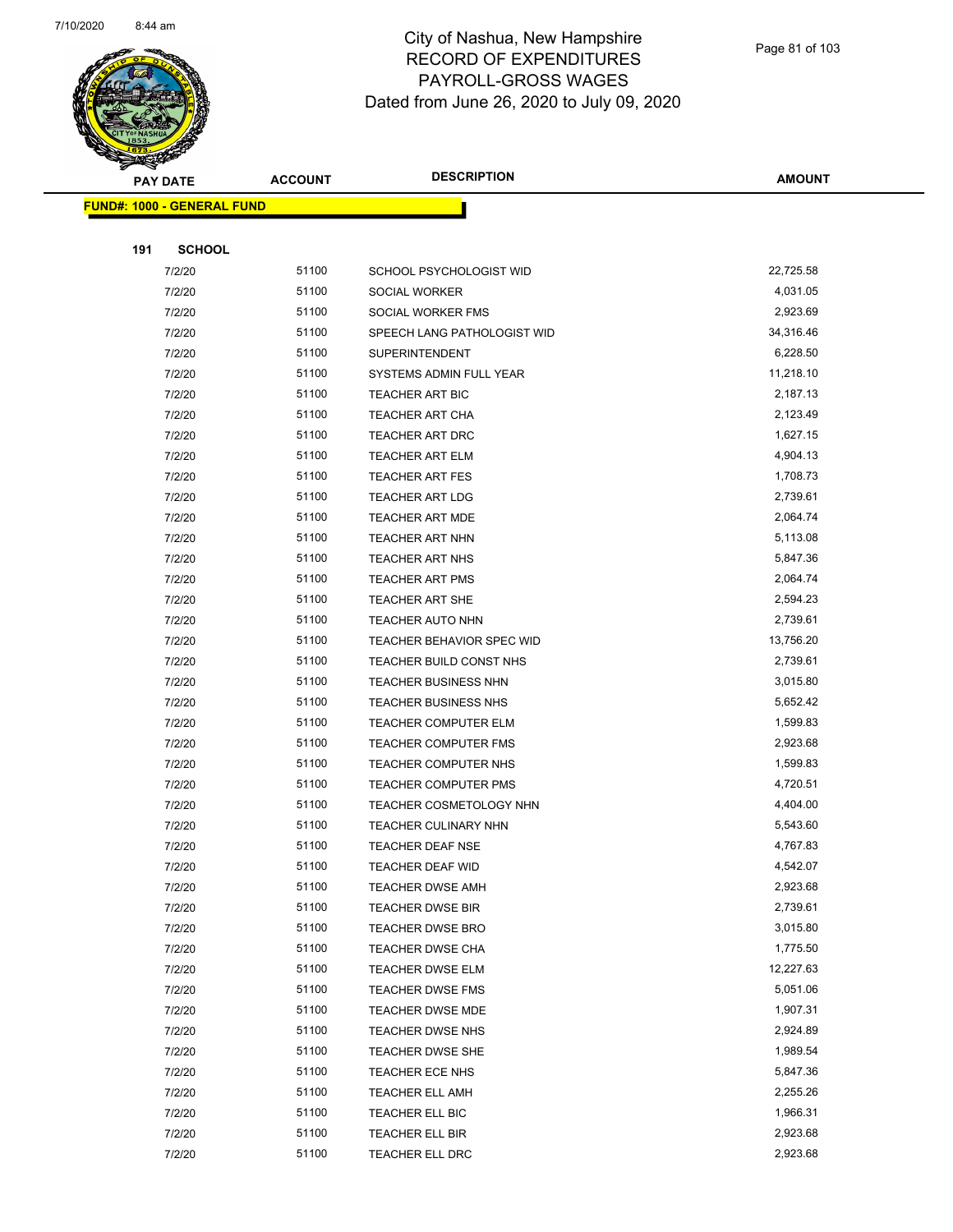

|     | <b>PAY DATE</b>                   | <b>ACCOUNT</b> | <b>DESCRIPTION</b>                 | <b>AMOUNT</b>        |
|-----|-----------------------------------|----------------|------------------------------------|----------------------|
|     | <b>FUND#: 1000 - GENERAL FUND</b> |                |                                    |                      |
|     |                                   |                |                                    |                      |
| 191 | <b>SCHOOL</b>                     |                |                                    |                      |
|     | 7/2/20                            | 51100          | TEACHER ELL ELM                    | 7,870.83             |
|     | 7/2/20                            | 51100          | <b>TEACHER ELL FES</b>             | 4,759.30             |
|     | 7/2/20                            | 51100          | TEACHER ELL FMS                    | 1,904.27             |
|     | 7/2/20                            | 51100          | <b>TEACHER ELL LDG</b>             | 1,844.15             |
|     | 7/2/20                            | 51100          | <b>TEACHER ELL MTP</b>             | 2,923.68             |
|     | 7/2/20                            | 51100          | TEACHER ELL NHN                    | 7,388.53             |
|     | 7/2/20                            | 51100          | TEACHER ELL NHS                    | 9,047.31             |
|     | 7/2/20                            | 51100          | TEACHER ELL PMS                    | 4,152.40             |
|     | 7/2/20                            | 51100          | TEACHER ELL SHE                    | 2,055.34             |
|     | 7/2/20                            | 51100          | <b>TEACHER ENGLISH ELM</b>         | 14,593.42            |
|     | 7/2/20                            | 51100          | TEACHER ENGLISH FMS                | 6,164.74             |
|     | 7/2/20                            | 51100          | TEACHER ENGLISH NHN                | 32,004.08            |
|     | 7/2/20                            | 51100          | TEACHER ENGLISH NHS                | 43,153.62            |
|     | 7/2/20                            | 51100          | <b>TEACHER ENGLISH PMS</b>         | 11,715.39            |
|     | 7/2/20                            | 51100          | <b>TEACHER FACS FMS</b>            | 4,756.68             |
|     | 7/2/20                            | 51100          | <b>TEACHER FACS NHN</b>            | 7,805.63             |
|     | 7/2/20                            | 51100          | TEACHER FACS NHS                   | 4,664.00             |
|     | 7/2/20                            | 51100          | TEACHER FACS PMS                   | 3,463.71             |
|     | 7/2/20                            | 51100          | TEACHER FOREIGN LANG FMS           | 2,923.68             |
|     | 7/2/20                            | 51100          | TEACHER FOREIGN LANG NHN           | 8,703.16             |
|     | 7/2/20                            | 51100          | TEACHER FOREIGN LANG NHS           | 10,833.97            |
|     | 7/2/20                            | 51100          | TEACHER FOREIGN LANG PMS           | 2,986.32             |
|     | 7/2/20                            | 51100          | <b>TEACHER GR1 AMH</b>             | 3,439.39             |
|     | 7/2/20                            | 51100          | <b>TEACHER GR1 BIC</b>             | 7,986.01             |
|     | 7/2/20                            | 51100          | <b>TEACHER GR1 BIR</b>             | 4,651.30             |
|     | 7/2/20                            | 51100          | TEACHER GR1 BRO                    | 5,636.54             |
|     | 7/2/20                            | 51100          | TEACHER GR1 CHA                    | 8,218.83             |
|     | 7/2/20                            | 51100          | <b>TEACHER GR1 DRC</b>             | 3,445.53             |
|     | 7/2/20                            | 51100          | <b>TEACHER GR1 FES</b>             | 8,917.96             |
|     | 7/2/20                            | 51100          | TEACHER GR1 LDG                    | 5,511.81             |
|     | 7/2/20                            | 51100          | <b>TEACHER GR1 MDE</b>             | 6,034.71             |
|     | 7/2/20                            | 51100          | <b>TEACHER GR1 MTP</b>             | 3,735.20             |
|     | 7/2/20                            | 51100          | <b>TEACHER GR1 NSE</b>             | 4,756.68             |
|     | 7/2/20                            | 51100          | TEACHER GR1 SHE                    | 8,715.71             |
|     | 7/2/20                            | 51100          | <b>TEACHER GR2 AMH</b>             | 5,927.29             |
|     | 7/2/20                            | 51100          | <b>TEACHER GR2 BIC</b>             | 5,827.01             |
|     | 7/2/20                            | 51100          | TEACHER GR2 BIR                    | 7,628.62             |
|     | 7/2/20                            | 51100          | TEACHER GR2 BRO                    | 7,527.55             |
|     | 7/2/20                            | 51100          | TEACHER GR2 CHA                    | 7,349.08             |
|     | 7/2/20                            | 51100          | <b>TEACHER GR2 DRC</b>             | 5,061.00<br>8,482.21 |
|     | 7/2/20                            | 51100<br>51100 | TEACHER GR2 FES                    | 1,629.00             |
|     | 7/2/20<br>7/2/20                  | 51100          | TEACHER GR2 LDG<br>TEACHER GR2 MDE | 7,242.98             |
|     |                                   |                |                                    | 2,187.13             |
|     | 7/2/20                            | 51100          | <b>TEACHER GR2 MTP</b>             |                      |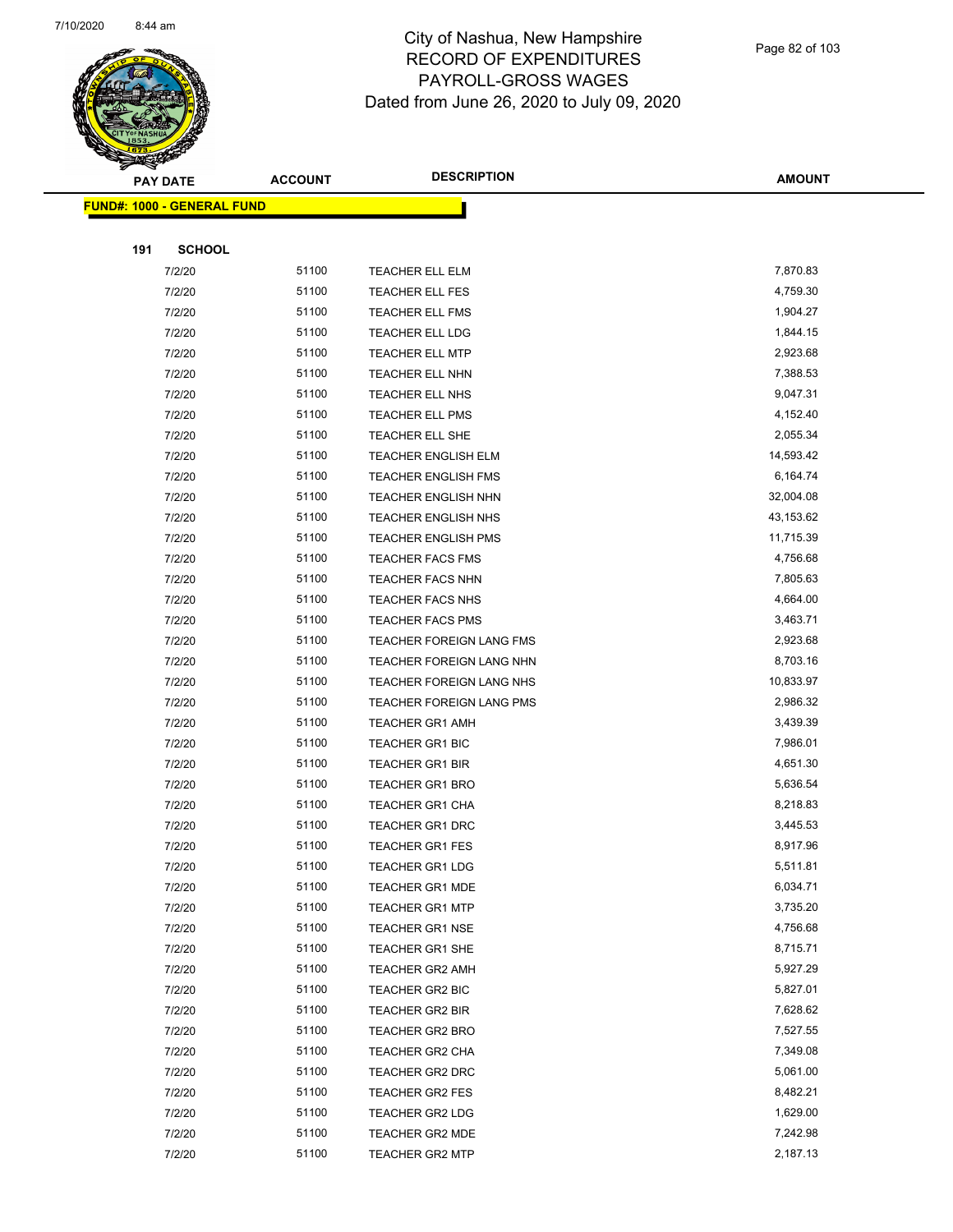

|     | <b>PAY DATE</b>                    | <b>ACCOUNT</b> | <b>DESCRIPTION</b>          | <b>AMOUNT</b> |
|-----|------------------------------------|----------------|-----------------------------|---------------|
|     | <u> FUND#: 1000 - GENERAL FUND</u> |                |                             |               |
|     |                                    |                |                             |               |
| 191 | <b>SCHOOL</b>                      |                |                             |               |
|     | 7/2/20                             | 51100          | <b>TEACHER GR2 NSE</b>      | 5,479.22      |
|     | 7/2/20                             | 51100          | <b>TEACHER GR2 SHE</b>      | 4,804.35      |
|     | 7/2/20                             | 51100          | <b>TEACHER GR3 AMH</b>      | 2,739.61      |
|     | 7/2/20                             | 51100          | <b>TEACHER GR3 BIC</b>      | 1,768.89      |
|     | 7/2/20                             | 51100          | <b>TEACHER GR3 BIR</b>      | 3,816.05      |
|     | 7/2/20                             | 51100          | <b>TEACHER GR3 BRO</b>      | 2,739.61      |
|     | 7/2/20                             | 51100          | <b>TEACHER GR3 CHA</b>      | 7,315.00      |
|     | 7/2/20                             | 51100          | TEACHER GR3 DRC             | 7,601.93      |
|     | 7/2/20                             | 51100          | <b>TEACHER GR3 FES</b>      | 9,519.66      |
|     | 7/2/20                             | 51100          | TEACHER GR3 LDG             | 7,785.10      |
|     | 7/2/20                             | 51100          | <b>TEACHER GR3 MDE</b>      | 2,923.68      |
|     | 7/2/20                             | 51100          | <b>TEACHER GR3 MTP</b>      | 4,054.28      |
|     | 7/2/20                             | 51100          | <b>TEACHER GR3 NSE</b>      | 4,926.74      |
|     | 7/2/20                             | 51100          | <b>TEACHER GR3 SHE</b>      | 1,736.81      |
|     | 7/2/20                             | 51100          | <b>TEACHER GR4 AMH</b>      | 3,663.88      |
|     | 7/2/20                             | 51100          | <b>TEACHER GR4 BIC</b>      | 13,448.15     |
|     | 7/2/20                             | 51100          | <b>TEACHER GR4 BIR</b>      | 3,616.04      |
|     | 7/2/20                             | 51100          | <b>TEACHER GR4 BRO</b>      | 2,636.62      |
|     | 7/2/20                             | 51100          | <b>TEACHER GR4 CHA</b>      | 4,959.85      |
|     | 7/2/20                             | 51100          | <b>TEACHER GR4 DRC</b>      | 5,320.52      |
|     | 7/2/20                             | 51100          | <b>TEACHER GR4 FES</b>      | 6,544.03      |
|     | 7/2/20                             | 51100          | <b>TEACHER GR4 LDG</b>      | 1,904.27      |
|     | 7/2/20                             | 51100          | <b>TEACHER GR4 MDE</b>      | 7,229.10      |
|     | 7/2/20                             | 51100          | <b>TEACHER GR4 MTP</b>      | 4,838.78      |
|     | 7/2/20                             | 51100          | <b>TEACHER GR4 NSE</b>      | 2,123.49      |
|     | 7/2/20                             | 51100          | TEACHER GR4 SHE             | 6,539.72      |
|     | 7/2/20                             | 51100          | <b>TEACHER GR5 AMH</b>      | 5,663.29      |
|     | 7/2/20                             | 51100          | <b>TEACHER GR5 BIC</b>      | 6,764.42      |
|     | 7/2/20                             | 51100          | <b>TEACHER GR5 BIR</b>      | 7,041.61      |
|     | 7/2/20                             | 51100          | TEACHER GR5 BRO             | 2,923.68      |
|     | 7/2/20                             | 51100          | <b>TEACHER GR5 CHA</b>      | 6,522.94      |
|     | 7/2/20                             | 51100          | <b>TEACHER GR5 DRC</b>      | 3,609.00      |
|     | 7/2/20                             | 51100          | <b>TEACHER GR5 FES</b>      | 6,024.58      |
|     | 7/2/20                             | 51100          | <b>TEACHER GR5 LDG</b>      | 6,800.82      |
|     | 7/2/20                             | 51100          | <b>TEACHER GR5 MDE</b>      | 10,142.87     |
|     | 7/2/20                             | 51100          | <b>TEACHER GR5 MTP</b>      | 1,641.23      |
|     | 7/2/20                             | 51100          | <b>TEACHER GR5 NSE</b>      | 8,679.00      |
|     | 7/2/20                             | 51100          | TEACHER GR5 SHE             | 7,473.72      |
|     | 7/2/20                             | 51100          | <b>TEACHER GR6 ELM</b>      | 23,095.88     |
|     | 7/2/20                             | 51100          | <b>TEACHER GR6 FMS</b>      | 17,782.35     |
|     | 7/2/20                             | 51100          | <b>TEACHER GR6 PMS</b>      | 14,802.64     |
|     | 7/2/20                             | 51100          | <b>TEACHER GRAPH NHS</b>    | 3,533.48      |
|     | 7/2/20                             | 51100          | <b>TEACHER GRAPHICS NHN</b> | 2,739.61      |
|     | 7/2/20                             | 51100          | TEACHER HEALTH NHN          | 1,736.80      |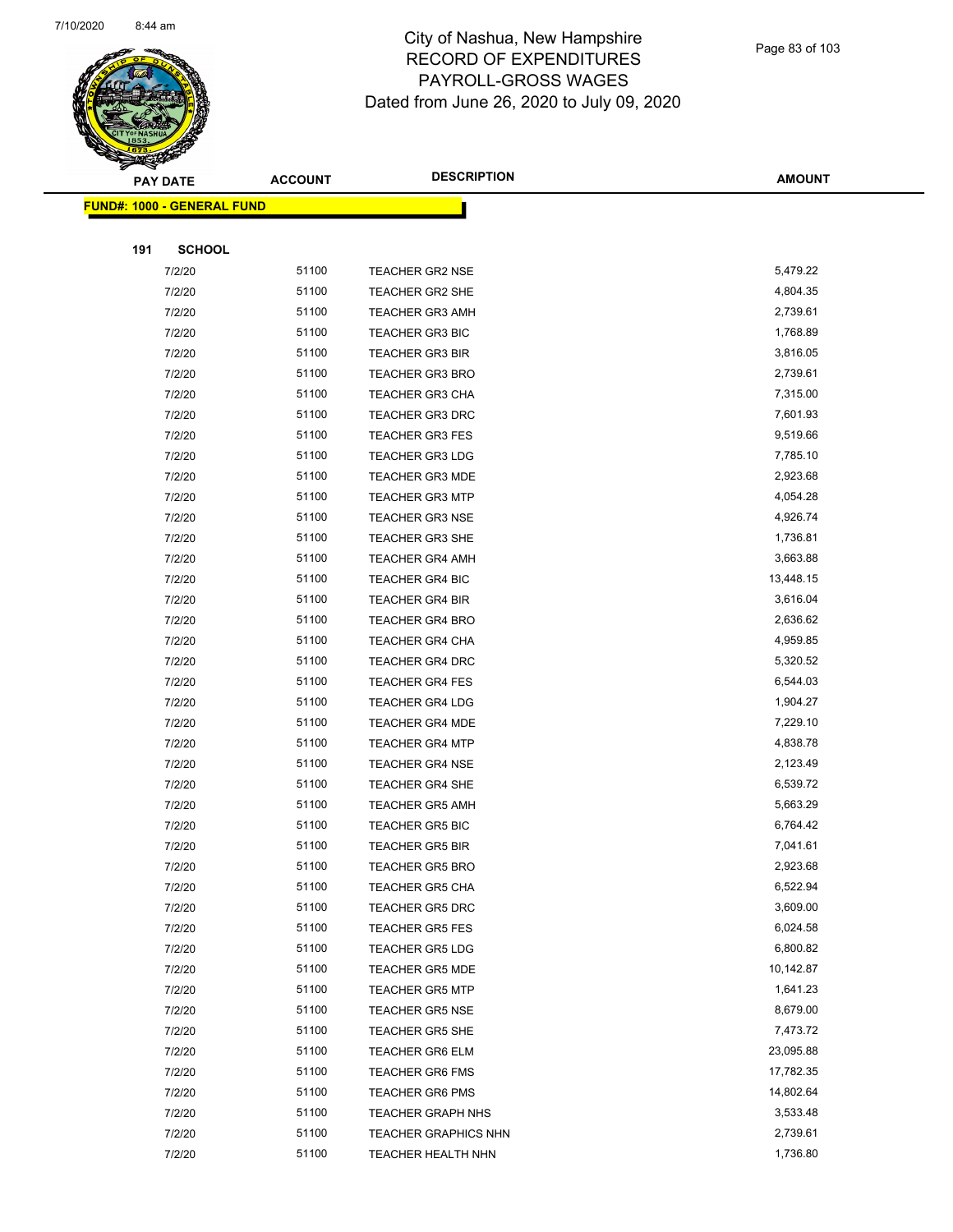

| ទ<br>$\blacktriangleleft$ | <b>PAY DATE</b>                   | <b>ACCOUNT</b> | <b>DESCRIPTION</b>                      | <b>AMOUNT</b>        |
|---------------------------|-----------------------------------|----------------|-----------------------------------------|----------------------|
|                           | <b>FUND#: 1000 - GENERAL FUND</b> |                |                                         |                      |
|                           |                                   |                |                                         |                      |
| 191                       | <b>SCHOOL</b>                     |                |                                         |                      |
|                           | 7/2/20                            | 51100          | TEACHER HEALTH NHS                      | 2,739.61             |
|                           | 7/2/20                            | 51100          | TEACHER HEALTHOC NHS                    | 5,135.30             |
|                           | 7/2/20                            | 51100          | TEACHER HVAC NHS                        | 1,989.54             |
|                           | 7/2/20                            | 51100          | TEACHER IN SCH SUSPENSION ELM           | 1,844.15             |
|                           | 7/2/20                            | 51100          | TEACHER IN SCH SUSPENSION NHN           | 12,827.52            |
|                           | 7/2/20                            | 51100          | TEACHER IN SCH SUSPENSION NHS           | 1,844.31             |
|                           | 7/2/20                            | 51100          | <b>TEACHER KIND AMH</b>                 | 5,517.91             |
|                           | 7/2/20                            | 51100          | <b>TEACHER KIND BIC</b>                 | 4,643.88             |
|                           | 7/2/20                            | 51100          | <b>TEACHER KIND BIR</b>                 | 5,350.37             |
|                           | 7/2/20                            | 51100          | TEACHER KIND BRO                        | 3,015.80             |
|                           | 7/2/20                            | 51100          | TEACHER KIND CHA                        | 6,879.53             |
|                           | 7/2/20                            | 51100          | <b>TEACHER KIND DRC</b>                 | 10,032.01            |
|                           | 7/2/20                            | 51100          | <b>TEACHER KIND FES</b>                 | 8,829.36             |
|                           | 7/2/20                            | 51100          | <b>TEACHER KIND LDG</b>                 | 6,165.56             |
|                           | 7/2/20                            | 51100          | <b>TEACHER KIND MDE</b>                 | 10,523.74            |
|                           | 7/2/20                            | 51100          | <b>TEACHER KIND MTP</b>                 | 6,209.88             |
|                           | 7/2/20                            | 51100          | <b>TEACHER KIND NSE</b>                 | 5,354.85             |
|                           | 7/2/20                            | 51100          | TEACHER KIND SHE                        | 7,101.50             |
|                           | 7/2/20                            | 51100          | <b>TEACHER MATH ELM</b>                 | 11,961.24            |
|                           | 7/9/20                            | 51100          | TEACHER MATH ELM                        | 3,767.56             |
|                           | 7/2/20                            | 51100          | <b>TEACHER MATH FMS</b>                 | 13,577.54            |
|                           | 7/2/20                            | 51100          | TEACHER MATH NHN                        | 27,001.51            |
|                           | 7/2/20                            | 51100          | <b>TEACHER MATH NHS</b>                 | 26,861.87            |
|                           | 7/2/20                            | 51100          | <b>TEACHER MATH PMS</b>                 | 9,943.73             |
|                           | 7/2/20                            | 51100          | <b>TEACHER MUSIC AMH</b>                | 1,858.10             |
|                           | 7/2/20                            | 51100          | <b>TEACHER MUSIC BIR</b>                | 1,768.89             |
|                           | 7/2/20                            | 51100          | <b>TEACHER MUSIC BRO</b>                | 1,702.98             |
|                           | 7/2/20                            | 51100          | <b>TEACHER MUSIC CHA</b>                | 2,923.68             |
|                           | 7/2/20                            | 51100          | <b>TEACHER MUSIC DRC</b>                | 2,831.64             |
|                           | 7/2/20                            | 51100          | <b>TEACHER MUSIC ELM</b>                | 1,776.00             |
|                           | 7/2/20                            | 51100          | <b>TEACHER MUSIC FES</b>                | 1,708.73             |
|                           | 7/2/20                            | 51100          | <b>TEACHER MUSIC FMS</b>                | 5,847.36             |
|                           | 7/2/20                            | 51100          | <b>TEACHER MUSIC LDG</b>                | 1,587.85             |
|                           | 7/2/20                            | 51100          | TEACHER MUSIC MDE                       | 2,255.27             |
|                           | 7/2/20                            | 51100          | TEACHER MUSIC NHN                       | 4,767.83             |
|                           | 7/2/20                            | 51100          | <b>TEACHER MUSIC PMS</b>                | 4,327.46             |
|                           | 7/2/20                            | 51100          | TEACHER MUSIC SHE                       | 1,689.15             |
|                           | 7/2/20                            | 51100          | TEACHER PE BIR                          | 3,015.80             |
|                           | 7/2/20                            | 51100          | TEACHER PE BRO                          | 2,831.64             |
|                           | 7/2/20                            | 51100          | TEACHER PE DRC                          | 2,923.68             |
|                           | 7/2/20                            | 51100<br>51100 | TEACHER PE ELM                          | 9,690.82<br>1,768.89 |
|                           | 7/2/20                            | 51100          | TEACHER PE FES                          | 2,739.61             |
|                           | 7/2/20<br>7/2/20                  | 51100          | <b>TEACHER PE FMS</b><br>TEACHER PE LDG | 2,051.17             |
|                           |                                   |                |                                         |                      |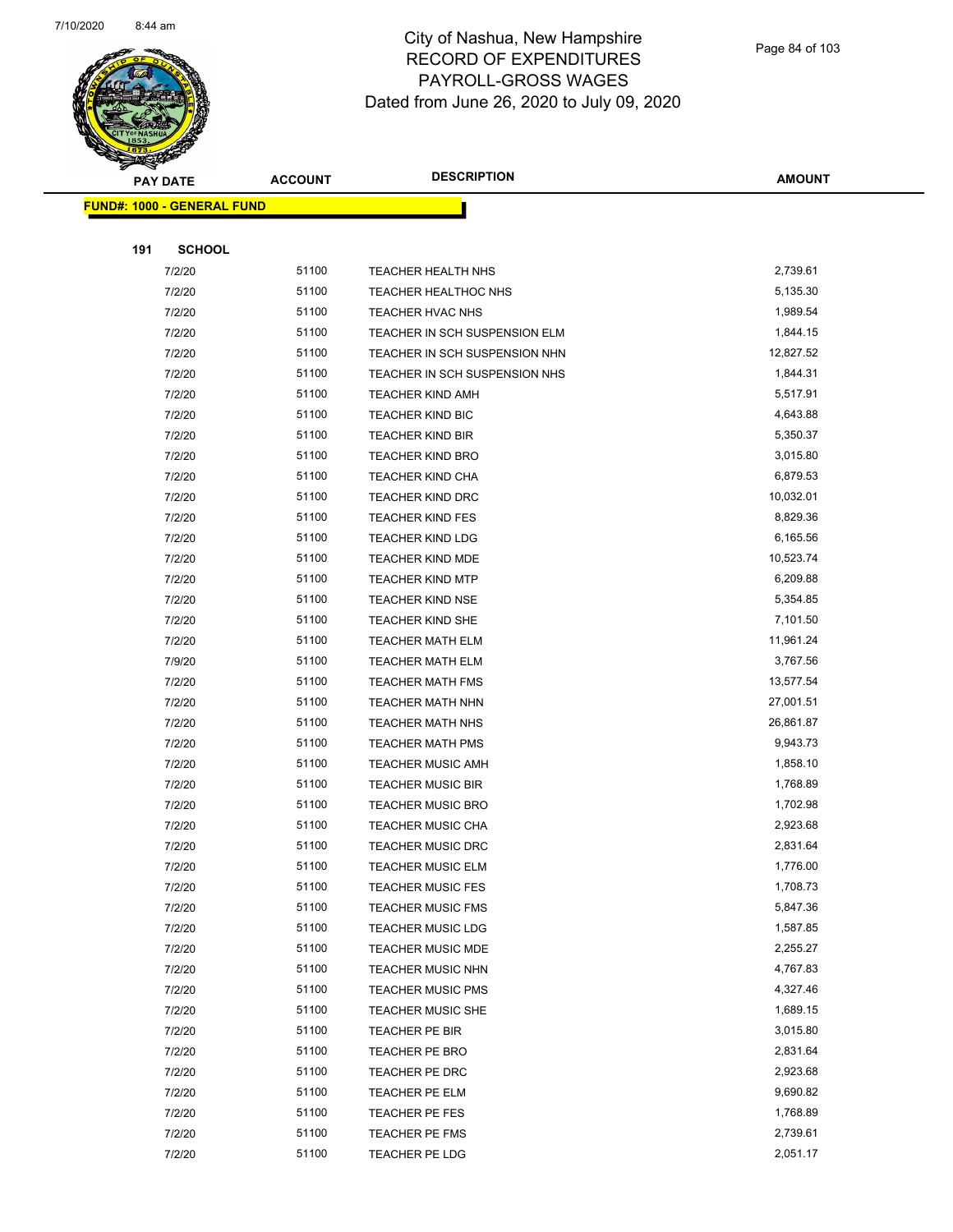

| Ð<br>A. | <b>PAY DATE</b>                   | <b>ACCOUNT</b> | <b>DESCRIPTION</b>           | <b>AMOUNT</b> |
|---------|-----------------------------------|----------------|------------------------------|---------------|
|         | <b>FUND#: 1000 - GENERAL FUND</b> |                |                              |               |
|         |                                   |                |                              |               |
| 191     | <b>SCHOOL</b>                     |                |                              |               |
|         | 7/2/20                            | 51100          | <b>TEACHER PE MTP</b>        | 2,033.81      |
|         | 7/2/20                            | 51100          | TEACHER PE NHN               | 5,663.29      |
|         | 7/2/20                            | 51100          | TEACHER PE NHS               | 9,794.73      |
|         | 7/2/20                            | 51100          | <b>TEACHER PE PMS</b>        | 3,792.04      |
|         | 7/2/20                            | 51100          | TEACHER PRE SCHOOL BIR       | 4,646.92      |
|         | 7/2/20                            | 51100          | TEACHER PRESCHOOL BIC        | 5,755.32      |
|         | 7/2/20                            | 51100          | <b>TEACHER PRESCHOOL BRO</b> | 11,089.60     |
|         | 7/2/20                            | 51100          | <b>TEACHER PRESCHOOL MTP</b> | 1,768.89      |
|         | 7/2/20                            | 51100          | <b>TEACHER PRESCHOOL NSE</b> | 7,136.04      |
|         | 7/2/20                            | 51100          | TEACHER READ BIR             | 2,923.68      |
|         | 7/2/20                            | 51100          | TEACHER READ BRO             | 2,923.68      |
|         | 7/2/20                            | 51100          | TEACHER READ CHA             | 2,123.49      |
|         | 7/2/20                            | 51100          | <b>TEACHER READ ELM</b>      | 5,939.48      |
|         | 7/2/20                            | 51100          | <b>TEACHER READ FES</b>      | 2,923.68      |
|         | 7/2/20                            | 51100          | <b>TEACHER READ FMS</b>      | 2,923.68      |
|         | 7/2/20                            | 51100          | <b>TEACHER READ MDE</b>      | 2,923.68      |
|         | 7/2/20                            | 51100          | <b>TEACHER READ MTP</b>      | 2,426.69      |
|         | 7/2/20                            | 51100          | TEACHER READ NHN             | 1,989.54      |
|         | 7/2/20                            | 51100          | <b>TEACHER READ NSE</b>      | 2,627.84      |
|         | 7/2/20                            | 51100          | <b>TEACHER READ PMS</b>      | 5,178.95      |
|         | 7/2/20                            | 51100          | TEACHER READ SHE             | 2,923.68      |
|         | 7/2/20                            | 51100          | <b>TEACHER ROTC NHN</b>      | 2,204.19      |
|         | 7/2/20                            | 51100          | <b>TEACHER SCIENCE ELM</b>   | 31,545.08     |
|         | 7/2/20                            | 51100          | <b>TEACHER SCIENCE FMS</b>   | 5,653.14      |
|         | 7/2/20                            | 51100          | TEACHER SCIENCE NHN          | 25,514.66     |
|         | 7/2/20                            | 51100          | TEACHER SCIENCE NHS          | 32,472.88     |
|         | 7/2/20                            | 51100          | <b>TEACHER SCIENCE PMS</b>   | 8,680.55      |
|         | 7/2/20                            | 51100          | TEACHER SOCIAL STUDIES ELM   | 6,832.95      |
|         | 7/2/20                            | 51100          | TEACHER SOCIAL STUDIES FMS   | 3,375.33      |
|         | 7/2/20                            | 51100          | TEACHER SOCIAL STUDIES NHN   | 27,387.63     |
|         | 7/2/20                            | 51100          | TEACHER SOCIAL STUDIES NHS   | 24,819.14     |
|         | 7/2/20                            | 51100          | TEACHER SOCIAL STUDIES PMS   | 7,783.63      |
|         | 7/2/20                            | 51100          | <b>TEACHER SPED AMH</b>      | 8,355.58      |
|         | 7/2/20                            | 51100          | TEACHER SPED BIC             | 5,560.38      |
|         | 7/2/20                            | 51100          | <b>TEACHER SPED BIR</b>      | 5,663.29      |
|         | 7/2/20                            | 51100          | <b>TEACHER SPED BRO</b>      | 4,791.80      |
|         | 7/2/20                            | 51100          | TEACHER SPED CHA             | 5,333.84      |
|         | 7/2/20                            | 51100          | <b>TEACHER SPED DRC</b>      | 5,560.30      |
|         | 7/2/20                            | 51100          | <b>TEACHER SPED ELM</b>      | 7,112.85      |
|         | 7/2/20                            | 51100          | <b>TEACHER SPED FES</b>      | 3,620.15      |
|         | 7/2/20                            | 51100          | TEACHER SPED FMS             | 9,614.04      |
|         | 7/2/20                            | 51100          | TEACHER SPED LDG             | 1,844.15      |
|         | 7/2/20                            | 51100          | TEACHER SPED MDE             | 4,804.61      |
|         | 7/2/20                            | 51100          | <b>TEACHER SPED MTP</b>      | 3,677.84      |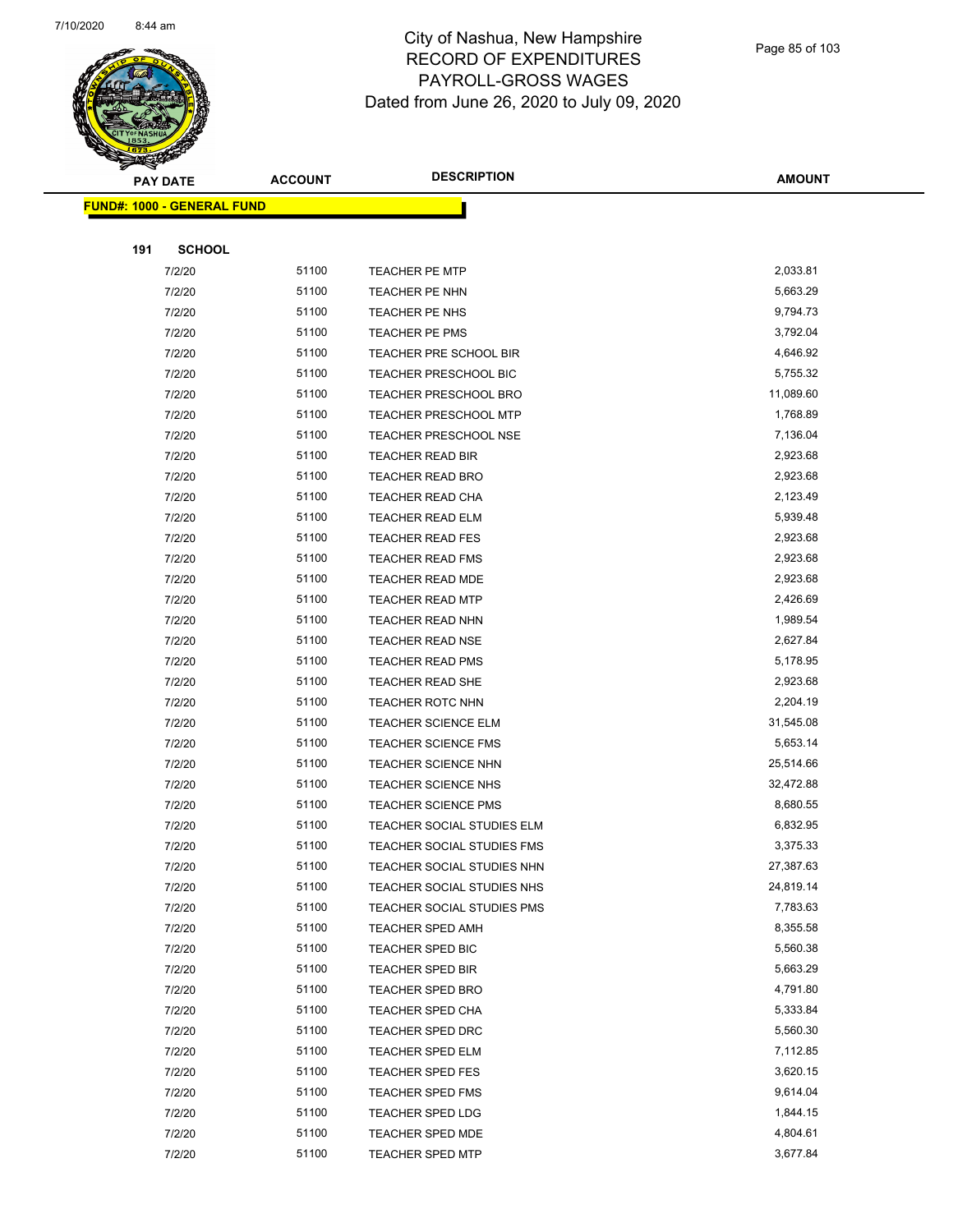

Page 86 of 103

| <b>PAY DATE</b>                   | <b>ACCOUNT</b> | <b>DESCRIPTION</b>            | <b>AMOUNT</b> |
|-----------------------------------|----------------|-------------------------------|---------------|
| <b>FUND#: 1000 - GENERAL FUND</b> |                |                               |               |
|                                   |                |                               |               |
| 191<br><b>SCHOOL</b>              |                |                               |               |
| 7/2/20                            | 51100          | <b>TEACHER SPED NHN</b>       | 17,109.85     |
| 7/2/20                            | 51100          | TEACHER SPED NHS              | 32,121.18     |
| 7/2/20                            | 51100          | <b>TEACHER SPED NSE</b>       | 1,641.23      |
| 7/2/20                            | 51100          | <b>TEACHER SPED PMS</b>       | 9,545.63      |
| 7/2/20                            | 51100          | <b>TEACHER SPED SHE</b>       | 2,923.68      |
| 7/2/20                            | 51100          | <b>TEACHER TECHED ELM</b>     | 7,369.89      |
| 7/2/20                            | 51100          | <b>TEACHER TECHED FMS</b>     | 1,776.19      |
| 7/2/20                            | 51100          | TEACHER TECHED NHS            | 11,418.70     |
| 7/2/20                            | 51100          | <b>TEACHER TECHED PMS</b>     | 5,847.36      |
| 7/2/20                            | 51100          | <b>TEACHER TV PROD NHS</b>    | 2,923.68      |
| 7/2/20                            | 51100          | <b>TEACHER VISION WID</b>     | 1,844.15      |
| 7/2/20                            | 51200          | CLERICAL BOARD OF ED SUP      | 767.31        |
| 7/9/20                            | 51200          | CLERICAL BOARD OF ED SUP      | 726.62        |
| 7/2/20                            | 51200          | <b>CLERICAL PRINCIPAL FMS</b> | 240.50        |
| 6/25/20                           | 51200          | <b>CROSSING GUARD WPO</b>     | (226.77)      |
| 7/2/20                            | 51200          | DIRECTOR ADULT ED             | 2,724.78      |
| 7/2/20                            | 51200          | SCHOOL PSYCHOLOGIST WID       | 2,486.27      |
| 7/2/20                            | 51200          | SPEECH LANG PATHOLOGIST WID   | 1,754.21      |
| 7/2/20                            | 51200          | <b>SUB CLERICAL</b>           | 520.00        |
| 7/9/20                            | 51200          | SUB CLERICAL                  | 520.00        |
| 7/2/20                            | 51200          | <b>TEACHER ART FMS</b>        | 2,040.05      |
| 7/2/20                            | 51200          | <b>TEACHER ART NHS</b>        | 994.77        |
| 7/2/20                            | 51200          | TEACHER ELL NHS               | 793.92        |
| 7/2/20                            | 51200          | <b>TEACHER ENGLISH NHS</b>    | 2,184.93      |
| 7/2/20                            | 51200          | <b>TEACHER MUSIC ELM</b>      | 1,972.89      |
| 7/2/20                            | 51200          | TEACHER SOCIAL STUDIES NHN    | 556.25        |
| 7/2/20                            | 51200          | <b>TEACHER VISION WID</b>     | 818.84        |
| 7/2/20                            | 51300          | <b>CLERICAL BUSINESS</b>      | 70.81         |
| 7/9/20                            | 51300          | <b>CLERICAL BUSINESS</b>      | 68.16         |
| 7/2/20                            | 51300          | <b>CLERICAL PAYROLL SUP</b>   | 15.32         |
| 7/9/20                            | 51300          | CLERICAL PAYROLL SUP          | 39.40         |
| 7/2/20                            | 51300          | <b>CLERICAL PLANT OPS</b>     | 321.78        |
| 7/9/20                            | 51300          | <b>CLERICAL PLANT OPS</b>     | 131.79        |
| 7/2/20                            | 51300          | CLERICAL PRINCIPAL NHN        | 6.96          |
| 7/2/20                            | 51300          | CLERICAL PRINCIPAL NSE        | 8.16          |
| 7/2/20                            | 51300          | CLERICAL PRINCIPAL SHE        | 8.16          |
| 7/9/20                            | 51300          | CLERICAL SPECIAL ED SUP       | 7.32          |
| 7/9/20                            | 51300          | <b>CUSTODIAN FMS</b>          | 241.38        |
| 7/9/20                            | 51300          | <b>CUSTODIAN HEAD NHN</b>     | 18.60         |
| 7/2/20                            | 51300          | MAINTENANCE ALARM WPO         | 228.96        |
| 7/9/20                            | 51300          | MAINTENANCE ALARM WPO         | 353.84        |
| 7/9/20                            | 51300          | MAINTENANCE GRDS FORMEN WPO   | 39.62         |
| 7/2/20                            | 51400          | <b>CUSTODIAN TEMP</b>         | 1,214.25      |
| 7/9/20                            | 51400          | <b>CUSTODIAN TEMP</b>         | 951.90        |
|                                   |                |                               |               |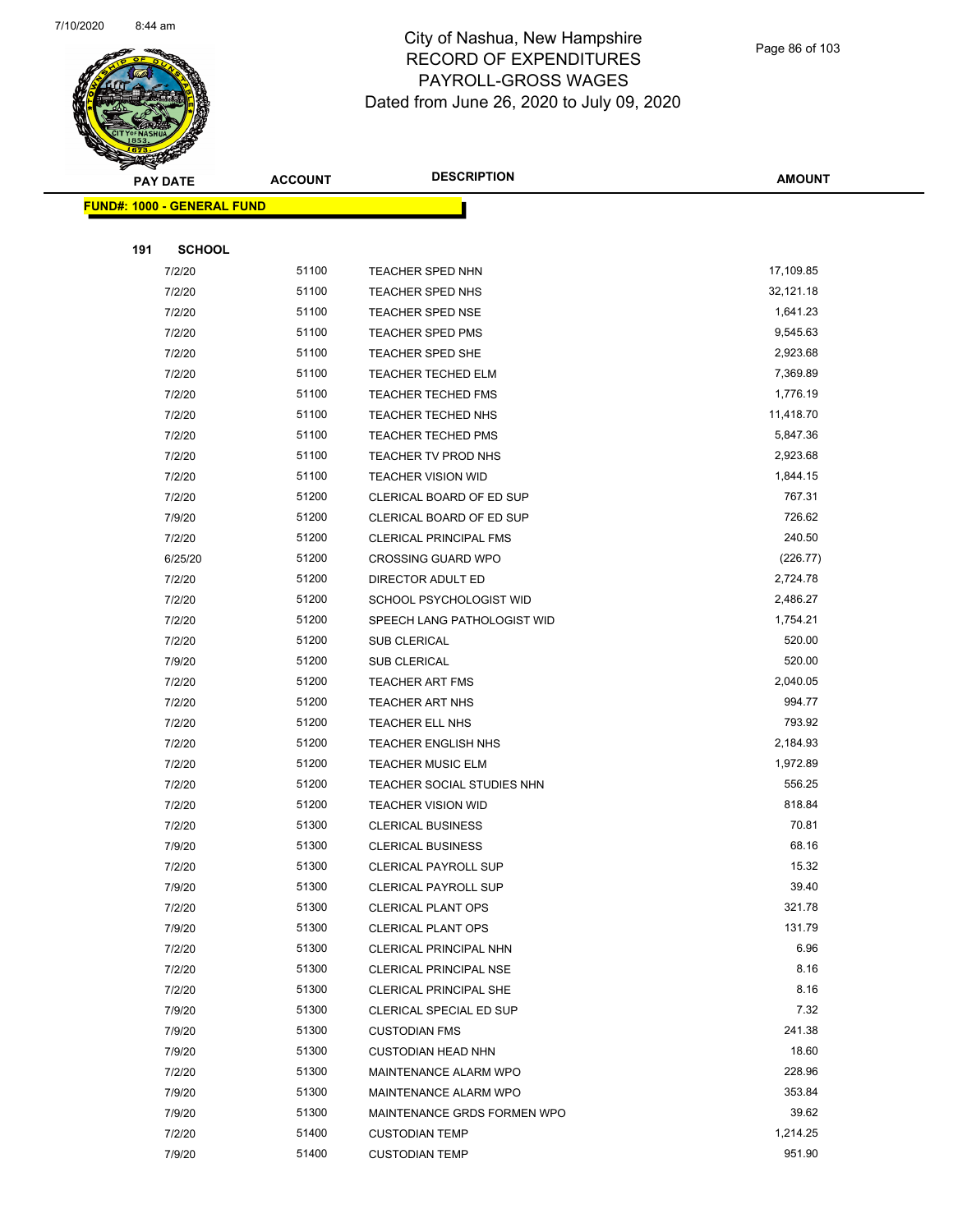

| <u>Landari (</u> | <b>PAY DATE</b>                   | <b>ACCOUNT</b> | <b>DESCRIPTION</b>                                | <b>AMOUNT</b>  |  |
|------------------|-----------------------------------|----------------|---------------------------------------------------|----------------|--|
|                  | <b>FUND#: 1000 - GENERAL FUND</b> |                |                                                   |                |  |
|                  |                                   |                |                                                   |                |  |
| 191              | <b>SCHOOL</b>                     |                |                                                   |                |  |
|                  | 7/2/20                            | 51400          | SEASONAL PLANT OPERATIONS                         | 1,456.00       |  |
|                  | 7/9/20                            | 51400          | SEASONAL PLANT OPERATIONS                         | 1,248.00       |  |
|                  | 7/2/20                            | 51400          | SUB TEACHER LONG TERM                             | 520.00         |  |
|                  | 7/9/20                            | 51400          | SUB TEACHER LONG TERM                             | 312.00         |  |
|                  | 7/9/20                            | 51400          | SUMMER SCHOOL PARA EYP                            | 165.00         |  |
|                  | 7/9/20                            | 51400          | <b>TECHNOLOGY SUMMER HELP</b>                     | 1,287.00       |  |
|                  | 7/2/20                            | 51412          | GUIDANCE COUNSELOR NHS                            | 300.00         |  |
|                  | 7/2/20                            | 51412          | SUB CLERICAL                                      | 130.00         |  |
|                  | 7/2/20                            | 51412          | SUB PARA PROFESSIONAL                             | 87.96          |  |
|                  | 7/2/20                            | 51412          | <b>SUB TEACHER</b>                                | 69.25          |  |
|                  | 7/2/20                            | 51412          | SUB TEACHER LONG TERM                             | 1,350.00       |  |
|                  | 7/2/20                            | 51412          | <b>TEACHER BUSINESS NHS</b>                       | 30.00          |  |
|                  | 7/2/20                            | 51412          | <b>TTI PARA SHE</b>                               | 418.00         |  |
|                  | 7/2/20                            | 51650          | SCHOOL PSYCHOLOGIST WID                           | 2,343.83       |  |
|                  | 7/2/20                            | 51650          | SPEECH LANG PATHOLOGIST WID                       | 737.75         |  |
|                  | 7/2/20                            | 51650          | TEACHER ELL LDG                                   | 375.00         |  |
|                  | 7/2/20                            | 51650          | TEACHER MATH NHN                                  | 162.50         |  |
|                  | 7/2/20                            | 51700          | <b>TEACHER ART CHA</b>                            | 34.61          |  |
|                  | 7/2/20                            | 51700          | TEACHER ART NHS                                   | 34.61          |  |
|                  | 7/2/20                            | 51700          | TEACHER ENGLISH NHN                               | 69.23          |  |
|                  | 7/2/20                            | 51700          | TEACHER ENGLISH NHS                               | 69.23          |  |
|                  | 7/2/20                            | 51700          | <b>TEACHER GR6 ELM</b>                            | 69.23          |  |
|                  | 7/2/20                            | 51700          | <b>TEACHER GR6 FMS</b>                            | 69.23          |  |
|                  | 7/2/20                            | 51700          | <b>TEACHER MATH FMS</b>                           | 69.23          |  |
|                  | 7/2/20                            | 51700          | <b>TEACHER MATH NHN</b>                           | 69.23          |  |
|                  | 7/2/20                            | 51700          | TEACHER MATH PMS                                  | 69.23          |  |
|                  | 7/2/20                            | 51700          | <b>TEACHER MUSIC FMS</b>                          | 69.23          |  |
|                  | 7/2/20                            | 51700          | TEACHER PE NHN                                    | 34.61          |  |
|                  | 7/2/20                            | 51700<br>51700 | <b>TEACHER SCIENCE ELM</b>                        | 69.23<br>69.23 |  |
|                  | 7/2/20                            | 51700          | <b>TEACHER SCIENCE FMS</b>                        | 69.23          |  |
|                  | 7/2/20<br>7/2/20                  | 51700          | <b>TEACHER SCIENCE NHN</b><br>TEACHER SCIENCE NHS | 69.23          |  |
|                  | 7/2/20                            | 51700          | <b>TEACHER SCIENCE PMS</b>                        | 69.23          |  |
|                  | 7/2/20                            | 51700          | TEACHER SOCIAL STUDIES ELM                        | 69.23          |  |
|                  | 7/2/20                            | 51700          | TEACHER SOCIAL STUDIES FMS                        | 69.23          |  |
|                  | 7/2/20                            | 51700          | TEACHER SOCIAL STUDIES NHN                        | 69.23          |  |
|                  | 7/2/20                            | 51700          | TEACHER SOCIAL STUDIES PMS                        | 69.23          |  |
|                  | 7/2/20                            | 51700          | TEACHER SPED NHN                                  | 69.23          |  |
|                  | 7/2/20                            | 51700          | TEACHER SPED NHS                                  | 69.23          |  |
|                  | 7/2/20                            | 51750          | ASSISTANT PRINCIPAL DR CRSP                       | 44,142.24      |  |
|                  | 7/9/20                            | 51750          | CLERICAL HUMAN RESOURCES                          | 1,379.84       |  |
|                  | 7/9/20                            | 51750          | <b>TEACHER ENGLISH NHS</b>                        | 8,107.00       |  |
|                  | 7/2/20                            | 52800          | EDUCATIONAL ASSISTANCE                            | 5,660.00       |  |
|                  |                                   |                |                                                   |                |  |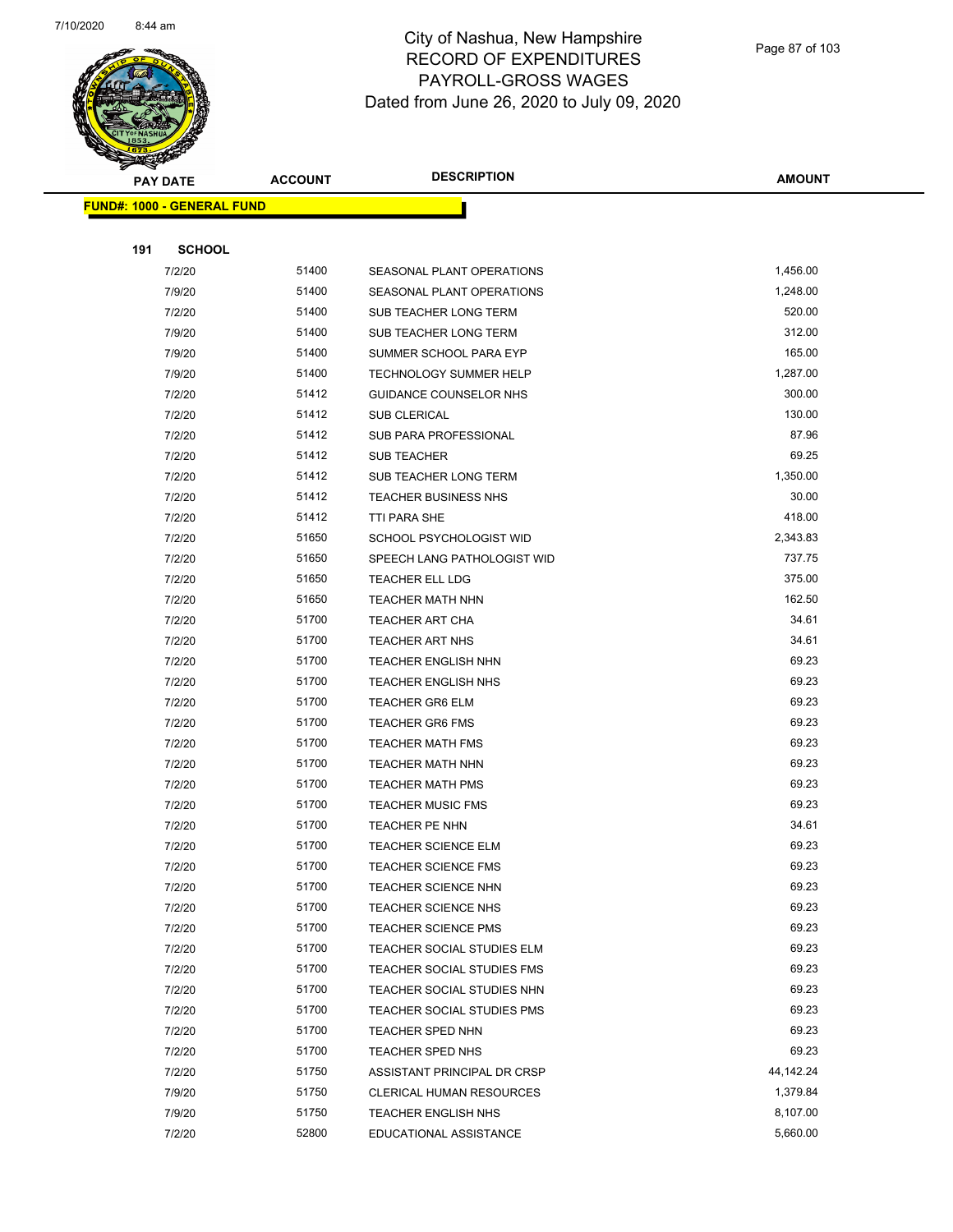|                                                                        |                                       | City of Nashua, New Hampshire<br><b>RECORD OF EXPENDITURES</b><br><b>PAYROLL-GROSS WAGES</b><br>Dated from June 26, 2020 to July 09, 2020 | Page 88 of 103 |
|------------------------------------------------------------------------|---------------------------------------|-------------------------------------------------------------------------------------------------------------------------------------------|----------------|
| <b>PAY DATE</b>                                                        | <b>ACCOUNT</b>                        | <b>DESCRIPTION</b>                                                                                                                        | <b>AMOUNT</b>  |
| <b>FUND#: 1000 - GENERAL FUND</b>                                      |                                       |                                                                                                                                           |                |
| <b>TOTAL 191 - SCHOOL</b>                                              |                                       |                                                                                                                                           | \$2,230,803.07 |
|                                                                        |                                       |                                                                                                                                           |                |
| <b>TOTAL FUND 1000 - GENERAL FUND</b>                                  |                                       |                                                                                                                                           | \$4,146,216.91 |
| <b>FUND#: 1010 - GF-PRIOR YEAR ENC &amp; ESCROWS</b><br>171<br>6/25/20 | <b>COMMUNITY SERVICES</b><br>51512    | <b>BOARD OF HEALTH</b>                                                                                                                    | (3,210.00)     |
|                                                                        | <b>TOTAL 171 - COMMUNITY SERVICES</b> |                                                                                                                                           | $-$ \$3,210.00 |
| TOTAL FUND 1010 - GF-PRIOR YEAR ENC & ESCROWS                          |                                       |                                                                                                                                           | (\$3,210.00)   |

|        | <b>TOTAL FUND 2100 - FOOD SERVICES FUND</b> |                               | \$14,099.47 |
|--------|---------------------------------------------|-------------------------------|-------------|
| 7/2/20 | 51750                                       | FOOD SERVICE COOK BIR         | 5,000.00    |
| 7/9/20 | 51200                                       | FOOD SERVICE ASST PT NHS      | 125.45      |
| 7/2/20 | 51200                                       | FOOD SERVICE ASST PT NHS      | 369.95      |
| 7/9/20 | 51200                                       | FOOD SERVICE ASST PT ELM      | 61.45       |
| 7/2/20 | 51200                                       | FOOD SERVICE ASST PT ELM      | 184.35      |
| 7/2/20 | 51100                                       | FOOD SERVICE SITE CORD        | 1,150.00    |
| 7/9/20 | 51100                                       | <b>FOOD SERVICE COOK FMS</b>  | 75.65       |
| 7/2/20 | 51100                                       | <b>FOOD SERVICE COOK FMS</b>  | 226.95      |
| 7/2/20 | 51100                                       | FOOD SERVICE BUSINESS MANAGER | 2,275.21    |
| 7/2/20 | 51100                                       | DIRECTOR FOOD SERVICE         | 2,956.70    |
| 7/2/20 | 51100                                       | DELIVERY DRIVER FOOD SERVICE  | 56.46       |
| 7/9/20 | 51100                                       | CLERICAL FOOD SERVICE NHS     | 1,617.30    |

| <b>FUND#: 2120 - SUMMER FEEDING PROGRAM FUND</b>     |       |                          |          |
|------------------------------------------------------|-------|--------------------------|----------|
| 7/9/20                                               | 51100 | FOOD SERVICE ASST PT ELM | 59.95    |
| 7/9/20                                               | 51100 | FOOD SERVICE ASST PT NHS | 122.40   |
| 7/9/20                                               | 51100 | FOOD SERVICE COOK FMS    | 73.10    |
| <b>TOTAL FUND 2120 - SUMMER FEEDING PROGRAM FUND</b> |       |                          | \$255.45 |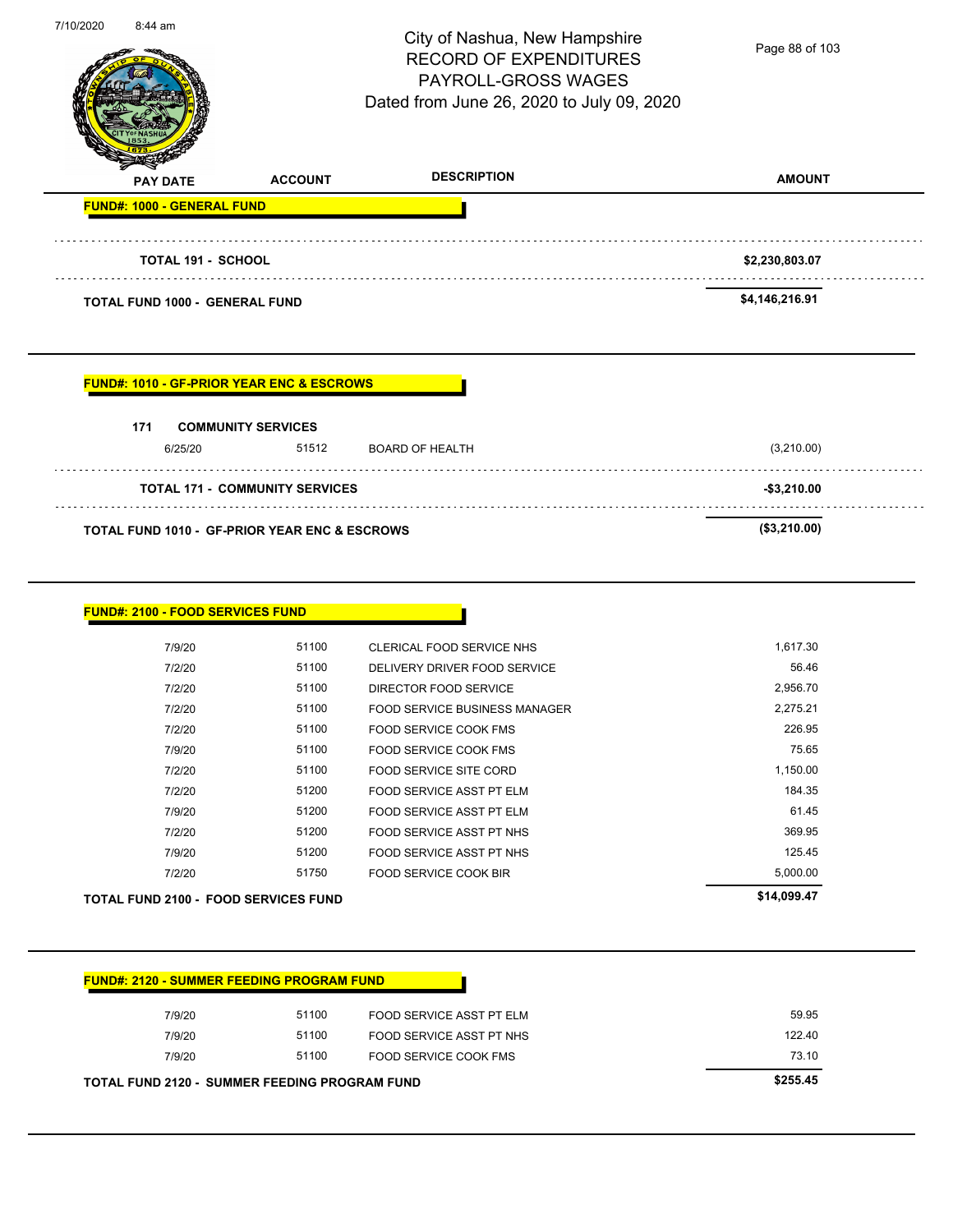$\overline{\phantom{0}}$ 



|                                                        |       | <b>DESCRIPTION</b>            | <b>AMOUNT</b>          |
|--------------------------------------------------------|-------|-------------------------------|------------------------|
| <b>FUND#: 2207 - ADULT ED/CONTINUING ED</b>            |       |                               |                        |
| 7/2/20                                                 | 51100 | ADULT ED DIPOLMA TEACHER      | 350.00                 |
| 7/9/20                                                 | 51100 | ADULT ED DIPOLMA TEACHER      | 100.00                 |
| 7/9/20                                                 | 51100 | CLERICAL ADULT ED NHN         | 164.10                 |
| 7/2/20                                                 | 51100 | <b>GUIDANCE COUNSELOR ELM</b> | 400.00                 |
| 7/2/20                                                 | 51100 | <b>GUIDANCE COUNSELOR NHN</b> | 400.00                 |
| 7/2/20                                                 | 51100 | <b>GUIDANCE COUNSELOR NHS</b> | 1,050.00               |
| 7/2/20                                                 | 51100 | <b>TEACHER MATH NHS</b>       | 100.00                 |
| 7/2/20                                                 | 51100 | TEACHER SOCIAL STUDIES NHS    | 300.00                 |
| <b>TOTAL FUND 2207 - ADULT ED/CONTINUING ED</b>        |       |                               | \$2,864.10             |
|                                                        |       |                               |                        |
| 7/2/20<br><b>TOTAL FUND 2252 - DAY CARE</b>            | 51100 | PANTHER PRESCHOOL DIRECTOR    | 1,123.55<br>\$1,123.55 |
|                                                        |       |                               |                        |
|                                                        |       |                               |                        |
| <u> FUND#: 2503 - PARKS &amp; REC PROGRAMS FUND</u>    |       |                               |                        |
| 7/2/20                                                 | 51100 | PROGRAM COORDINATOR           | 390.95                 |
| 7/9/20                                                 | 51100 | PROGRAM COORDINATOR           | 390.95                 |
| 7/9/20                                                 | 51300 | PROGRAM COORDINATOR           | 65.97                  |
| <b>TOTAL FUND 2503 - PARKS &amp; REC PROGRAMS FUND</b> |       |                               | \$847.87               |
|                                                        |       |                               |                        |
|                                                        |       |                               |                        |
|                                                        |       |                               |                        |
| <b>FUND#: 2505 - PEG ACCESS CHANNELS FUND</b>          |       |                               |                        |
| 7/2/20                                                 | 51100 | ECHANNEL ACCESS ADMINISTRATOR | 1,184.00               |
| 7/9/20                                                 | 51100 | ECHANNEL ACCESS ADMINISTRATOR | 1,197.50               |
| 7/2/20                                                 | 51100 | PEG PROGRAM MANAGER           | 1,282.70               |
| 7/9/20                                                 | 51100 | PEG PROGRAM MANAGER           | 1,297.31               |
| 7/2/20                                                 | 51200 | <b>VIDEOGRAPHER</b>           | 378.75                 |
| 7/9/20                                                 | 51200 | <b>VIDEOGRAPHER</b>           | 337.50                 |
| <b>TOTAL FUND 2505 - PEG ACCESS CHANNELS FUND</b>      |       |                               | \$5,677.76             |

| <b>FUND#: 3030 - EMERGENCY MGMT GRANTS FUND</b> |       |                                |        |
|-------------------------------------------------|-------|--------------------------------|--------|
| 7/2/20                                          | 51200 | EMERGENCY MANAGEMENT COORDINAT | 245.59 |
| 7/9/20                                          | 51200 | EMERGENCY MANAGEMENT COORDINAT | 267.92 |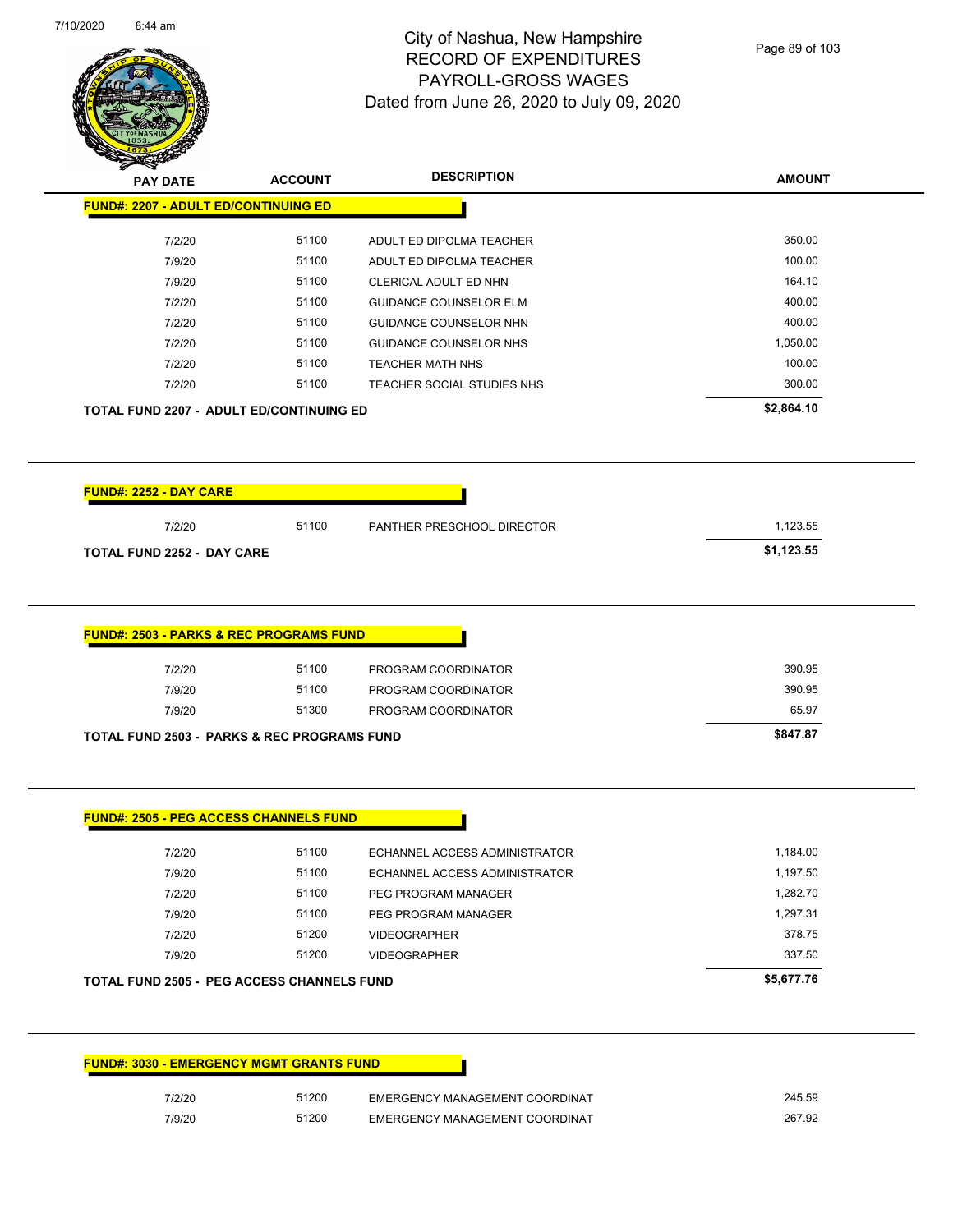

| <b>PAY DATE</b> | <b>ACCOUNT</b>                                      | <b>DESCRIPTION</b> | <b>AMOUNT</b> |
|-----------------|-----------------------------------------------------|--------------------|---------------|
|                 | <b>TOTAL FUND 3030 - EMERGENCY MGMT GRANTS FUND</b> |                    | \$513.51      |

| 7/9/20                                               | 51200 | EMERGENCY MANAGEMENT COORDINAT     | 137.76     |
|------------------------------------------------------|-------|------------------------------------|------------|
| 7/2/20                                               | 51300 | ADMINISTRATIVE ASSISTANT II        | 126.42     |
| 7/9/20                                               | 51300 | ADMINISTRATIVE ASSISTANT II        | 117.13     |
| 7/9/20                                               | 51300 | <b>BILINGUAL OUTREACH WORKER</b>   | 36.72      |
| 7/2/20                                               | 51300 | <b>CAPTAIN</b>                     | 216.01     |
| 7/9/20                                               | 51300 | <b>CAPTAIN</b>                     | 246.87     |
| 7/2/20                                               | 51300 | CASE TECHNICIAN WELFARE            | 123.68     |
| 7/9/20                                               | 51300 | <b>CASE TECHNICIAN WELFARE</b>     | 64.32      |
| 7/2/20                                               | 51300 | <b>DEPUTY FIRE CHIEF</b>           | 625.43     |
| 7/9/20                                               | 51300 | <b>DEPUTY FIRE CHIEF</b>           | 1,608.02   |
| 7/2/20                                               | 51300 | ENVIRONMENTAL HEALTH SPEC          | 48.69      |
| 7/2/20                                               | 51300 | ENVIRONMENTAL TECH OFFICE MGR      | 529.12     |
| 7/9/20                                               | 51300 | ENVIRONMENTAL TECH OFFICE MGR      | 575.80     |
| 7/2/20                                               | 51300 | FIRE DISPATCH ALL RANKS            | 1,390.94   |
| 7/2/20                                               | 51300 | FIRE DISPATCHER CLERK TRAINER      | 105.15     |
| 7/2/20                                               | 51300 | <b>FIREFIGHTERS ALL RANKS</b>      | 157.53     |
| 7/9/20                                               | 51300 | <b>FIREFIGHTERS ALL RANKS</b>      | 281.33     |
| 7/9/20                                               | 51300 | PROGRAM ASSISTANT COMMUNITY HEALTH | 71.13      |
| 7/2/20                                               | 55118 | TELEPHONE-CELLULAR                 | 150.00     |
| <b>TOTAL FUND 3035 - FEMA DISASTER ASSIST GRANTS</b> |       |                                    | \$6,612.05 |
|                                                      |       |                                    |            |

#### **FUND#: 3050 - POLICE GRANTS FUND**

| 7/2/20  | 51100 | DOMESTIC VIOLENCE ADVOCATE | 929.15    |
|---------|-------|----------------------------|-----------|
| 7/9/20  | 51100 | DOMESTIC VIOLENCE ADVOCATE | 945.86    |
| 7/2/20  | 51100 | PATROLMAN ALL RANKS        | 1,440.95  |
| 7/9/20  | 51100 | PATROLMAN ALL RANKS        | 1,462.58  |
| 7/2/20  | 51300 | <b>LIEUTENANT</b>          | 2,506.40  |
| 7/9/20  | 51300 | <b>LIEUTENANT</b>          | 1,253.20  |
| 7/2/20  | 51300 | PATROLMAN ALL RANKS        | 21,743.33 |
| 7/9/20  | 51300 | PATROLMAN ALL RANKS        | 11,423.52 |
| 7/2/20  | 51300 | <b>SERGEANT</b>            | 5,088.53  |
| 7/9/20  | 51300 | <b>SERGEANT</b>            | 2,385.25  |
| 7/9/20  | 51628 | PATROLMAN ALL RANKS        | 295.40    |
| 5/28/20 | 51700 | <b>1ST YEAR OFFICERS</b>   | 3,000.00  |
| 6/4/20  | 51700 | <b>1ST YEAR OFFICERS</b>   | 3,000.00  |
| 6/11/20 | 51700 | <b>1ST YEAR OFFICERS</b>   | 3,000.00  |
| 6/18/20 | 51700 | <b>1ST YEAR OFFICERS</b>   | 3,000.00  |
| 6/25/20 | 51700 | <b>1ST YEAR OFFICERS</b>   | 2,700.00  |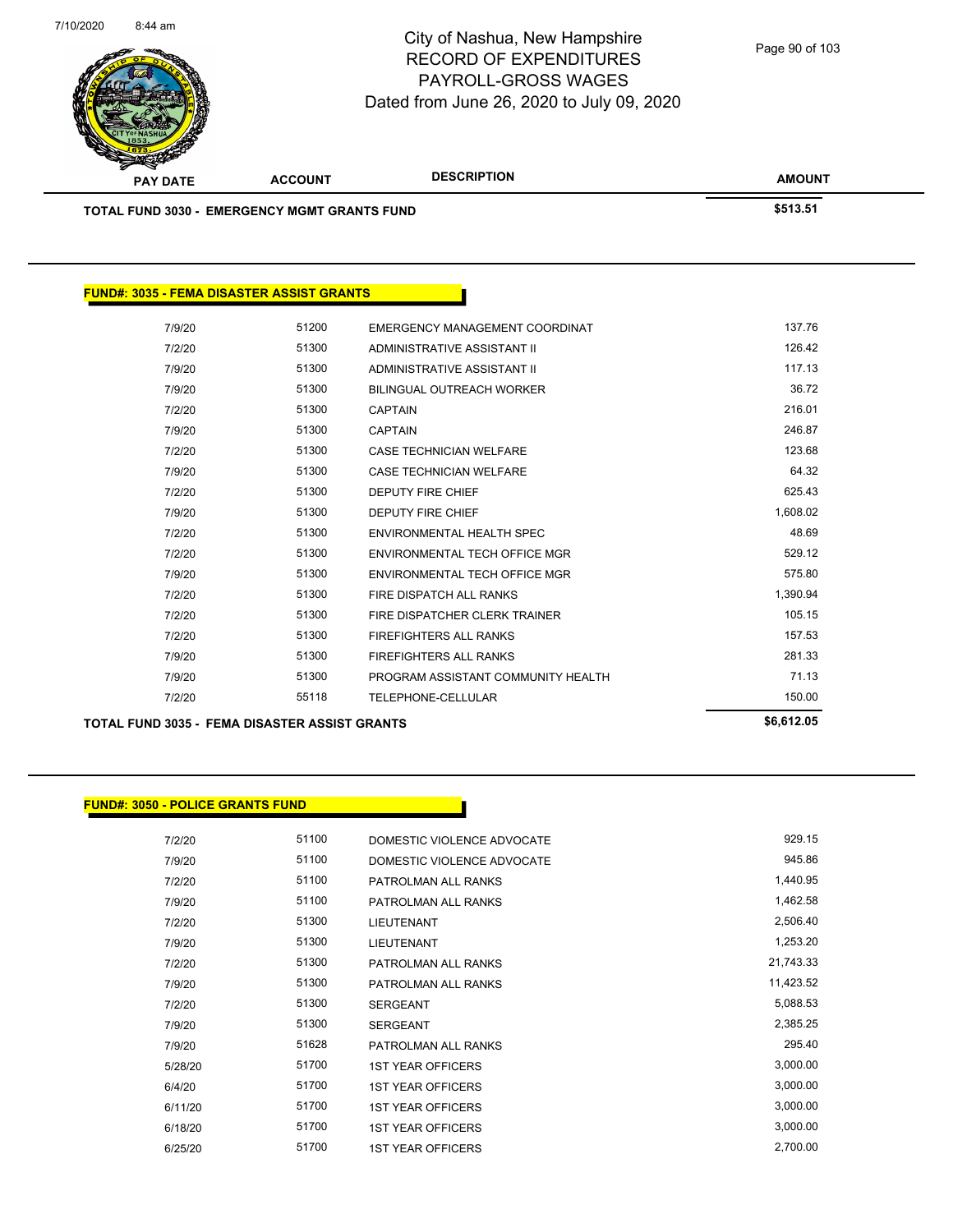

| <b>PAY DATE</b>                          | <b>ACCOUNT</b> | <b>DESCRIPTION</b>                  | <b>AMOUNT</b> |
|------------------------------------------|----------------|-------------------------------------|---------------|
| <u> FUND#: 3050 - POLICE GRANTS FUND</u> |                |                                     |               |
|                                          |                |                                     |               |
| 7/2/20                                   | 51700          | <b>1ST YEAR OFFICERS</b>            | 2,700.00      |
| 7/9/20                                   | 51700          | <b>1ST YEAR OFFICERS</b>            | 771.39        |
| 5/28/20                                  | 51700          | 1ST YR OFFICERS CERTIFIED SPEC      | 300.00        |
| 6/4/20                                   | 51700          | 1ST YR OFFICERS CERTIFIED SPEC      | 300.00        |
| 6/11/20                                  | 51700          | 1ST YR OFFICERS CERTIFIED SPEC      | 300.00        |
| 6/18/20                                  | 51700          | 1ST YR OFFICERS CERTIFIED SPEC      | 300.00        |
| 6/25/20                                  | 51700          | 1ST YR OFFICERS CERTIFIED SPEC      | 300.00        |
| 7/2/20                                   | 51700          | 1ST YR OFFICERS CERTIFIED SPEC      | 300.00        |
| 7/9/20                                   | 51700          | 1ST YR OFFICERS CERTIFIED SPEC      | 85.71         |
| 5/28/20                                  | 51700          | 1st YR SPECIAL OFFICER CERTIFIED II | 1,500.00      |
| 6/4/20                                   | 51700          | 1st YR SPECIAL OFFICER CERTIFIED II | 1,500.00      |
| 6/11/20                                  | 51700          | 1st YR SPECIAL OFFICER CERTIFIED II | 1,500.00      |
| 6/18/20                                  | 51700          | 1st YR SPECIAL OFFICER CERTIFIED II | 1,500.00      |
| 6/25/20                                  | 51700          | 1st YR SPECIAL OFFICER CERTIFIED II | 1,500.00      |
| 7/2/20                                   | 51700          | 1st YR SPECIAL OFFICER CERTIFIED II | 1,500.00      |
| 7/9/20                                   | 51700          | 1st YR SPECIAL OFFICER CERTIFIED II | 428.55        |
| 5/28/20                                  | 51700          | <b>CAPTAIN</b>                      | 2,100.00      |
| 6/4/20                                   | 51700          | <b>CAPTAIN</b>                      | 2,100.00      |
| 6/11/20                                  | 51700          | <b>CAPTAIN</b>                      | 2,100.00      |
| 6/18/20                                  | 51700          | <b>CAPTAIN</b>                      | 2,100.00      |
| 6/25/20                                  | 51700          | <b>CAPTAIN</b>                      | 2,100.00      |
| 7/2/20                                   | 51700          | <b>CAPTAIN</b>                      | 2,100.00      |
| 7/9/20                                   | 51700          | <b>CAPTAIN</b>                      | 599.97        |
| 5/28/20                                  | 51700          | CHIEF OF POLICE                     | 300.00        |
| 6/4/20                                   | 51700          | CHIEF OF POLICE                     | 300.00        |
| 6/11/20                                  | 51700          | CHIEF OF POLICE                     | 300.00        |
| 6/18/20                                  | 51700          | CHIEF OF POLICE                     | 300.00        |
| 6/25/20                                  | 51700          | CHIEF OF POLICE                     | 300.00        |
| 7/2/20                                   | 51700          | CHIEF OF POLICE                     | 300.00        |
| 7/9/20                                   | 51700          | CHIEF OF POLICE                     | 85.71         |
| 5/28/20                                  | 51700          | DEPUTY CHIEF OF POLICE              | 600.00        |
| 6/4/20                                   | 51700          | DEPUTY CHIEF OF POLICE              | 600.00        |
| 6/11/20                                  | 51700          | DEPUTY CHIEF OF POLICE              | 600.00        |
| 6/18/20                                  | 51700          | DEPUTY CHIEF OF POLICE              | 600.00        |
| 6/25/20                                  | 51700          | DEPUTY CHIEF OF POLICE              | 600.00        |
| 7/2/20                                   | 51700          | DEPUTY CHIEF OF POLICE              | 600.00        |
| 7/9/20                                   | 51700          | DEPUTY CHIEF OF POLICE              | 171.42        |
| 5/28/20                                  | 51700          | LIEUTENANT                          | 2,700.00      |
| 6/4/20                                   | 51700          | LIEUTENANT                          | 2,700.00      |
| 6/11/20                                  | 51700          | LIEUTENANT                          | 2,700.00      |
| 6/18/20                                  | 51700          | LIEUTENANT                          | 2,700.00      |
| 6/25/20                                  | 51700          | LIEUTENANT                          | 2,700.00      |
| 7/2/20                                   | 51700          | LIEUTENANT                          | 2,700.00      |
| 7/9/20                                   | 51700          | LIEUTENANT                          | 771.39        |
| 5/28/20                                  | 51700          | PATROLMAN ALL RANKS                 | 32,700.00     |
|                                          |                |                                     |               |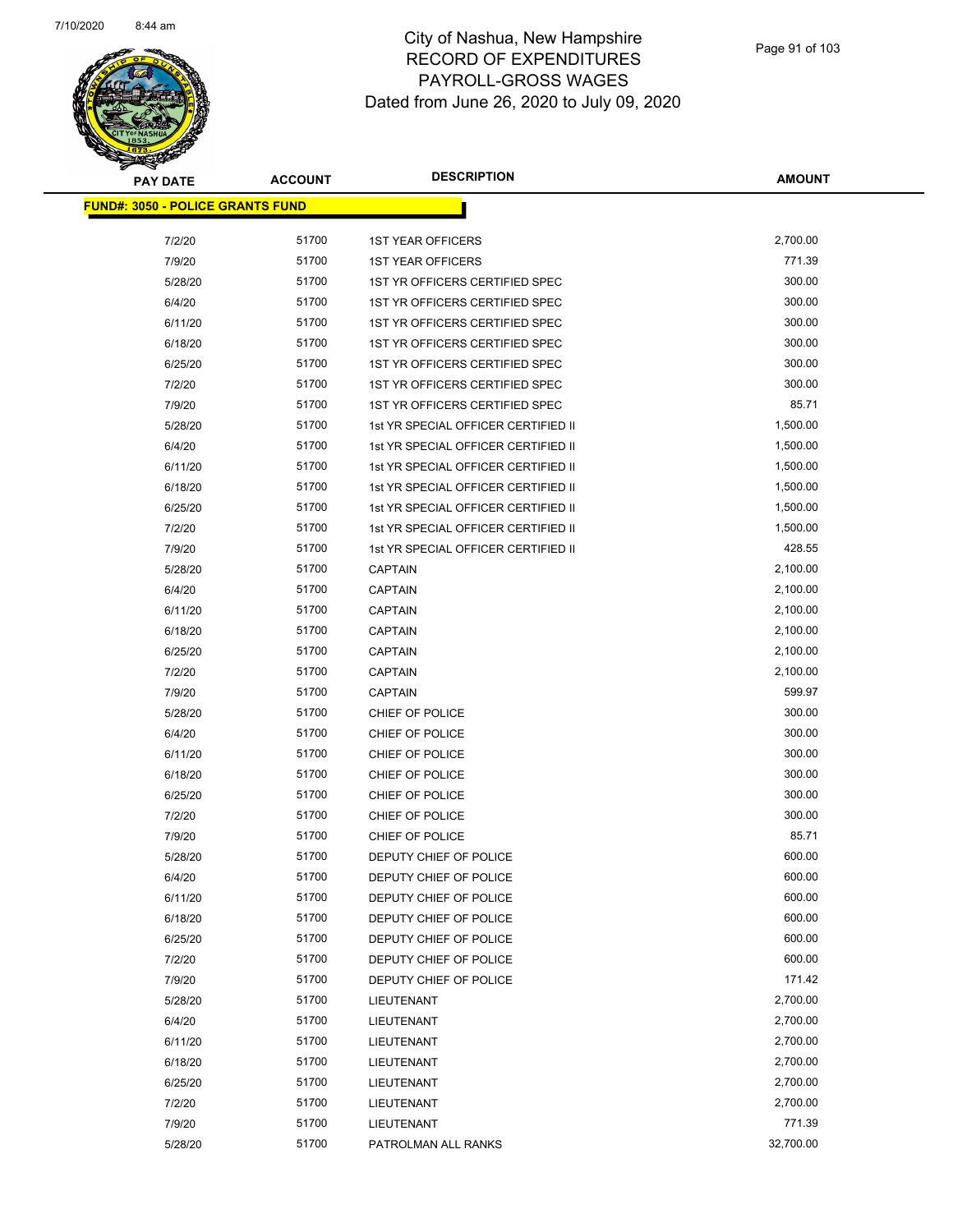

| <b>PAY DATE</b>                             | <b>ACCOUNT</b> | <b>DESCRIPTION</b>  | <b>AMOUNT</b> |
|---------------------------------------------|----------------|---------------------|---------------|
| <b>FUND#: 3050 - POLICE GRANTS FUND</b>     |                |                     |               |
| 6/4/20                                      | 51700          | PATROLMAN ALL RANKS | 33,300.00     |
| 6/11/20                                     | 51700          | PATROLMAN ALL RANKS | 33,600.00     |
| 6/18/20                                     | 51700          | PATROLMAN ALL RANKS | 33,600.00     |
| 6/25/20                                     | 51700          | PATROLMAN ALL RANKS | 33,900.00     |
| 7/2/20                                      | 51700          | PATROLMAN ALL RANKS | 34,200.00     |
| 7/9/20                                      | 51700          | PATROLMAN ALL RANKS | 9,770.94      |
| 5/28/20                                     | 51700          | <b>SERGEANT</b>     | 6,600.00      |
| 6/4/20                                      | 51700          | <b>SERGEANT</b>     | 6,600.00      |
| 6/11/20                                     | 51700          | <b>SERGEANT</b>     | 7,200.00      |
| 6/18/20                                     | 51700          | <b>SERGEANT</b>     | 7,200.00      |
| 6/25/20                                     | 51700          | <b>SERGEANT</b>     | 7,200.00      |
| 7/2/20                                      | 51700          | <b>SERGEANT</b>     | 7,200.00      |
| 7/9/20                                      | 51700          | <b>SERGEANT</b>     | 2,057.04      |
| <b>TOTAL FUND 3050 - POLICE GRANTS FUND</b> |                |                     | \$369,916.29  |

| <b>FUND#: 3060 - FIRE GRANTS FUND</b> |  |
|---------------------------------------|--|
|---------------------------------------|--|

| 300.00      | <b>ASST FIRE CHIEF</b>              | 51700 | 7/2/20                             |
|-------------|-------------------------------------|-------|------------------------------------|
| 85.71       | <b>ASST FIRE CHIEF</b>              | 51700 | 7/9/20                             |
| 300.00      | ASST SUPERINTENDENT FIRE ALARM      | 51700 | 7/2/20                             |
| 85.71       | ASST SUPERINTENDENT FIRE ALARM      | 51700 | 7/9/20                             |
| 600.00      | ASST SUPERINTENDENT PREVENTION      | 51700 | 7/2/20                             |
| 171.42      | ASST SUPERINTENDENT PREVENTION      | 51700 | 7/9/20                             |
| 2,100.00    | <b>CAPTAIN</b>                      | 51700 | 7/2/20                             |
| 599.97      | <b>CAPTAIN</b>                      | 51700 | 7/9/20                             |
| 300.00      | <b>CAPTAIN FIRE TRAINING SAFETY</b> | 51700 | 7/2/20                             |
| 85.71       | <b>CAPTAIN FIRE TRAINING SAFETY</b> | 51700 | 7/9/20                             |
| 1,200.00    | <b>DEPUTY FIRE CHIEF</b>            | 51700 | 7/2/20                             |
| 342.84      | <b>DEPUTY FIRE CHIEF</b>            | 51700 | 7/9/20                             |
| 300.00      | <b>FIRE CHIEF</b>                   | 51700 | 7/2/20                             |
| 8,100.00    | <b>FIRE LIEUTENANT</b>              | 51700 | 7/2/20                             |
| 1,971.33    | <b>FIRE LIEUTENANT</b>              | 51700 | 7/9/20                             |
| 30,600.00   | <b>FIREFIGHTERS ALL RANKS</b>       | 51700 | 7/2/20                             |
| 8,571.00    | <b>FIREFIGHTERS ALL RANKS</b>       | 51700 | 7/9/20                             |
| 300.00      | SUPERINTENDENT FIRE ALARM           | 51700 | 7/2/20                             |
| 300.00      | SUPERINTENDENT FIRE PREVENTION      | 51700 | 7/2/20                             |
| 85.71       | SUPERINTENDENT FIRE PREVENTION      | 51700 | 7/9/20                             |
| \$56,399.40 |                                     |       | TOTAL FUND 3060 - FIRE GRANTS FUND |

Π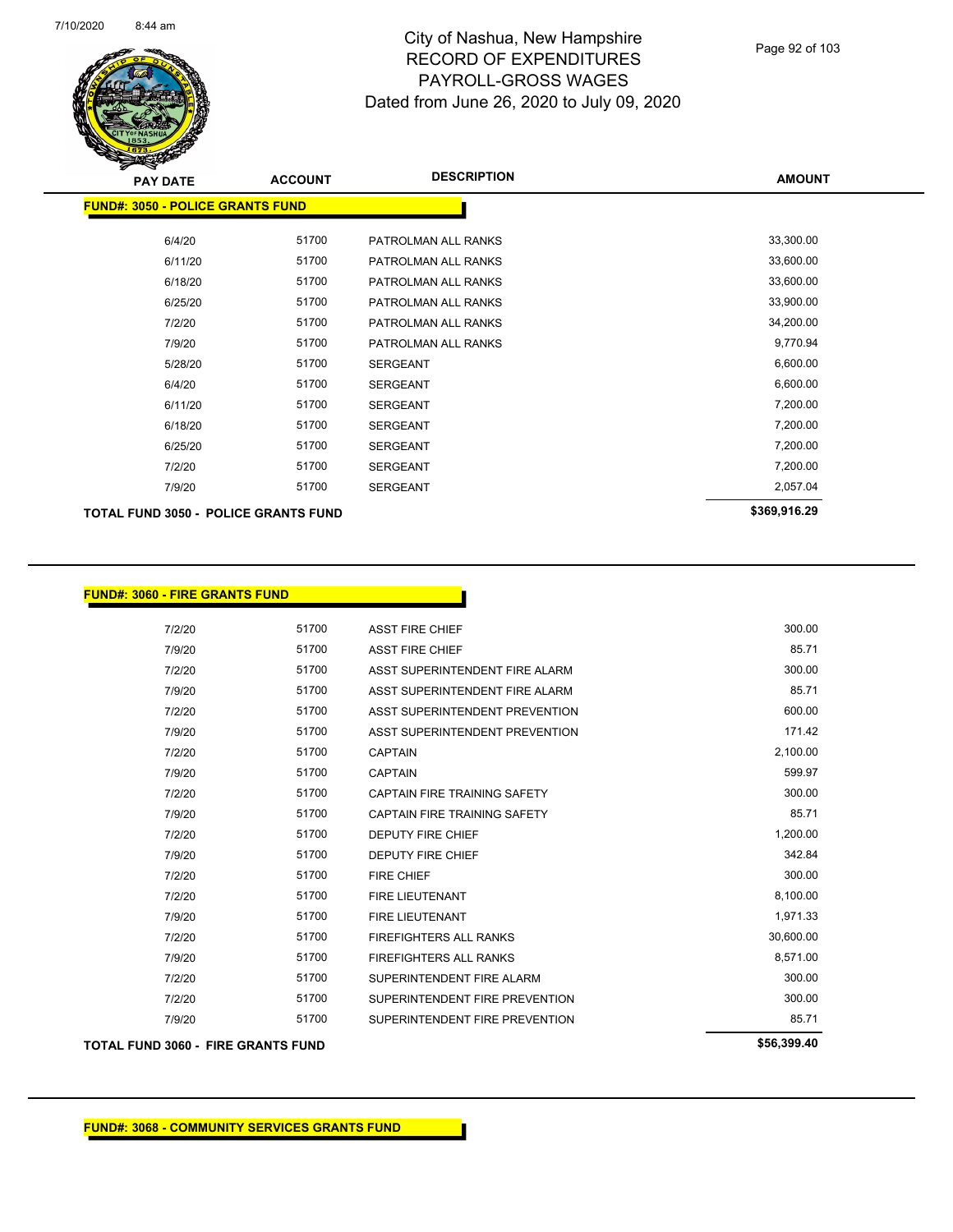

| <b>PAY DATE</b>                                     | <b>ACCOUNT</b> | <b>DESCRIPTION</b>                              | <b>AMOUNT</b> |
|-----------------------------------------------------|----------------|-------------------------------------------------|---------------|
| <b>FUND#: 3068 - COMMUNITY SERVICES GRANTS FUND</b> |                |                                                 |               |
| 7/2/20                                              | 51100          | COMMUNITY SERVICES PROGRAM ADMINISTRATIVE ASSIS | 824.55        |
| 7/9/20                                              | 51100          | COMMUNITY SERVICES PROGRAM ADMINISTRATIVE ASSIS | 833.94        |
| 7/2/20                                              | 51100          | <b>EPIDEMIOLOGIST</b>                           | 154.90        |
| 7/9/20                                              | 51100          | <b>EPIDEMIOLOGIST</b>                           | 160.36        |
| 7/2/20                                              | 51100          | PROGRAM ASSISTANT COMMUNITY HEALTH              | 111.85        |
| 7/9/20                                              | 51100          | PROGRAM ASSISTANT COMMUNITY HEALTH              | 115.86        |
| 7/2/20                                              | 51100          | PUB HEALTH NET SVS COORD                        | 1,392.50      |
| 7/9/20                                              | 51100          | PUB HEALTH NET SVS COORD                        | 1,408.37      |
| 7/2/20                                              | 51100          | PUB HEALTH PREPAREDNESS COORD                   | 1,233.30      |
| 7/9/20                                              | 51100          | PUB HEALTH PREPAREDNESS COORD                   | 1.247.37      |
| 7/2/20                                              | 51100          | SMP PROGRAM COORDINATOR                         | 1.030.96      |
| 7/9/20                                              | 51100          | SMP PROGRAM COORDINATOR                         | 1,067.46      |
| 7/2/20                                              | 51300          | COMMUNITY SERVICES PROGRAM ADMINISTRATIVE ASSIS | 69.57         |
| 7/9/20                                              | 51300          | COMMUNITY SERVICES PROGRAM ADMINISTRATIVE ASSIS | 15.75         |
| 7/2/20                                              | 51300          | PROGRAM ASSISTANT COMMUNITY HEALTH              | 8.38          |
| 7/2/20                                              | 51412          | PUB HEALTH NURSE                                | 75.00         |
| 7/9/20                                              | 51412          | PUB HEALTH NURSE                                | 512.06        |
|                                                     |                |                                                 |               |

**TOTAL FUND 3068 - COMMUNITY SERVICES GRANTS FUND \$10,262.18** 

#### **FUND#: 3070 - COMMUNITY HEALTH GRANTS FUND**

| TOTAL FUND 3070 -  COMMUNITY HEALTH GRANTS FUND |       |                                    | \$3,974.96 |
|-------------------------------------------------|-------|------------------------------------|------------|
| 7/2/20                                          | 51300 | PROGRAM ASSISTANT COMMUNITY HEALTH | 58.78      |
| 7/9/20                                          | 51100 | PUB HEALTH NURSE                   | 1.181.07   |
| 7/2/20                                          | 51100 | PUB HEALTH NURSE                   | 1.140.15   |
| 7/9/20                                          | 51100 | PROGRAM ASSISTANT COMMUNITY HEALTH | 811.31     |
| 7/2/20                                          | 51100 | PROGRAM ASSISTANT COMMUNITY HEALTH | 783.65     |
|                                                 |       |                                    |            |

#### **FUND#: 3090 - URBAN PROGRAM GRANTS FUND**

| 7/2/20 | 51100 | CODE ENFORCEMENT OFFICER II   | 488.50   |
|--------|-------|-------------------------------|----------|
| 7/9/20 | 51100 | CODE ENFORCEMENT OFFICER II   | 488.50   |
| 7/2/20 | 51100 | <b>GRANT MGMT SPECIALIST</b>  | 1.103.65 |
| 7/9/20 | 51100 | <b>GRANT MGMT SPECIALIST</b>  | 1.103.65 |
| 7/2/20 | 51100 | <b>MANAGER URBAN PROGRAMS</b> | 1.677.35 |
| 7/9/20 | 51100 | <b>MANAGER URBAN PROGRAMS</b> | 1.696.49 |
| 7/2/20 | 51100 | PROGRAM COORDINATOR LP&HH     | 1.282.35 |
| 7/9/20 | 51100 | PROGRAM COORDINATOR LP&HH     | 1.282.35 |
| 7/2/20 | 51100 | PROJECT ADMINISTRATOR         | 1.334.15 |
| 7/9/20 | 51100 | PROJECT ADMINISTRATOR         | 1.334.15 |
| 7/2/20 | 51100 | PROJECT ADMINISTRATOR LP&HH   | 1.257.20 |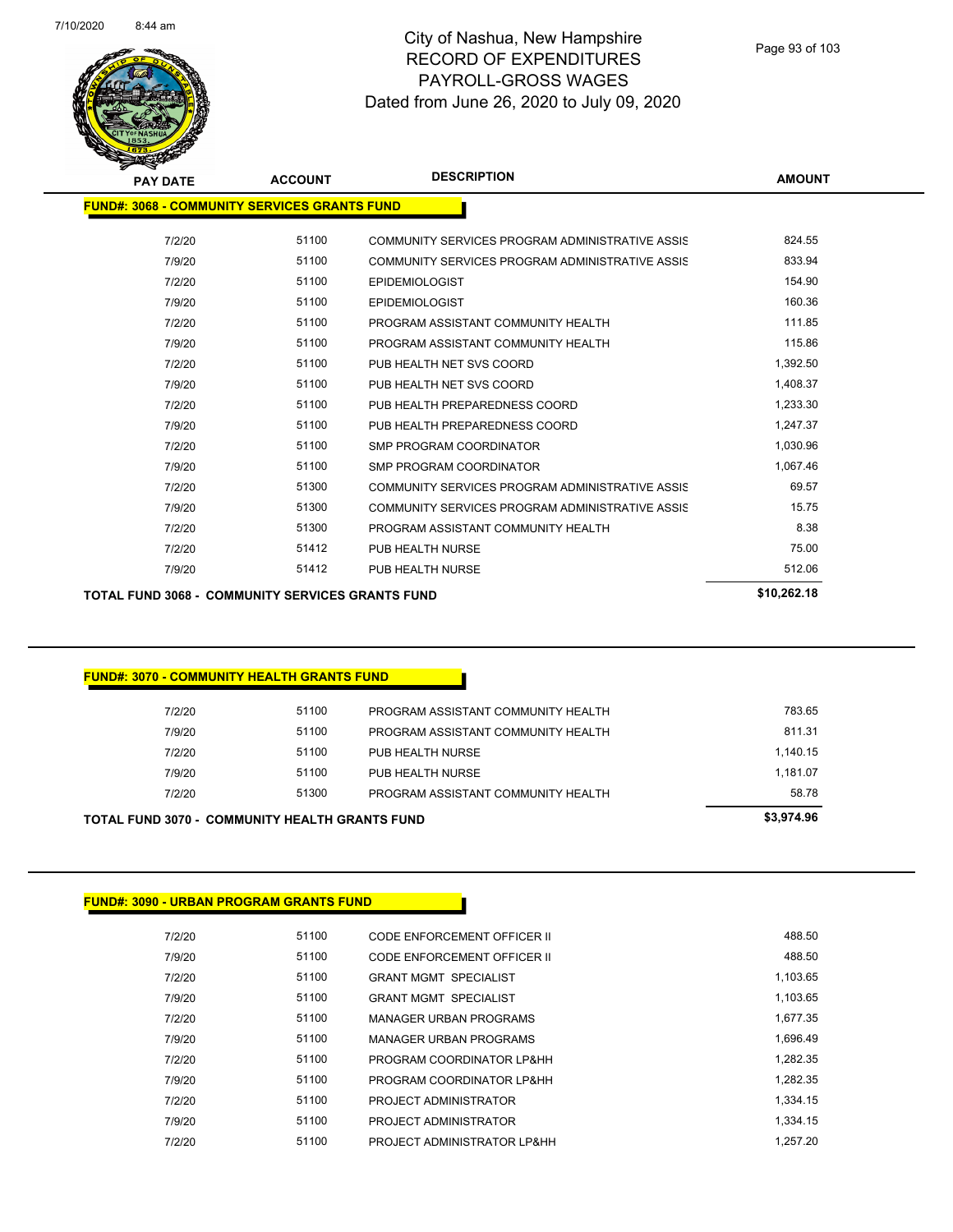

Page 94 of 103

| z | ◅<br><b>PAY DATE</b>                           | <b>ACCOUNT</b> | <b>DESCRIPTION</b>             | <b>AMOUNT</b> |
|---|------------------------------------------------|----------------|--------------------------------|---------------|
|   | <b>FUND#: 3090 - URBAN PROGRAM GRANTS FUND</b> |                |                                |               |
|   | 7/9/20                                         | 51100          | PROJECT ADMINISTRATOR LP&HH    | 1,257.20      |
|   | 7/2/20                                         | 51100          | PROJECT SPECIALIST URBAN PROGR | 1,196.35      |
|   | 7/9/20                                         | 51100          | PROJECT SPECIALIST URBAN PROGR | 1,196.35      |
|   | TOTAL FUND 3090 - URBAN PROGRAM GRANTS FUND    |                |                                | \$16,698.24   |

#### **FUND#: 3120 - TRANSIT GRANTS FUND**

| <b>TOTAL FUND 3120 - TRANSIT GRANTS FUND</b> | \$19,719.03 |                                       |          |
|----------------------------------------------|-------------|---------------------------------------|----------|
| 7/9/20                                       | 51300       | <b>TRANSIT OPERATIONS COORDINATOR</b> | 111.48   |
| 7/2/20                                       | 51300       | <b>TRANSIT OPERATIONS COORDINATOR</b> | 74.32    |
| 7/9/20                                       | 51100       | <b>TRANSPORTATION DEPT MANAGER</b>    | 1,796.30 |
| 7/2/20                                       | 51100       | <b>TRANSPORTATION DEPT MANAGER</b>    | 1,776.05 |
| 7/9/20                                       | 51100       | <b>TRANSIT UTILITY SERVICE WORKER</b> | 1,473.65 |
| 7/2/20                                       | 51100       | <b>TRANSIT UTILITY SERVICE WORKER</b> | 1,473.65 |
| 7/9/20                                       | 51100       | <b>TRANSIT OPERATIONS COORDINATOR</b> | 990.90   |
| 7/2/20                                       | 51100       | <b>TRANSIT OPERATIONS COORDINATOR</b> | 990.90   |
| 7/9/20                                       | 51100       | <b>TRANSIT MECHANICS</b>              | 2,001.65 |
| 7/2/20                                       | 51100       | <b>TRANSIT MECHANICS</b>              | 2,001.65 |
| 7/9/20                                       | 51100       | <b>TRANSIT FLEET FACILITIES SUPV</b>  | 1,103.65 |
| 7/2/20                                       | 51100       | <b>TRANSIT FLEET FACILITIES SUPV</b>  | 1,103.65 |
| 7/9/20                                       | 51100       | <b>TRANSIT FINANCE COORDINATOR</b>    | 1,308.00 |
| 7/2/20                                       | 51100       | <b>TRANSIT FINANCE COORDINATOR</b>    | 1,308.00 |
| 7/9/20                                       | 51100       | <b>COMMUNICATION SPEC</b>             | 1,122.03 |
| 7/2/20                                       | 51100       | <b>COMMUNICATION SPEC</b>             | 1,083.15 |
|                                              |             |                                       |          |

| <b>FUND#: 3800 - SCHOOL GRANTS FUND</b> |
|-----------------------------------------|
|                                         |

| 7/2/20 | 51100 | 21 CENTURY ASST COORDINATOR    | 1,923.08 |
|--------|-------|--------------------------------|----------|
| 7/2/20 | 51100 | 21 CENTURY ELEM MFAM RES COORD | 8,019.08 |
| 7/2/20 | 51100 | ASSISTANT PRINCIPAL AMH        | 1,581.77 |
| 7/2/20 | 51100 | <b>ASSISTANT PRINCIPAL BIR</b> | 1,509.61 |
| 7/2/20 | 51100 | ASSISTANT PRINCIPAL MTP        | 1,437.50 |
| 7/2/20 | 51100 | ASSISTANT PRINCIPAL SHE        | 1,461.52 |
| 7/2/20 | 51100 | <b>CLERICAL 21 CENTURY</b>     | 697.15   |
| 7/9/20 | 51100 | <b>CLERICAL 21 CENTURY</b>     | 87.52    |
| 7/2/20 | 51100 | <b>DIRECTOR TITLE 1</b>        | 3,329.40 |
| 7/2/20 | 51100 | <b>HOMELESS LIASION</b>        | 462.84   |
| 7/9/20 | 51100 | <b>INTRUCTIONAL LEADER FES</b> | 3,074.42 |
| 7/2/20 | 51100 | <b>OFFICE MANAGER TITLE 1</b>  | 1,583.80 |
| 7/9/20 | 51100 | <b>PARA TTI NURSERY</b>        | 85.80    |
| 7/2/20 | 51100 | PEER COACH                     | 6,240.91 |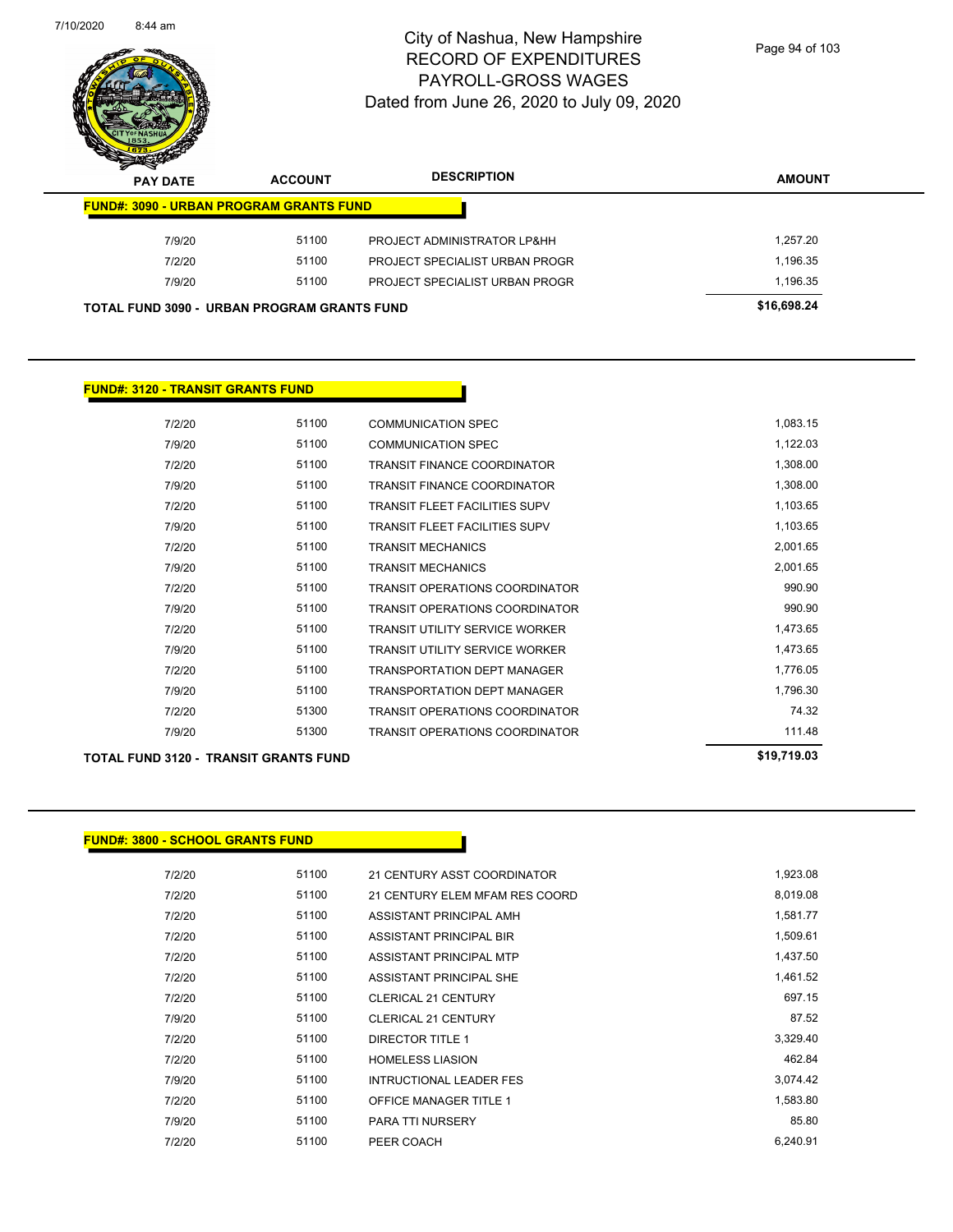

| <b>PAY DATE</b>                         | <b>ACCOUNT</b> | <b>DESCRIPTION</b>         | <b>AMOUNT</b> |
|-----------------------------------------|----------------|----------------------------|---------------|
| <b>FUND#: 3800 - SCHOOL GRANTS FUND</b> |                |                            |               |
|                                         |                |                            |               |
| 7/2/20                                  | 51100          | SOCIAL WORKER              | 9,660.09      |
| 7/2/20                                  | 51100          | TEACHER BEHAVIOR SPEC WID  | 2,923.69      |
| 7/2/20                                  | 51100          | <b>TEACHER DWSE BRO</b>    | 1,833.00      |
| 7/2/20                                  | 51100          | TEACHER DWSE CHA           | 4,091.40      |
| 7/2/20                                  | 51100          | TEACHER DWSE NHS           | 2,255.27      |
| 7/2/20                                  | 51100          | TEACHER PRESCHOOL NHS      | 2,712.86      |
| 7/2/20                                  | 51100          | <b>TEACHER SPED AMH</b>    | 2,123.49      |
| 7/2/20                                  | 51100          | <b>TEACHER SPED BIC</b>    | 2,123.05      |
| 7/2/20                                  | 51100          | TEACHER SPED BRO           | 1,736.80      |
| 7/2/20                                  | 51100          | TEACHER SPED DRC           | 1,844.15      |
| 7/2/20                                  | 51100          | TEACHER SPED ELM           | 3,574.39      |
| 7/2/20                                  | 51100          | TEACHER SPED FES           | 3,308.69      |
| 7/2/20                                  | 51100          | TEACHER SPED FMS           | 1,736.81      |
| 7/2/20                                  | 51100          | <b>TEACHER SPED LDG</b>    | 1,835.62      |
| 7/2/20                                  | 51100          | <b>TEACHER SPED MDE</b>    | 2,064.74      |
| 7/2/20                                  | 51100          | TEACHER SPED NHN           | 9,577.44      |
| 7/2/20                                  | 51100          | TEACHER SPED NHS           | 4,415.27      |
| 7/2/20                                  | 51100          | TEACHER SPED NSE           | 6,564.53      |
| 7/2/20                                  | 51100          | TEACHER SPED PMS           | 3,962.43      |
| 7/2/20                                  | 51200          | <b>FAMILY LIAISON</b>      | 125.00        |
| 7/2/20                                  | 51200          | HOME SCHOOL CORD TTI       | 123.26        |
| 7/9/20                                  | 51200          | HOME SCHOOL CORD TTI       | 50.00         |
| 7/2/20                                  | 51200          | <b>INTERPRETER</b>         | 231.25        |
| 7/2/20                                  | 51200          | LUNCH MONITOR NHN          | 350.00        |
| 7/2/20                                  | 51200          | SUB CLERICAL               | 261.00        |
| 7/2/20                                  | 51200          | TEACHER TTI AMH            | 5,449.11      |
| 7/2/20                                  | 51200          | TEACHER TTI BIR            | 2,412.64      |
| 7/2/20                                  | 51200          | <b>TEACHER TTI FES</b>     | 1,408.46      |
| 7/2/20                                  | 51200          | TEACHER TTI LDG            | 5,090.15      |
| 7/2/20                                  | 51200          | <b>TEACHER TTI MTP</b>     | 9,368.21      |
| 7/2/20                                  | 51200          | <b>TEACHER TTI NURSERY</b> | 2,580.04      |
| 7/2/20                                  | 51200          | TEACHER TTI SHE            | 2,338.95      |
| 7/2/20                                  | 51200          | TITLE ONE TUTOR            | 200.00        |
| 7/9/20                                  | 51200          | TITLE ONE TUTOR            | 112.50        |
| 7/2/20                                  | 51650          | ELL OUTREACH WORKER        | 2,500.00      |
| 7/2/20                                  | 51650          | <b>FAMILY LIAISON</b>      | 250.00        |
| 7/9/20                                  | 51650          | <b>FAMILY LIAISON</b>      | 250.00        |
| 7/2/20                                  | 51650          | GUIDANCE COUNSELOR NHS     | 350.00        |
| 7/2/20                                  | 51650          | HOME SCHOOL CORD TTI       | 1,250.00      |
| 7/9/20                                  | 51650          | HOME SCHOOL CORD TTI       | 1,300.00      |
| 7/2/20                                  | 51650          | <b>LIBRARIAN FES</b>       | 315.00        |
| 7/2/20                                  | 51650          | <b>LIBRARIAN PMS</b>       | 315.00        |
| 7/2/20                                  | 51650          | PARA TTI NURSERY           | 166.20        |
| 7/2/20                                  | 51650          | PEER COACH                 | 3,900.00      |
| 7/2/20                                  | 51650          | TEACHER ART BIC            | 350.00        |
|                                         |                |                            |               |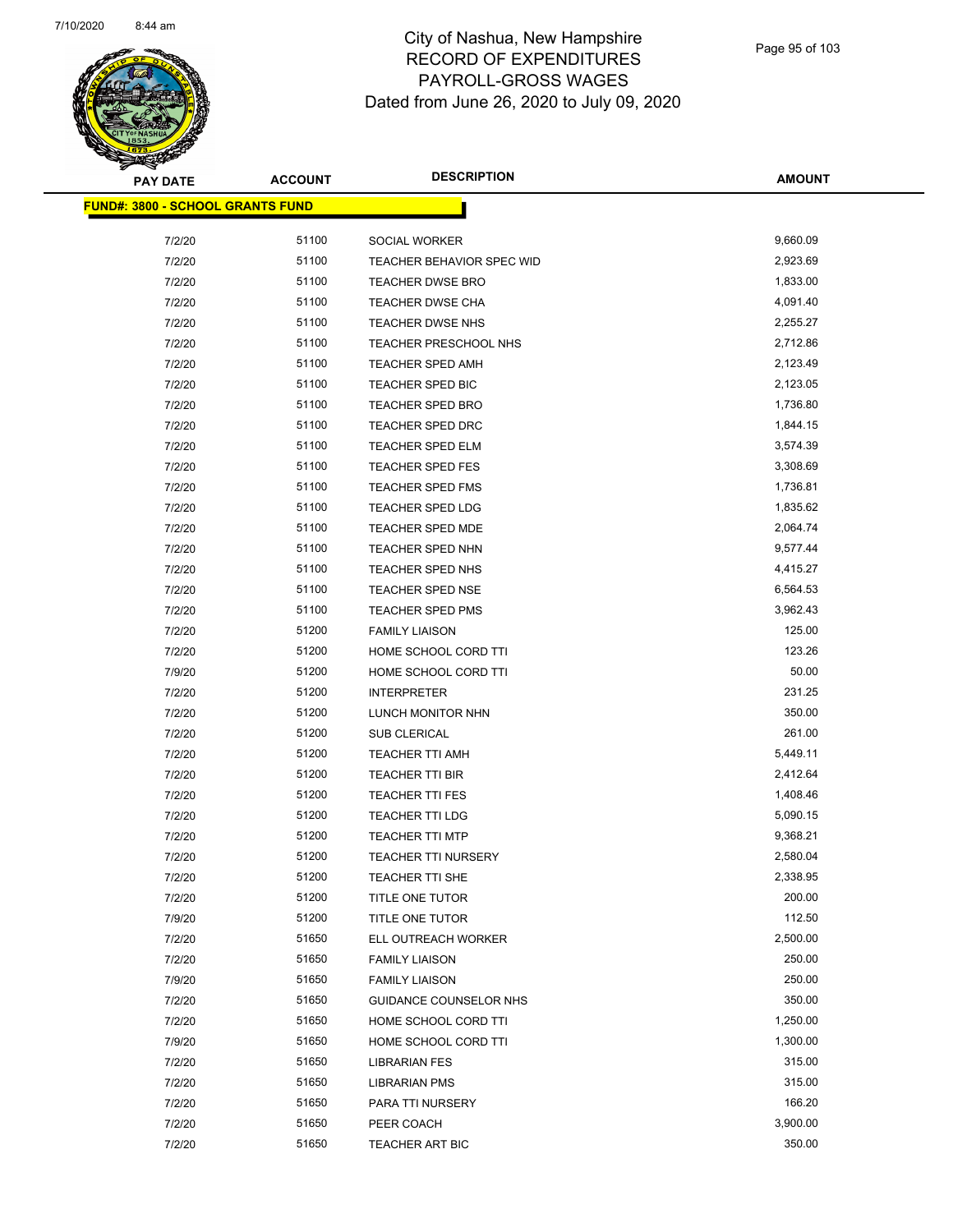

| <b>PAY DATE</b>                             | <b>ACCOUNT</b> | <b>DESCRIPTION</b>             | <b>AMOUNT</b> |
|---------------------------------------------|----------------|--------------------------------|---------------|
| <b>FUND#: 3800 - SCHOOL GRANTS FUND</b>     |                |                                |               |
|                                             |                |                                |               |
| 7/2/20                                      | 51650          | <b>TEACHER ART NHN</b>         | 225.00        |
| 7/2/20                                      | 51650          | <b>TEACHER COSMETOLOGY NHN</b> | 200.00        |
| 7/2/20                                      | 51650          | TEACHER CULINARY NHN           | 200.00        |
| 7/2/20                                      | 51650          | TEACHER ECE NHS                | 800.00        |
| 7/2/20                                      | 51650          | TEACHER ENGLISH NHS            | 350.00        |
| 7/2/20                                      | 51650          | <b>TEACHER GR1 LDG</b>         | 300.00        |
| 7/2/20                                      | 51650          | TEACHER GR1 SHE                | 350.00        |
| 7/2/20                                      | 51650          | TEACHER GR2 AMH                | 637.50        |
| 7/2/20                                      | 51650          | TEACHER GR2 BIC                | 350.00        |
| 7/2/20                                      | 51650          | <b>TEACHER GR2 BIR</b>         | 350.00        |
| 7/2/20                                      | 51650          | <b>TEACHER GR3 AMH</b>         | 350.00        |
| 7/2/20                                      | 51650          | <b>TEACHER GR3 DRC</b>         | 700.00        |
| 7/2/20                                      | 51650          | <b>TEACHER GR3 LDG</b>         | 350.00        |
| 7/2/20                                      | 51650          | <b>TEACHER GR3 MTP</b>         | 315.00        |
| 7/2/20                                      | 51650          | <b>TEACHER GR4 LDG</b>         | 300.00        |
| 7/2/20                                      | 51650          | <b>TEACHER GR6 PMS</b>         | 350.00        |
| 7/2/20                                      | 51650          | <b>TEACHER KIND AMH</b>        | 600.00        |
| 7/2/20                                      | 51650          | <b>TEACHER KIND FES</b>        | 300.00        |
| 7/2/20                                      | 51650          | <b>TEACHER KIND LDG</b>        | 400.00        |
| 7/2/20                                      | 51650          | TEACHER KIND MDE               | 315.00        |
| 7/2/20                                      | 51650          | <b>TEACHER KIND MTP</b>        | 600.00        |
| 7/2/20                                      | 51650          | <b>TEACHER MATH FMS</b>        | 350.00        |
| 7/2/20                                      | 51650          | <b>TEACHER MATH NHS</b>        | 100.00        |
| 7/2/20                                      | 51650          | <b>TEACHER SCIENCE ELM</b>     | 350.00        |
| 7/2/20                                      | 51650          | <b>TEACHER SCIENCE FMS</b>     | 350.00        |
| 7/2/20                                      | 51650          | TEACHER SOCIAL STUDIES ELM     | 350.00        |
| 7/2/20                                      | 51650          | TEACHER SOCIAL STUDIES NHS     | 1,750.00      |
| 7/2/20                                      | 51650          | <b>TEACHER SPED NHN</b>        | 137.50        |
| 7/2/20                                      | 51650          | TEACHER SPED NHS               | 1,200.00      |
| 7/2/20                                      | 51650          | <b>TEACHER TTI LDG</b>         | 300.00        |
| 7/2/20                                      | 51650          | <b>TEACHER TTI MTP</b>         | 300.00        |
| 7/2/20                                      | 51650          | TEACHER TTI NURSERY            | 1,475.00      |
| 7/2/20                                      | 51650          | TEACHER TV PROD NHS            | 575.00        |
| <b>TOTAL FUND 3800 - SCHOOL GRANTS FUND</b> |                |                                | \$156,464.89  |

#### **FUND#: 4010 - MOTOR VEHICLE ADMIN FUND**

| 7/2/20 | 51100<br><b>MVR CLERK I</b> |
|--------|-----------------------------|
| 7/9/20 | 51100<br><b>MVR CLERK I</b> |
| 7/2/20 | 51300<br><b>MVR CLERK I</b> |
| 7/9/20 | 51300<br><b>MVR CLERK I</b> |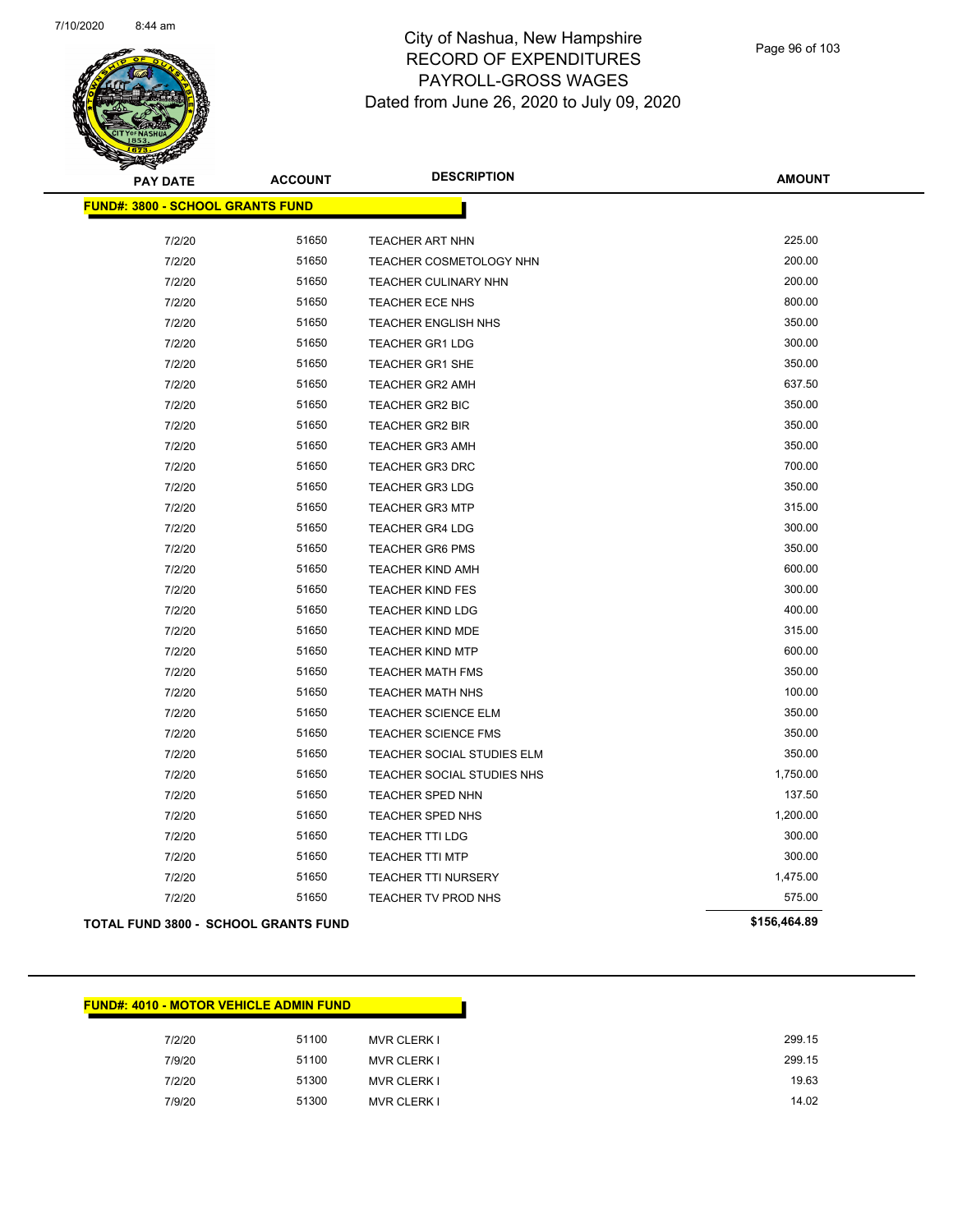**AMOUNT** City of Nashua, New Hampshire RECORD OF EXPENDITURES PAYROLL-GROSS WAGES Dated from June 26, 2020 to July 09, 2020 **PAY DATE ACCOUNT DESCRIPTION TOTAL FUND 4010 - MOTOR VEHICLE ADMIN FUND \$631.95 FUND#: 4030 - POLICE SPECIAL DETAILS FUND** 7/2/20 51710 1ST YR OFFICERS CERTIFIED SPEC 367.56 7/2/20 51710 PATROLMAN ALL RANKS 4,675.01 7/9/20 51710 PATROLMAN ALL RANKS 3,214.91 7/9/20 51712 1st YR SPECIAL OFFICER CERTIFIED II 381.60 7/2/20 51712 PATROLMAN ALL RANKS 190.80 7/2/20 51712 SERGEANT 1,574.10 7/9/20 51712 SERGEANT 1,485.25 **TOTAL FUND 4030 - POLICE SPECIAL DETAILS FUND \$11,889.23 FUND#: 4035 - POLICE OVERTIME BILLING FUND** 7/2/20 51300 PATROLMAN ALL RANKS 684.16 7/9/20 51300 PATROLMAN ALL RANKS 2,216.29 **TOTAL FUND 4035 - POLICE OVERTIME BILLING FUND \$2,900.45 FUND#: 4065 - FIRE WATCHGUARDS FUND** 7/9/20 51712 FIRE LIEUTENANT 406.59 7/9/20 51712 FIREFIGHTERS ALL RANKS 364.34 **TOTAL FUND 4065 - FIRE WATCHGUARDS FUND \$770.93 FUND#: 4068 - ENGINEERING SERVICES FUND** 7/2/20 51300 ENGINEERING INSPECTOR 233.22 **TOTAL FUND 4068 - ENGINEERING SERVICES FUND \$233.22 FUND#: 4600 - ECON DEV-GREATER NASHUA RLF** Page 97 of 103

7/10/2020 8:44 am

| 7/2/20 | 51100 | DWNTWN SPCLST & OED PGRM COOR | 197.35 |
|--------|-------|-------------------------------|--------|
| 7/9/20 | 51100 | DWNTWN SPCLST & OED PGRM COOR | 204.43 |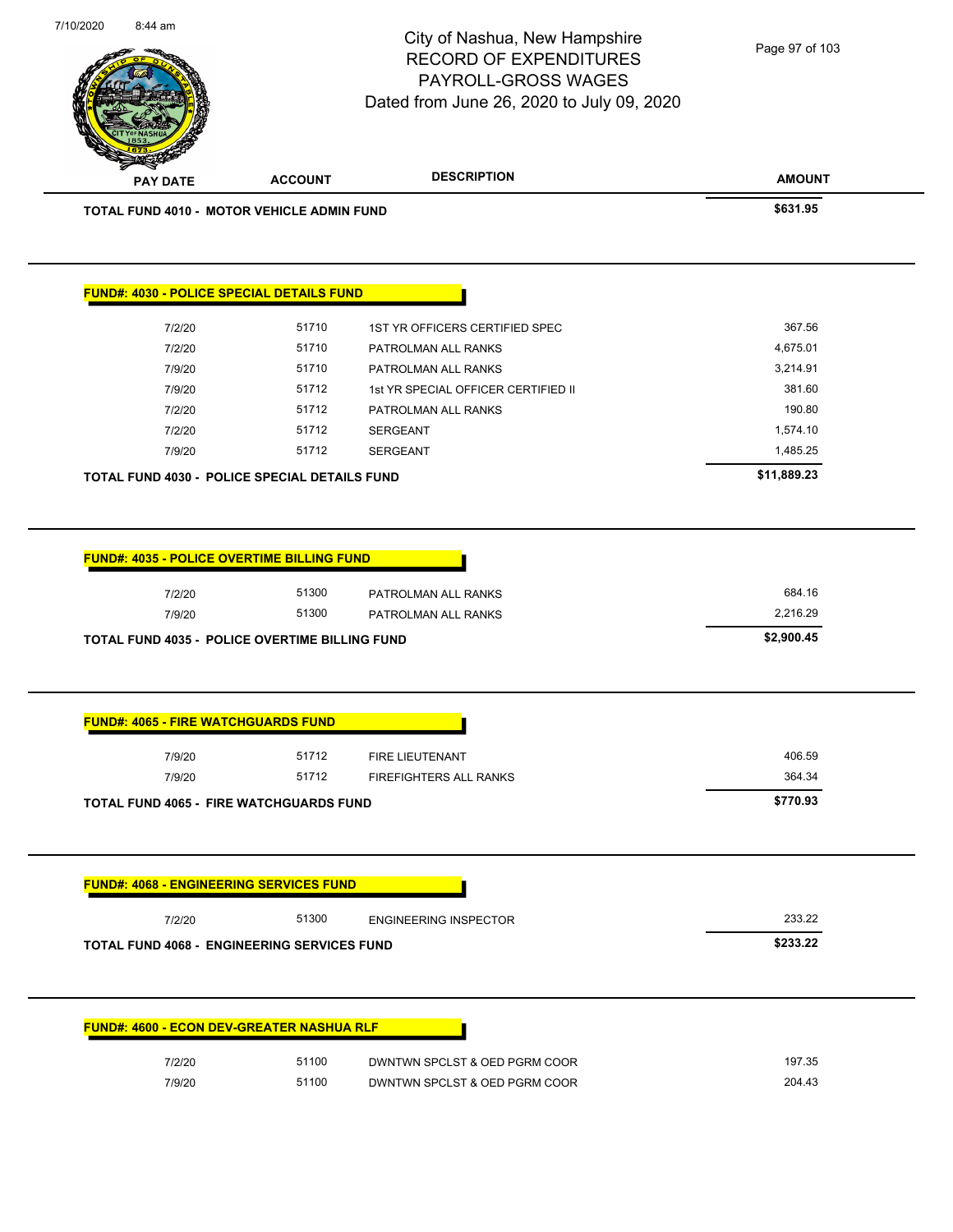| 7/10/2020<br>8:44 am |                                               |                | City of Nashua, New Hampshire<br><b>RECORD OF EXPENDITURES</b><br><b>PAYROLL-GROSS WAGES</b><br>Dated from June 26, 2020 to July 09, 2020 | Page 98 of 103 |  |
|----------------------|-----------------------------------------------|----------------|-------------------------------------------------------------------------------------------------------------------------------------------|----------------|--|
|                      | <b>PAY DATE</b>                               | <b>ACCOUNT</b> | <b>DESCRIPTION</b>                                                                                                                        | <b>AMOUNT</b>  |  |
|                      | TOTAL FUND 4600 - ECON DEV-GREATER NASHUA RLF |                |                                                                                                                                           | \$401.78       |  |
|                      | <b>FUND#: 4610 - ECON DEV-BROWNFIELDS RLF</b> |                |                                                                                                                                           |                |  |
|                      | 7/2/20                                        | 51100          | DWNTWN SPCLST & OED PGRM COOR                                                                                                             | 197.35         |  |
|                      | 7/9/20                                        | 51100          | DWNTWN SPCLST & OED PGRM COOR                                                                                                             | 204.40         |  |

**TOTAL FUND 4610 - ECON DEV-BROWNFIELDS RLF \$401.75** 

# **FUND#: 6000 - SOLID WASTE FUND**

| 7/2/20 | 51100 | ADMINISTRATIVE ASSISTANT II          | 1,637.55 |
|--------|-------|--------------------------------------|----------|
| 7/9/20 | 51100 | ADMINISTRATIVE ASSISTANT II          | 1,637.55 |
| 7/2/20 | 51100 | ASSISTANT DIRECTOR OF PUBLIC WORKS   | 213.90   |
| 7/9/20 | 51100 | ASSISTANT DIRECTOR OF PUBLIC WORKS   | 220.68   |
| 7/2/20 | 51100 | AUTOMATED TRASH COLLECTION OPR       | 4,898.00 |
| 7/9/20 | 51100 | AUTOMATED TRASH COLLECTION OPR       | 4,898.00 |
| 7/2/20 | 51100 | <b>CITY ENGINEER</b>                 | 350.25   |
| 7/9/20 | 51100 | <b>CITY ENGINEER</b>                 | 362.82   |
| 7/2/20 | 51100 | <b>COLLECTION EQUIP OPR</b>          | 8,369.52 |
| 7/9/20 | 51100 | <b>COLLECTION EQUIP OPR</b>          | 8,369.52 |
| 7/2/20 | 51100 | <b>COLLECTION EQUIP OPR LANDFILL</b> | 1,940.80 |
| 7/9/20 | 51100 | <b>COLLECTION EQUIP OPR LANDFILL</b> | 1,940.81 |
| 7/2/20 | 51100 | DEP TREASURER TAX COLLECTOR          | 266.40   |
| 7/9/20 | 51100 | DEP TREASURER TAX COLLECTOR          | 269.43   |
| 7/2/20 | 51100 | <b>DEPUTY CITY ENGINEER</b>          | 86.70    |
| 7/9/20 | 51100 | <b>DEPUTY CITY ENGINEER</b>          | 88.98    |
| 7/2/20 | 51100 | <b>DIRECTOR PUBLIC WORKS</b>         | 276.30   |
| 7/9/20 | 51100 | <b>DIRECTOR PUBLIC WORKS</b>         | 279.45   |
| 7/2/20 | 51100 | DPW BILLING ACCOUNTANT               | 509.80   |
| 7/9/20 | 51100 | DPW BILLING ACCOUNTANT               | 509.80   |
| 7/2/20 | 51100 | DPW COLLECTIONS SPEC III             | 414.82   |
| 7/9/20 | 51100 | DPW COLLECTIONS SPEC III             | 414.80   |
| 7/2/20 | 51100 | DPW CONTRACT ADMINISTRATOR           | 124.30   |
| 7/9/20 | 51100 | DPW CONTRACT ADMINISTRATOR           | 124.28   |
| 7/2/20 | 51100 | <b>ENVIRONMENTAL ENGINEER</b>        | 1,565.25 |
| 7/9/20 | 51100 | <b>ENVIRONMENTAL ENGINEER</b>        | 1,591.32 |
| 7/2/20 | 51100 | <b>EQUIPMENT OPR LANDFILL</b>        | 5,916.00 |
| 7/9/20 | 51100 | <b>EQUIPMENT OPR LANDFILL</b>        | 5,916.00 |
| 7/2/20 | 51100 | <b>EXECUTIVE ASSISTANT</b>           | 173.75   |
| 7/9/20 | 51100 | <b>EXECUTIVE ASSISTANT</b>           | 175.73   |
| 7/2/20 | 51100 | FINANCE AND ADMIN MANAGER            | 444.00   |
| 7/9/20 | 51100 | FINANCE AND ADMIN MANAGER            | 449.07   |
| 7/2/20 | 51100 | FLEET MANAGER STREET DEPT            | 352.25   |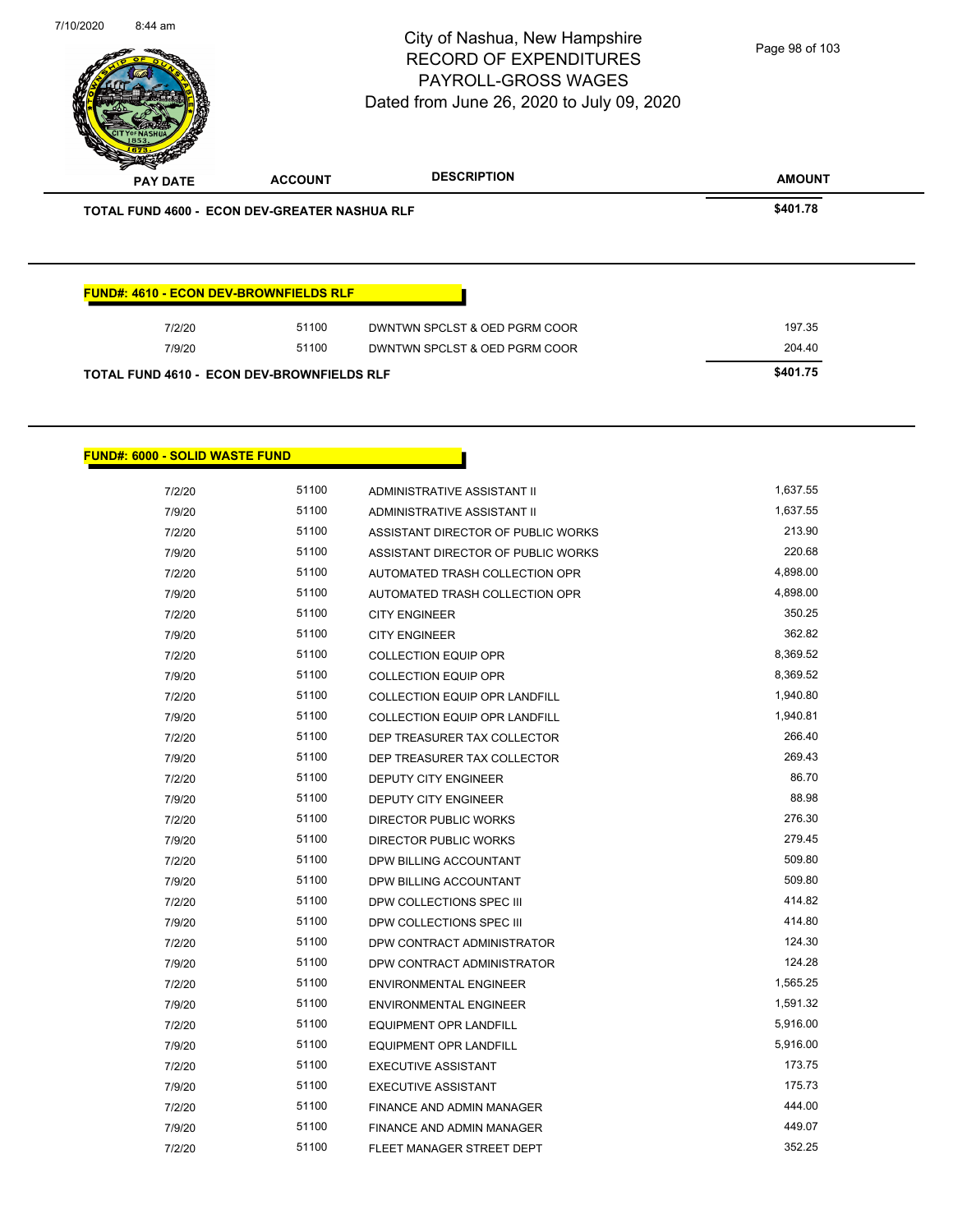

| <b>PAY DATE</b>                        | <b>ACCOUNT</b> | <b>DESCRIPTION</b>                                   | <b>AMOUNT</b> |
|----------------------------------------|----------------|------------------------------------------------------|---------------|
| <u> FUND#: 6000 - SOLID WASTE FUND</u> |                |                                                      |               |
|                                        |                |                                                      |               |
| 7/9/20                                 | 51100          | FLEET MANAGER STREET DEPT<br>LICENSED SCALE OPERATOR | 356.27        |
| 7/2/20                                 | 51100          |                                                      | 1,760.75      |
| 7/9/20                                 | 51100          | LICENSED SCALE OPERATOR                              | 1,760.75      |
| 7/2/20                                 | 51100          | PUBLIC RELATIONS ADMINISTRATOR                       | 173.75        |
| 7/9/20                                 | 51100          | PUBLIC RELATIONS ADMINISTRATOR                       | 178.10        |
| 7/2/20                                 | 51100          | RECYCLING COORDINATOR                                | 1,218.50      |
| 7/9/20                                 | 51100          | RECYCLING COORDINATOR                                | 1,218.50      |
| 7/2/20                                 | 51100          | <b>SENIOR STAFF ENGINEER</b>                         | 152.00        |
| 7/9/20                                 | 51100          | <b>SENIOR STAFF ENGINEER</b>                         | 157.31        |
| 7/2/20                                 | 51100          | <b>SOLID WASTE FOREMAN</b>                           | 2,649.20      |
| 7/9/20                                 | 51100          | SOLID WASTE FOREMAN                                  | 2,649.20      |
| 7/2/20                                 | 51100          | SOLID WASTE TECHNICIAN                               | 1,184.00      |
| 7/9/20                                 | 51100          | <b>SOLID WASTE TECHNICIAN</b>                        | 1,197.50      |
| 7/2/20                                 | 51100          | SR MGR ACCT FIN REPORTING                            | 197.30        |
| 7/9/20                                 | 51100          | SR MGR ACCT FIN REPORTING                            | 199.55        |
| 7/2/20                                 | 51100          | SUPERINTENDENT OF SOLID WASTE                        | 1,907.15      |
| 7/9/20                                 | 51100          | SUPERINTENDENT OF SOLID WASTE                        | 1,969.37      |
| 6/30/20                                | 51100          | <b>TEMPORARY RUBBISH COLLECTOR</b>                   | 51.00         |
| 7/2/20                                 | 51100          | TRUCK DRIVER STREET REPAIR                           | 115.80        |
| 7/9/20                                 | 51100          | TRUCK DRIVER STREET REPAIR                           | 185.28        |
| 7/2/20                                 | 51300          | ADMINISTRATIVE ASSISTANT II                          | 49.35         |
| 7/9/20                                 | 51300          | ADMINISTRATIVE ASSISTANT II                          | 467.53        |
| 7/9/20                                 | 51300          | AUTO MECH 1ST CLASS NIGHTS                           | 332.47        |
| 7/9/20                                 | 51300          | AUTO MECH 2ND CLASS                                  | 296.16        |
| 7/2/20                                 | 51300          | AUTOMATED TRASH COLLECTION OPR                       | 562.04        |
| 7/9/20                                 | 51300          | AUTOMATED TRASH COLLECTION OPR                       | 1,086.36      |
| 7/2/20                                 | 51300          | <b>COLLECTION EQUIP OPR</b>                          | 460.53        |
| 7/9/20                                 | 51300          | <b>COLLECTION EQUIP OPR</b>                          | 1,963.80      |
| 7/2/20                                 | 51300          | <b>COLLECTION EQUIP OPR LANDFILL</b>                 | 186.30        |
| 7/9/20                                 | 51300          | COLLECTION EQUIP OPR LANDFILL                        | 593.76        |
| 7/2/20                                 | 51300          | DPW COLLECTIONS SPEC III                             | 38.88         |
| 7/9/20                                 | 51300          | DPW COLLECTIONS SPEC III                             | 11.65         |
| 7/2/20                                 | 51300          | <b>EQUIPMENT OPR LANDFILL</b>                        | 534.07        |
| 7/9/20                                 | 51300          | <b>EQUIPMENT OPR LANDFILL</b>                        | 1,464.61      |
| 7/2/20                                 | 51300          | LICENSED SCALE OPERATOR                              | 380.49        |
| 7/9/20                                 | 51300          | LICENSED SCALE OPERATOR                              | 561.59        |
| 7/2/20                                 | 51300          | <b>SIGN MAINTENANCE</b>                              | 177.00        |
| 7/9/20                                 | 51300          | <b>SIGN MAINTENANCE</b>                              | 565.21        |
| 7/2/20                                 | 51300          | SOLID WASTE FOREMAN                                  | 409.80        |
| 7/9/20                                 | 51300          | <b>SOLID WASTE FOREMAN</b>                           | 596.06        |
| 6/30/20                                | 51300          | <b>TEMPORARY RUBBISH COLLECTOR</b>                   | 255.00        |
| 7/2/20                                 | 51300          | TRUCK DRIVER STREET REPAIR                           | 173.70        |
| 7/9/20                                 | 51300          | TRUCK DRIVER STREET REPAIR                           | 1,475.44      |
| 7/9/20                                 | 51300          | <b>WASTEWATER ASSISTANT</b>                          | 293.92        |
| 7/9/20                                 | 51400          | <b>INTERN</b>                                        | 306.00        |
|                                        |                |                                                      |               |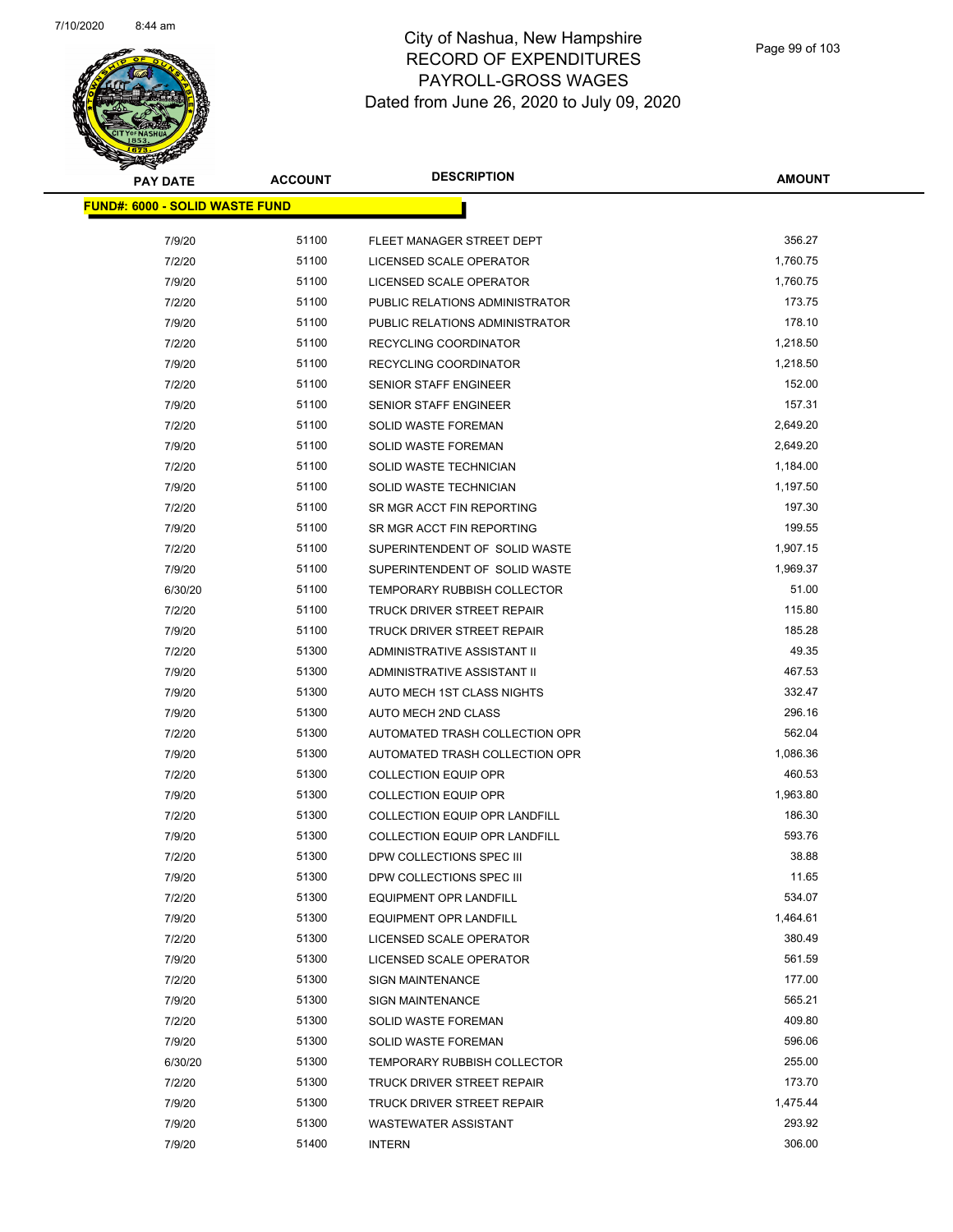

| $\overline{\mathscr{D}}$<br><b>PAY DATE</b> | <b>ACCOUNT</b> | <b>DESCRIPTION</b>          | <b>AMOUNT</b> |
|---------------------------------------------|----------------|-----------------------------|---------------|
| <b>FUND#: 6000 - SOLID WASTE FUND</b>       |                |                             |               |
| 7/2/20                                      | 51400          | TEMPORARY RUBBISH COLLECTOR | 5,984.00      |
| 7/9/20                                      | 51400          | TEMPORARY RUBBISH COLLECTOR | 4.896.00      |
| <b>TOTAL FUND 6000 - SOLID WASTE FUND</b>   |                |                             | \$98,190.83   |

п

#### **FUND#: 6200 - WASTEWATER FUND**

| 7/2/20 | 51100 | ADMINISTRATIVE ASSISTANT II                 | 760.20   |
|--------|-------|---------------------------------------------|----------|
| 7/9/20 | 51100 | ADMINISTRATIVE ASSISTANT II                 | 760.20   |
| 7/2/20 | 51100 | ASSISTANT DIRECTOR OF PUBLIC WORKS          | 213.95   |
| 7/9/20 | 51100 | ASSISTANT DIRECTOR OF PUBLIC WORKS          | 220.73   |
| 7/2/20 | 51100 | <b>CITY ENGINEER</b>                        | 817.30   |
| 7/9/20 | 51100 | <b>CITY ENGINEER</b>                        | 846.64   |
| 7/2/20 | 51100 | <b>COLLECTION SYSTEMS OPERATOR</b>          | 1,077.57 |
| 7/9/20 | 51100 | <b>COLLECTION SYSTEMS OPERATOR</b>          | 1,077.58 |
| 7/2/20 | 51100 | <b>COLLECTION SYSTEMS TECHNICIAN</b>        | 3,154.80 |
| 7/9/20 | 51100 | <b>COLLECTION SYSTEMS TECHNICIAN</b>        | 3,140.41 |
| 7/9/20 | 51100 | <b>COLLECTIONS SPEC II</b>                  | 750.88   |
| 7/2/20 | 51100 | DEP TREASURER TAX COLLECTOR                 | 266.40   |
| 7/9/20 | 51100 | DEP TREASURER TAX COLLECTOR                 | 269.43   |
| 7/2/20 | 51100 | <b>DEPUTY CITY ENGINEER</b>                 | 867.15   |
| 7/9/20 | 51100 | <b>DEPUTY CITY ENGINEER</b>                 | 889.80   |
| 7/2/20 | 51100 | <b>DIRECTOR PUBLIC WORKS</b>                | 552.50   |
| 7/9/20 | 51100 | DIRECTOR PUBLIC WORKS                       | 558.80   |
| 7/2/20 | 51100 | DPW BILLING ACCOUNTANT                      | 509.75   |
| 7/9/20 | 51100 | DPW BILLING ACCOUNTANT                      | 509.75   |
| 7/2/20 | 51100 | DPW COLLECTIONS SPEC III                    | 414.83   |
| 7/9/20 | 51100 | DPW COLLECTIONS SPEC III                    | 414.85   |
| 7/2/20 | 51100 | DPW CONTRACT ADMINISTRATOR                  | 745.70   |
| 7/9/20 | 51100 | DPW CONTRACT ADMINISTRATOR                  | 745.72   |
| 7/2/20 | 51100 | ELECTRICAL DIAGNOSTIC TECH I                | 2,233.00 |
| 7/9/20 | 51100 | ELECTRICAL DIAGNOSTIC TECH I                | 2,240.00 |
| 7/2/20 | 51100 | ENVIRONMENTAL PERMIT & PROGRAMS COORDINATOR | 1,360.80 |
| 7/9/20 | 51100 | ENVIRONMENTAL PERMIT & PROGRAMS COORDINATOR | 1,360.80 |
| 7/2/20 | 51100 | <b>EXECUTIVE ASSISTANT</b>                  | 173.75   |
| 7/9/20 | 51100 | <b>EXECUTIVE ASSISTANT</b>                  | 175.73   |
| 7/2/20 | 51100 | <b>FINANCE AND ADMIN MANAGER</b>            | 444.00   |
| 7/9/20 | 51100 | <b>FINANCE AND ADMIN MANAGER</b>            | 449.07   |
| 7/2/20 | 51100 | FLEET MANAGER STREET DEPT                   | 117.40   |
| 7/9/20 | 51100 | FLEET MANAGER STREET DEPT                   | 118.75   |
| 7/2/20 | 51100 | <b>GIS SPECIALIST</b>                       | 719.60   |
| 7/9/20 | 51100 | <b>GIS SPECIALIST</b>                       | 745.43   |
| 7/2/20 | 51100 | <b>MECHANIC WWTP 1ST CLASS</b>              | 4,511.84 |
| 7/9/20 | 51100 | <b>MECHANIC WWTP 1ST CLASS</b>              | 4,462.68 |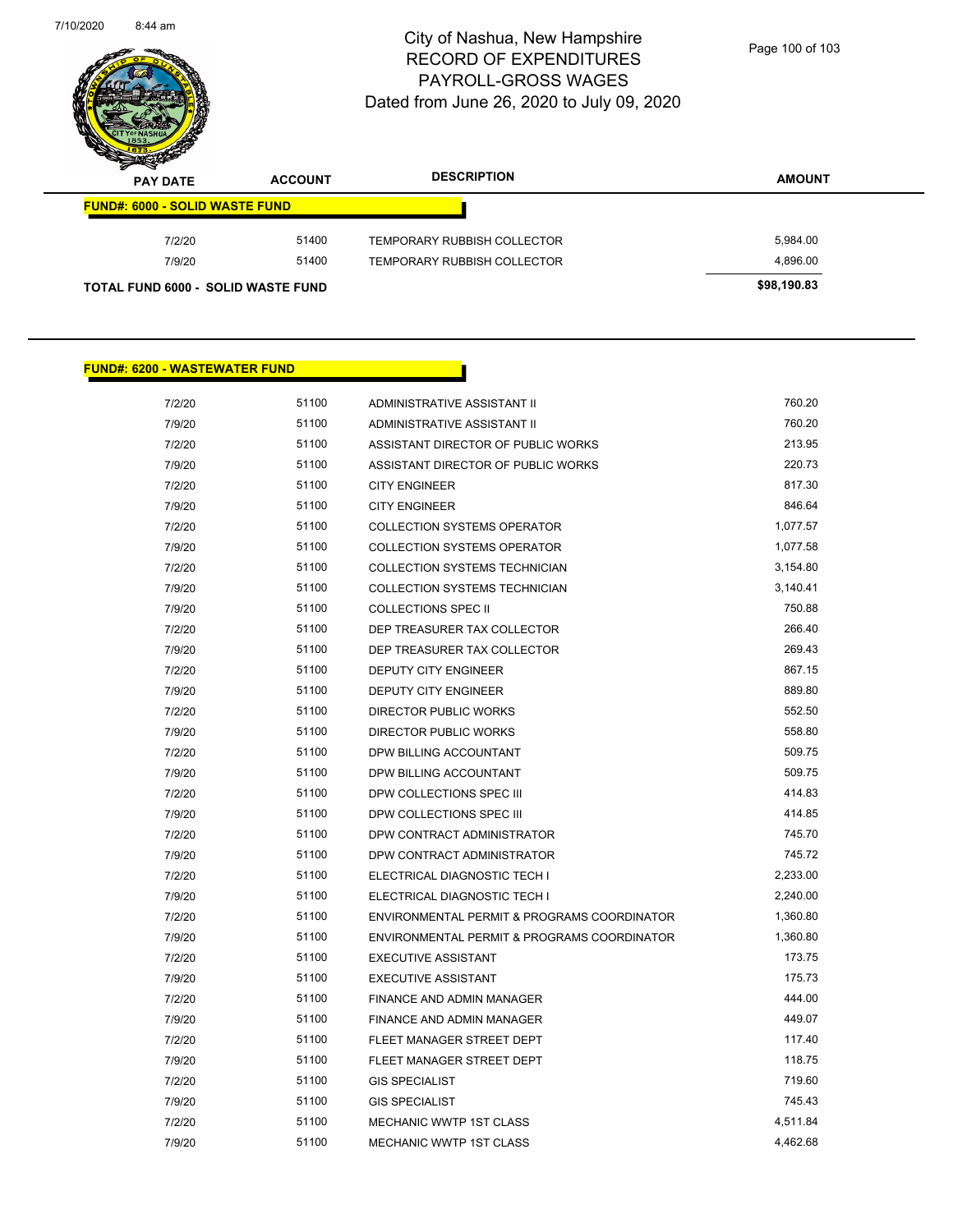

| <b>PAY DATE</b>                       | <b>ACCOUNT</b> | <b>DESCRIPTION</b>                 | <b>AMOUNT</b> |
|---------------------------------------|----------------|------------------------------------|---------------|
| <u> FUND#: 6200 - WASTEWATER FUND</u> |                |                                    |               |
|                                       |                |                                    |               |
| 7/2/20                                | 51100          | OPERATOR II WWTP 1st               | 4,293.61      |
| 7/9/20                                | 51100          | OPERATOR II WWTP 1st               | 4,293.60      |
| 7/2/20                                | 51100          | OPERATOR II WWTP 2nd               | 2,160.80      |
| 7/9/20                                | 51100          | OPERATOR II WWTP 2nd               | 2,158.40      |
| 7/2/20                                | 51100          | OPERATOR II WWTP 3rd               | 2,180.84      |
| 7/9/20                                | 51100          | OPERATOR II WWTP 3rd               | 2,395.21      |
| 7/2/20                                | 51100          | OPERATOR III WWTP 1st              | 2,265.60      |
| 7/9/20                                | 51100          | OPERATOR III WWTP 1st              | 2,490.64      |
| 7/2/20                                | 51100          | PLANT OPERATIONS SUPERVISOR        | 1,523.20      |
| 7/9/20                                | 51100          | PLANT OPERATIONS SUPERVISOR        | 1,523.20      |
| 7/2/20                                | 51100          | PROCESS CHEMIST                    | 1,002.50      |
| 7/9/20                                | 51100          | PROCESS CHEMIST                    | 1,002.50      |
| 7/2/20                                | 51100          | PUBLIC RELATIONS ADMINISTRATOR     | 231.65        |
| 7/9/20                                | 51100          | PUBLIC RELATIONS ADMINISTRATOR     | 237.41        |
| 7/2/20                                | 51100          | SENIOR STAFF ENGINEER              | 2,380.90      |
| 7/9/20                                | 51100          | SENIOR STAFF ENGINEER              | 2,465.53      |
| 7/2/20                                | 51100          | SR MGR ACCT FIN REPORTING          | 394.70        |
| 7/9/20                                | 51100          | SR MGR ACCT FIN REPORTING          | 399.20        |
| 7/2/20                                | 51100          | <b>STAFF ENGINEER</b>              | 1,124.60      |
| 7/9/20                                | 51100          | <b>STAFF ENGINEER</b>              | 1,164.38      |
| 7/2/20                                | 51100          | SUPERINTENDENT OF WASTEWATER       | 1,998.10      |
| 7/9/20                                | 51100          | SUPERINTENDENT OF WASTEWATER       | 2,068.81      |
| 7/2/20                                | 51100          | <b>SUPV LABORATORY</b>             | 1,237.60      |
| 7/9/20                                | 51100          | <b>SUPV LABORATORY</b>             | 1,237.60      |
| 7/2/20                                | 51100          | TRUCK DRIVER STREET REPAIR         | 917.20        |
| 7/9/20                                | 51100          | TRUCK DRIVER STREET REPAIR         | 917.20        |
| 7/2/20                                | 51100          | <b>WASTEWATER ASSISTANT</b>        | 2,705.84      |
| 7/9/20                                | 51100          | <b>WASTEWATER ASSISTANT</b>        | 2,689.20      |
| 7/2/20                                | 51100          | <b>WASTEWATER FOREMAN</b>          | 1,324.60      |
| 7/9/20                                | 51100          | <b>WASTEWATER FOREMAN</b>          | 1,324.59      |
| 7/2/20                                | 51100          | <b>WASTEWATER PROJECT ENGINEER</b> | 1,578.70      |
| 7/9/20                                | 51100          | <b>WASTEWATER PROJECT ENGINEER</b> | 1,596.70      |
| 7/2/20                                | 51300          | DPW COLLECTIONS SPEC III           | 38.90         |
| 7/9/20                                | 51300          | DPW COLLECTIONS SPEC III           | 11.69         |
| 7/2/20                                | 51300          | ELECTRICAL DIAGNOSTIC TECH I       | 126.86        |
| 7/9/20                                | 51300          | ELECTRICAL DIAGNOSTIC TECH I       | 126.86        |
| 7/2/20                                | 51300          | MECHANIC WWTP 1ST CLASS            | 1,254.74      |
| 7/9/20                                | 51300          | <b>MECHANIC WWTP 1ST CLASS</b>     | 1,122.27      |
| 7/2/20                                | 51300          | OPERATOR II WWTP 1st               | 1,182.13      |
| 7/9/20                                | 51300          | OPERATOR II WWTP 1st               | 1,788.38      |
| 7/2/20                                | 51300          | OPERATOR II WWTP 2nd               | 460.02        |
| 7/9/20                                | 51300          | OPERATOR II WWTP 2nd               | 325.92        |
| 7/2/20                                | 51300          | OPERATOR II WWTP 3rd               | 327.12        |
| 7/9/20                                | 51300          | OPERATOR II WWTP 3rd               | 663.60        |
| 7/9/20                                | 51300          | PROCESS CHEMIST                    | 347.74        |
|                                       |                |                                    |               |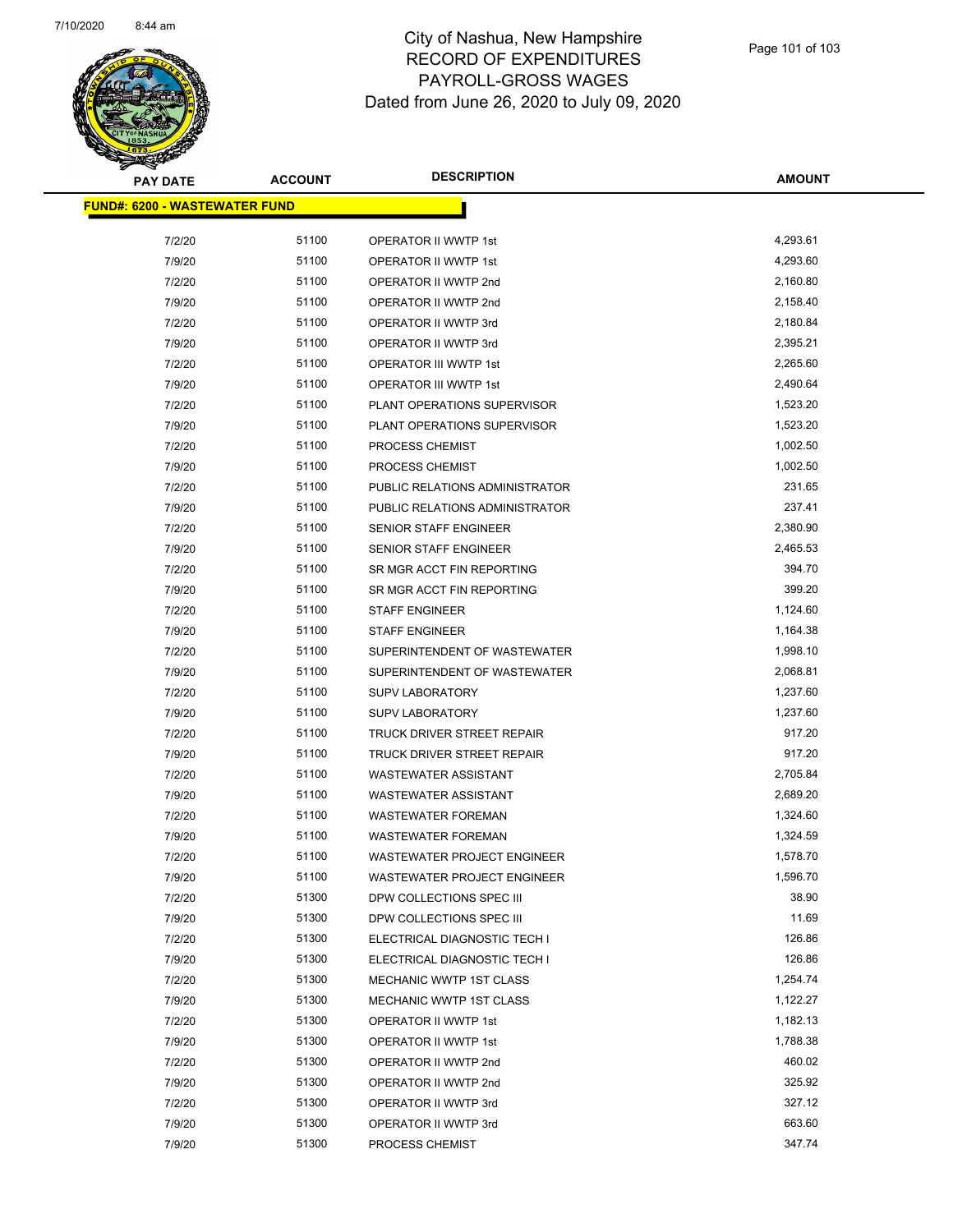

| <b>PAY DATE</b>                      | <b>ACCOUNT</b> | <b>DESCRIPTION</b>             | <b>AMOUNT</b> |
|--------------------------------------|----------------|--------------------------------|---------------|
| <b>FUND#: 6200 - WASTEWATER FUND</b> |                |                                |               |
| 7/2/20                               | 51300          | <b>SUPV LABORATORY</b>         | 220.44        |
| 7/9/20                               | 51300          | <b>SUPV LABORATORY</b>         | 46.41         |
| 7/2/20                               | 51300          | <b>TEMPORARY LAB ASSISTANT</b> | 133.88        |
| 7/9/20                               | 51300          | <b>TEMPORARY LAB ASSISTANT</b> | 114.75        |
| 7/9/20                               | 51300          | TRUCK DRIVER STREET REPAIR     | 105.26        |
| 7/2/20                               | 51300          | <b>WASTEWATER ASSISTANT</b>    | 201.70        |
| 7/9/20                               | 51300          | <b>WASTEWATER ASSISTANT</b>    | 554.66        |
| 7/2/20                               | 51300          | <b>WASTEWATER FOREMAN</b>      | 397.38        |
| 7/9/20                               | 51300          | <b>WASTEWATER FOREMAN</b>      | 409.80        |
| 7/2/20                               | 51400          | <b>SEASONAL</b>                | 1,360.00      |
| 7/9/20                               | 51400          | <b>SEASONAL</b>                | 1,088.00      |
| 7/2/20                               | 51400          | <b>TEMPORARY LAB ASSISTANT</b> | 680.00        |
| 7/9/20                               | 51400          | <b>TEMPORARY LAB ASSISTANT</b> | 408.00        |
| TOTAL FUND 6200 - WASTEWATER FUND    |                |                                | \$107,458.91  |

|        | <b>FUND#: 6500 - PROPERTY &amp; CASUALTY FUND</b>     |                                    |             |
|--------|-------------------------------------------------------|------------------------------------|-------------|
| 7/2/20 | 51100                                                 | <b>LOSS &amp; ADA SPECIALIST</b>   | 1,400.05    |
| 7/9/20 | 51100                                                 | LOSS & ADA SPECIALIST              | 1,400.05    |
| 7/2/20 | 51100                                                 | <b>PROGRAM SUPV</b>                | 1,424.80    |
| 7/9/20 | 51100                                                 | <b>PROGRAM SUPV</b>                | 1,474.81    |
| 7/2/20 | 51100                                                 | PROPERTY AND CASUALTY ADJUSTER     | 2,491.14    |
| 7/9/20 | 51100                                                 | PROPERTY AND CASUALTY ADJUSTER     | 2,560.57    |
| 7/2/20 | 51100                                                 | <b>RISK MANAGER</b>                | 1,911.60    |
| 7/9/20 | 51100                                                 | <b>RISK MANAGER</b>                | 1,971.15    |
| 7/2/20 | 59207                                                 | <b>WORKERS COMPENSATION CLAIMS</b> | 7,128.38    |
| 7/9/20 | 59207                                                 | <b>WORKERS COMPENSATION CLAIMS</b> | 7,323.14    |
| 7/2/20 | 59290                                                 | LONG TERM DISABILITY CLAIMS        | 1,895.83    |
| 7/9/20 | 59290                                                 | LONG TERM DISABILITY CLAIMS        | 1,402.09    |
|        | <b>TOTAL FUND 6500 - PROPERTY &amp; CASUALTY FUND</b> |                                    | \$32,383.61 |

| <b>FUND#: 6600 - BENEFITS SELF INSURANCE FUND</b> |       |                                 |          |
|---------------------------------------------------|-------|---------------------------------|----------|
| 7/2/20                                            | 51100 | EMPLOYEE BENEFITS ASSISTANT     | 801.11   |
| 7/9/20                                            | 51100 | EMPLOYEE BENEFITS ASSISTANT     | 810.25   |
| 7/2/20                                            | 51100 | EMPLOYEE BENEFITS MANAGER       | 1.520.14 |
| 7/9/20                                            | 51100 | EMPLOYEE BENEFITS MANAGER       | 1.573.28 |
| 7/2/20                                            | 51100 | EMPLOYEE BENEFITS SPEC          | 1.096.29 |
| 7/9/20                                            | 51100 | EMPLOYEE BENEFITS SPEC          | 1.136.84 |
| 7/2/20                                            | 51100 | <b>HUMAN RESOURCES DIRECTOR</b> | 336.60   |
| 7/9/20                                            | 51100 | HUMAN RESOURCES DIRECTOR        | 348.66   |